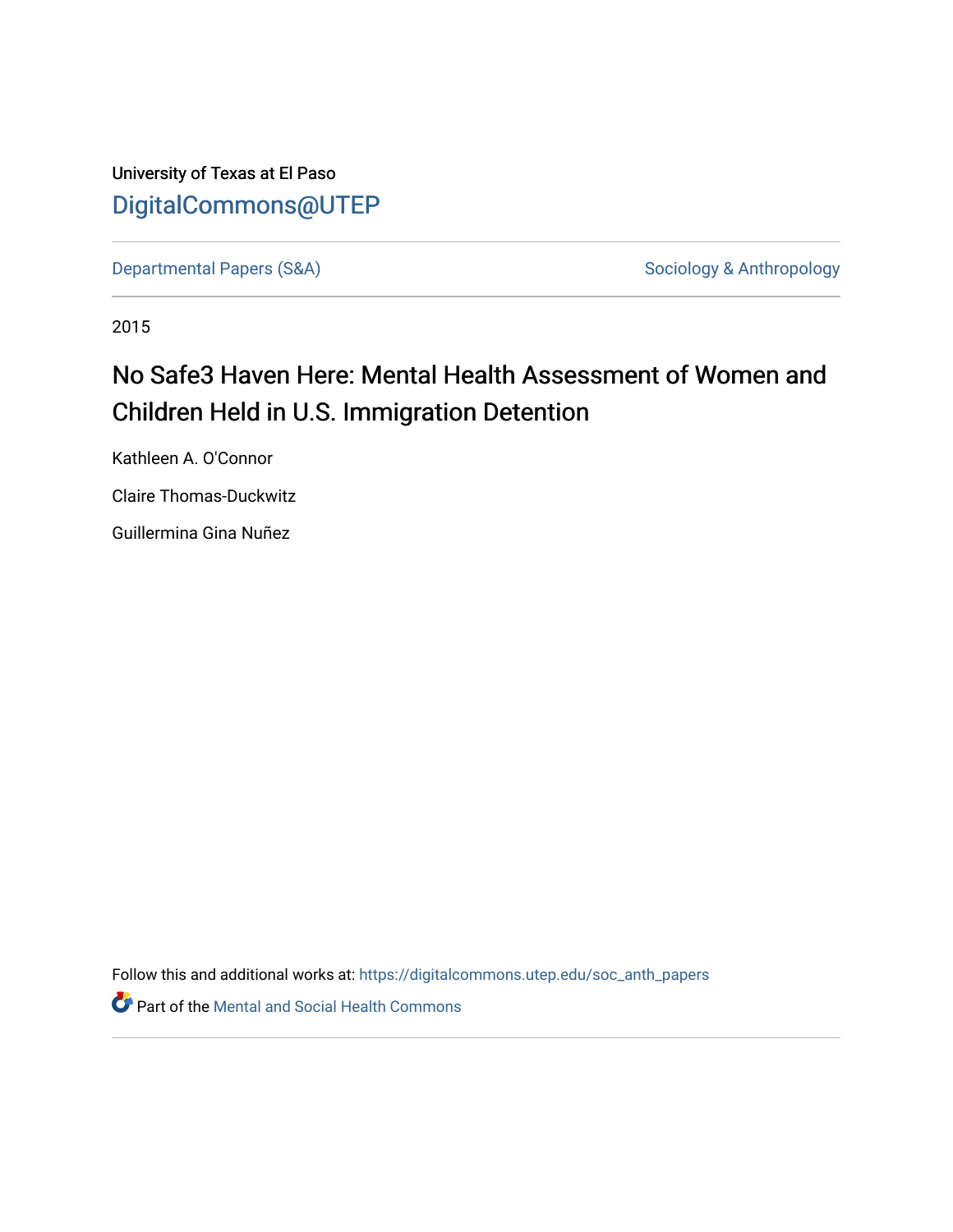**No Safe Haven Here:** 

# **Mental Health Assessment of Women and Children Held in U.S. Immigration Detention**

Conducted by: Kathleen O'Connor, PhD Claire Thomas-Duckwitz, PhD, LP Guillermina Gina Nuñez-Mchiri, PhD

Commissioned by

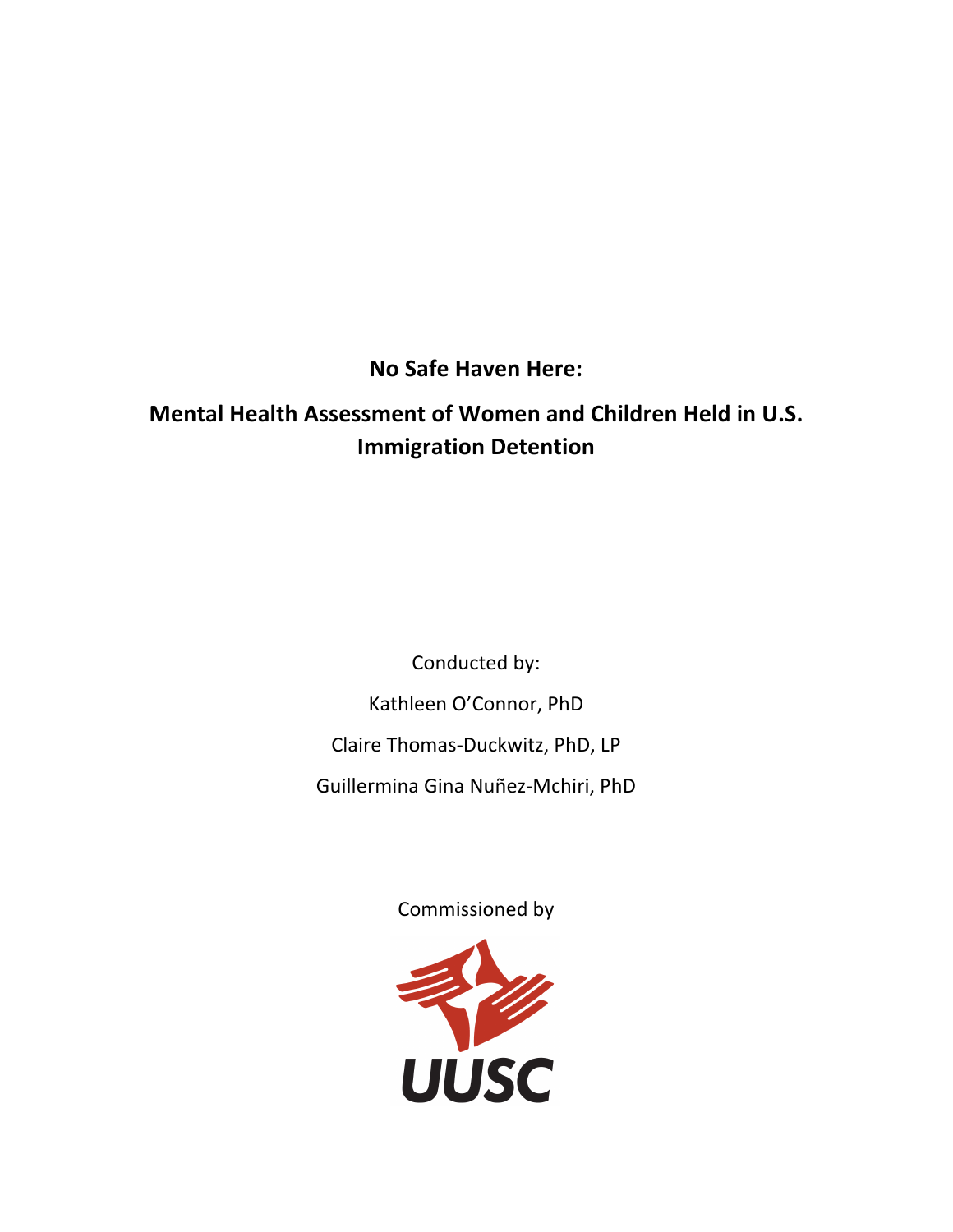## **Acknowledgements**

The members of this mental and behavioral health research team feel honored to have been able to work on the issue of Central American women and children's refugee immigrant detention experiences. We thank the Unitarian Universalist Service Committee (UUSC) for this opportunity and wish to acknowledge UUSC's efforts to address and improve the treatment of Central American refugees. We are especially grateful to Amber Moulton, our contact person, and to Rachel Gore Freed for their assistance in extending their list of contacts and community partners. We are indebted to the staff of RAICES (Refugee and Immigrant Center for Education and Legal Services) for providing invaluable support, without which we could not have accomplished this research. In particular, we thank the indefatigable and always patient Mohammad (Mo) Abdollahi, who facilitated our field trip, meetings, and clearances at the Dilley detention facility.

We would like to acknowledge the Cara Pro Bono Project and its team of dedicated attorneys and paralegals, especially Brian Hoffman and Aseem Mehta, who dedicate their time and efforts to providing legal representation to refugees. There were many more volunteers on the legal team whom we feel proud and uplifted to have met, who have made a commitment to civil, constitutional, and human rights, and whose efforts we hope will be recognized and long remembered by the women and children who they have helped along the way. We trust they will know we acknowledge their efforts and commitments too.

We thank the volunteers of RAICES and the Mennonite Church for providing shelter and comfort to these refugee women and children and a respite on a difficult journey. For us, the Hospitality House signified moral values that should serve as an example to all and a reminder of our shared humanity.

We would also like to thank Nora Angelica Benavides, Maricarmen Vizcaino, and Maria Torres, graduate students from the University of Texas at El Paso, who very capably transcribed and translated hours of recorded interviews for this report.

Our efforts to assess the mental and behavioral health of refugee Central American women and children has been a life-changing experience for members of our research team. We express our commitment to join a list of people and organizations who are seeking to keep this issue alive and visible until we are able to end the separation and detention of women and children refugees.

Finally, we acknowledge the brave women of Central America who have made their way to the United States in horrendous circumstances seeking to keep their children and themselves alive. We hope we have been able to contribute in some small way.

Kathleen O'Connor, PhD<sup>1</sup> Claire Thomas-Duckwitz, PhD,  $LP<sup>2</sup>$ Guillermina Gina Nuñez-Mchiri, PhD<sup>3</sup>

 

 $1$  University of Texas at El Paso School of Nursing, kaoconnor2@utep.edu

<sup>2</sup> Adjunct Faculty at the University of Northern Colorado, clairethomaseduckwitz@gmail.com

 $3$  University of Texas at El Paso Department of Women's Studies, ggnunez@utep.edu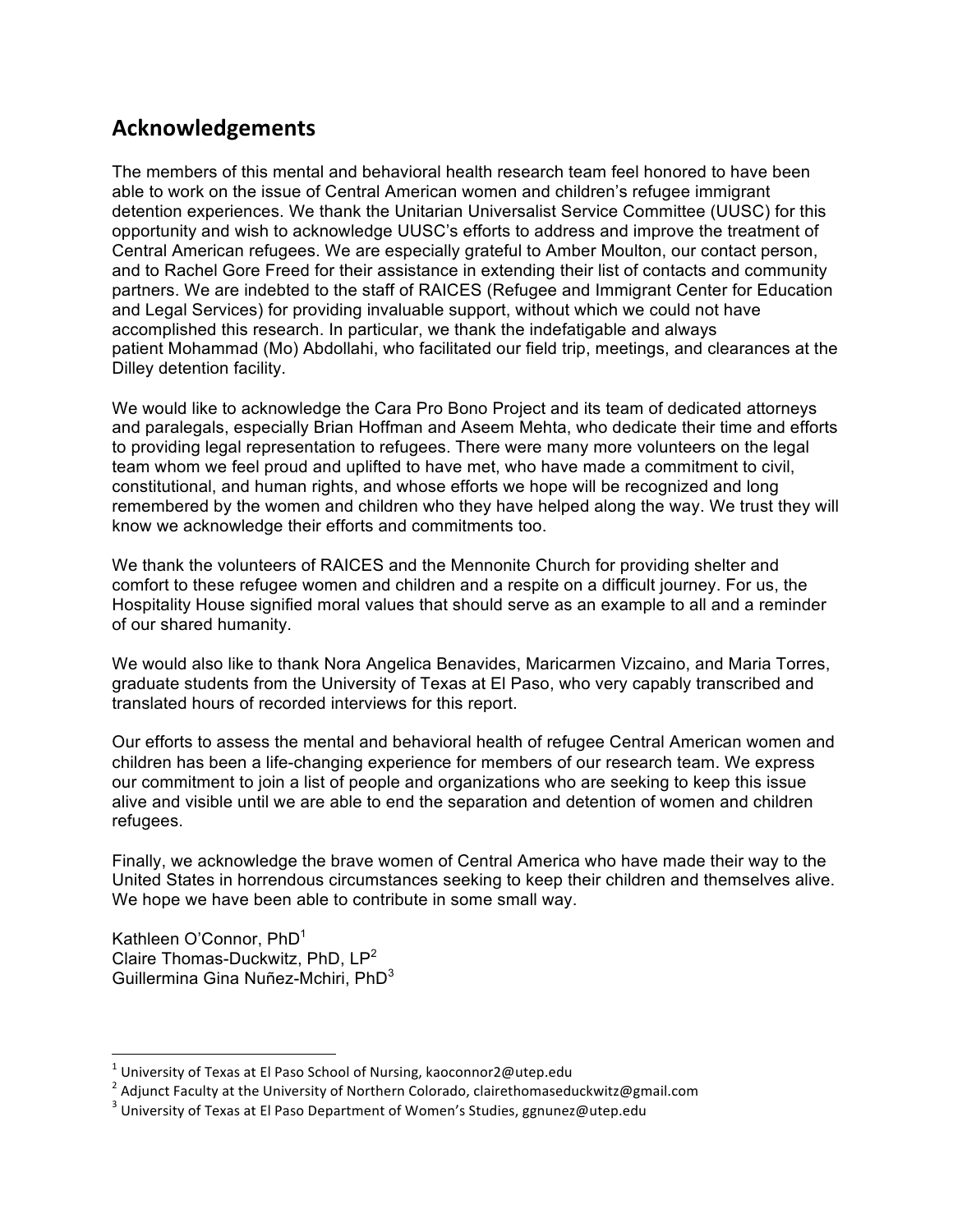# **Table of Contents**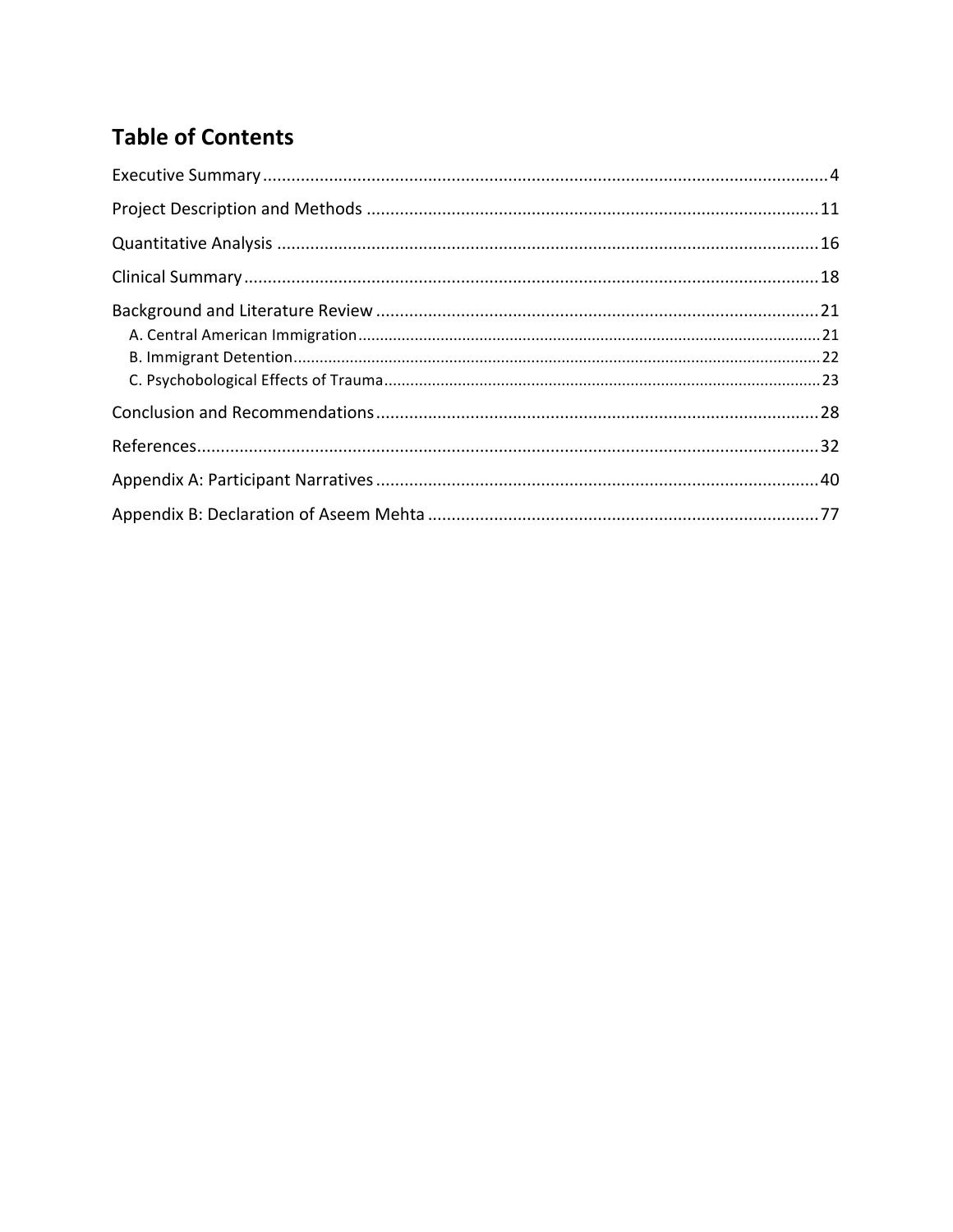## **Executive Summary**

The 1951 Refugee Convention of the United Nations High Commission on Refugees (UNHCR) defines a refugee as someone who "owing to a well-founded fear of being persecuted for reasons of race, religion, nationality, membership of a particular social group or political opinion, is outside the country of his nationality, and is unable to, or owing to such fear, is unwilling to avail himself of the protection of that country." Further, the UNHCR is particularly concerned with refugees in Latin America and the Caribbean and uses the term *refugee* to describe persons fleeing from violence in Central America (U.N. High Commission for Refugees 2014). Thus, in this document, we refer to immigrants detained in the South Texas Family Residential Center in Dilley, Texas ("Dilley"), as *refugees* because they have been persecuted by virtue of their membership in a social group, are outside their country of origin, are fleeing extreme violence, and fear returning to their countries of origin, which provided no protection from violence and persecution.

Throughout the report, refugees who agreed to speak with the team and to an assessment of mental health outcomes are also referred to as *study participants, participants,* or *respondents.*

During fieldwork from July 22 to July 24, 2015, a team of mental and behavioral health specialists collected the following data at Dilley, at the Greyhound Bus Station in San Antonio, and at the Hospitality House, a shelter in San Antonio where refugees are housed temporarily en route to resettlement areas throughout the United States:

- Quantitative survey data on 26 individuals, including four children, assessing depression, anxiety, and post-traumatic stress
- Qualitative data, including trauma narratives, from 26 individuals
- Demographic fact sheet on each participant with cost and means of travel to the United States, profession, and level of formal education in sending country; family traveling with participant; and family left at home
- 4.5 hours of recorded interviews

Refugee narratives (see translated samples in Appendix A) discuss the following:

- Conditions in countries of origin, including extreme violence and violence against children
- Travel between sending country and the United States, including costs and means
- Dangers and challenges faced during travel
- Initial contact with immigration authorities
- Experience of the detention center
- Family separation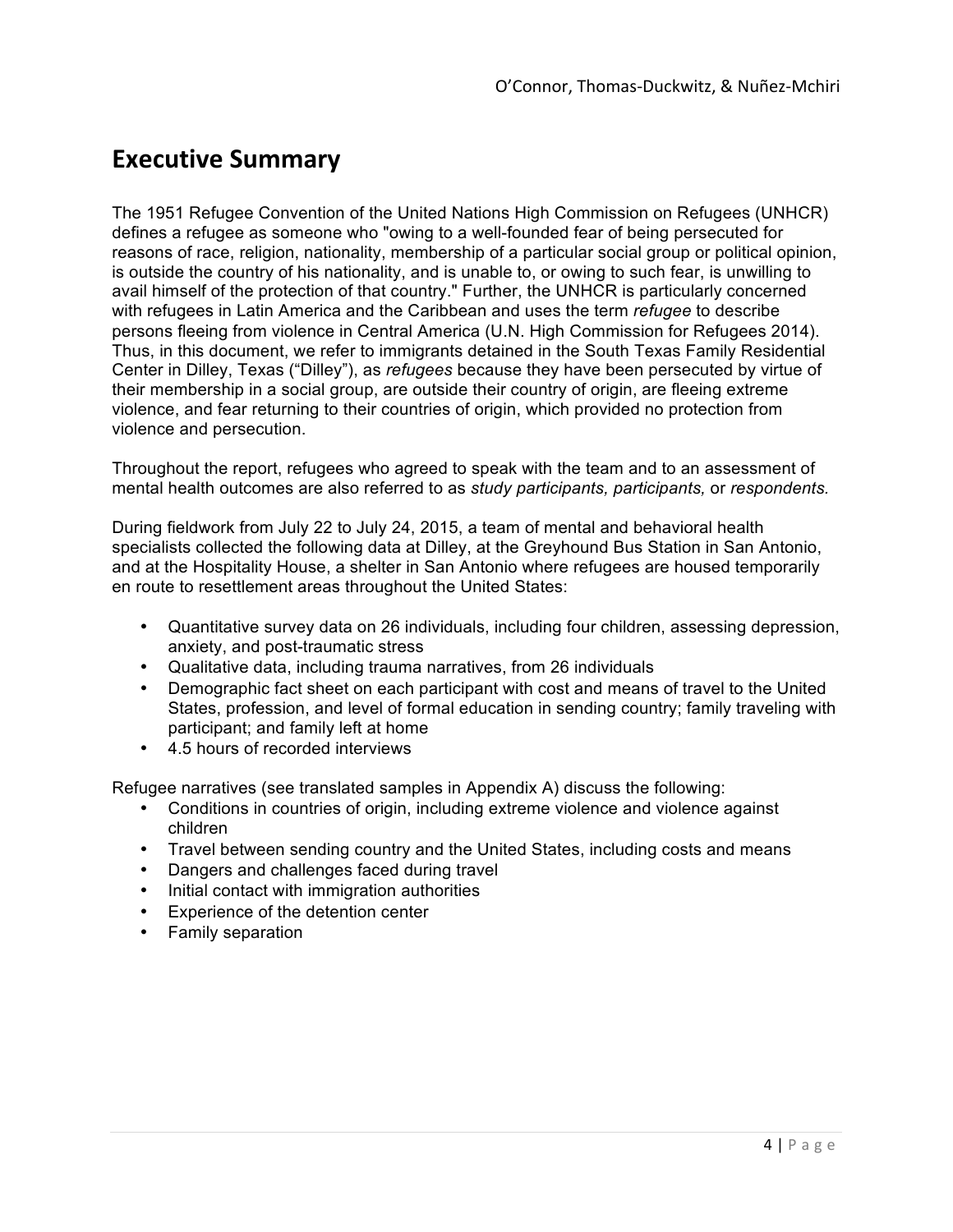### **Summary of Observations**

#### **Children**

- Child's reference to sending country: "We were living in a horror movie"
- Angry and unfocused
- "Yelled a lot" (and to get child's attention mothers had to "yell a lot")
- Inadequate stimulation, uninteresting toys in playroom, and playground equipment inaccessible because of the extreme summer heat
- Repeated questions about missing family members, trouble eating and sleeping, worries about family members
- Interrupted schooling: removed from school because of safety concerns in sending country; no advancement in Dilley, because participants reported classes started over at the beginning every time a new child joined
- Often released sick from the Dilley detention center and embark on bus trips to resettlement areas ill and without food, blankets, medicine, or palliative care

#### **Sending country (Harvard Trauma Questionnaire Part One)**

- Sexual violence, including rape and other types of sexual assault or sexual humiliation
- Domestic violence, including sexual violence and beatings
- Community violence, robbery, extortion, and kidnapping
- Violent gangs, especially the Mara Salvatrucha (MS-13) and Mara 18; threats and extortion, threats to children, police collusion with gangs, gang stalking; young daughters particularly vulnerable
- Drug traffickers and trafficking
- Witness killing or serious injury due to violence of family member
- Lack of food, water, and shelter
- Friends and family forced to denounce them, putting them and their families at risk
- Natural disasters such as earthquakes and hurricanes
- Drug traffickers and trafficking

#### **Travel to the United States**

- High cost and extortion, "safety" fees or "taxes" along various sections of train rides
- Kidnapping and family members held for ransom
- Victims or witnesses of rape, murder, and other violent crimes, including sexual crimes against children
- Exposure to extreme heat, rain, and other extreme weather conditions
- Long-distance walks without food, water, or shelter
- Lack of sanitary facilities or bathing

#### **Detention in the United States**

- Reports of sexual assault, particularly in Karnes and in the literature (Lutheran Immigrant and Refugee Services and Women's Refugee Commission 2014)
- Separation of families in detention, holding children separate from parents and removing fathers from families
- Constant fear of deportation and being murdered if sent back to home countries
- Threats of deportation from Immigration and Customs Enforcement (ICE) or Corrections Corporation of America (CCA)/GEO Group (GEO) staff used as form of coercion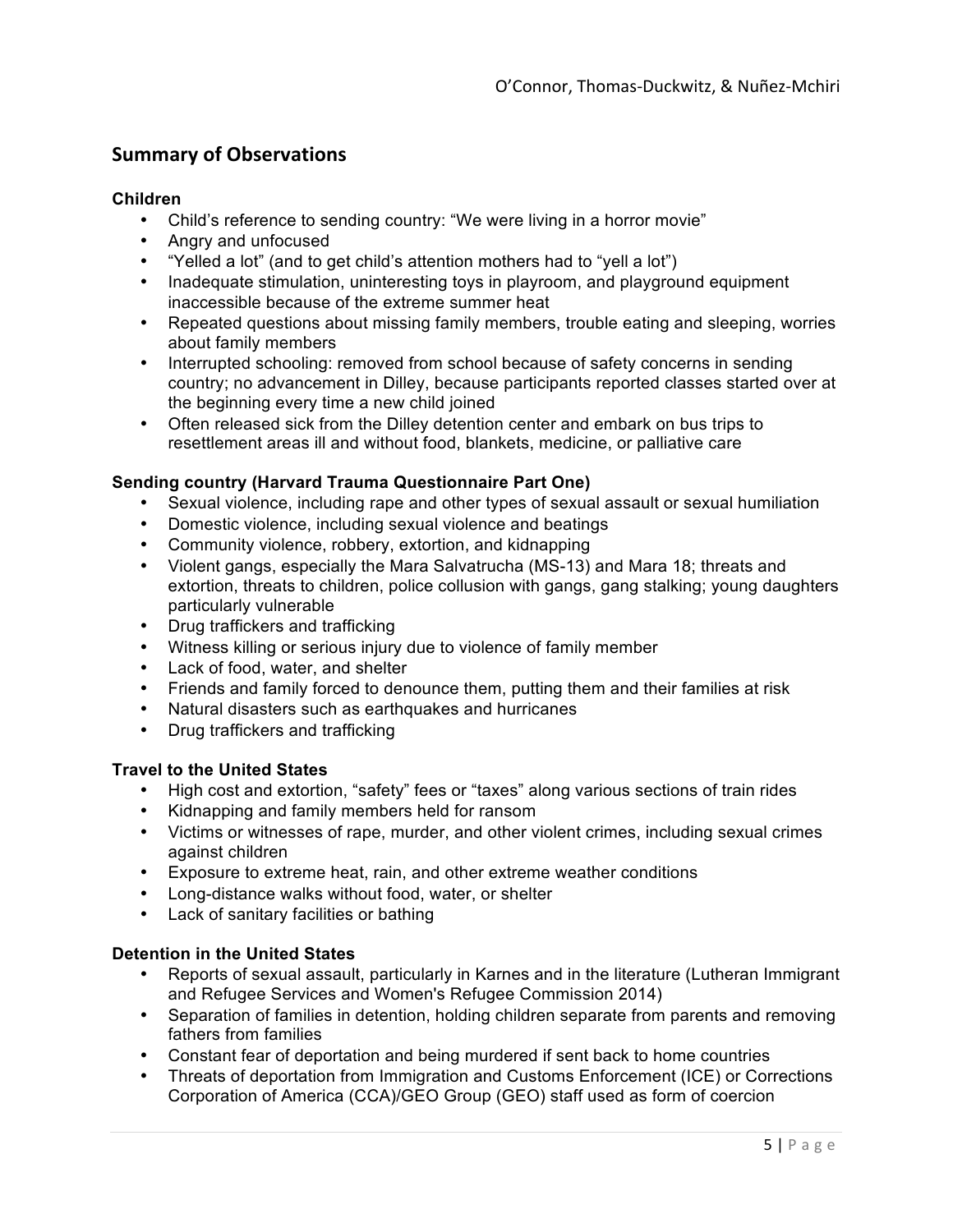- Centers deliberately kept very cold in temperature, children crying from fear and discomfort, mothers anxious that children will get sick, children sick from the cold
- Taunting, abuse, and intimidating looks from ICE or CCA/GEO staff; reports that refugees were told they would never be released and would die in detention
- Mothers told to "control their children" if children were active
- Mothers threatened with loss of their children if they didn't comply
- Sense of surveillance of researchers while inside the center
- Emotionally closed participants, not communicative or forthcoming
- Uncertainty regarding length of detention and lengthy detentions even after cleared for release

#### **Poor health in detention**

- High levels of anxiety and depression
- Significant weight loss among children; meals of beans and rice, with no meat; centipedes in food; missed meals if children not hungry at set mealtimes
- Unattended late-term miscarriage in which the neonate "fell out" onto the floor
- Child illness allowed to develop into pneumonia
- Fully preventable deaths from hyperglycemia (Gilna 2013; Mehta 2015)
- Diabetes, untreated or inappropriately medicated
- Poor or excessive sleeping
- Nightmares
- Cognitive impairment
- Flat affect, emotional numbness
- Long waits to be seen by medical professionals
- Medical advice of "drink more water" for ailments from pneumonia to fever to broken bones
- Children released with fever, coughs, sore throats, and stomach ailments without medications

#### **Mental health professionals in detention**

- Lack of contact for appointments after refugees signed up for care during their detention
- For adults, only group therapy
- Prayer groups for peer support for women, but not all participated in these groups
- Threats from mental health professionals that mothers would lose of their children
- Taunts from mental health professionals (according to attorneys), who are quoted as saying: "Why are you so sad? You are just going to be deported anyway," and "If you stay this depressed they are going to take away your kids."<sup>4</sup>

#### **Release conditions**

 

- Clothing (blue, purple, or pink colored t-shirts) that easily identifies women as detainees at the bus station
- Lack of geographic knowledge
- Language barriers, although Spanish speakers fare better than indigenous speakers; bus vouchers in English, which was a problem for refugees
- No opportunity to bathe after release, no clean clothes

 $^4$  Discourse at CARA Pro Bono attorney debriefing meeting, Wednesday, July 22, Dilley, Texas.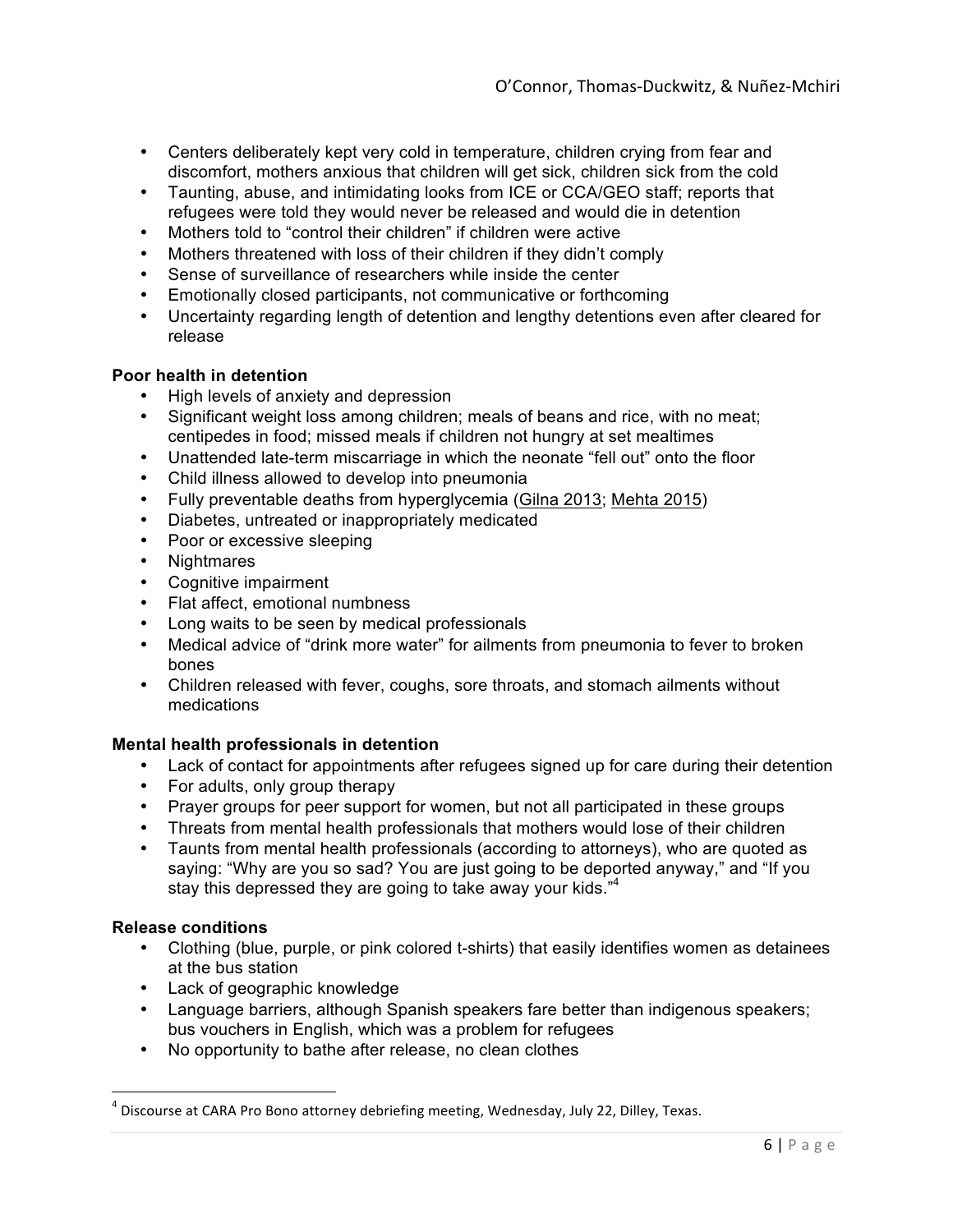- No blankets for bus ride or provisions for inclement weather or air conditioning
- Release at ICE's discretion, no way of predicting release time
- No way of contacting family members (no coins or cell phones to make calls)
- Little or no money to purchase food, water, or necessities such as diapers, medicine, and sanitary napkins during three to four days of travel by bus
- High bonds that cause additional stress
- Ankle shackles that cause shame and discomfort

#### **Resilience**

- Issues common to all immigrants such as adapting to new environments; not knowing a new language, new country, new customs; different foods
- Reports of seeing a man with a rope or lasso up on top of one of the trains who served as a guide or protector for individual refugees (unclear if the man was part of a gang or cartel, a local individual, or a hallucination)
- Reoccurring theme of faith throughout the interviews

#### **Summary of Field Notes**

**Violence and gang intimidation in sending country.** Many of the women described extreme violence in their countries of origin as motivations for traveling to United States. For example, many of the women reported being extorted by gang members and an inability to pay the money demanded of them. If unable to pay, women or their head of household would be killed by gangs (*pandillas, Maras, Mareros).* The gangs to which respondents referred were the Mara Salvatrucha (MS-13) and the Mara 18.

Women reported being sexually abused, assaulted, and extorted in sending countries. The public insecurity in sending countries confined many to their homes until they ran out of food. Respondents reported living under a constant state of surveillance. They reported experiencing extortion through phone calls during which the caller describes family details such as routines and personal characteristics, indicating that they were being watched and heightening the sense of fear and insecurity. Women reported fleeing their hometowns without notice and with limited financial resources.

Several refugees reported that after they ran out of money for extortion, gangs would demand that they hand over their children for recruitment into the gangs. If parents refused to give up their children, they and other members of the family, in addition to the children, would be killed. In one case, a mother reported being ordered to surrender her toddler for a human sacrifice so that the father could rise in the gang hierarchy. Since this report was extremely inflammatory, the investigator probed and was convinced that human sacrifice was what was meant ("he was being asked by the gang to offer his own blood (family member) to either move out of the gang or to move up in the gang"). In this case, the mother was advised by her mother-in-law to flee before her son killed her grandson, and she immediately fled to the United States with her toddler and without any financial resources.

Responding to the Harvard Trauma Questionnaire, women and children participants reported being exposed to shootings, losing family members to the gangs, witnessing family being killed in front of them, and witnessing bodies in the streets. Those who did not comply with gang requests or who were in rival gangs were murdered. Children were often confronted with the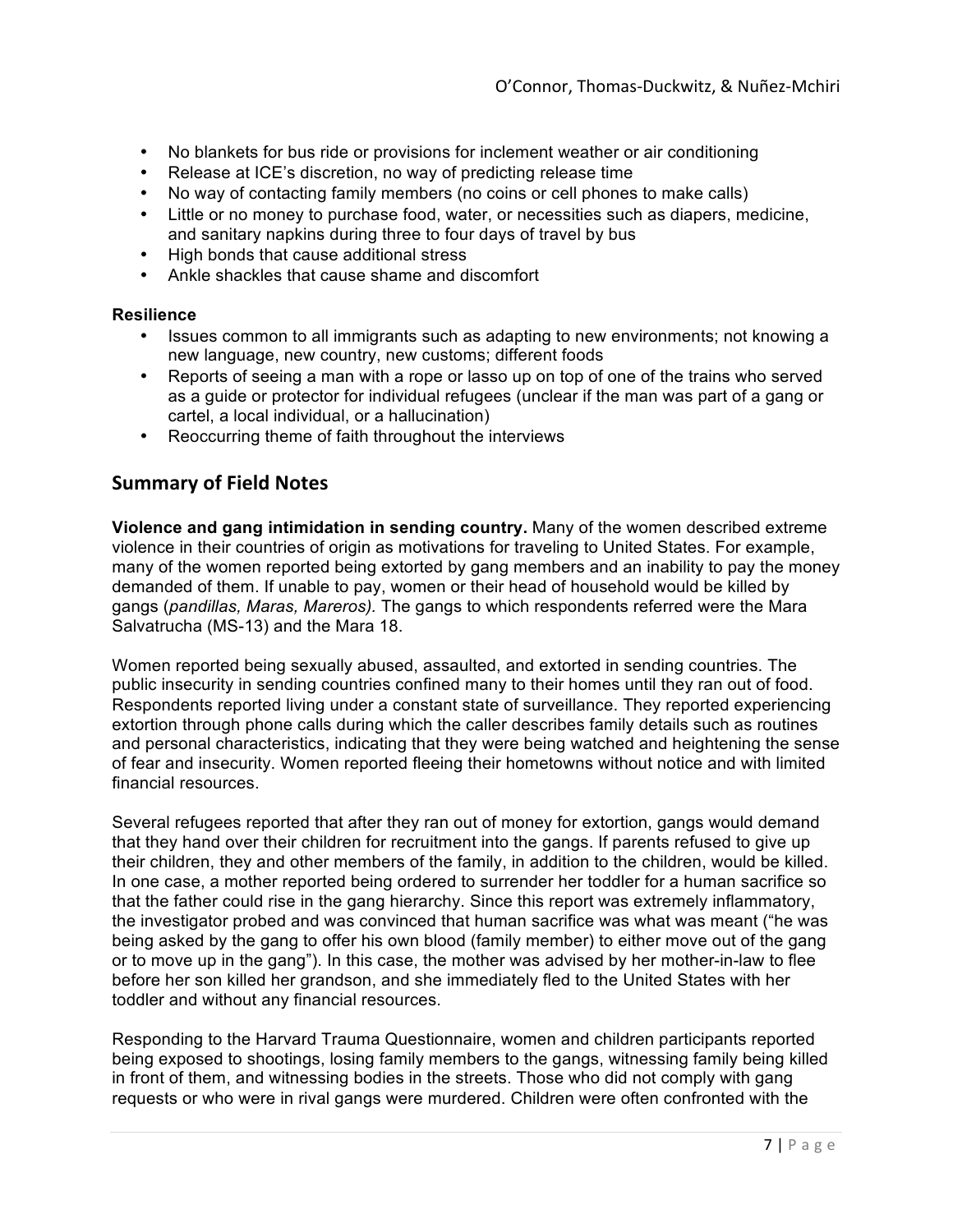impossible choice to join the gangs, participate in drug trafficking, or die. The women felt the only way to protect their children was to leave their countries of origin.

**Dangers on the journey.** The journey to the United States was traumatic for many of the women and children interviewed for this study. Participants described witnessing murders and rapes as they took the trains northward. One woman described witnessing the rape of two women and one 12-year-old girl, who subsequently disappeared. Participants reported having to pay repeated fees to be allowed to stay on the train, bus, or trailer. A participant witnessed an elderly man being thrown off the top of a train. Others described wandering in the desert with their guides without food and water, certain that they were going to die. One woman reported drinking dirty water from a puddle and then suffering from diarrhea throughout her journey.

The cost of travel to United States from sending country ranged from nothing to USD\$12,000, including the costs of buses, trains, coyotes, being held for ransom, temporary stays at halfway homes, and unexpected "fees." Participants generally crossed the border with no money left after having been repeatedly extorted along the way.

**Stages of detainment: iceboxes and dog kennels.** Upon apprehension after crossing the border, participants described being incarcerated by U.S. immigration authorities in a facility that was extremely cold, which they referred to as the *hielera* (icebox/freezer), and subsequently transferred to cells that were like cages, known as *perreras* (dog kennels/doghouses), where they slept on the ground. Women reported that their children cried a lot because they were so cold. Families were separated at this initial point, with mothers sometimes not knowing where their children were and fathers sent to different detention centers across the country or deported. These locations are consistent with those described by prominent social work scholar Luis Zayas (Zayas 2014) in his interviews with 10 families detained at Karnes after fleeing their countries of origin. These initial holding cells were often cited as the most difficult and traumatic experiences for participants since arriving in the United States.

**Karnes and Dilley.** After the freezers and dog kennels, refugees were transferred to the detention centers in Karnes City or Dilley, Texas. There they had access to showers, food, and beds but faced different stressors. Dilley and Karnes are currently run by CCA and GEO Group Inc., two private contractors. Several organizations, such as the CARA Pro Bono Project and the Detention Watch Network, and the attorneys representing many of the women reported that these private prison contractors run the detention centers in a manner that is consistent with a prison setting rather than family or refugee housing. Stays in Dilley ranged from one or two days to several months.

**Family separation.** ICE separates families as a matter of course and in a way that risks family members losing each other permanently. One of the women interviewed had been separated from her 10-year old son as well as from her husband. The husband, interned on the East Coast somewhere, was desolate at losing his family and tried to commit suicide. The mother and her young daughter were released on the last day of the team's field trip but are stuck in the shelter waiting for her son to be released. The woman reported experiencing migraines and not being able to sleep or eat since she could not stop thinking about her son. Her two youngest children would hear their mother cry at night and would also start crying, wondering why their brother and father were not with them.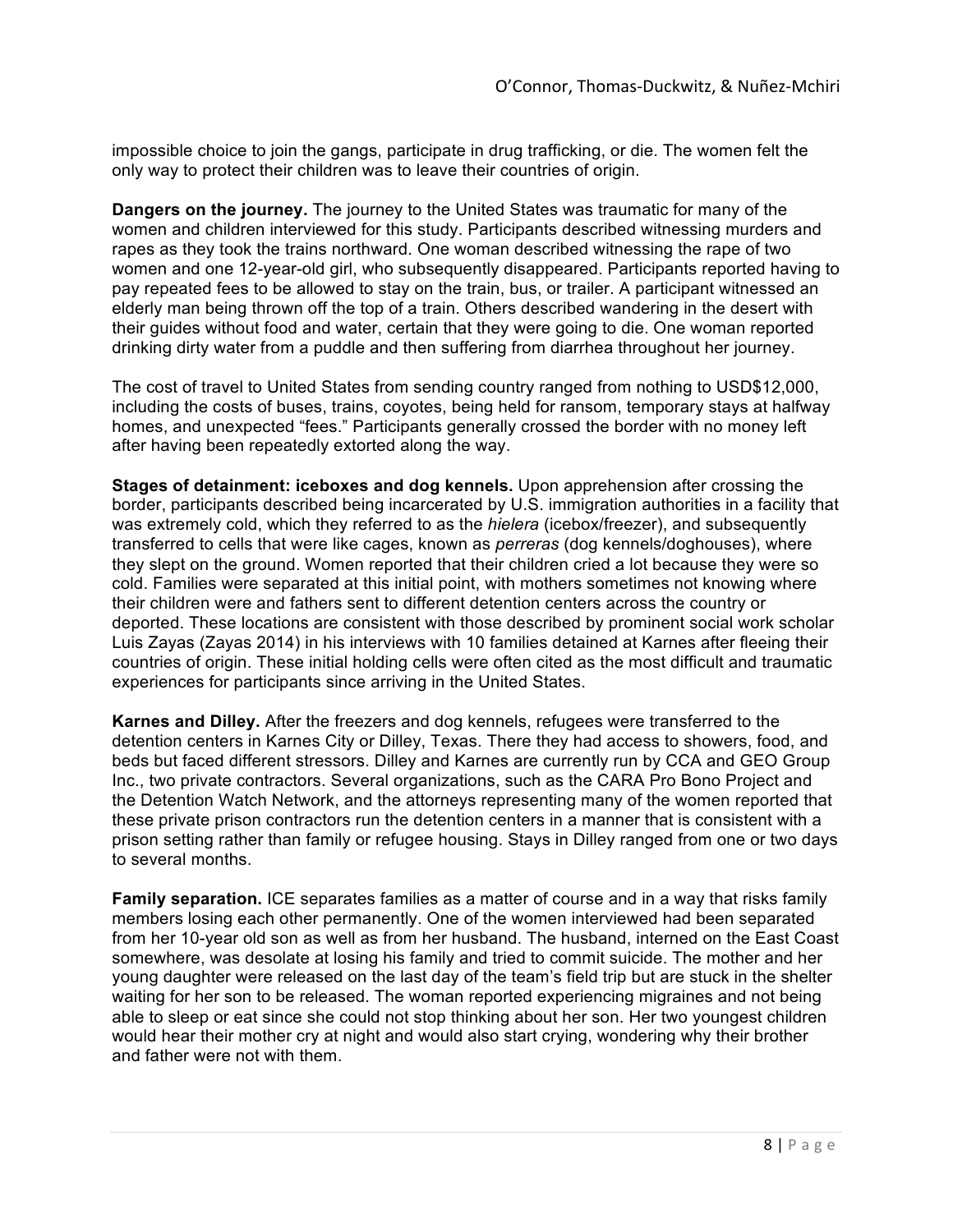Another woman was separated from her husband, had no idea where he was, and only heard through gossip that he had been deported. She did not know if he had safely arrived back home, causing her significant distress that was reflected in her survey scores. During the interview, the investigator lent her cell phone to the participant to call her daughter in Honduras, and she learned at least that her husband was safe.

Investigators see no reason to separate families like this, especially removing young children from their mothers. The practice piles on additional trauma and creates additional risk for depression, anxiety, and post-traumatic stress. If the human cost of family separation is not sufficient to warrant ending the practice, the government should consider taxpayer burden when spending tax dollars on foster care subsidies that would be unnecessary if families were kept intact.

### **Detention Conditions**

 

**Food quality.** Refugees report being fed only rice and beans, never meat (pork or chicken). Respondents reported getting chicken only during congressional visits. Refugees reported finding centipedes in their rice and beans. The food in the detention centers is reported to be fair to very bad. Deliberately serving bad, maggoty food with centipedes, withholding food, or providing it only a strictly structured times represents a well-known strategy to enforce discipline and domination, to dehumanize, to establish a state of exception, and to reinforce refugee perceptions of being in a zone of abandonment (Agamben 2005; Biehl 2005; Carney 2013).

**Strict, exigent meal times.** Meals are served at strictly scheduled times, and if meals are missed they are not replaced by compensatory snacks or other nourishment. Attorneys for the CARA Pro Bono Project said that court is often scheduled at lunchtime, and refugees are forced to miss lunch.

**Child weight loss.** There were several reports of children losing weight because of the poor quality of the food or exigent meal times. Refugees reported the meal hours at the detention center were fixed and that their children did not always eat at these fixed hours. One refugee reported that because of the poor quality of the food, her three year-old son lost seven pounds in one month; another reported her five-year-old daughter lost five pounds in two months; another reported that her teenage son had gone down four pant sizes. A supervising attorney from CARA related that a three-year-old child lost 14 pounds during detention because the mother was not permitted to enter the cafeteria, because she did not have shoes. For this case, legal action has been initiated.<sup>5</sup> One mother reported having access to apples and cereal to give her daughter when she was hungry; thus food availability may have been inconsistent and based on affective relationships between specific detainees and specific guards.

**Inadequate medical care.** One of the refugees reported her child was given an adult dose of a vaccine and became ill as a result. There were repeated measles and chicken pox outbreaks at Karnes. Quarantined sections were set up to keep the refugees with outbreaks separate from other refugees who were not ill at Karnes while the facility underwent a thorough sanitation.

<sup>&</sup>lt;sup>5</sup> Communication from attorney R. Andrew Free, CARA Pro Bono Project attorney debriefing meeting, Wednesday, July 22, 2015, Dilley, Texas.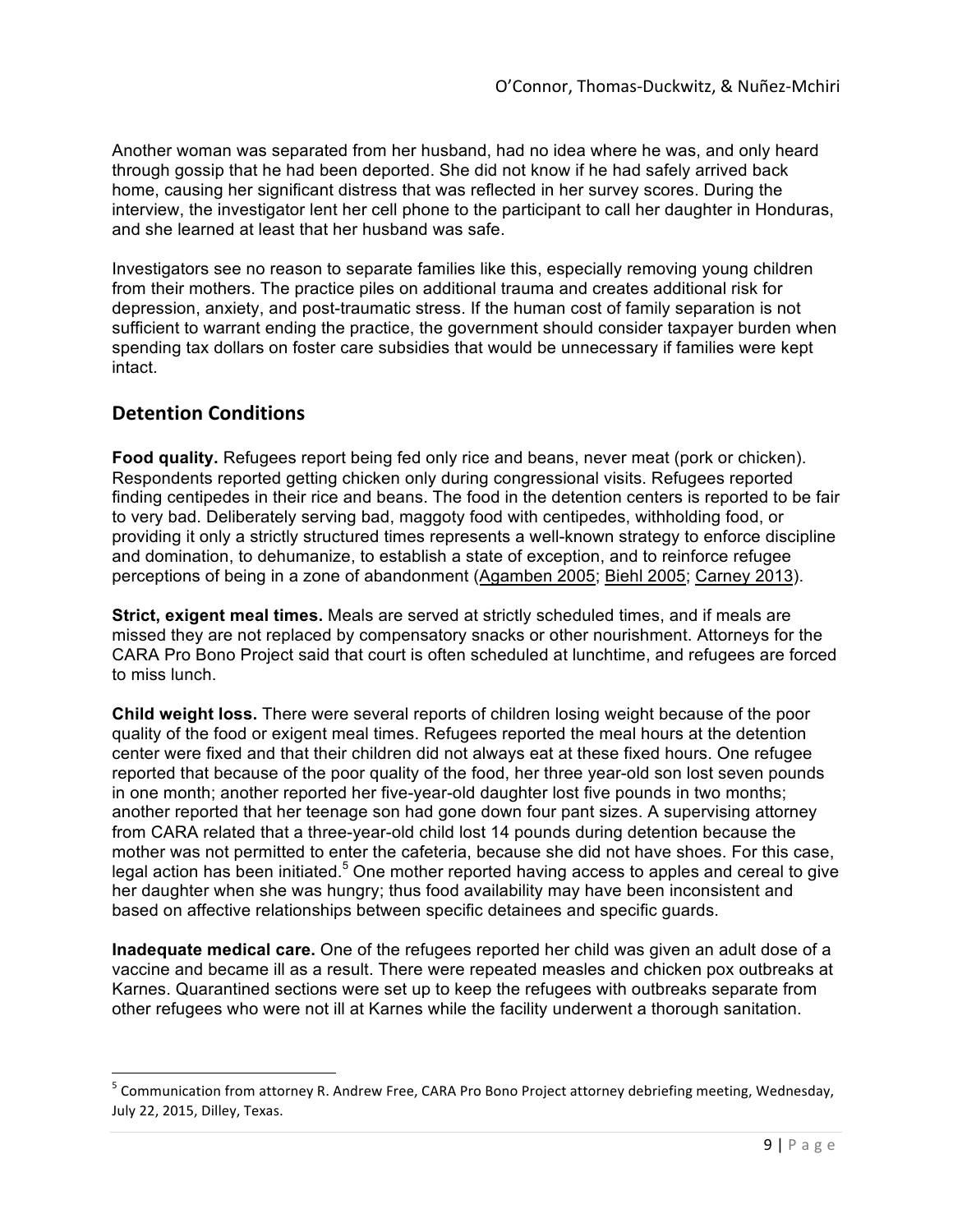A child participant reported that in Dilley people would get called to the doctor at night; however, they were being deported instead of going to the doctor**.** This made going to bed or going to sleep very stressful and created fear of doctor visits.

**Alternatives to detention.** Bonds were inexplicably inconsistent, ranging from no bond at all to USD\$15,000; most bonds were usually closer to USD\$5,000–\$7,500. There was no transparent logic to the different amounts. Ankle monitoring shackles were offered in place of bonds to some refugees. ICE contends that the monitoring bracelets result in 99.9% compliance with attendance at court dates (Peter 2015). However, refugees are not criminals whose whereabouts need to be monitored due to flight risk, since they are not seeking to return to their home countries because of threats to their lives. One refugee wearing an ankle monitoring shackle was given a court date in South Carolina but had no way of getting there and was unable to afford the USD\$600 in bus fare for herself and her sons. If she does not appear in court, she will be found in criminal contempt and will be subject to deportation as someone who has committed a crime.

Participants expressed shame and discomfort with the ankle monitors (e.g., Participant 14). One woman reported that the monitor was heavy and hot, and burned her skin. They were afraid people would see the monitors and treat them as criminals. Women with ankle bracelets on their feet would often ask if their bracelets were visible and if we could notice them protruding from their pants. The ankle bracelets also would also beep loudly when the batteries were low, and the women had to stop whatever they were doing and charge their shackle.

**Intimidation.** Participants reported being compelled by ICE officials to sign documents they did not understand and could not read because of the language, and without legal counsel. Participants reported being told their children would be taken away from them by Child Protective Services if they did not comply with ICE rules and demands or if they complained about mental health issues**.** Attorneys reported being interfered with, such as not being allowed to go into the courtroom, by CCA at Dilley.<sup>6</sup> The research team's investigation was also interfered with at Dilley without adequate transparency or explanation.

 

 $^6$  Communication from attorney R. Andrew Free, CARA Pro Bono Project attorney debriefing meeting, Wednesday, July 22, 2015, Dilley, Texas.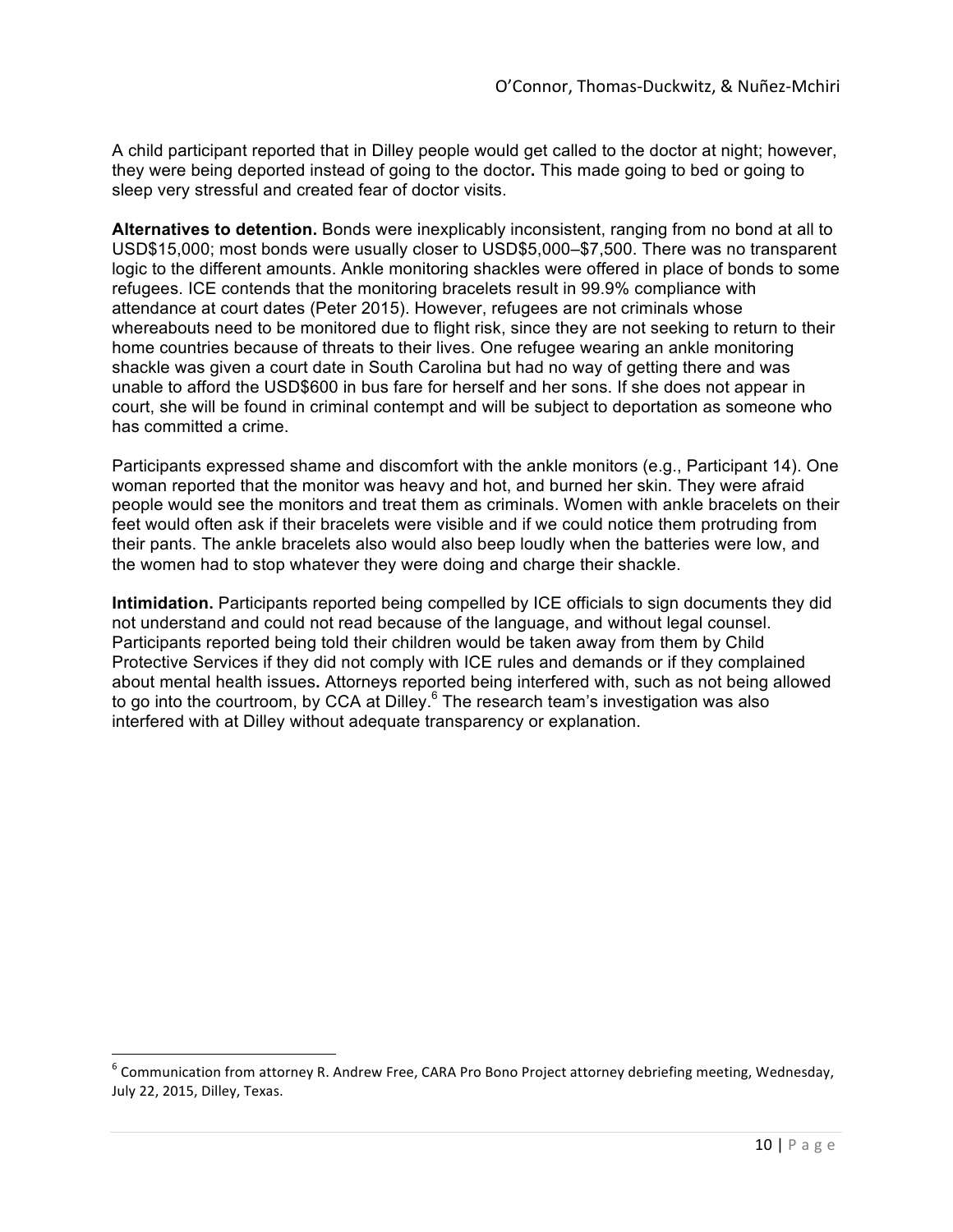# **Project Description and Methods**

## **Site Visit, July 22–24, 2015**

The team traveled to Dilley, Texas, on July 22, 2015, to conduct interviews in the Dilley detention center.

Weeks prior to this, however, Kathleen O'Connor submitted a request to ICE to visit the Karnes detention center. She included all requested information about the team, including the surveys, the research protocol, flyers, consent forms, signed ICE code of conduct forms for all investigators, photocopies of team members' driver's licenses, and a form required by ICE requesting permission to visit. After several days investigating to whom to send this information, she was provided the name of Norma Lacy in the San Antonio Field Office by ICE Communications Director Richard Rocha. Lacy was out of town, so there was another delay of a few days. After sending the team's information, however, O'Connor almost immediately received an e-mail response denying permission. The team was advised that the information and request had been forwarded to Washington, D.C., to the juvenile outreach coordinator (no name provided). There was no explanation. Rocha thought the denial might have been because the team was requesting a visit of more than one day. However, notwithstanding ICE claims of transparency and our best efforts to conform to ICE rules, there was no reason given for the denial and no suggestions provided as to how to change the research plan to be acceptable to ICE so as to obtain permission to visit. No explanation was provided for the decision to forward our materials to juvenile outreach in D.C. There was no transparency.

The team coordinated with RAICES to conduct the surveys in support of their legal work with refugee families at Dilley and Karnes. Mohammad (Mo) Abdollahi, the contact person at RAICES, arranged for the team to visit both Karnes and Dilley centers as legal assistants. Abdollahi also arranged for required clearances for the team from ICE. Because O'Connor's clearance was curiously held up, the team had a plan B, which was to have Guillermina Gina Nuñez-Mchiri and Claire Thomas-Duckwitz work inside Dilley while O'Connor worked with refugees who had been released and were in San Antonio. Ultimately, all three investigators worked one day in Dilley and two days on the outside (plan C) because ICE arbitrarily kicked the team out and revoked all clearances (read more below).

To enter Dilley, the team gave their driver's licenses to the Corrections Corporation of America (CCA) guard at the front desk. Dilley is run by CCA under contract to the U.S. government. Team members passed through a metal detector. After passing through the security at the front entrance, the team walked across a short outdoor corridor to another building, where the attorneys met with interned clients. Each team member signed in again. We met with the attorneys, who showed us where we could sit to do our interviews.

The room was a large metal trailer that had several private rooms. There were 15 round tables and four chairs per table out in the open, where we conducted our interviews. These were not totally private, but it was possible to sit close to the participant for a confidential interview. Legal and paralegal staff were using the private side rooms to meet with detainees. One section of the room was a waiting area, and we were advised that we could approach the women in the waiting area to invite them to participate in an interview. There was a sense of pressure, as if the opportunity to speak to an attorney might be taken away at any moment or that time would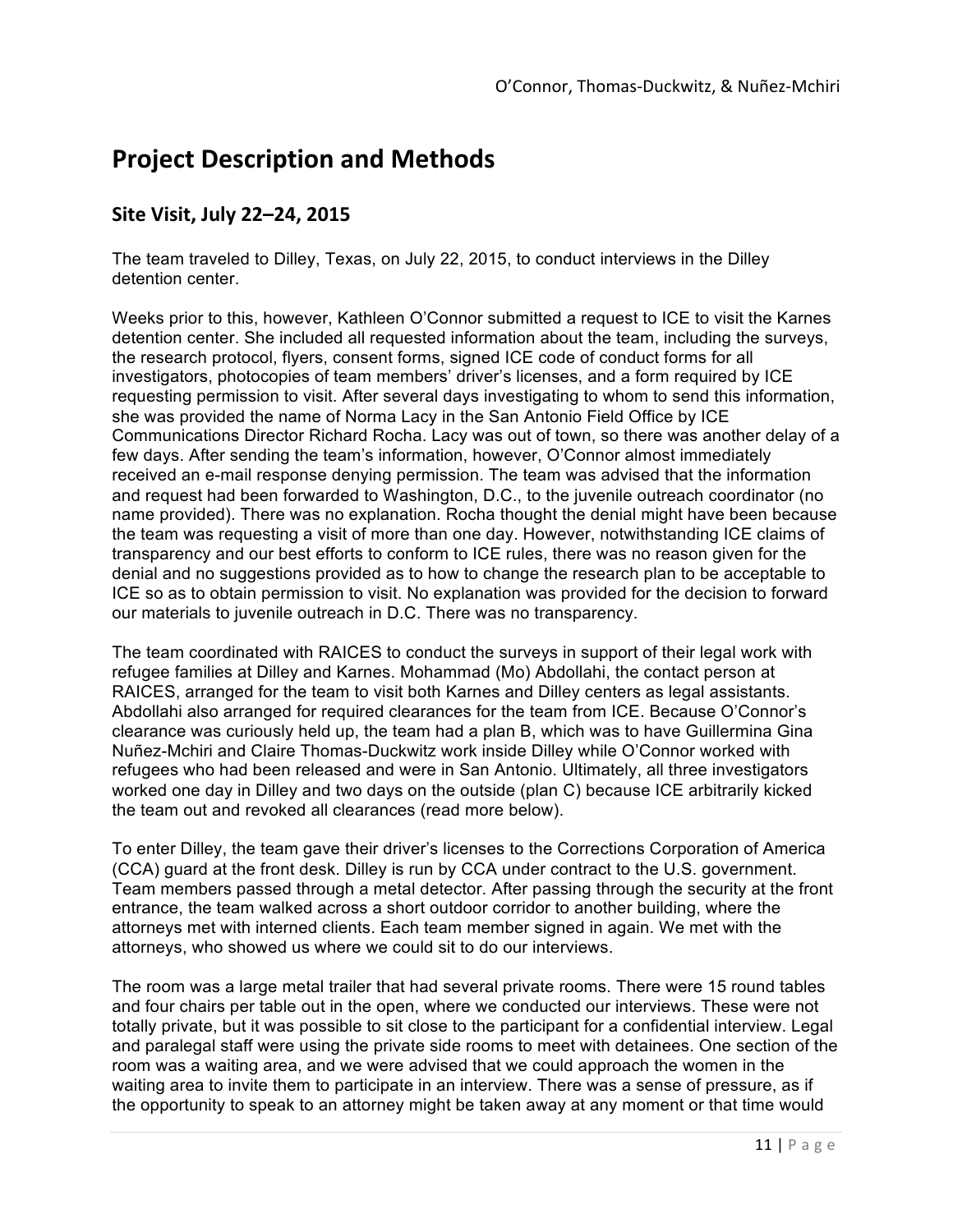run out for the refugees and they would be sent back to their living areas without seeing counsel.

The room was not unpleasant but very noisy and chaotic. There was a soft drink machine. It was not an ideal place to conduct confidential interviews because of the noise, the disorganization, the desire to not impede the attorneys, and the time pressure. A few fliers on the walls read: "Gymnastics for children" and "Crochet and Origami for mothers." Another sign read: "*Aviso traiga todos sus documentos* (Notice: Bring all your documents)."

| Another poster read:                                          |                                 |
|---------------------------------------------------------------|---------------------------------|
| El Proceso (the Process)<br>Su Entrada (Start here)           |                                 |
| Entrevista de miedo creible<br><b>Credible Fear Interview</b> | No entrevista<br>No interview   |
| Fianza con el juez<br>Bond with the judge                     | Fianza con ICE<br>Bond with ICE |
| Salida<br>Exit                                                |                                 |

Encuentre un Abogado/a! (meet with an attorney!) $^7$ 

### Lack of Transparency and Intimidation

The team was abruptly stopped from doing interviews by an ICE officer on the first day at the Dilley detention center at 4:30 p.m. At approximately 2:30 p.m., an ICE officer began hovering and looming over an interview being conducted by O'Connor. She reported the peculiar feeling of a large, dark presence behind her that moved from side to side but that she couldn't directly see and that shifted out of sight when she looked behind her. She moved closer and closer to the participant to speak as softly as possible. Later she realized that the participant could clearly see the looming ICE agent and that it must have been intimidating, especially in an interview about very confidential matters such as rape, fear, depression, and other traumatic experiences. The looming was extremely inappropriate. According to attorney Aseem Mehta, such tactics of intimidation are common practice: "testimony from clients has revealed that [Dilley] operates through the use of intimidation and manipulation of its detained population" (Mehta 2015).

When the interview was concluded, the officer sat down and advised O'Connor that he hadn't wanted to interrupt the interview but that he needed the investigators to immediately stop what they were doing and provide copies of the surveys for approval by ICE Deputy Chief Counsel

  $7$  Chart transcribed by Nuñez-Mchiri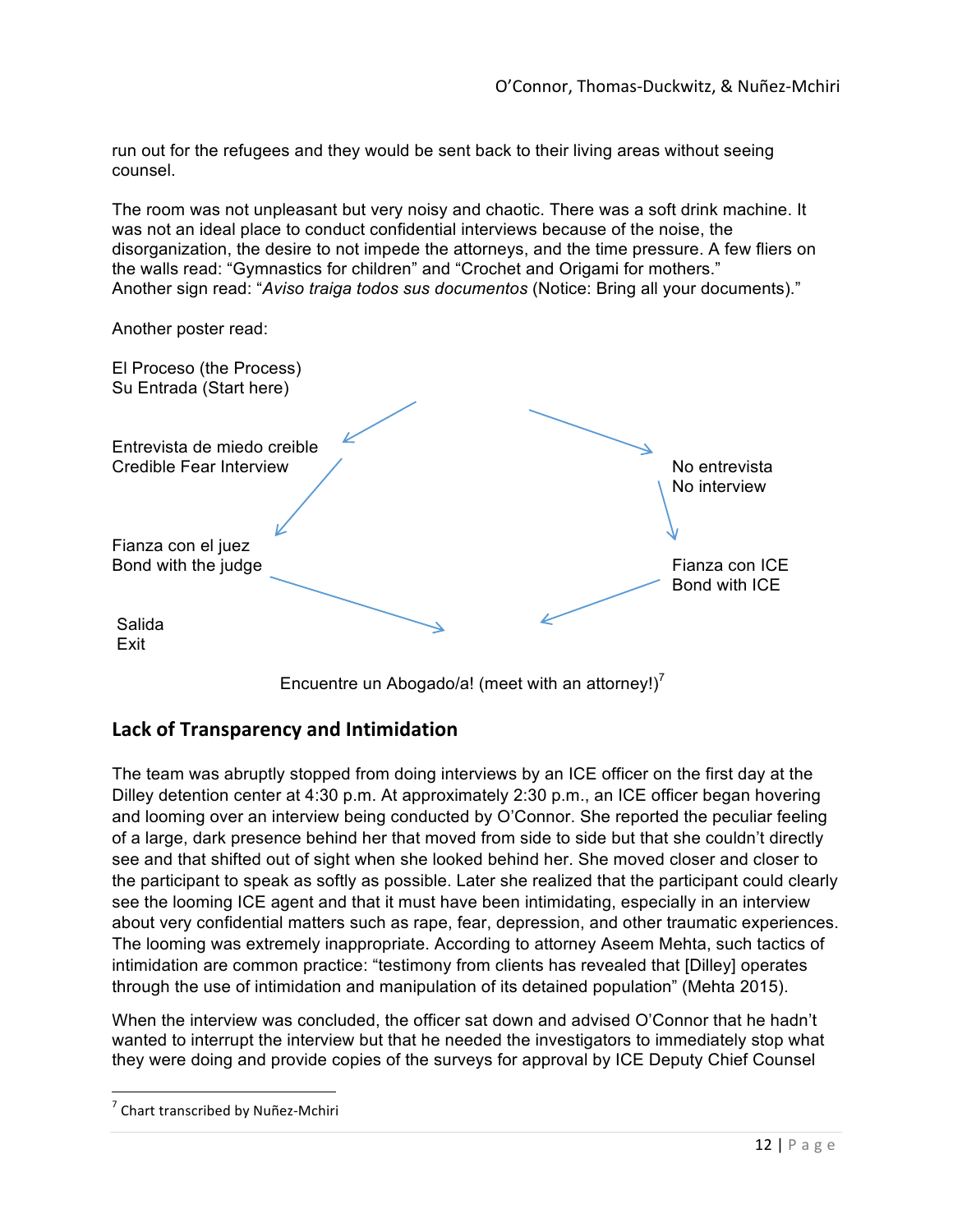Herbert. Aseem Mehta, a pro bono attorney, had come up to listen to the exchange and talked with the officer at some length. Ultimately, the officer indicated our surveys had not been cleared. We were asked to return the next day, and the attorneys requested that we arrive at 7:00 a.m. so that we would get there when the attorneys got there.

The team returned to the Dilley detention center at 6:50 a.m. the following morning. After waiting for an hour, accompanied by Brian Hoffman, lead attorney for the CARA Pro Bono Project, we were advised that our clearances had been revoked and we would not be permitted entry to complete our work. No reason was provided by ICE for this decision.

In a subsequent conversation with Hoffman, he advised us that ICE told him that the team was cleared as legal assistants but not as "doctors." This explanation seemed irrelevant, as we were acting as legal assistants conducting intake assessments and were not providing any medical services. In addition, we are all PhDs but only one of us is licensed to provide psychological services — in Colorado, not Texas. Again, we witnessed a lack of transparency on the part of ICE.

Intent on continuing this study, we left for San Antonio and drove to the Hospitality House to continue our work with detainees who had been recently released. We believe that the contretemps with ICE was actually a benefit, allowing us to capture a variety of viewpoints. We were also correct in assuming that the women would feel freer to share their experiences outside the confines of a detention facility, with no one looming over them.

## **San Antonio Greyhound Bus Station**

We followed up on the release process at the bus station. Families there had finally been released from detention and were en route to resettlement areas, but we were concerned to find that the conditions under which they were released could cause them additional anxiety and pain. Women and children were sent with vouchers, not tickets, and communication with ticket agents was sometimes difficult. On a few occasions, women were dropped off at the bus station without vouchers and had to call family or friends to send them a ticket; however, phone calls were a challenge since they neither had cell phones nor access to public phones. Refugees often seemed to arrive at the station hungry. On July 23, two families were dropped off with sick children but without medication for them. Two women from Honduras arrived from other detention centers, not Karnes or Dilley, and had not bathed for five days. One woman received a blouse from another passenger so she could change. These two refugees described feeling tired and dirty because they had not been able care for themselves.

The specific needs of women and children went unmet. For example, there were quotas for sanitary napkins. One teenage girl dropped off at the bus station had been on her menstrual cycle and had neither sanitary napkins nor money to buy them. Nuñez-Mchiri observed that most mothers arrived at the bus station with one to two children each; one had three children. Many did not have diapers for small children or money to purchase necessary supplies.

The most difficult thing investigators observed were families who boarded buses with up to five transfers, going long distances to New York, Maryland, California, or Colorado, without sweaters or blankets for their children and without money to buy food on their way. With luck, some refugees received money for their trip from their family members. One young woman was very excited to receive a meager USD\$50 for food on a trip of about four days from Texas to Virginia,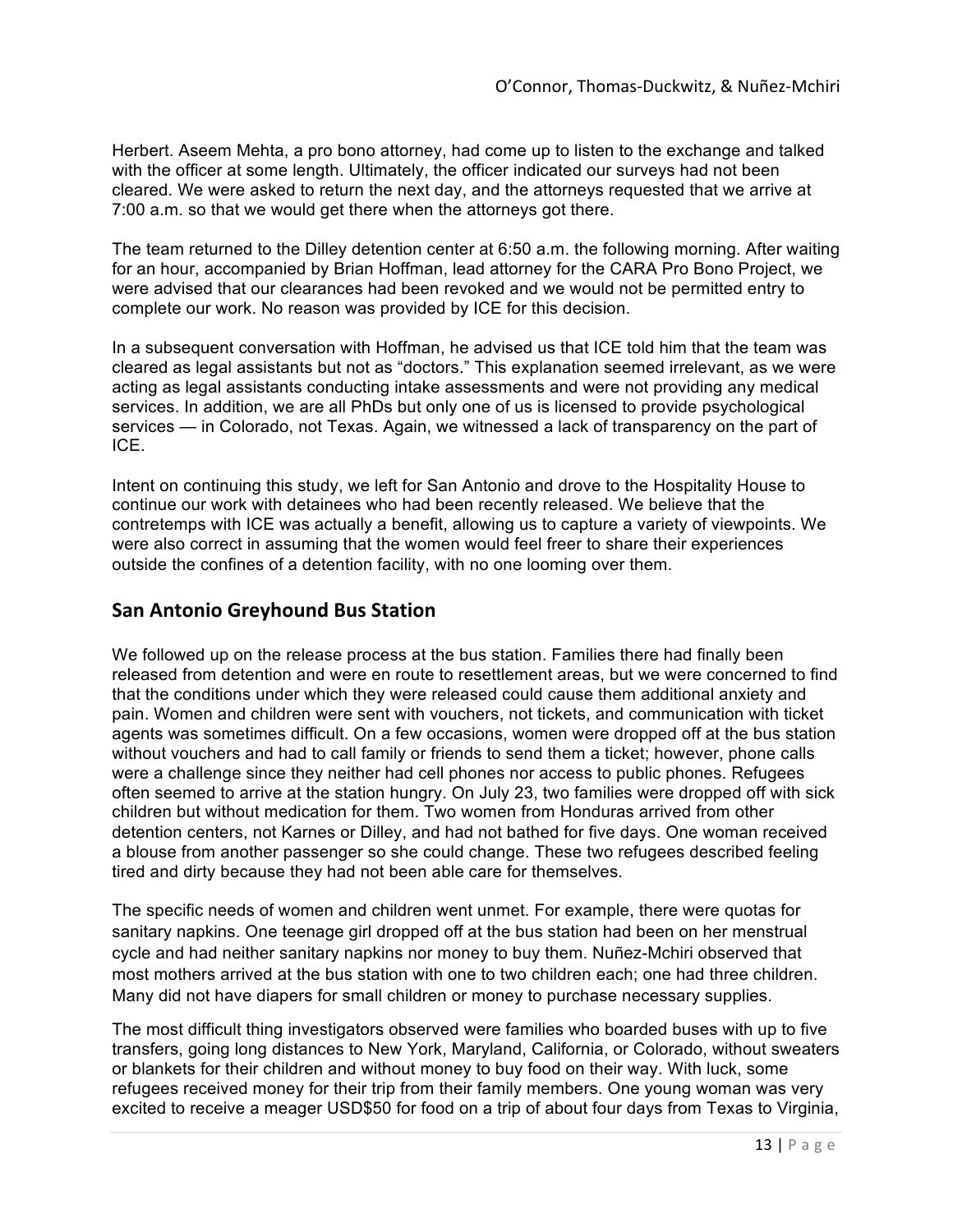with a small child. Some refugees had no money at all and nothing with which to buy food. A bus ride of three to four days without food or blankets for small children was going to be terribly painful for mothers and children. The investigators, having the advantage of a car, bought medicine, granola bars, and diapers at the local Walgreens and gave cash to several family groups, as did RAICES volunteers.

Nuñez-Mchiri reported: "I felt distressed wondering what their bus rides would be like without food, money, medicines, and something to cover their children with. I only hoped that there would be other Samaritans on the bus who would be able to help these families throughout the way." Asylum seekers should not have to hope for Good Samaritans to help them on their bus journeys to resettlement; they should be resettled formally with appropriate infrastructure and care.

### **The Hospitality House**

The Mennonite Church owns several homes, in a neighborhood not far from the bus station, which are leased by RAICES as shelters tor transiting refugees. The shelter is known as the Hospitality House. Refugees can wait in the shelter for their bus; bathe, eat and change; and stay overnight as long as they need to while waiting to be resettled. Each refugee is given an emergency backpack by volunteers that contains a few necessities and toiletries. However, some have little time between their release and their bus departure and do not have time to purchase food for the trip to the resettlement area, which may be several days on the bus. Filling this gap with packed lunches or other traveling food or funds for food is another recommendation.

Overall, the field conditions were not ideal and were often noisy and chaotic. It was not always possible to find a completely private space for the interview, especially at Dilley. The Hospitality House had plenty of rooms for interviews and proved to be the best field site for this research.

### **Methods**

At each venue, participants were approached and invited to participate in a study, which the team described as aiming to understand how people were feeling after their experience in the sending country, traveling to the United States, and living in an immigrant detention center. If agreeable, participants were escorted to a private space in which the interview was conducted. The project was explained to participants, who were given time to ask questions. Participants signed informed consent forms, and minors signed assent forms. Copies of the forms, signed by the investigator, were given to participants. During data analysis, all materials are being kept in a locked filing cabinet in the locked office of one of the investigators and will be destroyed when data analysis is complete. Total confidentiality of refugee participants in this study has been preserved.

Investigators administered a short demographic questionnaire that collected information about sending country, family and marital status, means and cost of travel to the United States, participant occupation in the sending country, and length of time in the United States. The Hopkins Symptom Checklist and the Harvard Trauma Questionnaire were administered, and trauma narratives were collected and audio recorded. The Spanish-language version of the Connor-Davidson Resilience Scale was also administered. Responses were added up and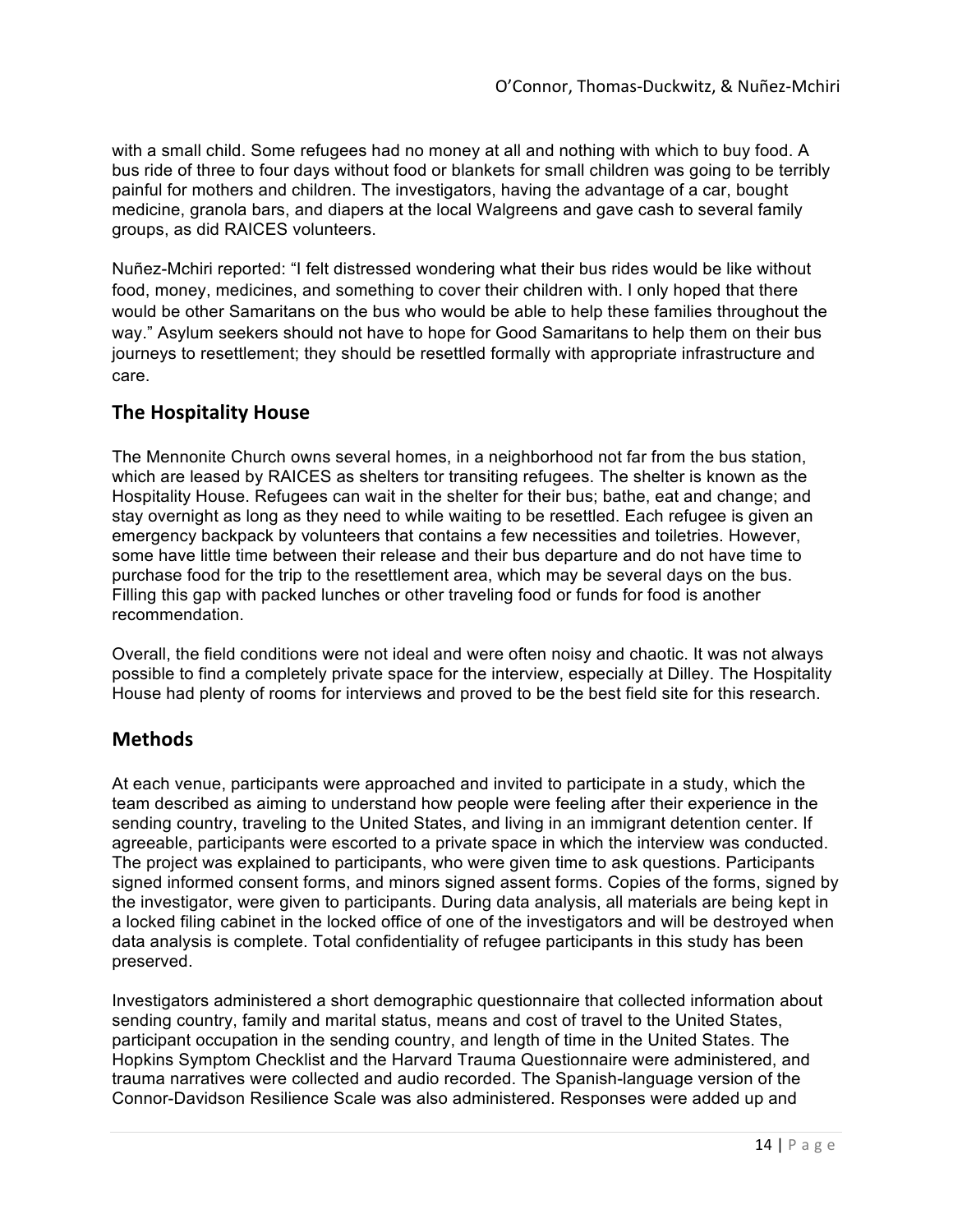calculated per survey instructions. A database was created in SPSS; data was entered into the database, and frequencies were calculated.

Data showed that more than half of all respondents reported clinically significant levels of symptoms of anxiety and depression; nearly half showed clinically significant levels of symptoms for post-traumatic stress. Among the four children, half reported extremely high rates of symptoms for anxiety and depression.

### **Surveys**

The Harvard Trauma Questionnaire (HTQ) and the Hopkins Symptom Checklist (HSCL), generally used together, were developed by the Harvard Program in Refugee Trauma in the early 1990s to evaluate the mental health of Southeast Asian refugees. The HTQ has subsequently been adapted to address trauma from political violence on a global basis. There is one abridged adaptation of the HTQ for children, the Harvard-Uppsala Trauma Questionnaire (HUTQ) that was implemented among Kurdish refugee children in Sweden ages 6–18 and includes only 30 items from the original HTQ (Sundelin-Walsten et al. 2001). In studies that have used the HTQ or HUTQ to assess child trauma, most of the children assessed have been adolescents age 15 or older (Geltman et al. 2005, Geltman et al. 2007, Punamaki et al. 2005, Hossein et al. 2010, Ovuga et al. 2008, Sundelin-Walsten et al. 2001). In previous research, the Harvard Trauma Questionnaire, which assesses symptoms of post-traumatic stress disorder (PTSD), and the Hopkins Symptom Checklist, which assesses depression and anxiety, were revised and adapted for children between 8 and 12 years of age (O'Connor, Vizcaino, & Benavides, manuscript in preparation). This version was used with minors in the current study. Increased attention on resilience reflects the clinical importance of understanding why some individuals develop negative mental health outcomes and others maintain health in adverse circumstances. The Connor-Davidson Resilience Scale (Connor & Davidson 2003), Spanishlanguage version, was administered to assess resilience among refugees.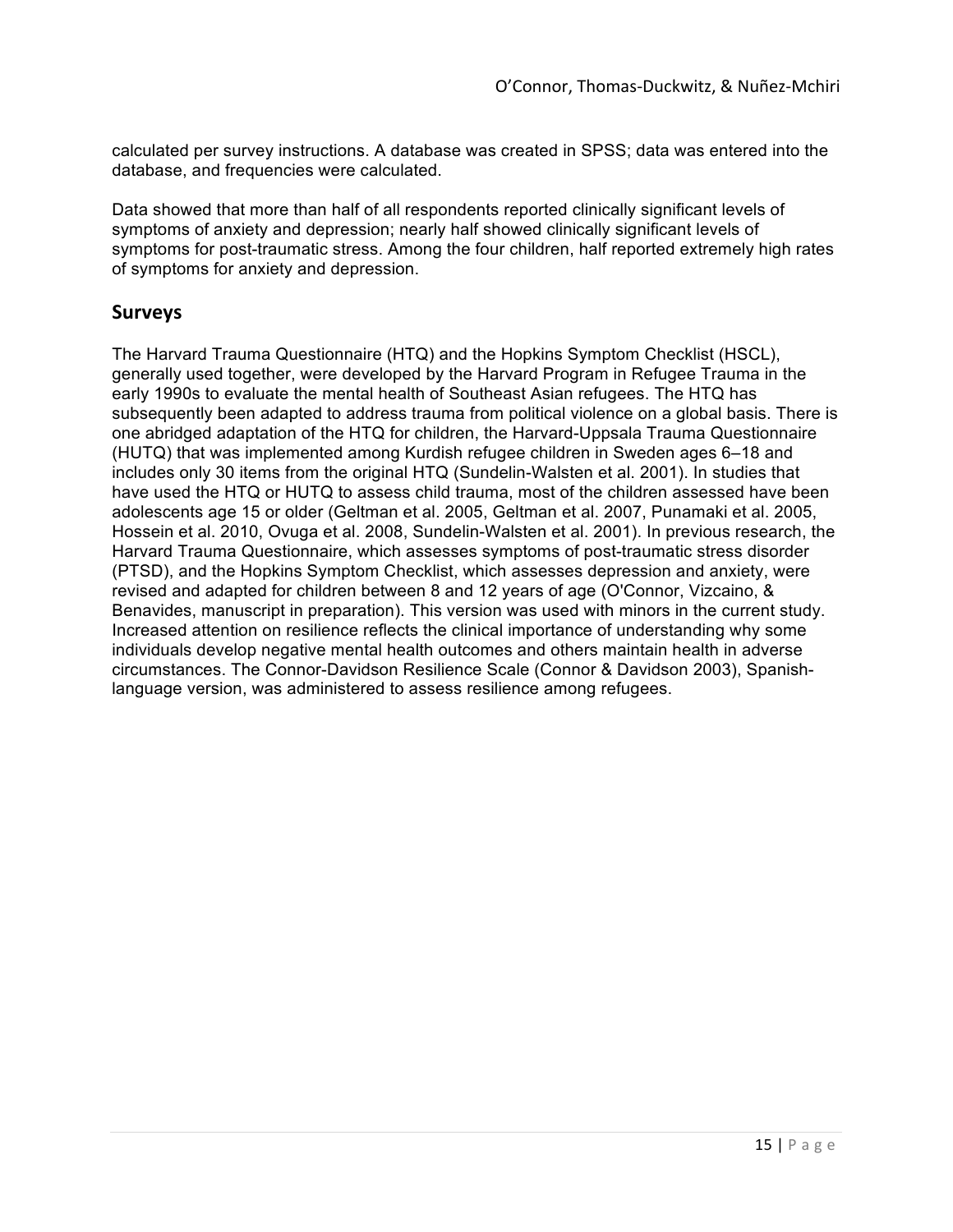# **Quantitative Analysis**

## **Frequencies**

Surveys were based on a Likert scale of "*nunca*," "*un poco*," "*bastante*," or "*mucho*" with points between one and four respectively. Scores were added for each section, then divided by the number of items to obtain a total score for each outcome.

#### **The cutoff for symptomaticity for anxiety and depression is 1.75: ≥1.75 indicates symptomatic for anxiety and depression.**

**The cutoff for PTSD is 2.0: ≥ 2.0 indicates symptomatic for PTSD.**

|                |       |               | Depression |            |
|----------------|-------|---------------|------------|------------|
|                |       | Anxiety score | score      | PTSD score |
| N              | Valid | 26            | 26         | 25         |
|                |       |               |            |            |
| Mean           |       | 2.0346        | 2.0631     | 1.9400     |
| Std. Deviation |       | .72329        | .64678     | .65544     |
| Minimum        |       | 1.00          | 1.00       | 1.03       |
| Maximum        |       | 3.40          | 3.60       | 3.20       |
| Percentiles    | 25    | 1.4750        | 1.5300     | 1.4050     |
|                | 50    | 1.8500        | 1.9650     | 1.9800     |
|                | 75    | 2.5250        | 2.5600     | 2.5150     |

#### **Frequencies**

Frequencies (n=26):

For anxiety, the mean was 2.036 and the standard deviation was .72. The five-point summary was 1, 1.48, 1.85, 2.53 and 3.4. For depression, the mean was 2.06 and the standard deviation was .65. The five-point summary was 1, 1.53, 1.97, 2.56 and 3.6. For PTSD, the mean was 1.94 and the standard deviation was .66. The five-point summary was 1.03, 1.41, 1.98, 2.52, and 3.2.

For anxiety and depression, the mean is above the cutoff of 1.75 for positive symptomatology; thus, more than half of all respondents reported symptoms of depression and anxiety at rates that indicate clinically significant symptoms of these outcomes. For PTSD, the mean did not reach the clinically significant cutoff of 2.0; however, the mean was within .02 percent of the cutoff score of 2.0. Thus nearly half of all respondents reported clinically significant symptoms of PTSD.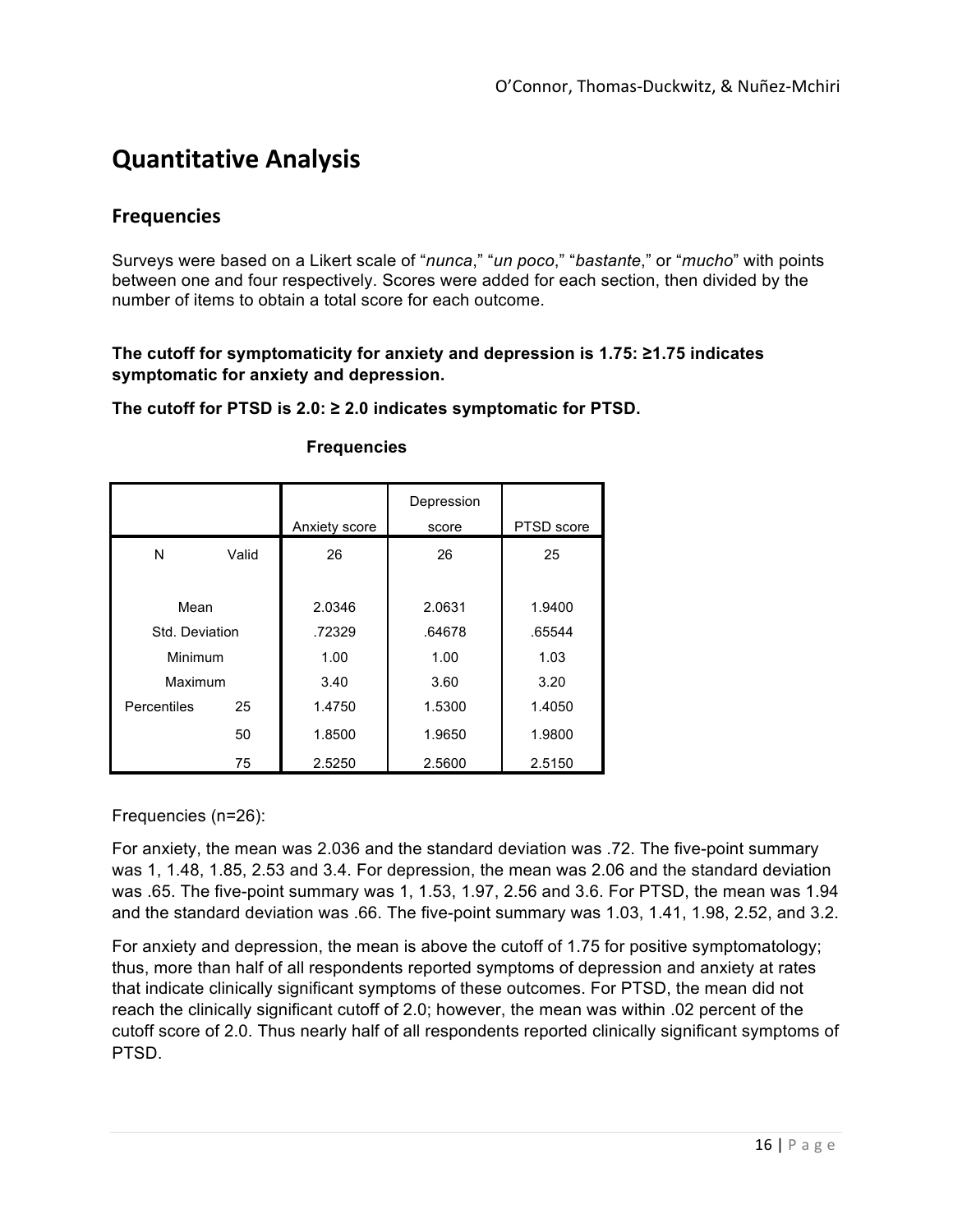| Anxiety score |      |      |       |       |
|---------------|------|------|-------|-------|
| 1.20          | 2.50 | 3.20 | Total |       |
|               |      | 2    | 4     |       |
|               |      |      |       |       |
|               |      |      |       |       |
| 1.42          | 1.65 | 2.65 | 2.70  | Total |
|               |      |      |       | 4     |
|               |      |      |       |       |
| PTSD score    |      |      |       |       |
| 1.13          | 2.48 | 3.20 | Total |       |
|               |      |      | 3     |       |

### **Child mental health outcomes (n=4)**

Surveys used were the Harvard Trauma Questionnaire and the Hopkins Symptom Checklist, child versions. The cutoff score for positive symptomaticity for anxiety and depression was ≥1.75. The cutoff score for positive symptomaticity for PTSD was ≥2.0. Two of the children reported extremely high scores for all three mental health outcomes. One of the children was not able to complete the interview because the family was leaving for the bus station.

The sample was extremely small so any generalization should be made with caution. Further research is needed to understand the scope of mental health issues among Central American refugee children; however, these scores are a cause for concern.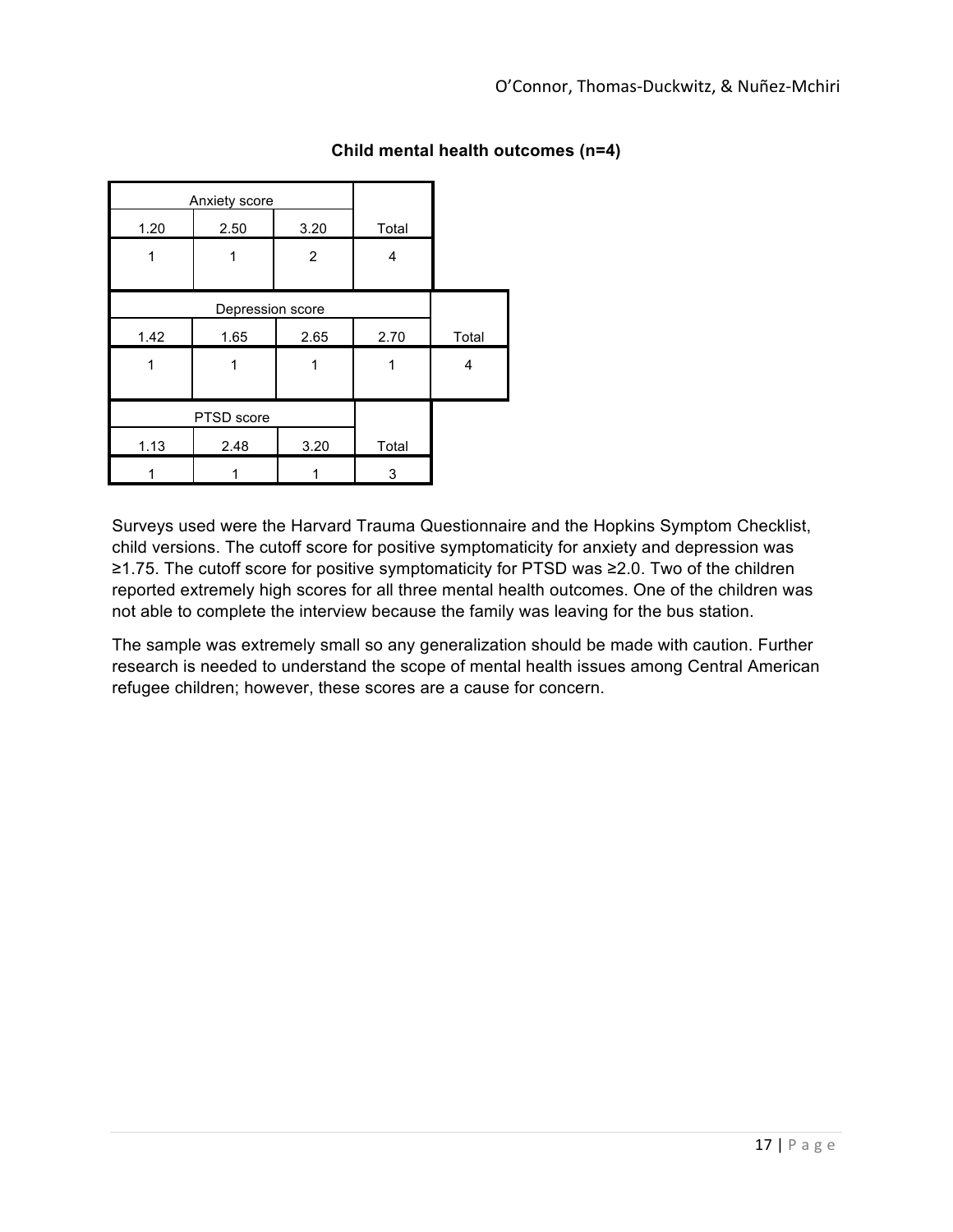# **Clinical Summary**

The pattern of separation of mothers from their children and violation of legal rights by ICE officials was supported by testimonies of the women interviewed by this team. These experiences at detention facilities likely contributed to a preexisting level of trauma and very likely exacerbated complex trauma symptomology experienced by these women and children. Forced separation between a parent and child for an indefinite period of time is, by its very nature, traumatic. The separation of family members may have resulted in a sense of reexperiencing past traumatic events associated with fear of not being able to protect one's children. For parents who experienced the very real possibility of kidnapping and murder of their children in their countries of origin, the potential for trauma and mental anguish is intensified. The severity of parental anguish may be magnified when occurring in a detention center, in an unfamiliar culture and language, and in the context of a history or prior trauma. For individuals who have been trapped and in hiding to avoid being killed by gang members, the sense of being trapped and confined in a detention center may also bring about flashbacks or a sense of reexperiencing the event.

The aggregated data show a mean score of .02% below the cutoff score for clinically significant PTSD symptoms. It is likely that this score is a low estimate of their traumatic symptomology, particularly when qualitative narratives are correlated with quantitative symptoms reported on surveys. Many of the women seemed to struggle with comprehending the survey questions and seemed unaware of the physiological sensations they were experiencing. For example, one participant denied experiencing specific physiological symptoms associated with anxiety, but was observed fidgeting, looking around the room (hypervigilance), trembling, and rapid breathing. It is likely that because they are not in a position of stabilization, as they are still coping with the trauma and anxiety of possible deportation to a country where they will almost certainly be killed, refugees are still in "survival mode" and are not tuned into some of the physiological sensations associated with trauma.

Approximately half of respondents reported clinically significant symptoms of post-traumatic stress, sufficient to warrant a diagnosis of PTSD. All reported having experienced multiple traumatic events sufficient to warrant further clinical follow-up. However, PTSD assessment and criteria may not sufficiently capture the trauma as it has been experienced by these refugees. Van der Kolk et al. (2005) noted the insufficiency of PTSD criteria in capturing what they termed complex trauma (van der Kolk, Roth, Pelcovitz, Sunday, & Spinazzola 2005), or what they described as "disorders of extreme stress not otherwise specified" (DESNOS). DESNOS relates to trauma that has been experienced over years, such as neglect, physical and sexual abuse, witnessing or directly experiencing domestic violence, and community violence. The exposure of these women and children to community violence for much of their lives as well the trauma and sexual assault described by many of the women are consistent with this form of long-term trauma. Symptoms of DESNOS include but are not limited to problems with emotional regulation; difficulty with memory; somatic symptoms such as chronic pain, dizziness, digestive problems, cardiovascular issues; feelings of despair and hopelessness; detachment from others; and minimization. These symptoms were noted frequently by the participants of this study and were observed by the investigators.

In addition to the chronic trauma experienced by many of the women and children in their countries of origin, all reported some level of trauma associated with their reason for fleeing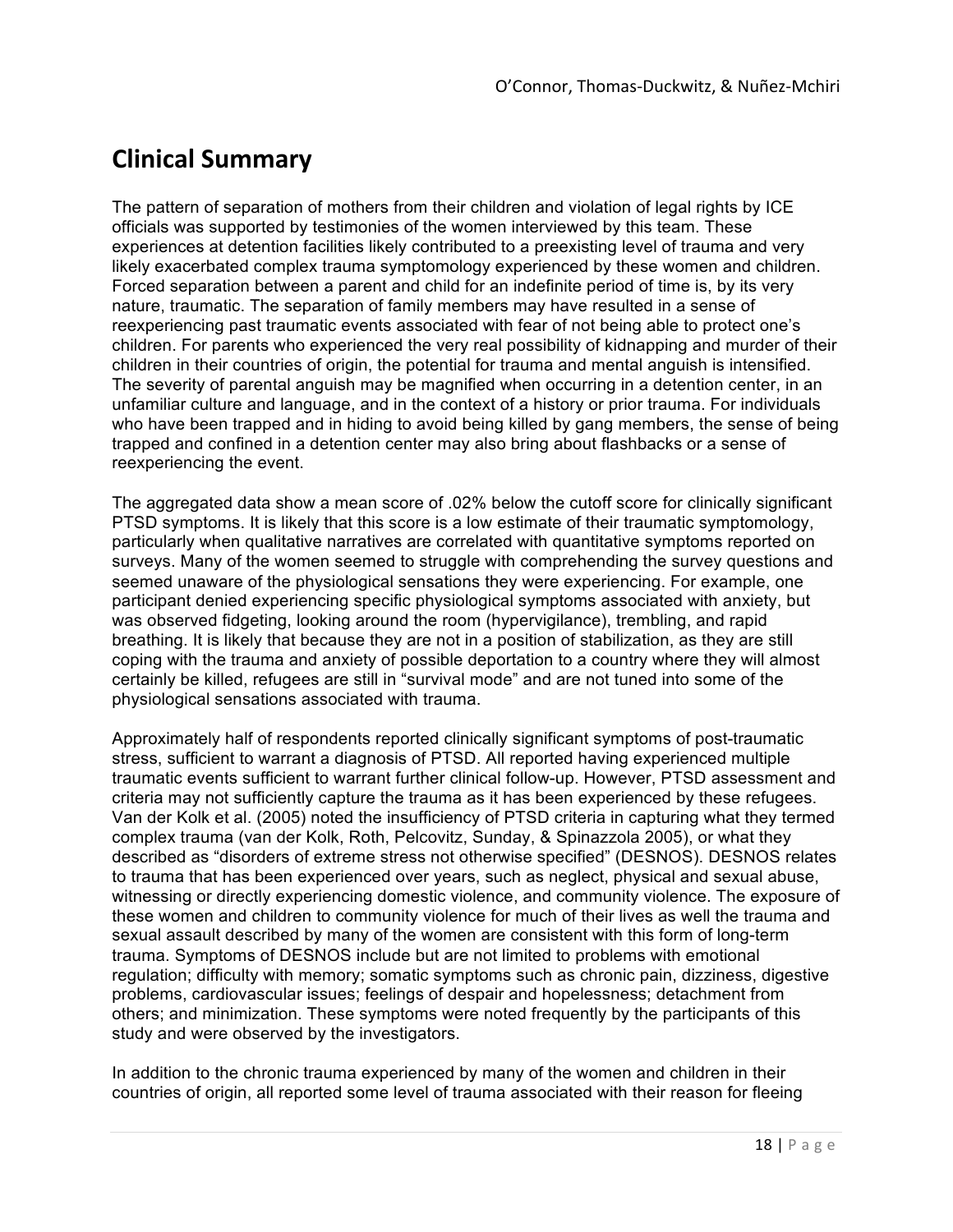their countries. Many of them also experienced traumatic events such as witnessing rapes and murder, fear of paying bribes, and wandering lost in the desert without food and water. This likely had a compounding impact on the trauma already experienced in the refugees' countries of origin. Experiencing multiple traumatic events has what is termed a "dose effect," in which the individual experiences more intense symptoms of PTSD, depression, anxiety, and behavior problems.

The impact of trauma goes beyond the symptomology typically associated with traumatic events. The effects of trauma, detainment, and the uncertainty of the possibility of deportation pose risks to the parent-child relationship. Many of the women interviewed for this project described a sense of general worry that preoccupied their thoughts because of a commitment to the welfare of their children that led them to take greater risks with their own health and safety. Uncertainty of their future and the future well-being of their children likely contributed significantly to general sense of disquiet and anxiety. Because of this level of worry, it is likely that the extent to which they were attuned to their children and their emotional needs was compromised. Difficulty with attunement due to trauma, depression, or general anxiety over time has the potential to negatively impact the attachment relationship between a child and primary caregiver. Insecure attachment leads to long-term effects such as difficulty regulating emotions and connecting to others in relationships later in life.

Moreover, the possibility of transferring traumatic symptomology onto their children via the attachment relationship is of particular concern. Research indicates that traumatic symptoms experienced by primary caregivers can also be experienced by their children via microlevel interactions and that parental mental health outcomes are predictive of child outcomes. This phenomenon is referred to as the intergenerational transmission of trauma. Children who experience trauma for long periods of time may experience adverse impact on meeting their developmental milestones, generally.

Trauma also impacts the learning and memory of children over time (Siegel & Solomon 2003) as well as the development of executive functioning skills associated with the prefrontal cortex. In short, children who have been exposed to traumatic events do not simply experience the emotional sequelae commonly associated with these events. They experience long-term, adverse impact on their development. When the trauma is chronic and impacts the parent-child relationship, this contributes to additional difficulties in managing emotions and having healthy relationships later in life.

In terms of traumatic events, many of the women described extreme violence in their countries of origin sufficient to push them to risk their lives to journey to the United States. For example, extortion was frequently mentioned along with the inability to pay and consequent threat of death. Mothers reported that the consequence of nonpayment of extortion fees was either the assassination of a family member or the mothers themseves, or conscription ("delivery") of one or more of their children to the gang. Refusal to comply meant death. Others were told explicitly that if their children did not join the gang, they would murder the child and one other member of their families. The women and children were exposed to shootings, had lost family members to the gangs either by conscription or by murder, and reported witnessing bodies in the streets of victims who did not obey the gangs or belonged to rival gangs. Because of this extreme violence, the women interviewed felt the only way to protect their children was to leave their countries of origin.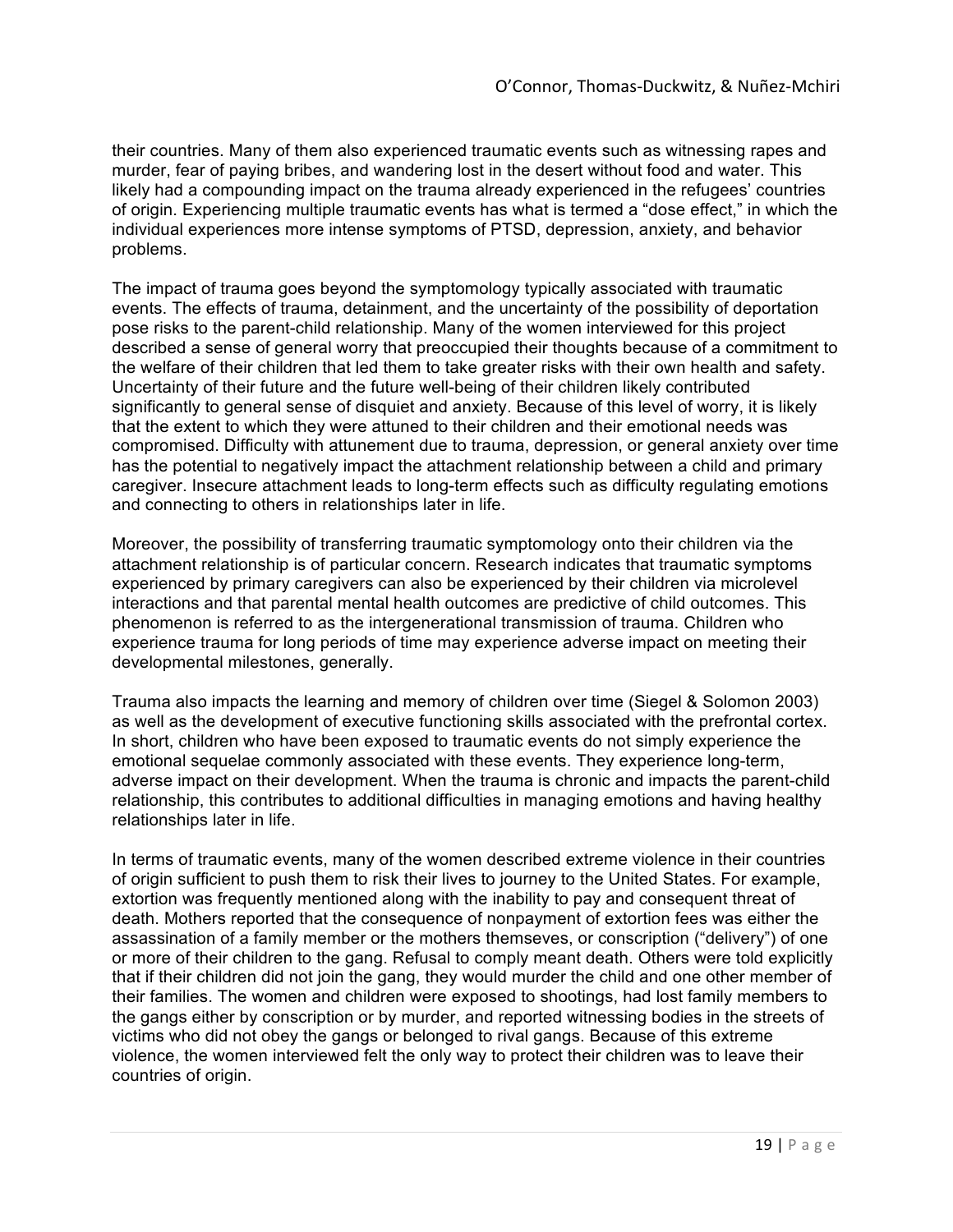Additionally, the journey to and arrival in the United States were traumatic for many of the women and children interviewed for this study. Participants described witnessing murder and rape as they took the trains northward. One witnessed an elderly man being thrown off the train. Others described wandering in the desert with their guides without food and water, certain that they were going to die. Arrival in the United States was little better. Upon being arrested by immigration authorities, many of the participants described being shuttled to a facility that was extremely cold, to which they referred as *hieleras* (freezers); and then to a place with cells that were like cages, which they called *perreras* (kennels). They reported significant distress among the children in the freezers and stated that their children cried a lot because they were so cold. These locations are consistent with those described in 2014 by eminent social work scholar Luis Zayas (Zayas 2014) in his interviews with 10 families detained at Karnes County Residential Center after fleeing their countries of origin.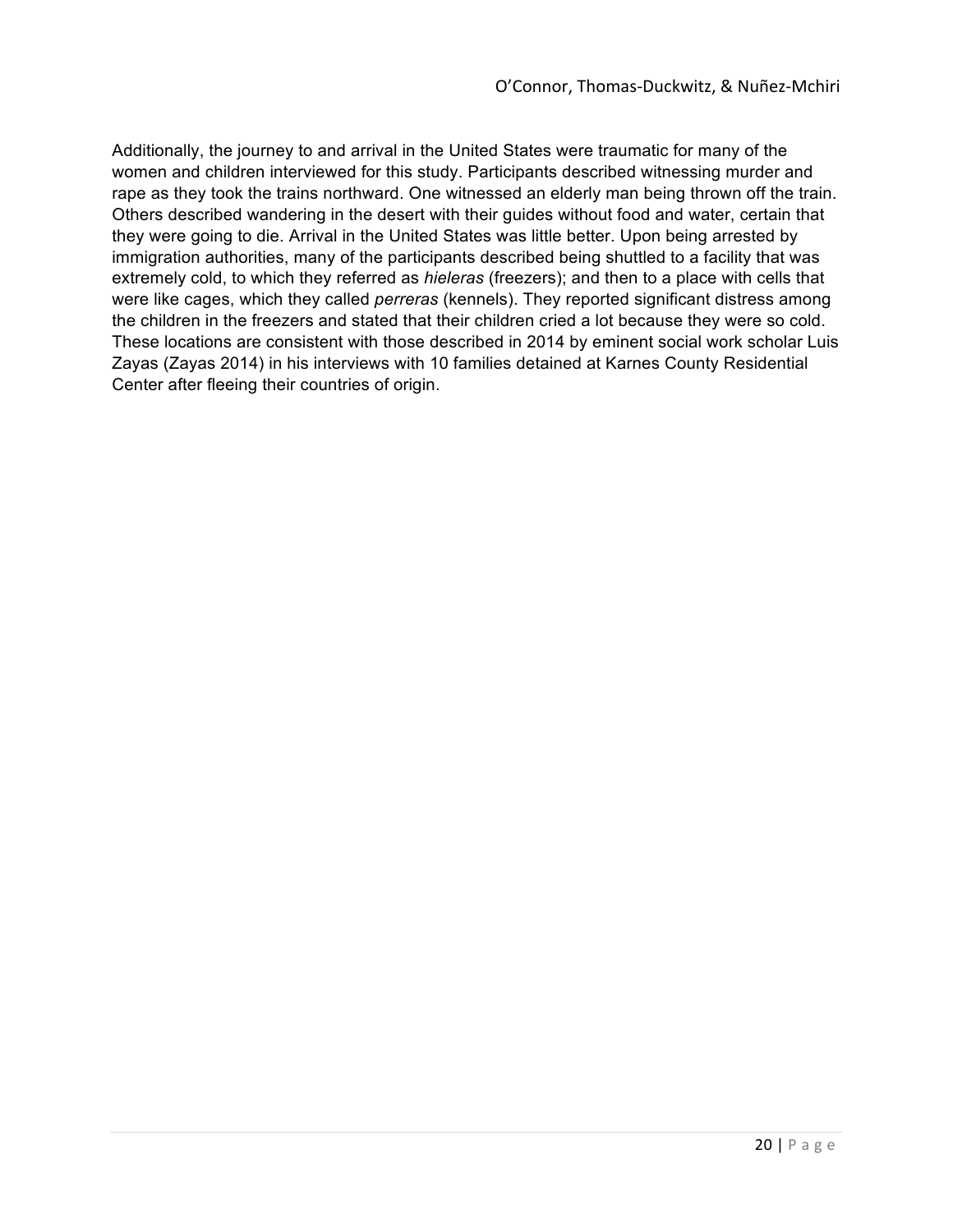# **Background and Literature Review**

The investigative team embarked on this project intentionally without reading everything that has been coming out in the news, although news about family detention has been somewhat difficult to avoid. The team engaged in the research with fresh eyes, a neutral position on ICE and the Department of Homeland Security (DHS), and open minds. They were able to allow participants to direct the qualitative interviews without unconsciously influencing their narrative with prior knowledge that might have informed the questions they asked. In writing up the results, they have pored over contemporary new and literature in great detail. That this research supports the findings in the literature as well as those of other agencies such as the Lutheran Immigration and Refugee Service (LIRS) strengthens the case for considering these centers as inhumane and counter to U.S. moral values and for closing them, just as they were closed in 2009.

## **A. Central American Immigration**

More Central Americans are being caught crossing the border than other populations, although statistics show that the number of apprehensions remain low, compared to peak rates in 2000 (Castillo 2014). In 2014, immigrants from Honduras, Guatemala, and El Salvador represented 40% of all apprehensions. After September 11, 2001, security conditions at the U.S.-Mexico border gradually became tighter, but immigrants continued to enter the United States in large numbers. The Central American post-war period has been marked by attacks, robberies, and kidnappings for ransom, regardless of social-class status. Thus immigrants kept crossing the Mexican and the U.S. borders, despite the fact that safety conditions for passage through Mexico are harrowing. The Central American experience of "crossing" the 3,000-mile-long journey from the isthmus to the U.S.-Mexico border is one that features threats of violence, rape, extortion, kidnapping, and death at the hands of gangs, cartels, and armed individuals who use force and fear to enforce their power over refugees on their journey north.

The massive flow of Central American immigrants to the United States was a direct result of the brutality of the Central American civil wars of the 1980s and of the toll they extracted on indigenous and peasant communities. The lack of economic opportunities, combined with the massive amount of unemployed soldiers, including counterinsurgency specialists, in these countries, led to a rapid rise in banditry, drug violence, and street crime. This unexpected factor meant that instead of enjoying greater safety as a consequence of the end of the war, most Salvadoran and Guatemalan citizens were exposed to the greatest crime wave in their history, with the added caveat that neither individual citizens nor governmental institutions had any control over these mobile, translocal, transnational groups. Within a short period of time most social sectors lost faith in their state's capacity to control these criminal elements and began to arm themselves, pay for private security, or endorse measures to eliminate them, while trampling on civil liberties. Shootings became an everyday occurrence, even in elite restaurants, malls, and public spaces.

The scars of a violent history remain engraved in the Central American immigrant population, even if the 1980s civil war is no longer taking place — it remains as an open wound and a fearsome memory. Indeed, war traumas have been substituted by new traumas such as those inflicted during the crossing of the 3,000-mile-long journey from Central America to the U.S.-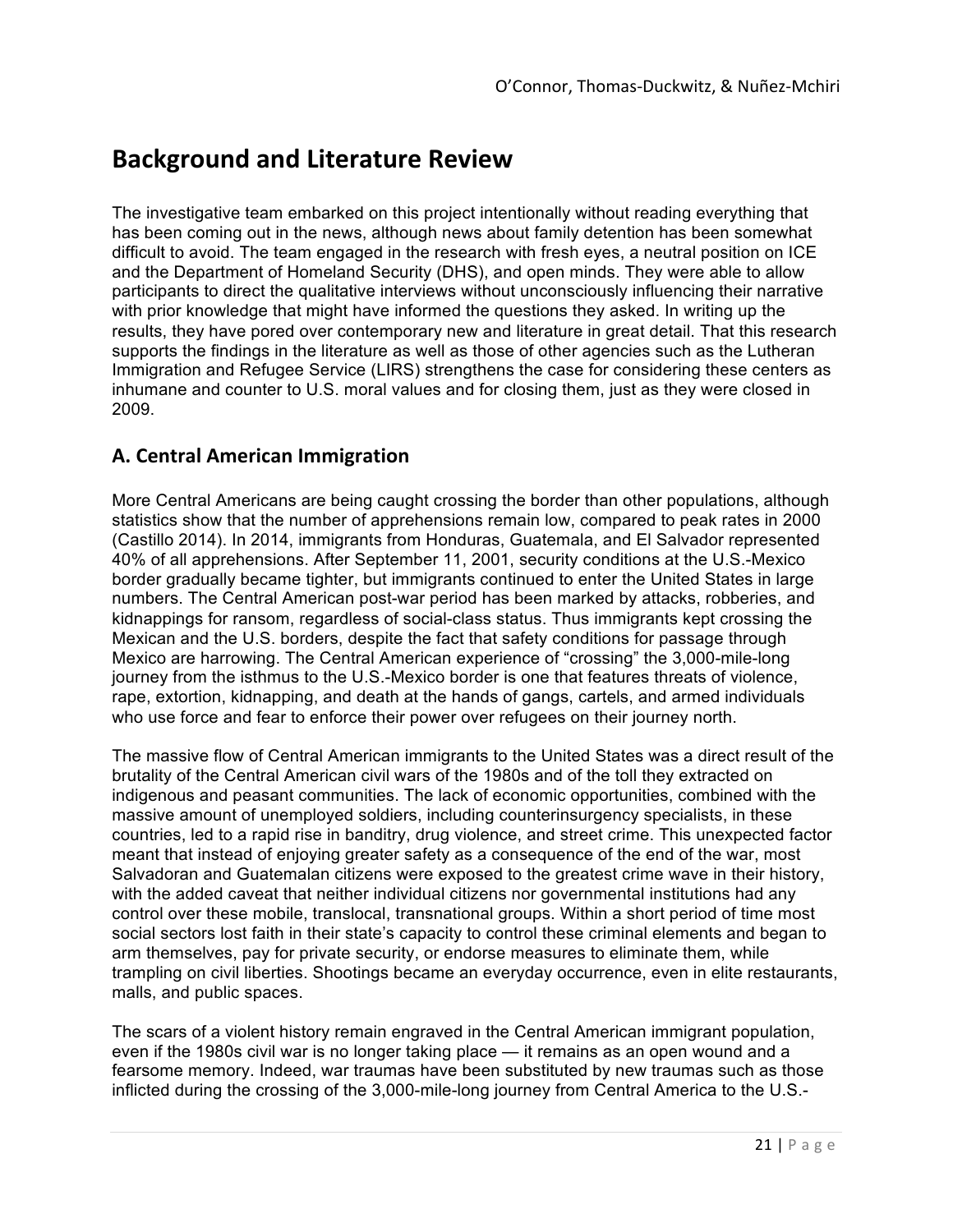Mexico border and the daily risks of life in the United States in an anti-immigrant environment. In 2003, Arturio Arias first traced the 1980s exodus of Central Americans in the first issue of *Latino Studies*, where he explained the phenomenon of "originary terror," resulting from refugees' experiences involved in witnessing and surviving massacres during the civil war. Entering the United States primarily through California, Arizona, and Texas, Central American refugees have fanned out throughout the nation.

### **B. Immigrant Detention**

A significant source of anxiety and depression among detainees is the direct result of the uncertainty of not knowing where family members are or if they are still alive. Immigration authorities separate members of families from one another immediately upon apprehension. Mothers are separated from their children; they are sometimes reunited and sometimes not. Fathers are separated from their families as a matter of course and either sent to a different detention facility or deported. Families often do not know where their members have been sent. Mothers are threatened with the loss of their children if they hesitate to comply with ICE orders or if they report suffering from mental health issues; children are used as a means of social control. The term "family" detention is a peculiar misnomer.

The issue of immigrant detention is framed by national and policy reaction to the events of September 11, 2001. Prior to this event the Supreme Court had ruled that immigrants could not be detained indefinitely without due process. The Court reversed itself in 2003, ruling that immigrants could be detained in facilities indefinitely without the benefit of a hearing to establish their security risk or flight risk. This ruling established the legality of the Guantánamo Bay facility but it also opened the door to contemporary immigrant and family detention practices in which mothers and children, even families who have an order for release, are held in detention facilities for months (Greenhouse 2003; Mehta 2015; Swarns 2003).

To preserve children's well-being, they should not be held in detention facilities. The *Flores* class-action decision in 1997 set forth the conditions under which children could or could not be detained in an immigrant facility: children may not be detained in a "secured," that is prison-like, facility such as Dilley or Karnes, where they are not free to leave at any time. According to the *Flores* decision, children must be released immediately into the care of family members or legal guardians, and such individuals must be identified and located without delay. If the child's guardian was also detained, such as is the case of "family" detention, that guardian must also be released to be able to care for the child. The language of the ruling reads, "If a relative who is not in detention cannot be located to sponsor the minor, the minor may be released *with an accompanying relative* who is in detention." Thus the ruling is very clear: family detention is against the law according to the *Flores* decision (Planas & Foley 2015).

The Department of Justice was sued on behalf of Flores to uphold the terms of the agreement when large numbers of Central American children, accompanied and unaccompanied, began to be apprehended crossing the border in the summer of 2014. Family detention, which had been abolished in 2009 as inhumane, was revived to help an overwhelmed ICE manage the numbers of undocumented immigrants, of whom up to 99% were asylum seekers with special protections (Lutheran Immigrant and Refugee Services and Women's Refugee Commission 2014). In July 2015, Judge Dolly M. Gee of the U.S. District Court for the Central District of California issued an order that the administration comply with *Flores*, noting that evidence from the past year showed that family detention violated these terms. In particular, the judge ordered that children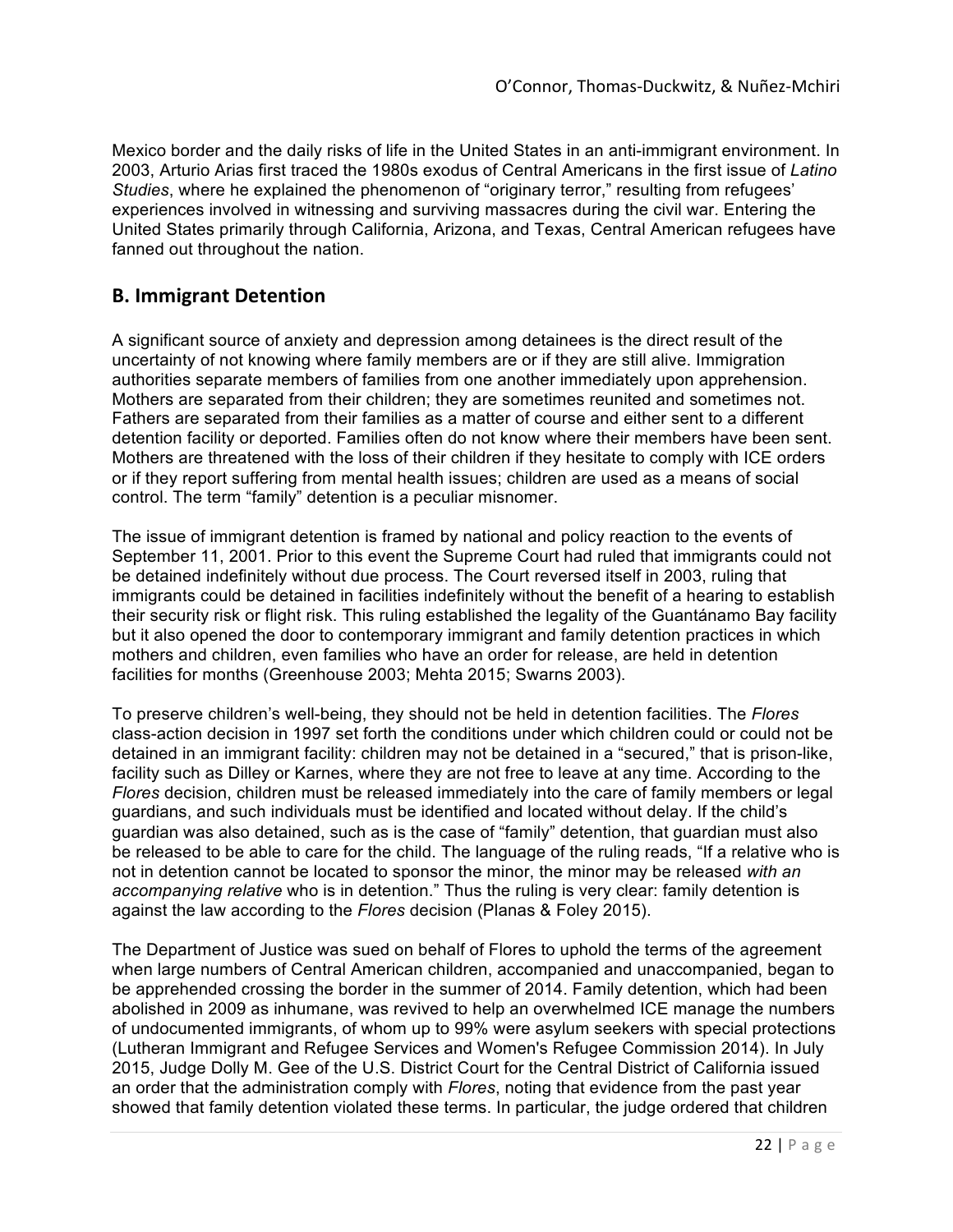should be processed within five days of apprehension, or, if DHS is incapable of processing people that quickly, within approximately 20 days, but only if they are in the care of a relative in a nonsecure, licensed facility (Preston 2015). However, the government is vigorously protesting the *Flores* decision, has asked the court to rescind it (Human Rights First 2015; The Associated Press 2015), and in September 2015 filed an appeal.

As one assesses the mental health and well-being of refugee women and children, the use of for-profit prison contractors is of particular concern. As early as the Clinton administration, immigrant detention facilities have been outsourced to private prison contractors (Kirkham 2012). Nine out of ten detention centers are privately run (Plana 2015). The amount of money generated by immigrant detention is staggering — a \$74 billion enterprise — and there are many participants in this "economic constituency" (Karlin 2014). These include private prison contractors, prison guards, police, detention center staff, and politicians who receive campaign donations (Shen 2012). Private prison contractors profit enormously from the criminalization of immigration (Takei 2014), which they consider a "growth" industry in that profits depend on an increasing number of immigrants being detained and warehoused in privately run detention facilities. The story of family detention is nothing less than a story of "treating citizens like revenue sources" (Krayewski 2015).

One immediately sees that Latino bodies have been transformed into cash, and the misfortune of the vulnerable leads to enormous profits for private prison contractors. This relationship dehumanizes refugee families, treats them as criminals rather than asylum seekers, and could mute public outcry and oversight of their abuse.

The use of for-profit prison contractors in immigration facilities contributes to a total lack of transparency, as these corporations are not subject to Freedom of Information Act transparency law (Gilna 2013), and do not have to provide the public with any information regarding their activities. When considering the mental health needs of refugee families, this is extremely troubling. A lack of transparency and oversight can lead to abuse and neglect. We see this as an egregious problem that impinges not only on the rights of immigrants but also on the rights of taxpayers to know how their tax dollars are being used.

There have been many reports of abuse, medical neglect, and incompetence; there have been sexual assaults and rape of female inmates, criminal neglect of birthing mothers in which the babies died (e.g., Participant 14); there was a case of a disabled man being dumped out of his wheelchair by a guard (Wofford 2014); there have been suicides, which are the cruelest indicator of incompetence in so many ways, not least of which are the lack of mental health care, understaffing, and the lack of oversight that allowed despondent people the opportunity to hang themselves (Gilna 2013). There has been falsified records and billing (Wofford 2014). Clearly, outsourcing without oversight leads to abuse.

## **C. Psychobological Effects of Trauma**

Pedersen et al. (2008) examined the long-term sequelae of political violence in their study of the Peruvian Maoist group Sendero Luminoso or Shining Path (Pedersen, Tremblay, Errazuriz, & Gamarra 2008). They found that those who suffered the most were rural Quechua speakers living in poverty conditions, subjected to terror and death from the Shining Path on one side and to police brutality on the other. These conditions are similar to those experienced by Central American refugees who are caught between violent gangs and complicit police. Women and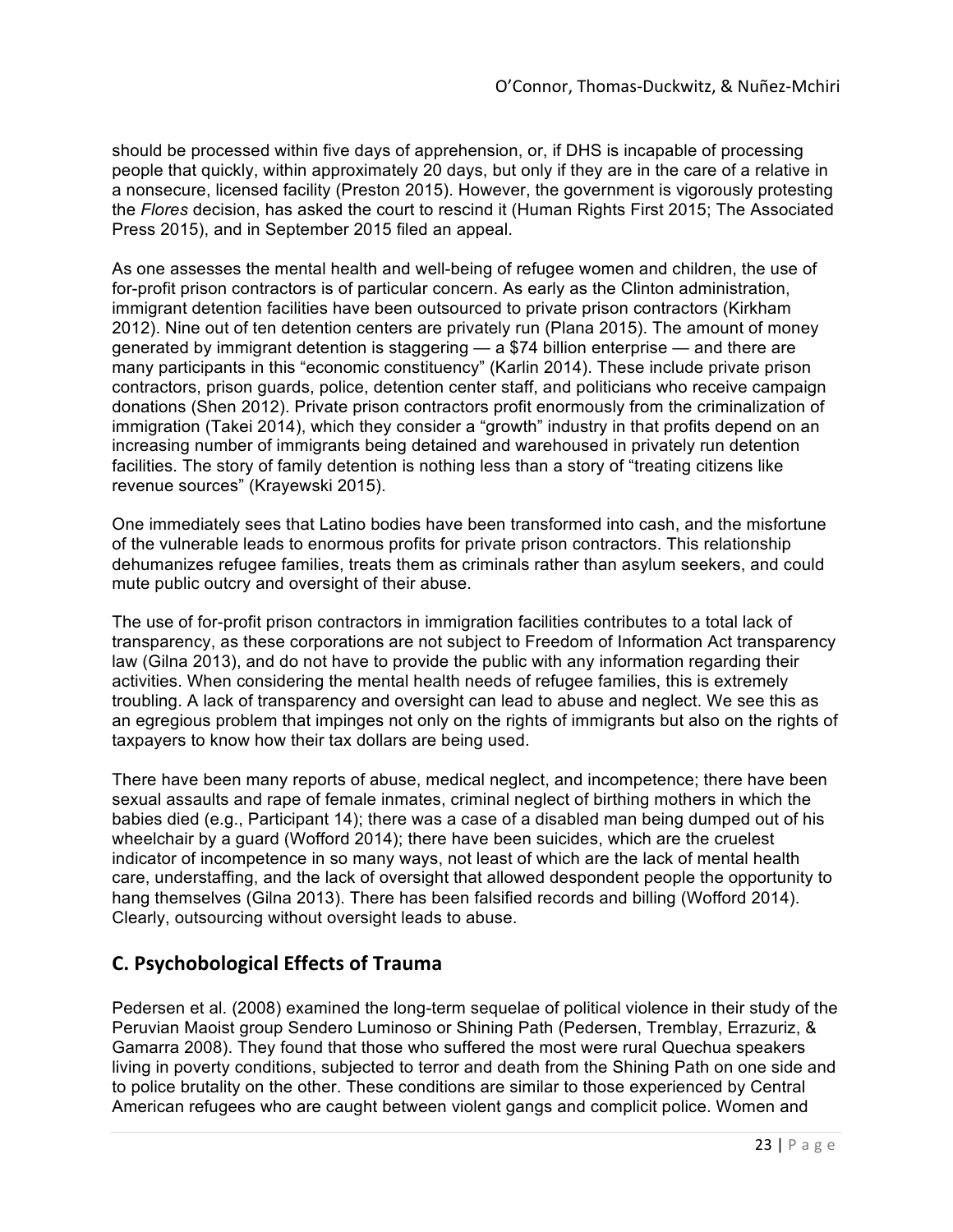civilians with low social capital, such as children and low-income people, suffer the most from political and community violence (Harpham, Grant, & Rodriguez 2004; Khamis 1998; Stockdale et al. 2007).

**Negative mental health outcomes and subsequent increased risk.** The World Health Organization reports that depression accounts for 4.4% of the global disease burden (a loss of 65 million disability adjusted life years, or DALYs), a morbidity rate comparable to heart disease, diarrheal diseases, or asthma and chronic obstructive pulmonary disease combined (Chisholm, Sanderson, Ayuso-Mateos, & Saxena 2004). The prevalence of depression among adults in the United States is approximately 9.6% (CDC 2014). Persons most at risk for suffering depression are women (10.2%), Hispanics (11.7%), African Americans (12.9%), and the unemployed or uninsured. The Central American refugee population with whom this report is concerned thus are at risk for negative mental health outcomes through several known risk factors. However, there has been little research regarding the mental health profile of Central American refugees, a gap that this report only begins to address.

Depression, anxiety, and post-traumatic stress may lead to physical problems and chronic illness among individuals who do not receive appropriate mental health care. Behavioral health accounts for a significant part of global disability burden: half of U.S. adults will suffer a mental health issue in their lifetimes, and 27% will suffer a substance abuse problem. Refugees who have been through horrendous experiences are at significant risk for depression, anxiety, and post-traumatic stress. If not treated appropriately, these conditions may result in higher healthcare cost burden down the line, in addition to substantial human suffering.

**Depression and chronic illness** (O'Connor et al. 2015). The refugee experience, with associated depression, anxiety, and post-traumatic stress, puts individuals at increased risk for comorbid chronic physical illnesses that are known health issues among Hispanics in general, such as diabetes, cardiovascular disease, obesity and metabolic syndrome, and asthma. There is considerable evidence for the positive association between depression and chronic illness and for the increased risk of mortality from chronic illness in the presence of comorbid depression and multimorbid health status that includes depression (Bajko et al. 2012; Capuron et al. 2011; Capuron et al. 2008; Chapman, Perry, & Strine 2005; Chien, Wu, Lin, Chou, & Chou 2012; Cutshaw, Staten, Reinschmidt, Davidson, & Roe 2012; Eaton 2002; Nancy Frasure-Smith & Lesperance 2008; N. Frasure-Smith et al. 2007; N. Frasure-Smith, Lesperance, Irwin, Talajic, & Pollock 2009; Green, Fox, Grandy, & Group 2012; Hartley et al. 2012; Meng, Chen, Yang, Zheng, & Hui 2012; Nguyen et al. 2012; Niranjan, Corujo, Ziegelstein, & Nwulia 2012; Pereira, Barreto, & Passos 2009; Raji, Reyes-Ortiz, Kuo, Markides, & Ottenbacher 2007; Rose, Peake, Ennis, Pereira, & Antoni 2005; Viscogliosi et al. 2013; Wu, Chien, Lin, Chou, & Chou 2012).

Chapman et al. surveyed the literature on the associations between depression and chronic diseases, including asthma, arthritis, cancer, cardiovascular disease, diabetes, and obesity; they projected that by 2020 depression would be second only to cardiovascular illnesses in the global burden of disease (Chapman et al. 2005). A bidirectional relationship between depression and cardiovascular disease has been observed, with mortality rates higher in depressed patients (Nemeroff & Goldschmidt-Clermont 2012). Individuals suffering from depression are more than one and a half times more likely to develop heart disease, a risk that is more significant than the risk from passive cigarette smoke. Depressed individuals are four times more likely to suffer a myocardial infarction than healthy individuals, and depression interferes behaviorally with compliance to drug therapies and with rehabilitative and diet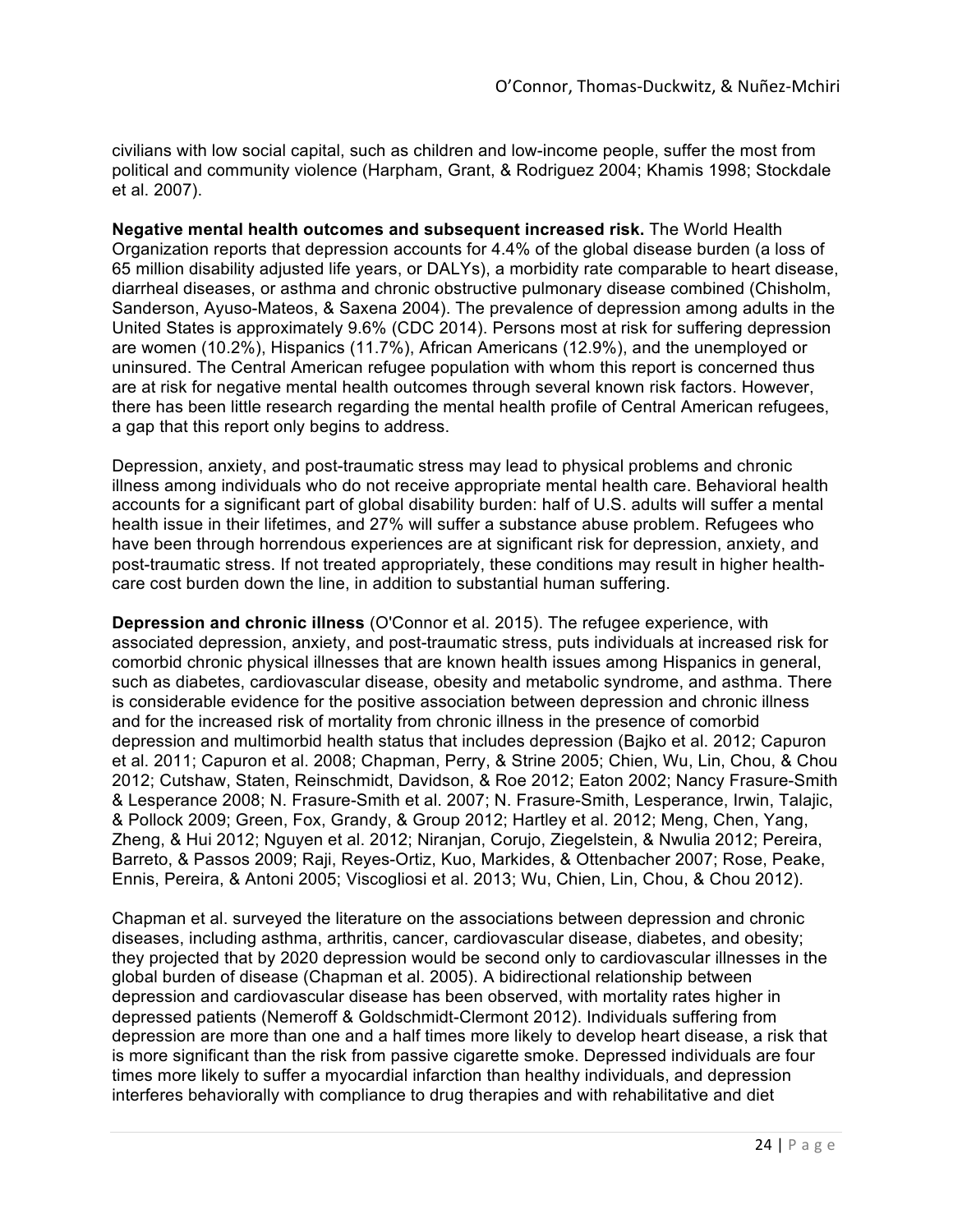regimens after a cardiac event (Bautista, Vera-Cala, Colombo, & Smith 2012). Depressed individuals are twice as likely to have a stroke within 10 years, and having a stroke or receiving a cancer diagnosis or diagnosis of a chronic illness increases the risk for developing comorbid depression (Kang et al. 2012). Research suggests a relationship between hypertension and depression (Ginty, Carroll, Roseboom, Phillips, & de Rooij 2013). Conversely, having a chronic illness negatively affects self-perception of quality of life, a risk factor for depression (Cutshaw et al. 2012).

Diabetes in particular has been positively associated with higher rates of depression in a bidirectional manner (Johnson et al. 2012; Katon et al. 2010; Rustad, Musselman, & Nemeroff 2011). Depression is commonly comorbid with diabetes and occurs among patients with diabetes at rates that are 30–40% higher than the general population, and two to three times higher than among healthy controls (Eaton 2002; Johnson et al. 2012). Psychosocial relationships can both mitigate or contribute to depression, exerting significant influence on outcomes among patients with diabetes (Arigo, Smyth, Haggerty, & Raggio 2014; Sussman et al. 2014). Patients with comorbid depression and diabetes are at increased risk of negative health outcomes, including risk factors such as poor self-care, higher rates of complications, and higher rates of morbidity (Gask, Macdonald, & Bower 2011; Gravely-Witte, De Gucht, Heiser, Grace, & Van Elderen 2007; Katon et al. 2010). The prevalence of depression is twice as high in individuals suffering from diabetes as in healthy individuals (Anderson, Freedland, Clouse, & Lustman 2001; Eaton 2002). Among individuals with a "triad" or multimorbid condition of diabetes, hypertension, and obesity, 16.5% also reported suffering from depression (Green et al. 2012).

Depression is associated with development of metabolic syndrome among women under 40, and a reciprocal relationship between obesity and depression has been observed (Capuron et al. 2011). Analysis of the immune response shows a bidirectional relationship between metabolic syndrome and depression through elevated levels of inflammatory markers in both conditions, establishing that both metabolic syndrome and depression are associated with dysfunctional immune response (Capuron et al. 2011; Capuron et al. 2008). Chronic stress and depression elevate levels of inflammatory cytokines, which in turn increase the risk of coronary artery disease (N. Frasure-Smith et al. 2007; N. Frasure-Smith et al. 2009). The presence of depression and other mental illnesses may contribute to the development of chronic illnesses; chronic illness may be a risk factor for the development of depression (Chapman et al. 2005). This considerable body of evidence suggests changes in policy with regard to the detention of refugees and asylum seekers; that detention may increase the risk for negative mental health outcomes, including depression, in already traumatized and depressed individuals should influence policy decisions about immigrant detention. In other words, detention may be making people chronically ill and for this reason, if for no other, the policy should be revisited.

Since four out of five leading causes of death among Hispanics are chronic illnesses that the evidence has shown are frequently comorbid with depression (Cutshaw et al. 2012), recognizing and addressing depression among Central American refugees is particularly relevant. The population of Central American refugees in this report, with high rates of depression and anxiety, are therefore at significant risk for developing chronic illnesses. In addition to human suffering, the potential for increased health-care costs should not be overlooked. It is recommended that the mental health of immigrants and refugees be addressed as a policy issue, and the conditions in which refugees are detained should be significantly improved so as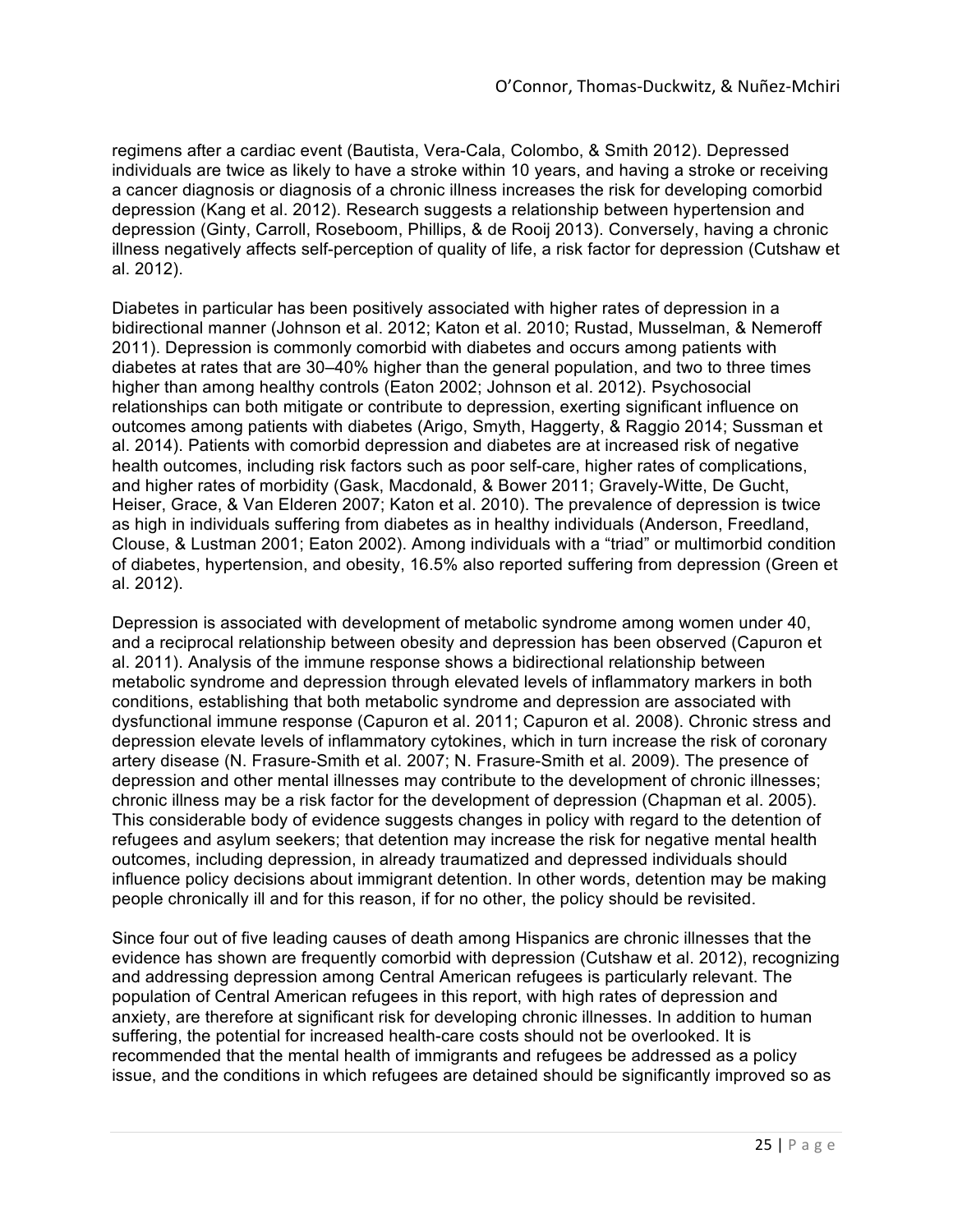not to further contribute to negative outcomes among already depressed and traumatized human beings.

**Post-traumatic stress.** According to the DSM-IV-TR (APA 2000), post-traumatic stress disorder (PTSD) is an anxiety disorder characterized by exposure to a single traumatic event, and presenting with a number of symptoms such as recurrent intrusive negative thoughts; disturbing dreams that may include the traumatic event; and reexperiencing the event through unconnected, happenstance reminders (DSM-IV-TR code: 309.81; ICD-10 code: F43.1,F62.0). Many of the participants in this study reported significant and classic signs of post-traumatic stress, notably recurrent and intrusive thoughts, flashbacks, nightmares, hypervigilance, and sleep disturbances. PTSD may also present with a number of similar clinical phenotypes such as depression, anxiety disorder, and psychosis. Although PTSD has begun to be recognized as a growing problem in civilian communities and not solely a problem resulting from military deployment, the effects of psychological trauma and concomitant stress-related disorders are only recently being understood.

Trauma can result from a number of circumstances. Traumatic events can include armed conflict, civil war and genocide, accidents, the diagnosis of serious illness such as cancer, and witnessing or experiencing violent acts such as rape or domestic violence. Participants reported suffering as many as 15 or 20 of these types of events, both in the sending country and during travel to the United States. Children are at particular risk for developing long-term problems. Childhood trauma, such as the kinds of traumatic events the children in our study reported suffering, has been shown to put adults at risk for the subsequent development of adult-onset PTSD through re-traumatization via other negative stimuli (Binder et al. 2008).

Research has shown that in PTSD and stress-related disorders, for which Central American refugees are at risk, repetitive activation and deactivation of the hypothalamic–pituitary–adrenal axis (HPA), which controls mood, stress reactions, and the immune system, disrupts its usual functioning. Sufferers lose the ability to return to normal because this biological function becomes oversensitive (Rohleder, Joksimovic, Wolf, & Kirschbaum 2004). PTSD sufferers also may have preexisting vulnerability factors such as higher baseline cortisol levels (Flory & Yehuda 2015; Yehuda et al. 2014) or naturally high levels of glucocorticoid receptors prior to trauma exposure (Zuiden et al. 2011). Enhanced negative feedback sensitivity (Yehuda 1996) also puts trauma survivors at risk for chronic inflammatory response. Research on the biology of PTSD is challenging because PTSD is characterized by the experience of a traumatic event, which cannot be clinically staged or replicated; however, observational research can be conducted. Research among Central American refugees is warranted for the development of just and effective policy, because the mental health and psychobiological outcomes of the refugee experience are poorly understood and distinct from that of immigrants. Despite this, refugees are frequently treated in the same way as immigrants from a policy perspective notwithstanding their increased risk of negative health outcomes.

Placing a policy focus on ameliorating symptoms of PTSD, anxiety, depression, and stressrelated disorders suffered by Central American refugees and asylum seekers is important because the long-term physical effects of these conditions increase the risk of metabolic disorders such as diabetes, obesity, atherosclerosis, and heart disease as well as cancer (Black 2006; Nowotny et al. 2010; Reagan, Grillo, & Piroli 2008) and the long-term health effects and health-care costs associated with these illnesses. For example, up to 40% of U.S. military veterans with PTSD suffer from a comorbid metabolic disorder (Heppner et al. 2009;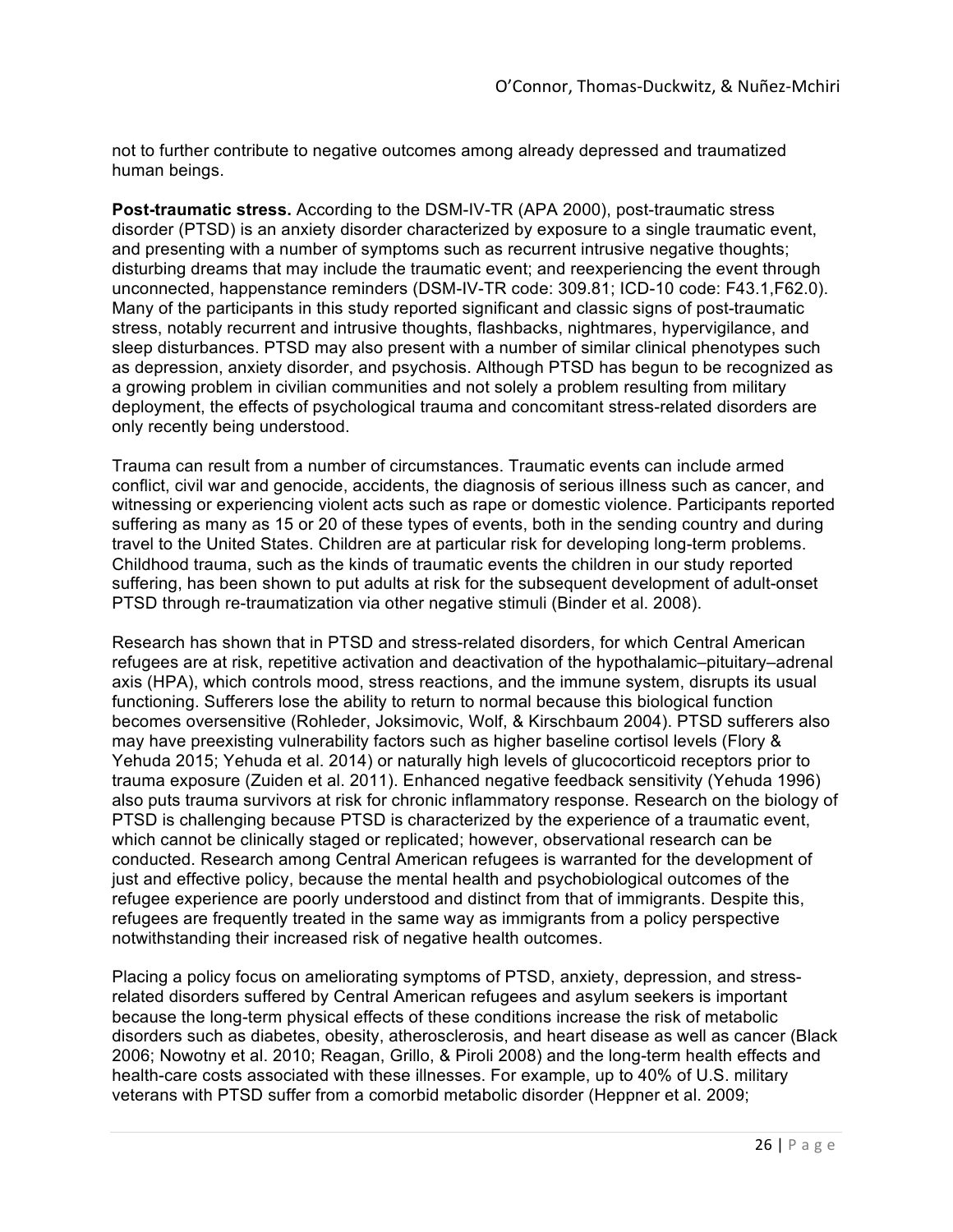Rasmussen, Crager, Baser, Chu, & Gany 2012; Rasmussen, Smith, & Keller 2007). Elevated IL-6, an inflammatory cytokine positively correlated with stress, has been observed in Hispanic breast cancer patients (Erdei et al. 2010). Central American refugees are disproportionately represented in terms of exposure to stress and trauma because of social conditions in their home countries as well as traumatic experiences during travel to the United States, including extortion, kidnapping, fear of being murdered, and a harsh geography. As refugees and asylum seekers, these individuals have a right to fair treatment under international law and, at the very least, a right to administrative conditions and policy that do not exacerbate the trauma and health risks they have already suffered.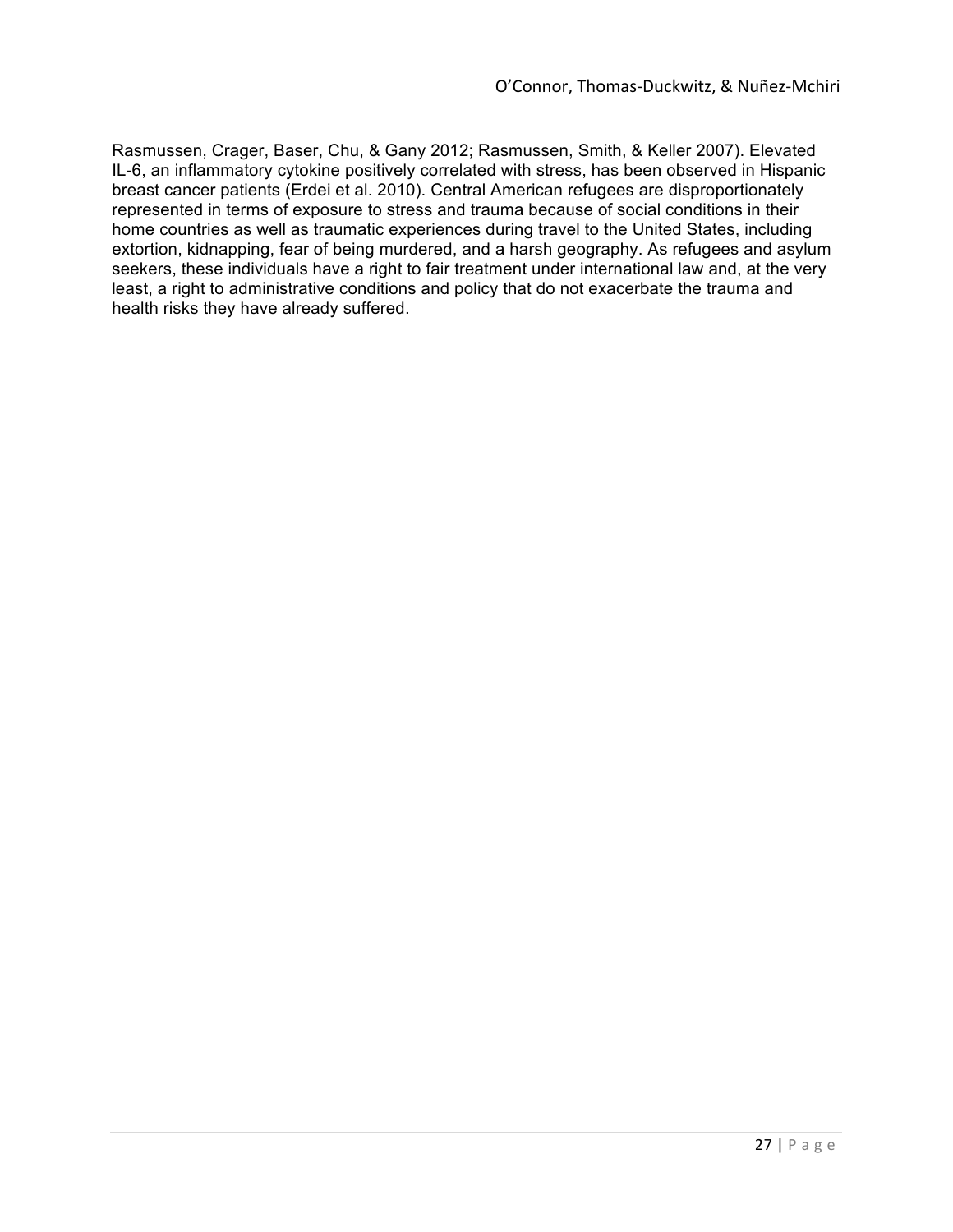# **Conclusion and Recommendations**

The investigators acknowledge that the  $21<sup>st</sup>$  century is witnessing the largest refugee crisis in history, with four million refugees from Syria alone (Tufekci 2015; U.N. High Commission for Refugees 2015). The problem eclipses any individual government's resources. For this reason, we believe that the global refugee crisis warrants a multinational effort to solve the causes of the problem. In the Americas, this means a joint effort through North, Central, and South America to resolve the problem of gangs. The Mara Salvatrucha gang was formed in the United States and exported to Central America, where it has caused so many problems for the refugees to whom we spoke. Surely the United States has some responsibility to ease the pain of Central American refugees, just as it shares in the problem of drug trafficking.

The failure of ICE to treat refugee women and children humanely appears to emanate from current policies that treat immigrants, including asylum seekers and refugees, as criminals and security risks. The events of September 11, 2001, have had significant impact on policymaking. In 2003, reversing itself from a spring 2001 decision, the Supreme Court ruled 5-4 that immigrants entering the country without appropriate documentation can be detained indefinitely without having the opportunity to show lack of criminal history or terror/security risk. The potential for traumatic stress reactions resulting from the 9/11 event on the part of political leaders is rarely discussed but appears to drive some of the more exigent and intolerant policy decisions at the highest levels. This shared psychic reactiveness affects the ability or willingness of policymakers to distinguish between real threats to national security and innocent immigrants and refugees, ordinary human beings who are seeking a better life or fleeing from dangerous and violent situations. The argument that immigrants present risk to national security to the point that they all need to be detained indefinitely and without due process is specious.

### **Moral considerations**

In medical ethics literature, an individual does not have to be a Good Samaritan to be considered ethical. Individuals are not expected to put themselves or their interests at risk to help others, including refugees, to fulfill ethical responsibilities. However, the moral is quite different from the ethical; the archetype of the Good Samaritan illustrates moral character (Beauchamp & Childress 2013).

We see that many citizens feel that moral responsibility keenly, and many are acting on their moral character. We refer to the selfless attorneys providing legal service pro bono, to try to make things right, and to the many volunteers supporting their efforts and sacrificing time and their own families to provide essential assistance to refugees. Outrage from citizens at the treatment and detention of asylum seekers and refugees comes from a place of the moral among U.S. citizens. Volunteers assisting refugees are acting on moral values and from personal moral character. We do not believe that anyone to whom the moral is important could spend time with the refugees we met and not want to help them.

The political ambivalence surrounding immigration and refugees illustrates that there is a strong moral mandate to help in the "local moral world" of the United States (Kleinman 1980, 2007). For anyone with strong moral character, the moral trumps every other consideration. The challenge for the U.S. government, in determining how and whether to assist refugees and in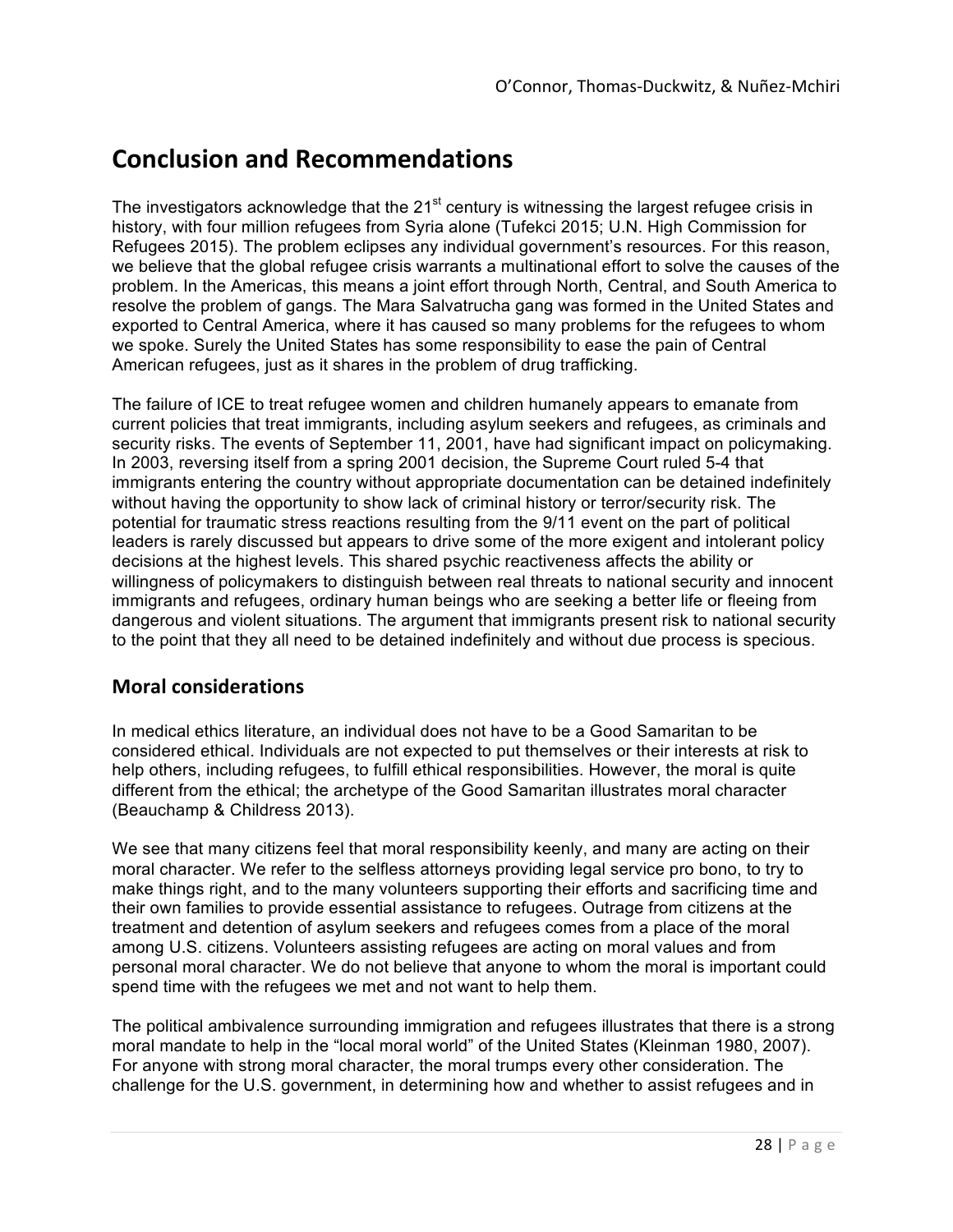reexamining its detention policies, lies in deciding how moral we as a nation wish to be, to balance the ethical with the moral.

### **Recommendations**

- Ø **End family detention.** It is a misnomer, as families are separated and can be harmed in the detention process.
- $\triangleright$  **Preserve family integrity.** Change policy so that families are not separated. Keep family groups, including fathers, intact. If families are separated, facilitate contact. Never separate special-needs children from their families. Recognize nontraditional unions such as common-law partnerships and lesbian, gay, bisexual, and transgender unions. Do not separate fathers even if the partners are not legally married and have different last names. Do not separate children because they have a different last name.
	- $\circ$  Family unity is especially important in Latino cultures; U.S. policymakers and immigration personnel seem to minimize this. Family separation contributes to negative mental health outcomes.
- Ø **Recognize refugees as refugees**. Refugees and asylum seekers are not terrorists. They have a right to asylum hearings and should be treated with special consideration for their mental and physical health and well-being. The terms and language used to describe refugees should reflect their special status and suffering. The term "refugees" is more appropriate than "migrants," "immigrants," "detainees," "undocumented," "illegal," etc.
- Ø **Provide adequate language support.** Ensure appropriate and available language services for speakers of indigenous languages; be aware that refugees from Central America may neither speak Spanish nor English. Maintain a roster of individuals, such as academics or community members who are fluent in indigenous languages, who can be called upon via phone or Skype to provide translation services in detention facilities, resettlement areas, and where legal services are provided.
- Ø **Provide adequate school services for children.** Young children need preschool programs. Provided tutors as necessary, identify special-needs children and children with learning disabilities immediately, and assign each child a social worker. Provide appropriate education for special-needs children and children with learning disabilities.
- Ø **Support necessary mental health services.** Refugees are in particular need of mental health services; family residential centers should develop adequate resources and make such services available to refugees. Reports from participants housed in Dilley indicated mental health staff were unable to serve the needs of refugees and likely inadequately trained and overworked.
	- $\circ$  If detention continues in any capacity, ensure independent oversight of mental health services in the center so that incompetent or bullying service providers are discharged and there is an ombudsman to address reported abuses.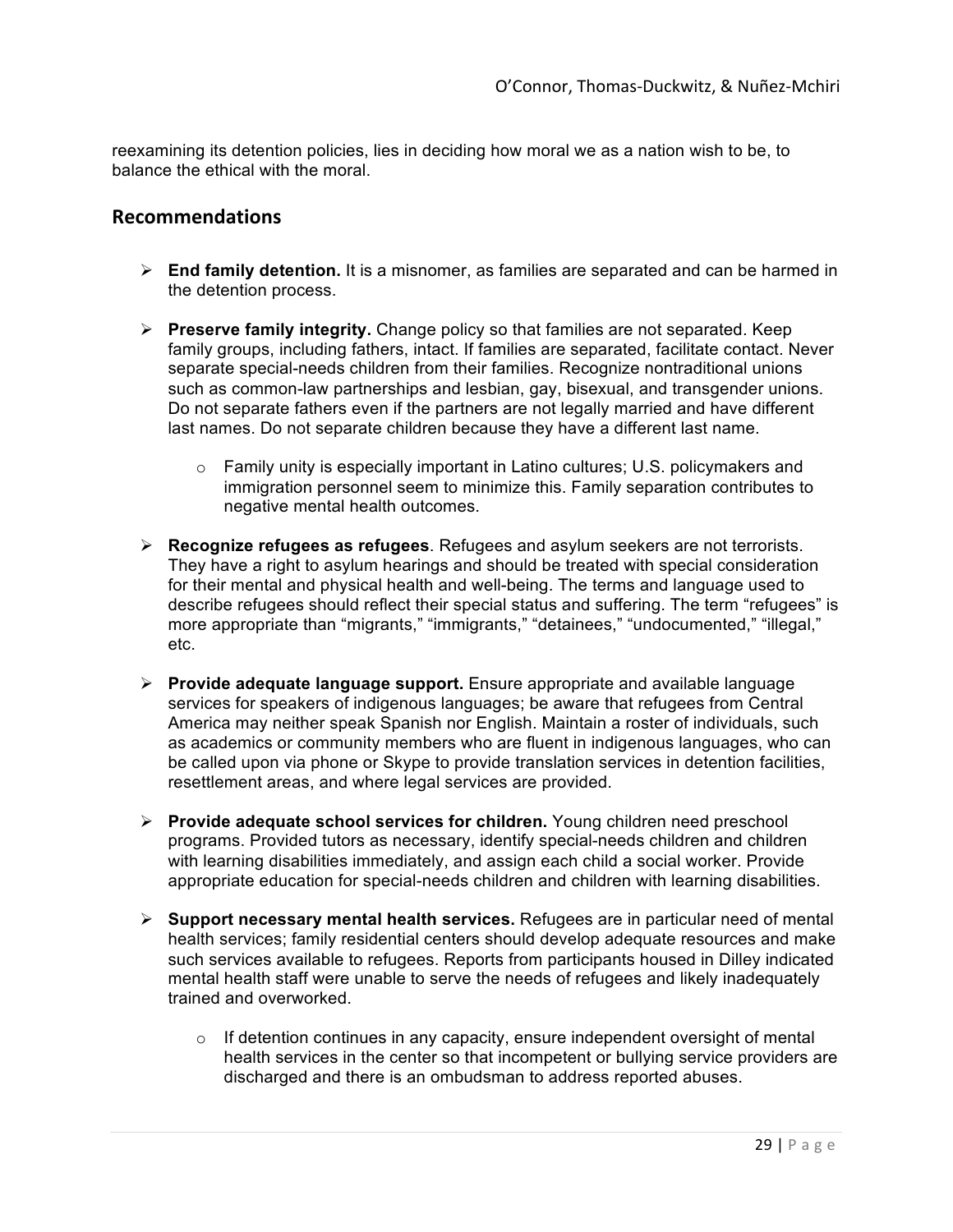- Ø **Ensure proper trauma training.** Mandate obligatory and appropriate mental health training for ICE/DHS, CCA, and GEO staff. Training in trauma, complex trauma, secondary trauma, and compassion fatigue is necessary for ICE personnel and for personnel of prison contractors from CCA and GEO — all personnel who are responsible for the care of refugees. Provide trauma and caregiver training for attorneys for self-care in this difficult work to improve mental health and reduce burnout.
- Ø **Provide for ongoing mental health support.** In resettlement areas, there must be ongoing access to mental health professionals trained in working with trauma and refugees in resettlement areas and access to support groups where resettled refugees can learn and share information about mental health services and practical needs such as transportation, housing, child care, school enrollment, etc.
	- $\circ$  Foster resilience and post-traumatic growth using proven, validated strategies. These include the Trauma Resilience Model and/or Community Resilience Model and building on indigenous strategies for resilience that women bring with them from sending countries.
	- $\circ$  Facilitate access to faith-based support in detention centers and resettlement areas as faith was widely reported to contribute to resilience.
- Ø **Provide formal resettlement support.** Asylum seekers should not have to hope for Good Samaritans to help them on their bus journeys to resettlement. They should be resettled formally with appropriate care. Resettlement protocols — that provide for food, water, appropriate clothing, blankets, diapers, and sanitary napkins — need to be developed and followed. Enlist a physician to write short-term prescriptions for refugees traveling to resettlement areas. Establish a fund for incidental expenses for families that have been released. Provide sack lunches at the detention center for refugees being released to the bus station so they do not go all day without food or water. Provide up-todate maps of the United States and bus routes to volunteers and refugees.
- Ø **Support meaningful alternatives to detention.** Eliminate the use of ankle monitors on refugees; they are dehumanizing and stigmatizing. Ensure court dates are scheduled in locations that are accessible to resettled refugees and in reasonable time frames. Ensure that refugees are not stranded in resettlement areas, miss their court dates, and end up in criminal contempt.
	- $\circ$  Fund community support programs that support refugee populations. Invest in alternatives to detention that are not run by private prison firms with no accountability.
- Ø **Ensure transparency.** ICE and DHS should terminate relationships with CCA and GEO with regard to refugee and immigrant (i.e., noncriminal) housing. Any relationships between the government, DHS and ICE, and prison contractors such as CCA and GEO must be made completely transparent to taxpayers. Close the FOIA loophole for private prison contractors: legally require contractors to respond to Freedom of Information Act requests.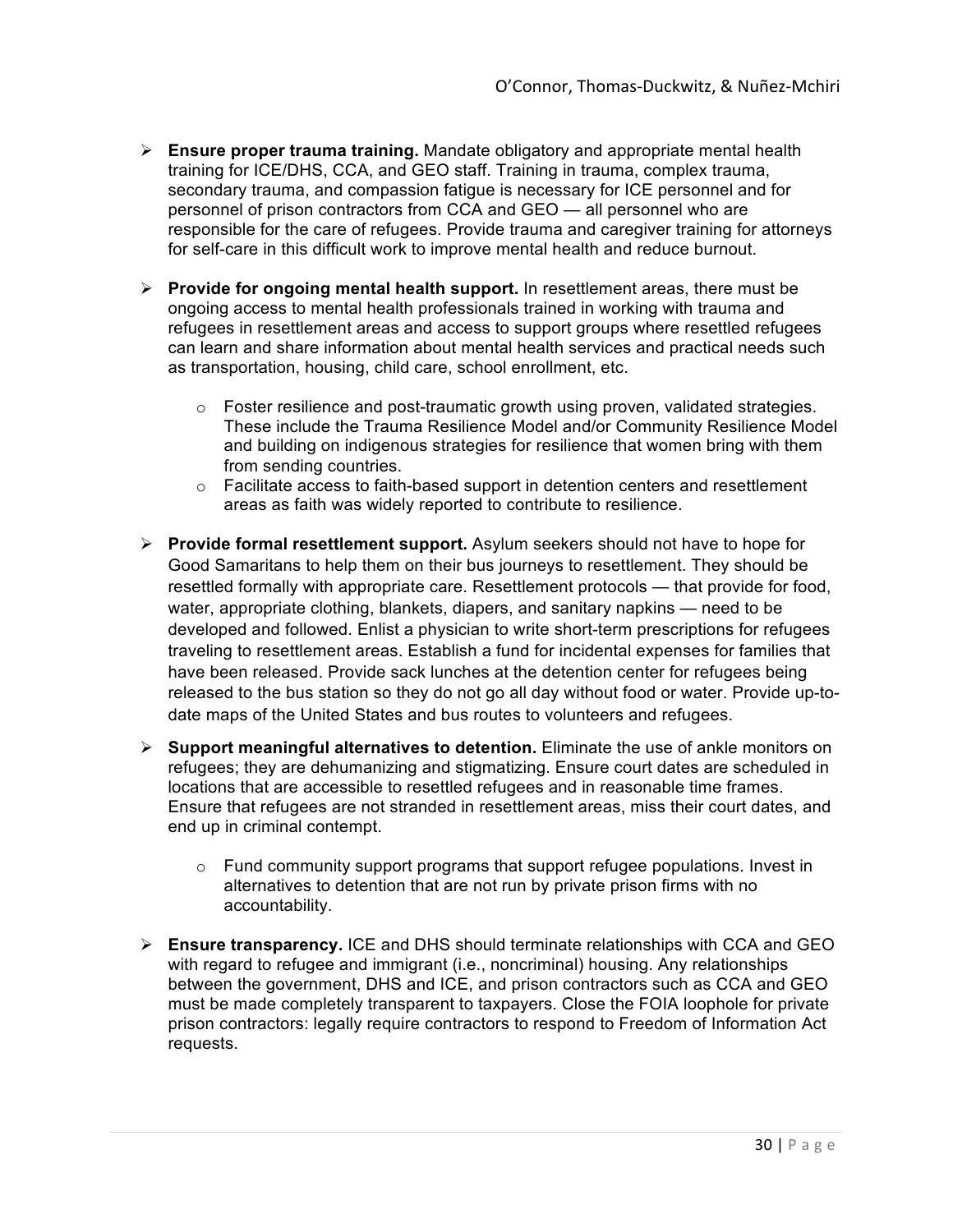o There must be independent, civilian, or nongovernmental oversight of government and subcontracted immigration detention practices or alternatives to detention.

Ø **Solicit a UNHCR investigation into U.S. treatment of Central American refugees.**  The findings of this and other studies show that refugees' human rights can be abused through their contact with U.S. immigration authorities and their detention in *hieleras*, *perreras*, and "family" detention facilities.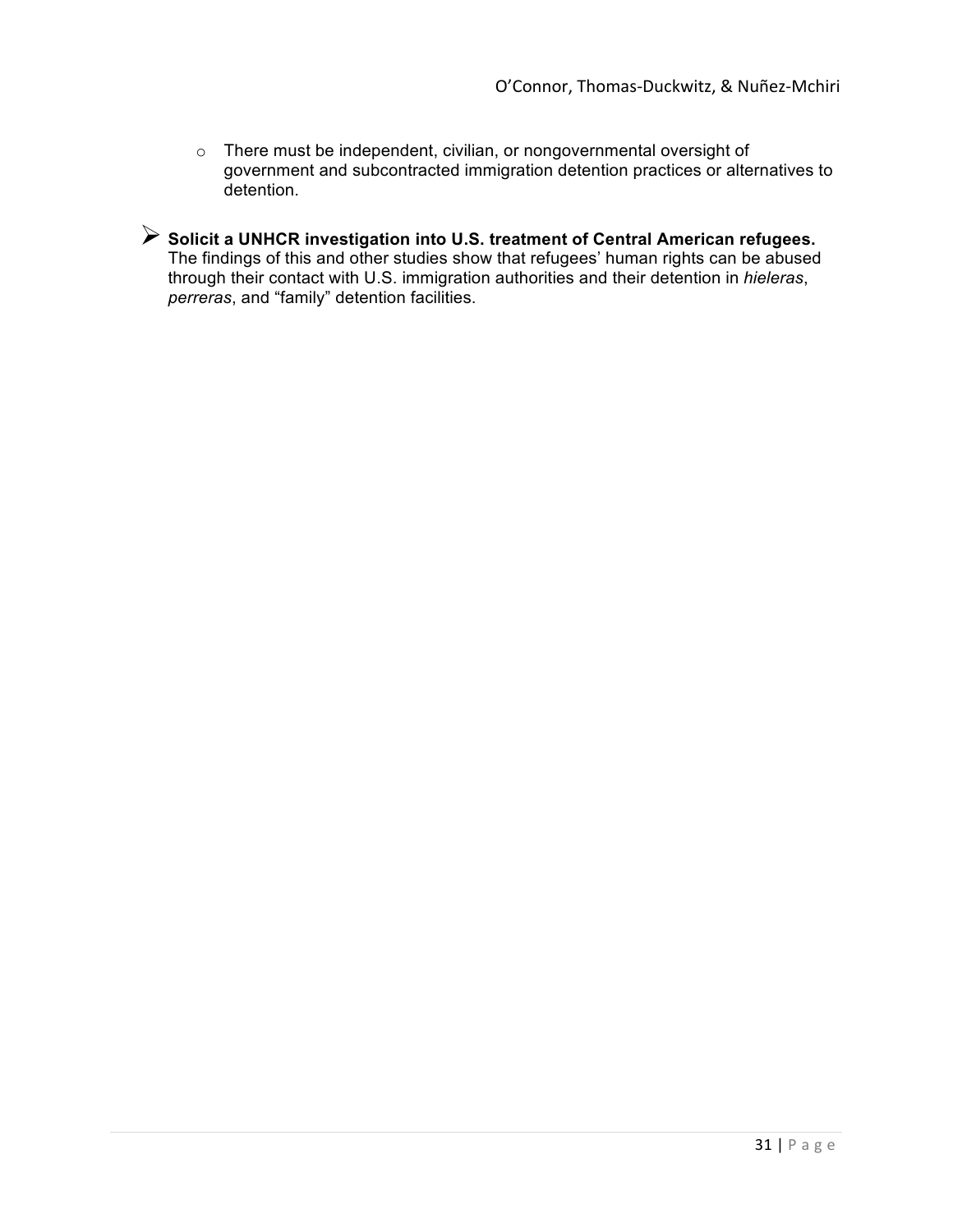## **References**

Agamben, G. (2005). *State of Exception* (1 ed.). Chicago: University Of Chicago Press.

- American Civil Liberties Union. (2014). *Alternatives to Immigration Detention: Less Costly and More Humane than Federal Lock-up*. Retrieved from Washington DC.
- Anderson, R. J., Freedland, K. E., Clouse, R. E., & Lustman, P. J. (2001). The prevalence of comorbid depression in adults with diabetes: a meta-analysis. *Diabetes Care, 24*(6), 1069-1078.
- APA. (2000). *Diagnostic and Statistical Manual of Mental Disorders DSM-IV-TR (Fourth Edition ed.)*.
- Arigo, D., Smyth, J. M., Haggerty, K., & Raggio, G. A. (2014). "The social context of the relationship between glycemic control and depressive symptoms in type 2 diabetes." *Chronic Illn*, 11(1): 33-43. doi:10.1177/1742395314531990
- Bajko, Z., Szekeres, C. C., Kovacs, K. R., Csapo, K., Molnar, S., Soltesz, P., . . . Csiba, L. (2012). "Anxiety, depression and autonomic nervous system dysfunction in hypertension." *J Neurol Sci, 317*(1-2), 112-116. doi:10.1016/j.jns.2012.02.014
- Bautista, L. E., Vera-Cala, L. M., Colombo, C., & Smith, P. (2012). "Symptoms of depression and anxiety and adherence to antihypertensive medication." *Am J Hypertens, 25*(4), 505-511. doi:10.1038/ajh.2011.256
- Beauchamp, T. L., & Childress, J. F. (2013). *Principles of Biomedical Ethics* (7th ed.). New York: Oxford University Press.
- Biehl, J. (2005). *Vita: Life in a Zone of Social Abandonment*: University of California Press.
- Binder, E. B., Bradley, R. G., Liu, W., Epstein, M. P., Deveau, T. C., Mercer, K. B., . . . Ressler, K. J. (2008). "Association of FKBP5 polymorphisms and childhood abuse with risk of posttraumatic stress disorder symptoms in adults." *JAMA, 299*(11), 1291-1305. doi:10.1001/jama.299.11.1291
- Black, P. H. (2006). "The inflammatory consequences of psychologic stress: relationship to insulin resistance, obesity, atherosclerosis and diabetes mellitus, type II." *Med Hypotheses, 67*(4), 879-891. doi:10.1016/j.mehy.2006.04.008
- Capuron, L., Poitou, C., Machaux-Tholliez, D., Frochot, V., Bouillot, J. L., Basdevant, A., . . . Clement, K. (2011). "Relationship between adiposity, emotional status and eating behaviour in obese women: role of inflammation." *Psychol Med, 41*(7), 1517-1528. doi:10.1017/S0033291710001984
- Capuron, L., Su, S., Miller, A. H., Bremner, J. D., Goldberg, J., Vogt, G. J., . . . Vaccarino, V. (2008). "Depressive symptoms and metabolic syndrome: is inflammation the underlying link?" *Biol Psychiatry, 64*(10), 896-900. doi:10.1016/j.biopsych.2008.05.019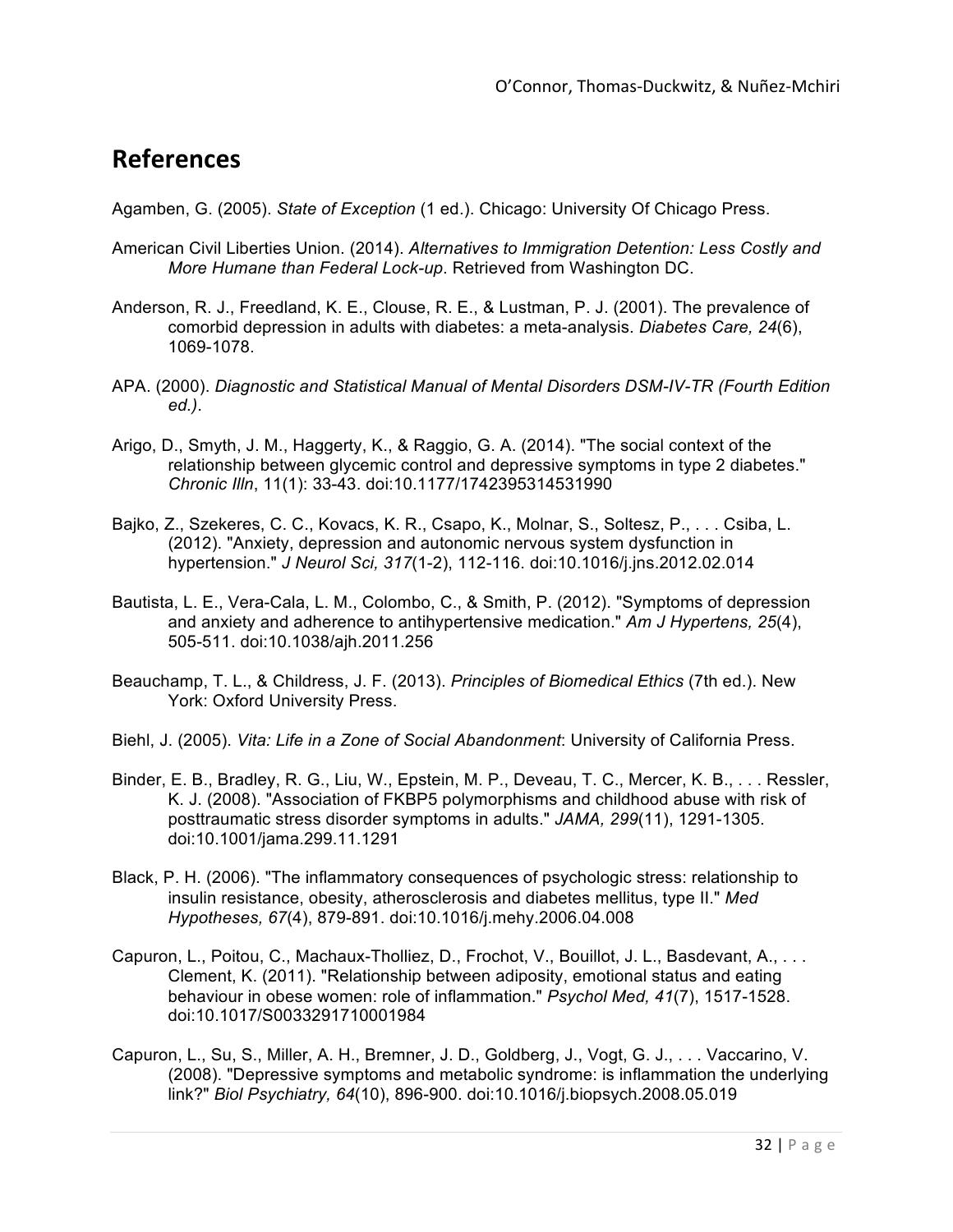- Carney, M. A. (2013). "Border Meals: Detention Center Feeding Practices, Migrant Subjectivity, and Questions on Trauma." *Gastronomica, 13*(4), 32-46. http://www.jstor.org/stable/10.1525/gfc.2013.13.4.32
- Carson, B., & Diaz, E. (2015). *Payoff: How Congress ensures private prison profit with an Immigrant Detention Quota*.
- CDC. (2014). *Depression in the U.S. Household Population, 2009–2012*. (172). Hyattsville MD: National Center for Health Statistics Retrieved from http://www.cdc.gov/nchs/data/databriefs/db172.htm.
- Chapman, D. P., Perry, G. S., & Strine, T. W. (2005). "The Vital Link Between Chronic Disease and Depressive Disorders." *Prev Chronic Dis, 2*(1), 1 - 10. http://www.cdc.gov/pcd/issues/2005/jan/04\_0066.htm
- Chien, I. C., Wu, E. L., Lin, C. H., Chou, Y. J., & Chou, P. (2012). "Prevalence of diabetes in patients with major depressive disorder: a population-based study." *Compr Psychiatry, 53*(5), 569-575. doi:10.1016/j.comppsych.2011.06.004
- Chisholm, D., Sanderson, K., Ayuso-Mateos, J. L., & Saxena, S. (2004). "Reducing the global burden of depression: population-level analysis of intervention cost-effectiveness in 14 world regions." *Br J Psychiatry, 184*, 393-403. http://www.ncbi.nlm.nih.gov/pubmed/15123502
- Cohen, M. (2015). "How for-profit prisons have become the biggest lobby no one is talking about. *Washington Post*, April 28. http://www.washingtonpost.com/posteverything/wp/2015/04/28/how-for-profit-prisonshave-become-the-biggest-lobby-no-one-is-talking-about
- Connor, K. M., & Davidson, J. R. (2003). "Development of a new resilience scale: the Connor-Davidson Resilience Scale (CD-RISC)." *Depress Anxiety, 18*(2), 76-82. doi:10.1002/da.10113
- Coutin, S. B. (2011). "Falling Outside: Excavating the History of Central American Asylum Seekers." *Law & Social Inquiry, 36*(3), 569-596.
- Cutshaw, C. A., Staten, L. K., Reinschmidt, K. M., Davidson, C., & Roe, D. J. (2012). "Depressive Symptoms and Health-Related Quality of Life Among Participants in the Pasos Adelante Chronic Disease Prevention and Control Program, Arizona, 2005-2008." *Prev Chronic Dis, 9*. doi:ARTN 11002010.5888/pcd9.110020
- Detention Watch Network. (2012). "The Influence of the Private Prison Industry in Immigration Detention." *Detention Watch Network*.
- Eaton, W. W. (2002). "Epidemiologic evidence on the comorbidity of depression and diabetes." *J Psychosom Res, 53*(4), 903-906. http://www.ncbi.nlm.nih.gov/pubmed/12377301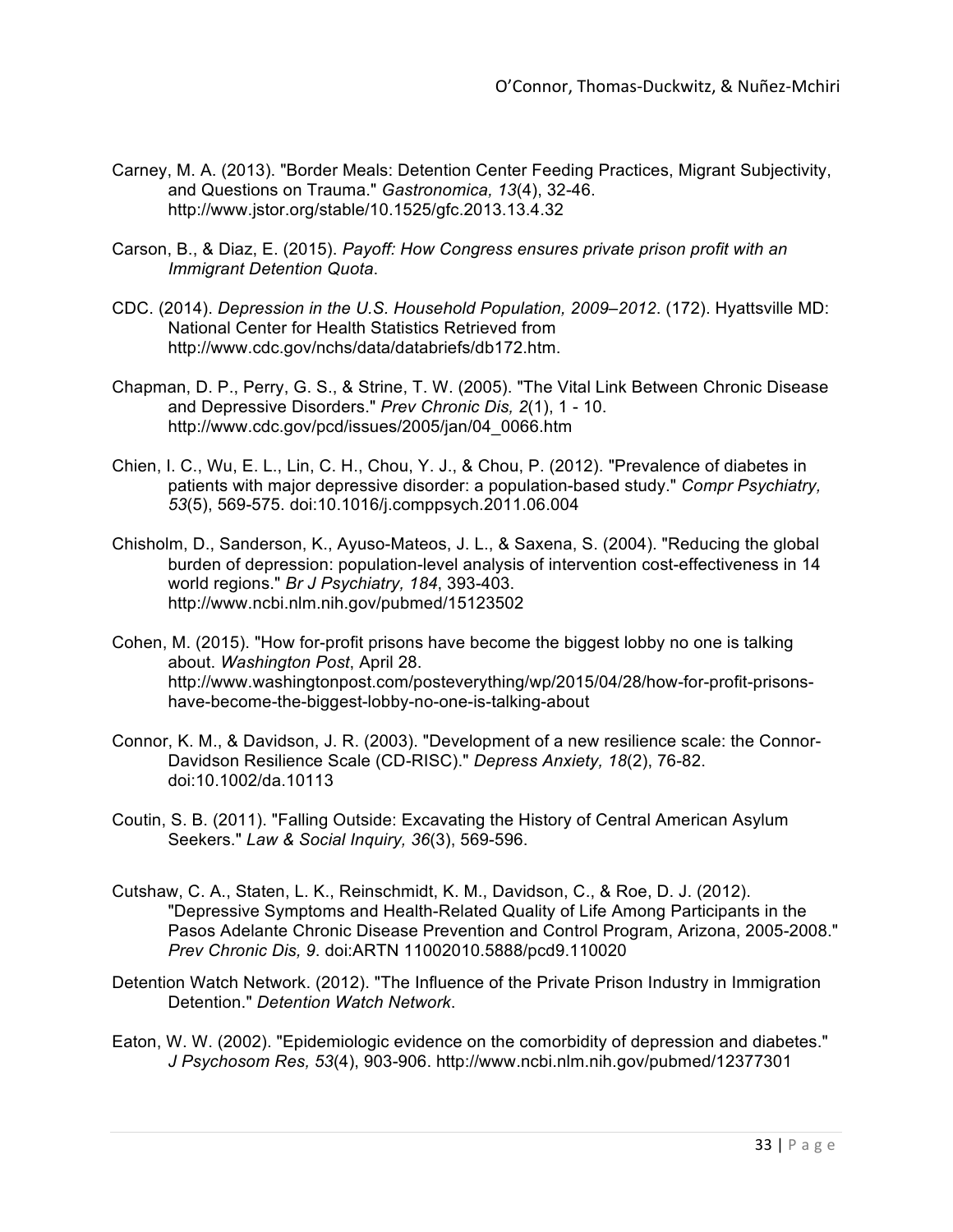- Erdei, E., Kang, H. N., Meisner, A., White, K., Pickett, G., Baca, C., . . . Berwick, M. (2010). "Polymorphisms in cytokine genes and serum cytokine levels among New Mexican women with and without breast cancer." *Cytokine, 51*(1), 18-24. doi:DOI 10.1016/j.cyto.2010.03.014
- Field, O. (2006). *Alternatives to Detention of Asylum Seekers and Refugees*. Geneva: http://www.unhcr.org/4474140a2.html
- Flory, J. D., & Yehuda, R. (2015). "Comorbidity between post-traumatic stress disorder and major depressive disorder: alternative explanations and treatment considerations." *Dialogues Clin Neurosci, 17*(2), 141-150.
- Foley, E. (2015). "Backlash Against Mass Family Immigrant Detention Grows As Senate Democrats Pile On." *Huffington Post*, June 2. http://www.huffingtonpost.com/2015/06/02/family-immigrant-detention\_n\_7495282.html
- Frasure-Smith, N., & Lesperance, F. (2008). "Depression and Anxiety as Predictors of 2-Year Cardiac Events in Patients With Stable Coronary Artery Disease." *Arch Gen Psychiatry, 65*(1), 62-71.
- Frasure-Smith, N., Lesperance, F., Irwin, M. R., Sauve, C., Lesperance, J., & Theroux, P. (2007). "Depression, C-reactive protein and two-year major adverse cardiac events in men after acute coronary syndromes." *Biol Psychiatry, 62*(4), 302-308. doi:10.1016/j.biopsych.2006.09.029
- Frasure-Smith, N., Lesperance, F., Irwin, M. R., Talajic, M., & Pollock, B. G. (2009). "The relationships among heart rate variability, inflammatory markers and depression in coronary heart disease patients." *Brain Behav Immun, 23*(8), 1140-1147. doi:10.1016/j.bbi.2009.07.005
- Gask, L., Macdonald, W., & Bower, P. (2011). "What is the relationship between diabetes and depression? a qualitative meta-synthesis of patient experience of co-morbidity." *Chronic Illn, 7*(3), 239-252. doi:10.1177/1742395311403636
- Gilna, D. (2013). "Suicides at CCA-run ICE Detention Center Spark Investigation." *Prison Legal News, August 15*.
- Ginty, A. T., Carroll, D., Roseboom, T. J., Phillips, A. C., & de Rooij, S. R. (2013). "Depression and anxiety are associated with a diagnosis of hypertension 5 years later in a cohort of late middle-aged men and women." *J Hum Hypertens, 27*(3), 187-190. doi:10.1038/jhh.2012.18
- Godard, T. (2015). The Economics of the American Prison System. *smartasset.com*, August 12.
- Gravely-Witte, S., De Gucht, V., Heiser, W., Grace, S. L., & Van Elderen, T. (2007). "The impact of angina and cardiac history on health-related quality of life and depression in coronary heart disease patients." *Chronic Illness, 3*(1), 66-76. doi:10.1177/1742395307079192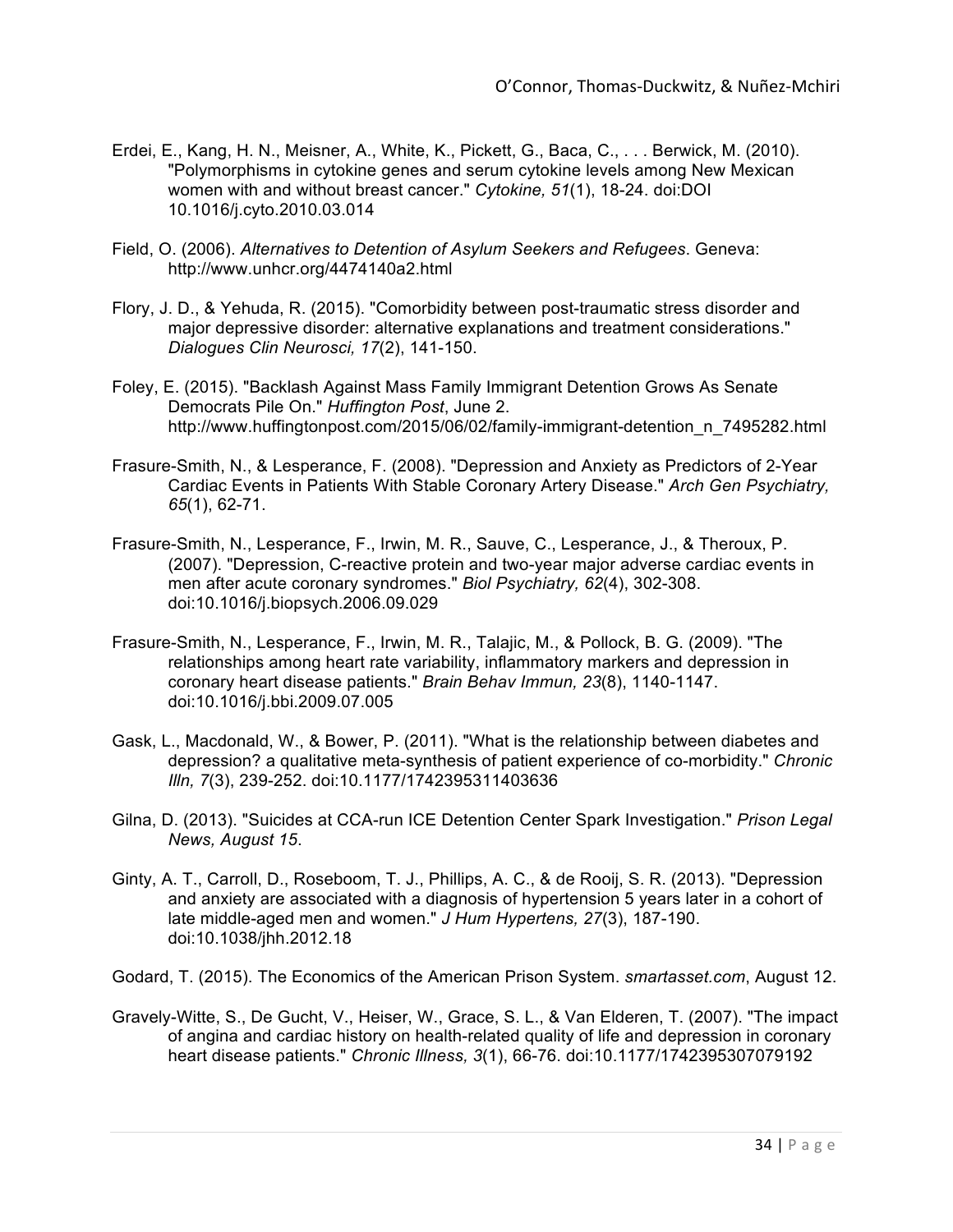- Green, A. J., Fox, K. M., Grandy, S., & Group, S. S. (2012). "Self-reported hypoglycemia and impact on quality of life and depression among adults with type 2 diabetes mellitus." *Diabetes Res Clin Pract, 96*(3), 313-318. doi:10.1016/j.diabres.2012.01.002
- Greenhouse, L. (2003). "U.S. Can Hold Immigrants Set To Be Deported." *New York Times*, April 30.
- Harpham, T., Grant, E., & Rodriguez, C. (2004). "Mental health and social capital in Cali, Colombia." *Soc Sci Med, 58*(11), 2267-2277. doi:10.1016/j.socscimed.2003.08.013
- Hartley, T. A., Knox, S. S., Fekedulegn, D., Barbosa-Leiker, C., Violanti, J. M., Andrew, M. E., & Burchfiel, C. M. (2012). "Association between depressive symptoms and metabolic syndrome in police officers: results from two cross-sectional studies." *J Environ Public Health,* 2012, document ID: 861219. doi:10.1155/2012/861219
- Heppner, P. S., Crawford, E. F., Haji, U. A., Afari, N., Hauger, R. L., Dashevsky, B. A., . . . Baker, D. G. (2009). "The association of posttraumatic stress disorder and metabolic syndrome: a study of increased health risk in veterans." *BMC Med, 7*, 1. doi:10.1186/1741-7015-7-1
- Human Rights First. (2015). Fact Sheet: August 2015. http://www.humanrightsfirst.org/resource/one-week-snapshot-human-rights-first-dilleyfamily-detention-facility-post-flores-ruling
- Johnson, J. A., Al Sayah, F., Wozniak, L., Rees, S., Soprovich, A., Chik, C. L., . . . Majumdar, S. R. (2012). "Controlled trial of a collaborative primary care team model for patients with diabetes and depression: rationale and design for a comprehensive evaluation." *BMC Health Serv Res, 12*, 258. doi:10.1186/1472-6963-12-258
- Kang, J. I., Chung, H. C., Jeung, H. C., Kim, S. J., An, S. K., & Namkoong, K. (2012). "FKBP5 polymorphisms as vulnerability to anxiety and depression in patients with advanced gastric cancer: a controlled and prospective study." *Psychoneuroendocrinology, 37*(9), 1569-1576. doi:10.1016/j.psyneuen.2012.02.017
- Karlin, M. (2014). The United States Was Welcoming to White European Immigrants, But Not to Peoples of Color. *Truthout*, September 7. http://www.truth-out.org/news/item/26029-theunited-states-was-welcoming-to-white-european-immigrants-but-not-to-peoples-of-colortoday#
- Katon, W. J., Lin, E. H., Von Korff, M., Ciechanowski, P., Ludman, E. J., Young, B., . . . McCulloch, D. (2010). "Collaborative care for patients with depression and chronic illnesses." *N Engl J Med, 363*(27), 2611-2620. doi:10.1056/NEJMoa1003955
- Khamis, V. (1998). "Psychological distress and well-being among traumatized Palestinian women during the intifada." *Soc Sci Med, 46*(8), 1033-1041. http://www.ncbi.nlm.nih.gov/pubmed/9579755
- Kirkham, C. (2012). "Private Prisons Proft From Immigration Crackdown, Federal And Local Law Enforcement Partnerships." *Huffington Post*, June 7 (Updated Nov 26, 2013).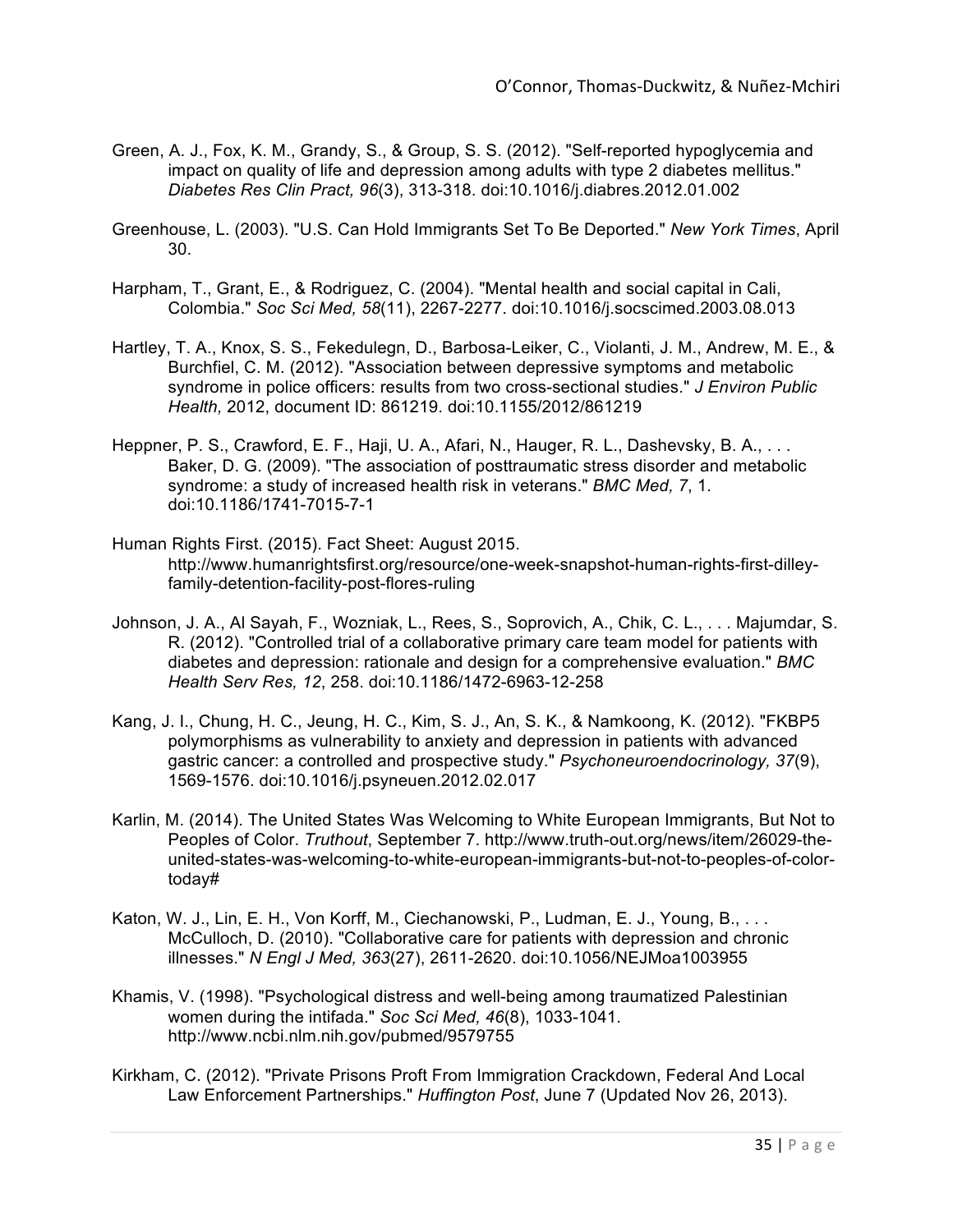http://www.huffingtonpost.com/2012/06/07/private-prisons-immigration-federal-lawenforcement\_n\_1569219.html

- Kleinman, A. (1980). *Patients and Healers in the Context of Culture: An Exploration of the Borderland between Anthropology, Medicine, and Psychiatry. Berkeley: University of California Press*.
- Kleinman, A. (2007). *What Really Matters: Living a Moral Life amidst Uncertainty and Danger*. New York: Oxford University Press.
- Krayewski, E. (2015). Are For-Profit Prisons, or Public Unions, the Biggest Lobby No One's Talking About? *reason.com*.
- Lee, M. Y. H. (2015). "Clinton's inaccurate claim that immigrant detention facilities have a legal requirement to fill beds." *Washington Post*, May 15. http://www.washingtonpost.com/blogs/fact-checker/wp/2015/05/15/clintons-inaccurateclaim-th...
- Lutheran Immigrant and Refugee Services and Women's Refugee Commission. (2014). *Locking Up Family Values, Again: The Continued Failure of Immigration Family Detention*. http://lirs.org/
- Mehta, A. (2015). *Declaration of Aseem Mehta, BIA Accredited Representative*. Dilley, TX. (Appendix B)
- Meng, L., Chen, D., Yang, Y., Zheng, Y., & Hui, R. (2012). "Depression increases the risk of hypertension incidence: a meta-analysis of prospective cohort studies." *J Hypertens, 30*(5), 842-851. doi:10.1097/HJH.0b013e32835080b7
- Miroff, N. (2015, 10/3/2013). "Controversial quota drives immigration detention boom." *The Washington Post*, October 3. https://www.washingtonpost.com/world/controversialquota-drives-immigration-detention-boo...
- National Immigrant Justice Center. (2015). *Eliminate the Detention Bed Quota*. http://www.immigrantjustice.org/eliminate-detention-bed-quota
- Nemeroff, C. B., & Goldschmidt-Clermont, P. J. (2012). "Heartache and heartbreak--the link between depression and cardiovascular disease." *Nat Rev Cardiol, 9*(9), 526-539. doi:10.1038/nrcardio.2012.91
- Nguyen, H. T., Arcury, T. A., Grzywacz, J. G., Saldana, S. J., Ip, E. H., Kirk, J. K., . . . Quandt, S. A. (2012). "The association of mental conditions with blood glucose levels in older adults with diabetes." *Aging Ment Health, 16*(8), 950-957. doi:10.1080/13607863.2012.688193
- Niranjan, A., Corujo, A., Ziegelstein, R. C., & Nwulia, E. (2012). "Depression and heart disease in US adults." *Gen Hosp Psychiatry, 34*(3), 254-261. doi:10.1016/j.genhosppsych.2012.01.018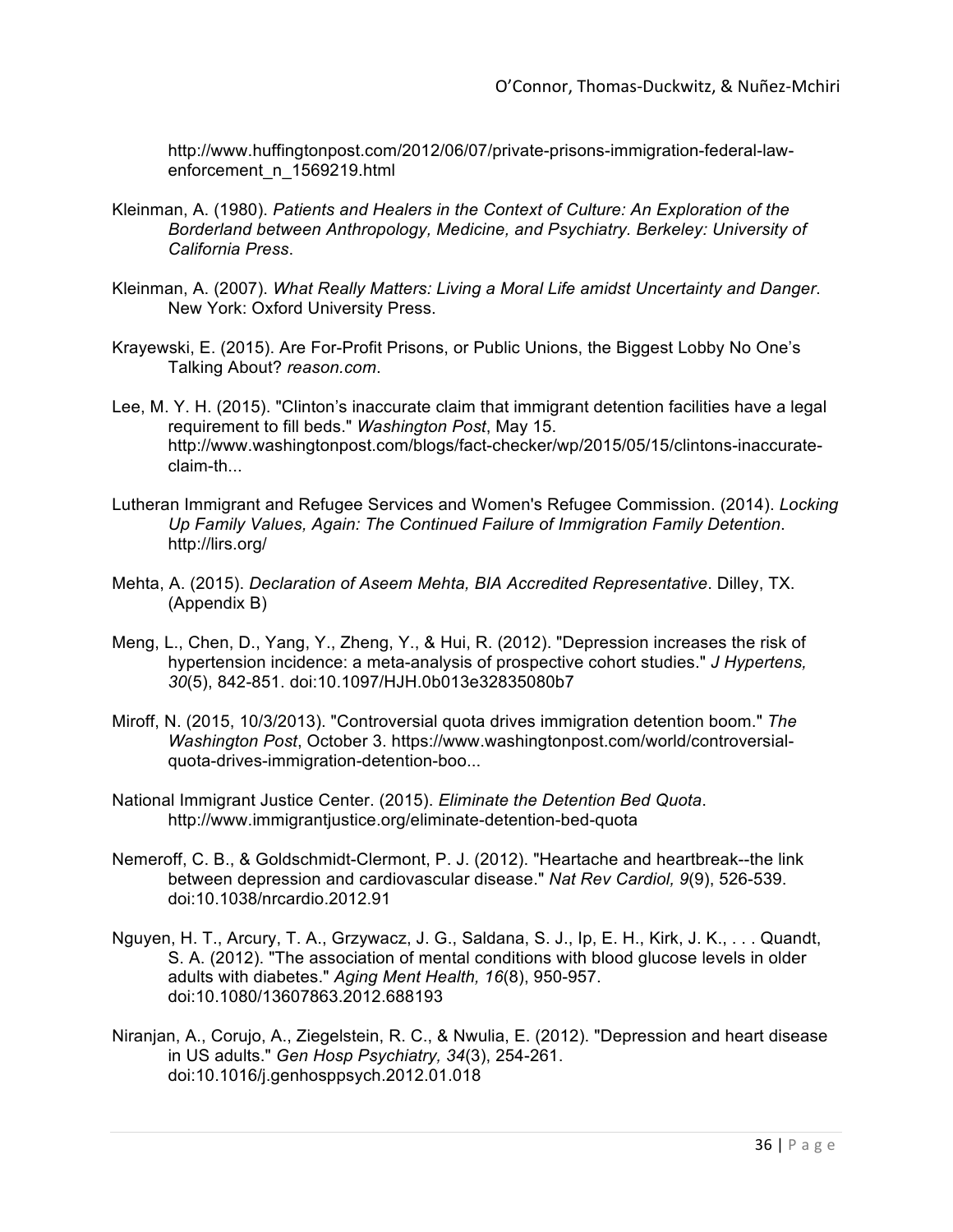- Nowotny, B., Cavka, M., Herder, C., Loffler, H., Poschen, U., Joksimovic, L., . . . Kruse, J. (2010). "Effects of acute psychological stress on glucose metabolism and subclinical inflammation in patients with post-traumatic stress disorder." *Horm Metab Res, 42*(10), 746-753. doi:10.1055/s-0030-1261924
- O'Connor, K., Vizcaino, M., & Benavides, N. A. (manuscript in preparation). "Adapting the Harvard Trauma Questionnaire and the Hopkins Symptom Checklist for children aged 8  $-12."$
- O'Connor, K., Vizcaino, M., Ibarra, J. M., Balcazar, H., Perez, E., Flores-Padilla, L., & Anders, R. L. (2015). "Multimorbidity in a Mexican community: Secondary analysis of chronic illness and depression outcomes." *International Journal of Nursing, 2*(1).
- Organization of American States. (2004). *Mexico Declaration and Plan of Action to Strengthen the International Protection of Refugees in Latin America on the 20th Anniversay of the Cartagena Declaration on Refugees*, November 16. http://www.oas.org/dil/mexico\_declaration\_plan\_of\_action\_16nov2004.pdf.
- Pedersen, D., Tremblay, J., Errazuriz, C., & Gamarra, J. (2008). "The sequelae of political violence: assessing trauma, suffering and dislocation in the Peruvian highlands." *Soc Sci Med, 67*(2), 205-217. doi:10.1016/j.socscimed.2008.03.040
- Pereira, J. C., Barreto, S. M., & Passos, V. M. (2009). "Cardiovascular risk profile and health self-evaluation in Brazil: a population-based study." *Rev Panam Salud Publica, 25*(6), 491-498.
- Peter, T. A. (2015). "Letter from El Paso: They treat you like an inmate." *Politico*, August 3.
- Plana, R. (2015). Bed Quota Fuels 'Inhumane' And 'Unnecessary' Immigrant Detention: Report. *Huffington Post*, April 15. http://www.huffingtonpost.com/2015/04/15/private-prisonimmigrant-detention\_n\_7072902.html
- Planas, R., & Foley, E. (2015). "Family Immigrant Detention Ruling Already Having A 'Groundbreaking' Effect For Women And Children." *Huffington Post*, July 27. http://www.huffingtonpost.com/entry/family-immigrant-detention-ruling-already-having-agroundbreaking-effect-for-women-and-children\_55b6a579e4b0224d88337f6f
- Preston, Julie (2015) "Judge Orders Release of Immigrant Children Detained by U.S." *New York Times*, July 25. http://www.nytimes.com/2015/07/26/us/detained-immigrant-childrenjudge-dolly-gee-ruling.html
- Raji, M. A., Reyes-Ortiz, C. A., Kuo, Y. F., Markides, K. S., & Ottenbacher, K. J. (2007). "Depressive symptoms and cognitive change in older Mexican Americans." *J Geriatr Psychiatry Neurol, 20*(3), 145-152. doi:10.1177/0891988707303604
- Rasmussen, A., Crager, M., Baser, R. E., Chu, T., & Gany, F. (2012). "Onset of posttraumatic stress disorder and major depression among refugees and voluntary migrants to the United States." *J Trauma Stress, 25*(6), 705-712. doi:10.1002/jts.21763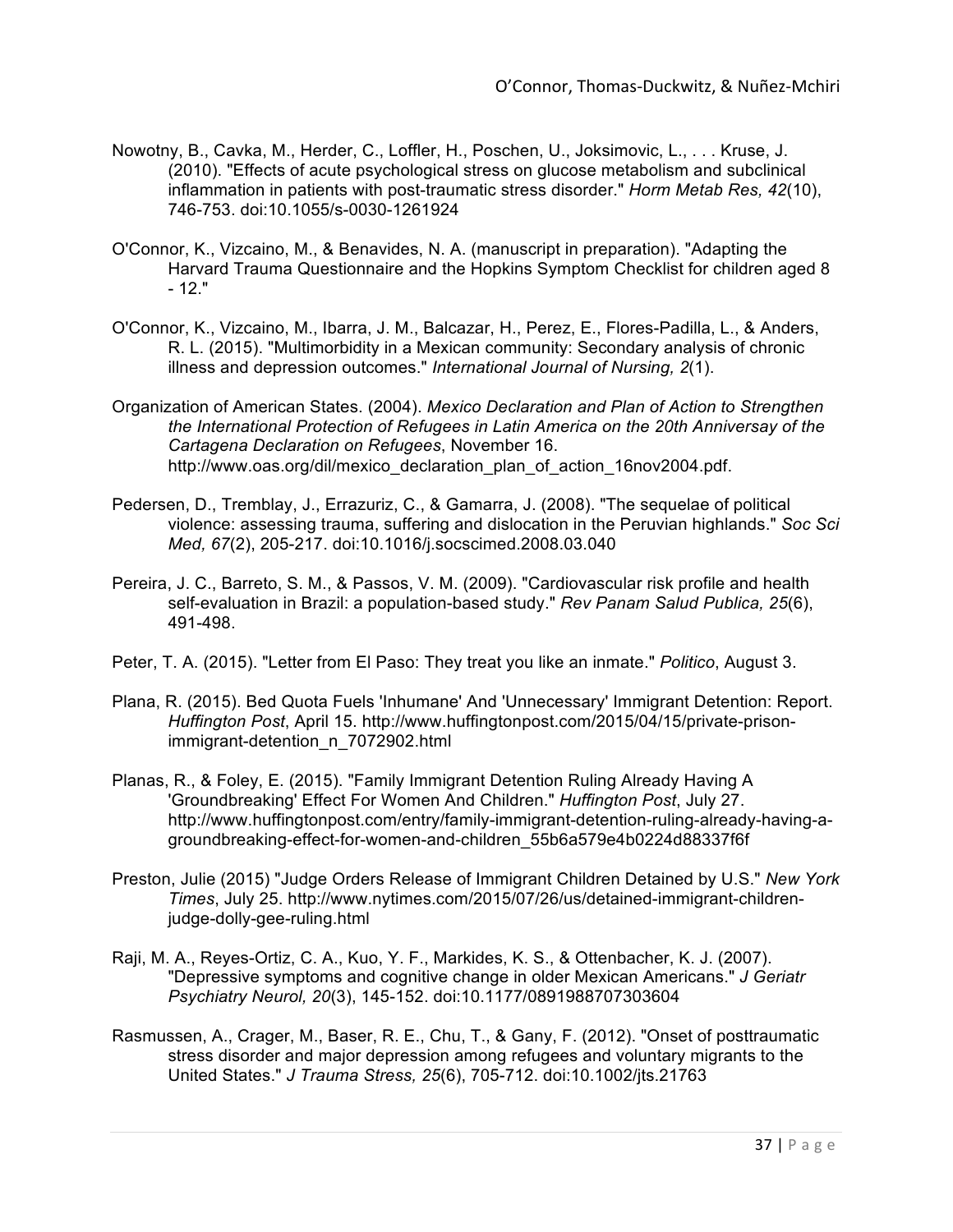- Rasmussen, A., Smith, H., & Keller, A. S. (2007). "Factor structure of PTSD symptoms among West and Central African refugees." *J Trauma Stress, 20*(3), 271-280. doi:10.1002/jts.20208
- Reagan, L. P., Grillo, C. A., & Piroli, G. G. (2008). "The As and Ds of stress: metabolic, morphological and behavioral consequences." *Eur J Pharmacol, 585*(1), 64-75. doi:10.1016/j.ejphar.2008.02.050
- Robbins, S. (2015). "Immigrant quotas aid for-profit prisons." *The Columbian*, June 13.
- Rohleder, N., Joksimovic, L., Wolf, J. M., & Kirschbaum, C. (2004). "Hypocortisolism and increased glucocorticoid sensitivity of pro-Inflammatory cytokine production in Bosnian war refugees with posttraumatic stress disorder." *Biol Psychiatry, 55*(7), 745-751. doi:10.1016/j.biopsych.2003.11.018
- Rose, R. C., Peake, M. R., Ennis, N., Pereira, D. B., & Antoni, M. H. (2005). "Depressive symptoms, intrusive thoughts, sleep quality and sexual quality of life in women coinfected with human immunodeficiency virus and human papillomavirus." *Chronic Illness, 1*(4), 281-287. doi:10.1177/17423953050010041001
- Rustad, J. K., Musselman, D. L., & Nemeroff, C. B. (2011). "The relationship of depression and diabetes: pathophysiological and treatment implications." *Psychoneuroendocrinology, 36*(9), 1276-1286. doi:10.1016/j.psyneuen.2011.03.005
- Shen, A. (2012). "Private Prisons Spend \$45 Million On Lobbying, Rake In \$5.1 Billion For Immigrant Detention Alone." *thinkprogress.org*, August 3. http://thinkprogress.org/...12/08/03/627471/private-prisons-spend-45-million-on-lobbyingrake-in-51-billion-for-immigrant-detention-alone/
- Siegel, D. J., & Solomon, M. (Eds.). (2003). *Healing Trauma: Attachment, Mind, Body and Brain*. New York: W. W. Norton & Company.
- Stockdale, S. E., Wells, K. B., Tang, L., Belin, T. R., Zhang, L., & Sherbourne, C. D. (2007). "The importance of social context: neighborhood stressors, stress-buffering mechanisms, and alcohol, drug, and mental health disorders." *Soc Sci Med, 65*(9), 1867- 1881. doi:10.1016/j.socscimed.2007.05.045
- Sussman, T., Yaffe, M., McCusker, J., Burns, V., Strumpf, E., Sewitch, M., & Belzile, E. (2014). "A mixed methods exploration of family members'/friends' roles in a self-care intervention for depressive symptoms." *Chronic Illn, 10*(2), 93-106. doi:10.1177/1742395313500359
- Swarns, R. L. (2003, April 26, 2003). "Illegal Aliens Can Be Held Indefinitely, Ashcroft Says." *The New York Times,* April 26.
- Takei, C. (2014). *Warehoused and Forgotten: Immigrants Trapped in Our Shadow Private Prison System*. New York: ACLU. https://www.aclu.org/sites/default/files/field\_document/060614-aclu-car-reportonline.pdf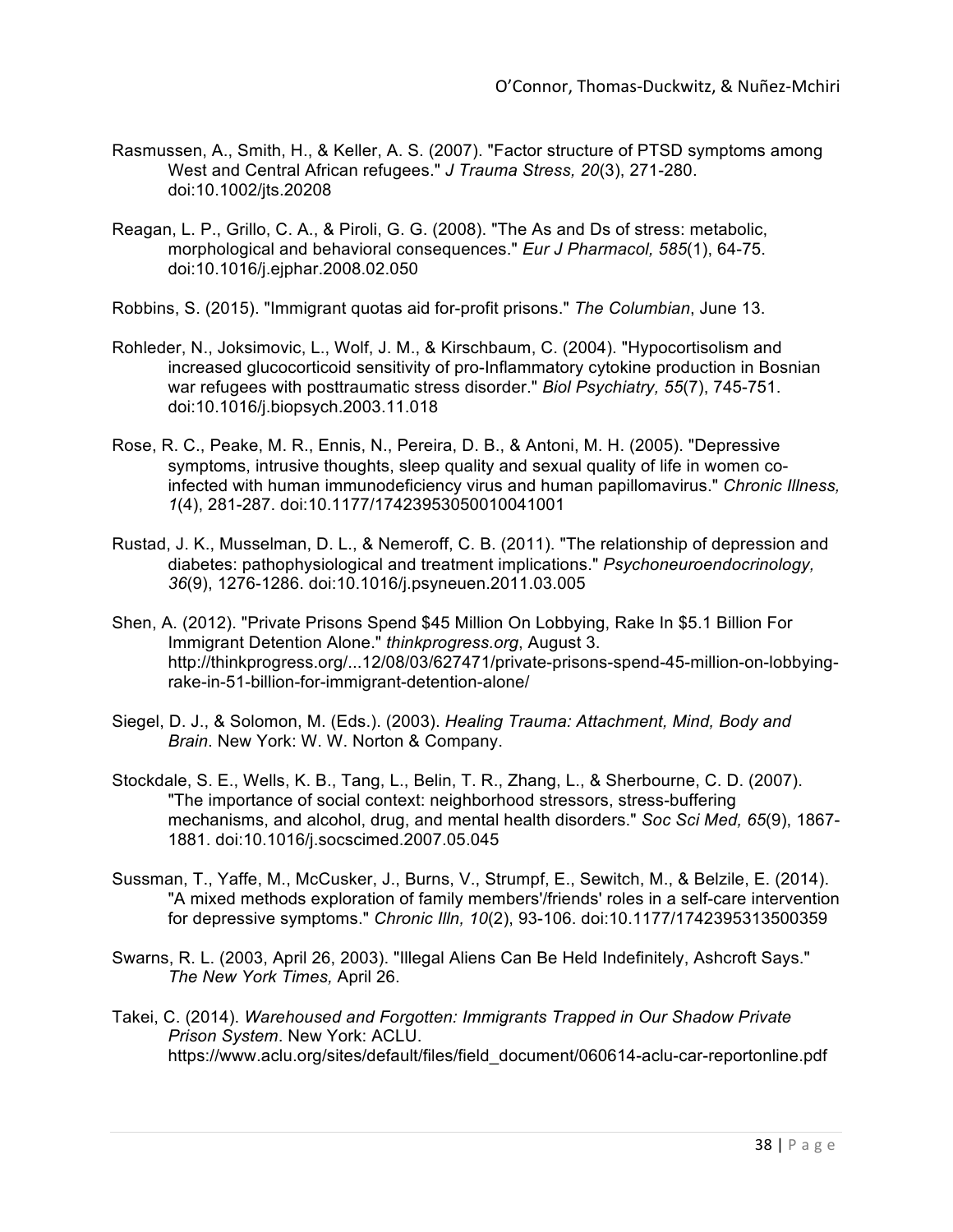- The Associated Press. (2015). "California: Judge Asked to Rescind Release of Immigrant Detainees." *New York Times*, August 7 Retrieved from http://www.nytimes.com/2015/08/08/us/california-judge-asked-to-rescind-release-ofimmigrant-detainees.html?\_r=0
- Tufekci, Z. (2015). "The Plight of Refugees, the Shame of the World." *New York Times,* August 13. Retrieved from http://www.nytimes.com/2015/08/14/opinion/zeynep-tufekci-theplight-of-child-refugees.html?action=click&pgtype=Homepage&version=Moth-Visible&module=inside-nyt-region&region=inside-nyt-region&WT.nav=inside-nyt-region
- UN High Commission for Refugees. (2014, 12 November 2014). "Q&A: A UNHCR expert looks at what forces Central American children to flee." *UNHCR newsletter,* November 12. http://www.unhcr.org/print/54638ee09.html3%20of%203%208/13/2015%2012:56%20PM
- UN High Commissioner for Refugees. (2015). *Statements by High Commissioner: Global conflicts and human displacement: 21st Century challenges, delivered by António Guterres to the Ditchley Foundation*, July 11. http://www.unhcr.org/55ba370f9.html
- van der Kolk, B. A., Roth, S., Pelcovitz, D., Sunday, S., & Spinazzola, J. (2005). "Disorders of extreme stress: The empirical foundation of a complex adaptation to trauma." *J Trauma Stress, 18*(5), 389-399. doi:10.1002/jts.20047
- Viscogliosi, G., Andreozzi, P., Chiriac, I. M., Cipriani, E., Servello, A., Marigliano, B., . . . Marigliano, V. (2013). "Depressive symptoms in older people with metabolic syndrome: is there a relationship with inflammation?" *Int J Geriatr Psychiatry, 28*(3), 242-247. doi:10.1002/gps.3817
- Vladeck, S. I. (2004). "The Detention Power." *Yale Law & Policy Review, 22*(1), 153-195. http://www.jstor.org/stable/40239604
- Wofford, T. (2014). "The Operators of America's Largest Immigrant Detention Center Have A History of Inmate Abuse." *Newsweek,* December 20.
- Wu, E. L., Chien, I. C., Lin, C. H., Chou, Y. J., & Chou, P. (2012). "Increased risk of hypertension in patients with major depressive disorder: a population-based study." *J Psychosom Res, 73*(3), 169-174. doi:10.1016/j.jpsychores.2012.07.002
- Yehuda, R., Pratchett, L. C., Elmes, M. W., Lehrner, A., Daskalakis, N. P., Koch, E., . . . Bierer, L. M. (2014). "Glucocorticoid-related predictors and correlates of post-traumatic stress disorder treatment response in combat veterans." *Interface Focus, 4*(5), document ID: 20140048. doi:10.1098/rsfs.2014.0048
- Zuiden, M. v., Geuze, E., Willemen, H. L. D. M., Vermetten, E., Maas, M., Heijnen, C. J., & Kavelaars, A. (2011). Pre-Existing High Glucocorticoid Receptor Number Predicting Development of Posttraumatic Stress Symptoms After Military Deployment. *American Journal of Psychiatry, 168*(1), 89-96. doi:doi:10.1176/appi.ajp.2010.10050706
- Zayas, Luis, Declaration of Luis Zayas, December 10, 2014, https://lofgren.house.gov/uploadedfiles/declaration\_of\_luis\_zayas.pdf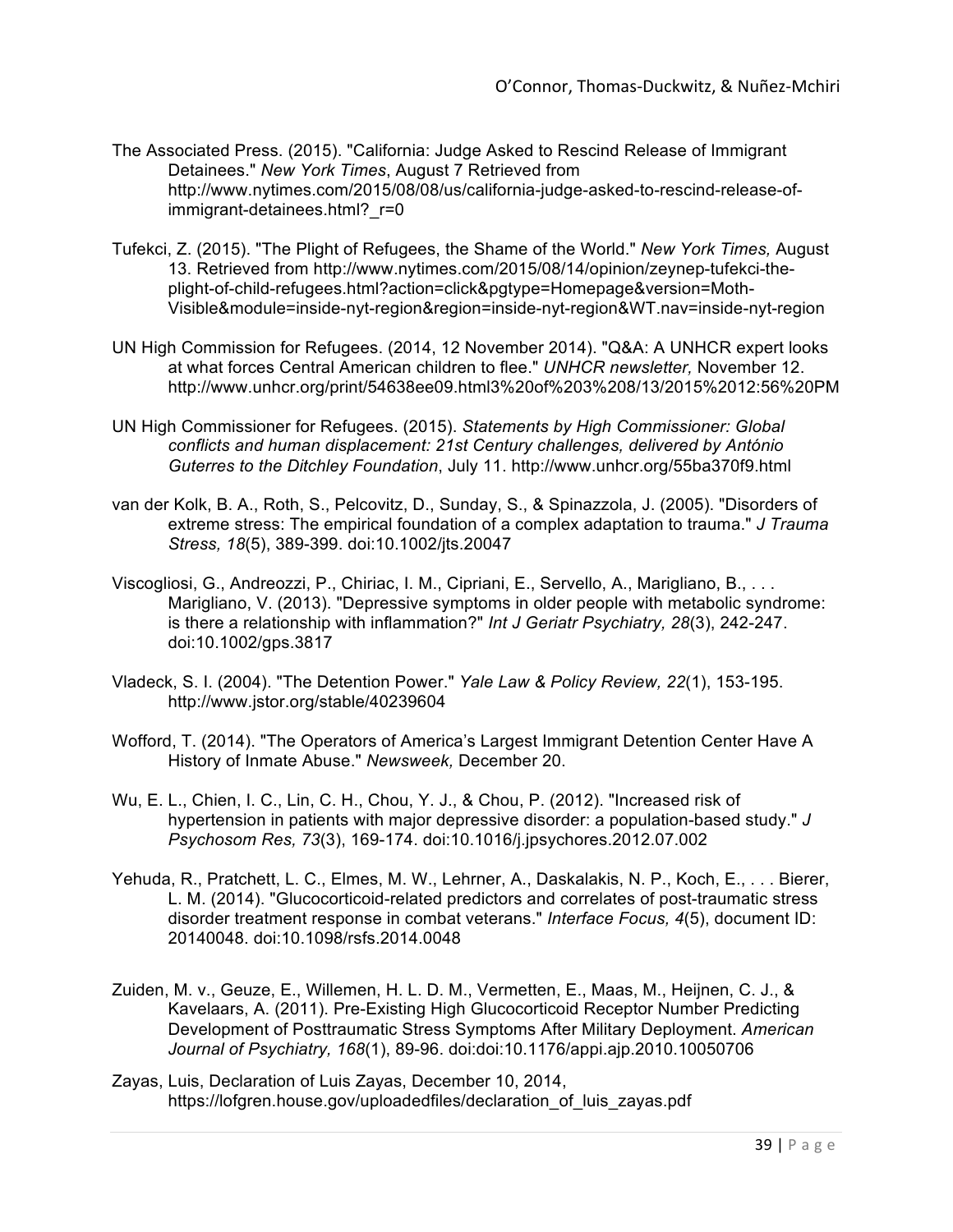# **Appendix A: Participant Narratives**

# **Participant 12**

The participant came to the United States seeking political asylum. The interview was conducted in the Greyhound Bus Station while the participant was waiting for her bus.

Her brother was shot several years ago by the Maras. They tried to shoot him in the head by shooting him through the nostril; however, the bullet went out the side of one of the nostrils and not into his head.

She brought him to the hospital and reported the incident to the police. She told them everything about all the violence that had occurred in her neighborhood. She became a protected witness. Upon leaving the police station, they put a covering over her face and drove her around in a car with dark windows, pointing out where the criminals lived. Two or three days later, her neighbor told her that people knew she was the one who had turned in the criminals. She hurried to her house, grabbed her things to leave, and moved to another neighborhood.

It was two years later, and she thought everything was fine. However, one day the Maras came to her neighborhood and threw a smoke bomb so nobody could see. They had big guns and shot everything up. They killed her brother in the street. She found out and ran to find him and saw his body.

She and her children took shelter in a nearby church and left the next day for the United States. They brought everything — videos, newspaper clippings, and legal paperwork from the police as proof that they needed asylum. They came by bus and walking, crossing at Reynosa. She has her daughter and son with her. When asked if she had an attorney, she said, "*No. Solo Dios.* [No. only God.]"

Her mother, sister, brothers, and sister-in-law left for the United States a month before her.

Details about her husband were unclear; he did leave with her and her children. He may be in another detention center or in Mexico. She was only in the detention center for a day or two, possibly because she had extensive documentation of her case.

She spoke really quickly at first when interviewed with very flat affect. She almost never made eye contact, and she didn't smile. She often left out a lot of details. It was almost as if she were just trying to tell the story as quickly as she could without experiencing any emotion.

When asked to slow down and tell her story with more detail, she exhibited much sadder affect and began crying.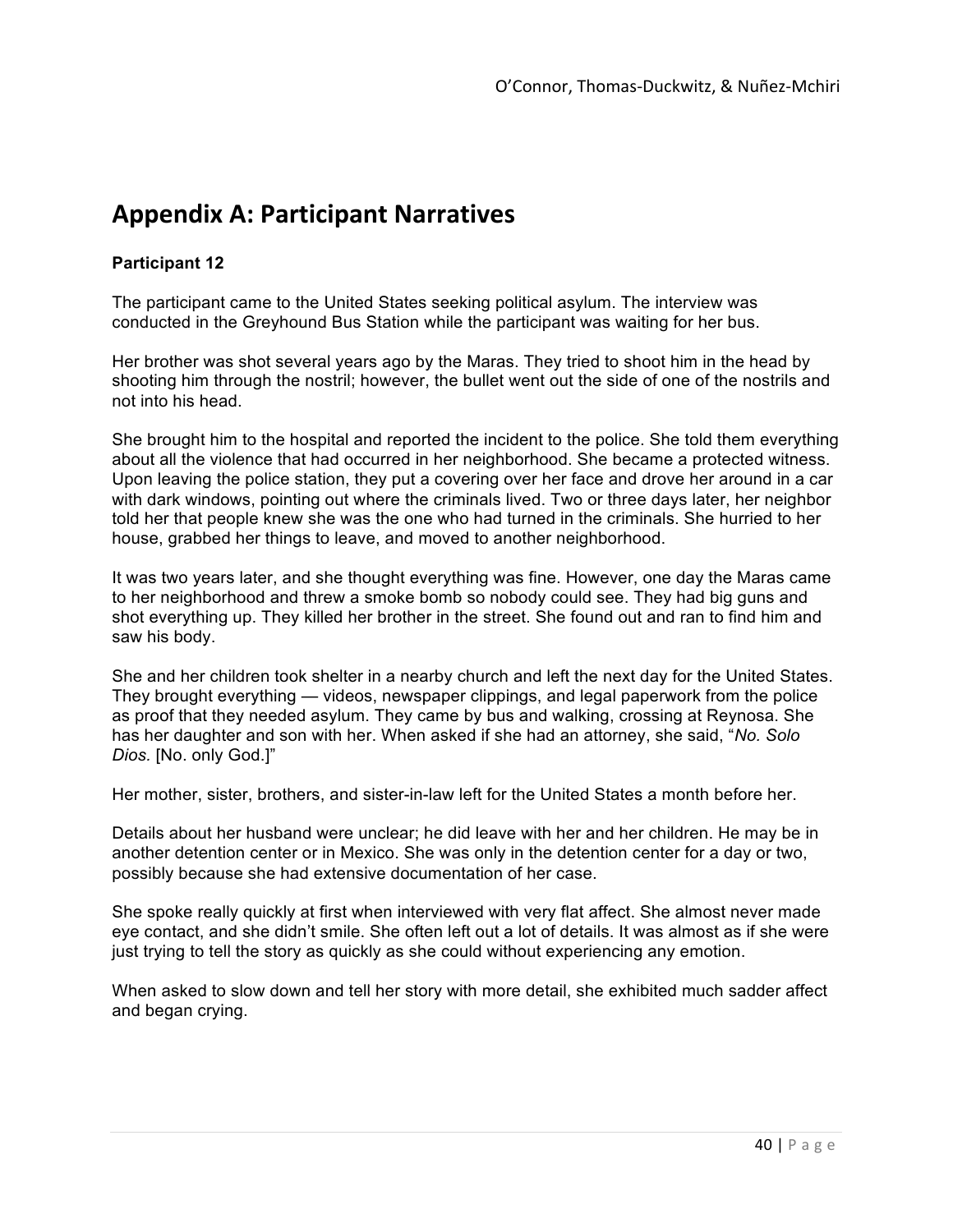# **Participant 13**

Participant 13 was a woman, age 32, from Honduras. She arrived June 30 in the United States. She arrived mostly by foot and bus. She paid USD\$8,000 for her trip, traveling with her son, brother, sister-in-law, and nephew. She has brothers and a sister in the United States and left her youngest brother and her mother behind. She is married. She studied up to the sixth grade of elementary school.

In Honduras, she and her oldest son would buy and sell cattle for food. She left her husband and went with her children to her mother's home because her mom had diabetes and needed to be cared for. She did not want to leave her children with another person. Her oldest son studied in Honduras, and he graduated from school, which she considers to be one of her greatest accomplishments. Another son was also in school, but his fried was murdered, so she took him out of school. She felt bad about doing so, but she feared for his life.

She reported experiencing a lot of headaches due to "sinus problems" [headaches can also be somatic symptoms of depression and anxiety that people often do not recognize as emotional].

During the interview, she became emotional and started crying.

She had been without a partner for the past five years because her husband has been in the United States and she has been in Honduras.

She reported a traumatic experience: a home invasion and robbery with attempted rape. She also reported having been robbed one night at gunpoint of 50,000 lempiras.

She was affected by Hurricane Mitch and experienced homelessness when she lost her home due to the flooding.

She would have to hide at night due to fear of being killed or kidnapped. Her father and cousin were killed. She was threatened with "*Sino nos das el dinero te vamos a matar.* [If you don't give us the money, we will kill you.]" The extortionists would knock on her door and her window, and would harass her at home. She would turn lights on and have dogs to try to dissuade them from bothering her.

In October of 2014 she was assaulted by two men. She was at home. Two men entered her home. They robbed her, and one man tried raping her. She did not know if they were going to rape, kill, or kidnap her from her home — she imagined the worst. One man asked where her money was. He asked for a specific amount of money: "*Donde estan los 7,000 lempira*?" Who would know those specific details, she wondered. She had 3,000 lempira. They also asked where she kept her gun. She said she did not have a gun, and they asked where was her father's gun. "How would they know her father had a gun?" she asked. They ransacked her room looking for money, jewelry, and a gun. They took her cell phone; it was a Sony Erickson. The assailant told her "she was dead" ("*estas muerta*") while twisting her arm and pulling the clothes off her body. She pleaded for her life, saying, "*No me hagas nada, llevate todo.* [Take everything you want, but let me live.]"

With her younger daughter sleeping in another room, she tried doing everything possible so the assailants would leave. Her older son was driving home on his motorcycle, and he pressed the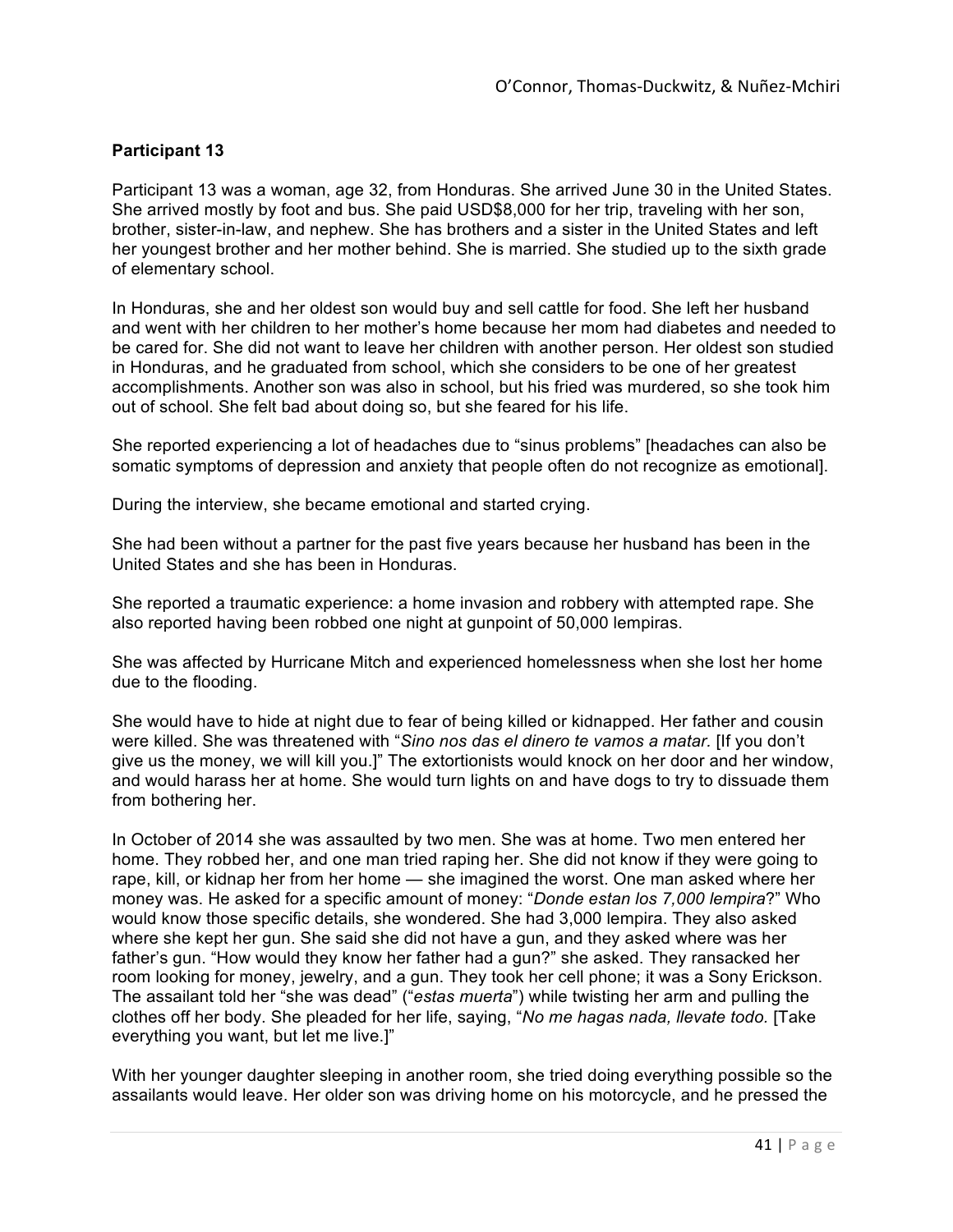horn several times, which scared the assailants to run out of her home with the money, leaving her without clothes in her room.

The son and neighbors ran after the two assailants but were unable to stop them. She was sure one of the men who assaulted her knew her family because he had asked very specific questions.

She tried pressing charges, though the police officer said that if she did not recognize her assailants, she could not press charges and she should just go home. She believed she recognized one of the assailants who was standing toward the front of her house serving as a lookout for the other assailant. She felt she had seen his body type/shape, and she thought it was someone she knew, though he did not speak during the entire ordeal. She also felt it must have been someone she knew because he avoided speaking during this encounter so she would not identify his voice. She was not able to identify the assailant who took her money and who had attempted to rape her in her room.

On another occasion, she witnessed her cousin being murdered in front of her.

The participant reported being afraid for her and her family, particularly for her young daughter.

She wants to fix her immigration status because her daughter's father is a U.S. citizen and she does not want her to die or be hurt in her country.

**Detention.** The participant has been sick with gallstones (*piedras en la visicula*) while in the detention center. She was hospitalized but not much has changed in her health status. She feels alone and that she has no one to speak to, though she mentioned her husband is in the United States as well as a sister. She relies mostly on her conversations with God for support.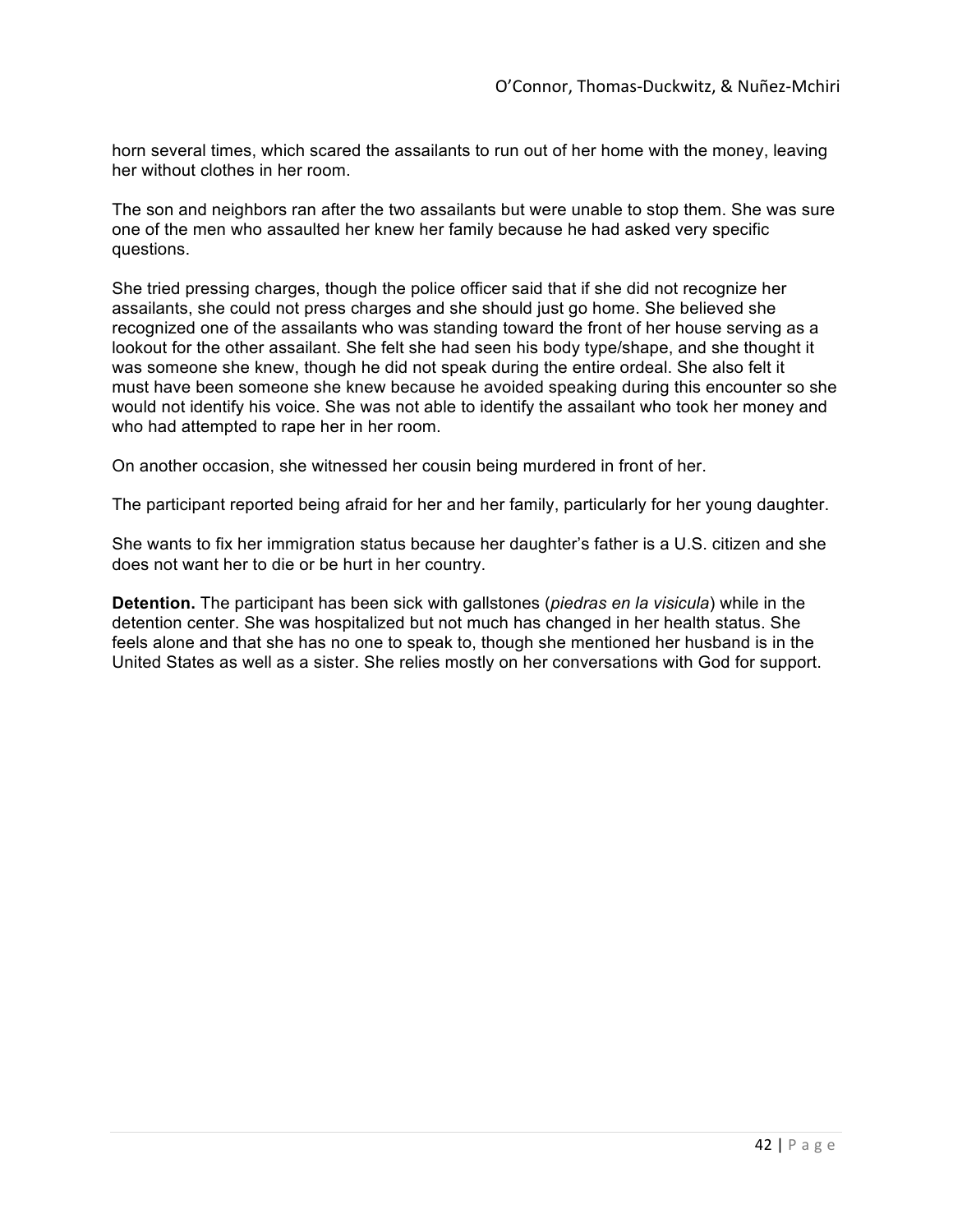## **Participant 14: Field notes**

These notes were the result of a conversation with a mother, Participant 14, during lunch at the Hospitality House shelter.

The family left Honduras in mid-April because they received a threat that MS-13 would kill one boy and one family member if the two boys (ages 12 and 15) didn't join. She wouldn't turn them over. This began when MS-13 started extorting from the family because they owned a small business. The family tried to pay the money that MS-13 asked for, but they eventually didn't have any money. They asked for the children instead. The family decided to leave Honduras because the police could not protect or control the situation with the gangs, and she believes the police are allied with the gangs.

They paid \$12,000 to leave, which included bus tickets and a coyote fee. She left behind two adult children, and she is worried about them. The adult children sold their parents' appliances in the home and other possessions, and they wired them the money little by little so they could pay the total amount necessary for their journey. They were detained after crossing the border and were in the Karnes detention center.

Her husband has already been deported. She is hoping to go to North Carolina, but needs USD\$600 for a bus ticket. She has a court date on August 3 in Charlotte, N.C. She doesn't have the money; however, her lawyer has indicated that she may be eligible for workers' comp because of two separate injuries to her hip and finger that occurred while she was working at the detention center. They don't know exactly what was wrong with her finger because the X-ray machine was broken when they tried to X-ray her. She reported her children have been traumatized and that everything scares them. She reported her oldest son who is with her (Child Participant 2) often wakes up in the middle of the night thinking that he is in Honduras.

She stated that the detention center was "*muy complicado. . . . Hay muchos ninos, la comida no es buena*." She reported the guards gave her children dirty looks and were constantly telling her to watch her children (who are both older and observed as well-behaved). She stated there were two suicides or suicide attempts and that there were centipedes in the food. She reported the food was typically rice, beans, and lettuce.

The children went to school, which was mandatory. She reported there were 21 children typically in each group (class). She reported the teachers were nice and that they provided incentives. Her children took English, social studies, math, and physical education, and her son, who was part of the conversation, was able to name many of the teachers. There was also a secretary and principal at the school. There was a psychologist who was available to everyone at the center. One could fill out a request to speak with him, and she did this at the beginning of their stay because she was concerned about the trauma experienced by her children. She stated the children were never contacted back about an appointment with him. She reported he held a group for the mothers one day per month. She stated that it was helpful, but that the women didn't feel free to talk about everything because he was a man.

The two boys looked sad and sniffled throughout the conversation with their mother. They were sitting at the kitchen table at the Hospitality House while we spoke. They corroborated and expanded upon this conversation when interviewed individually later.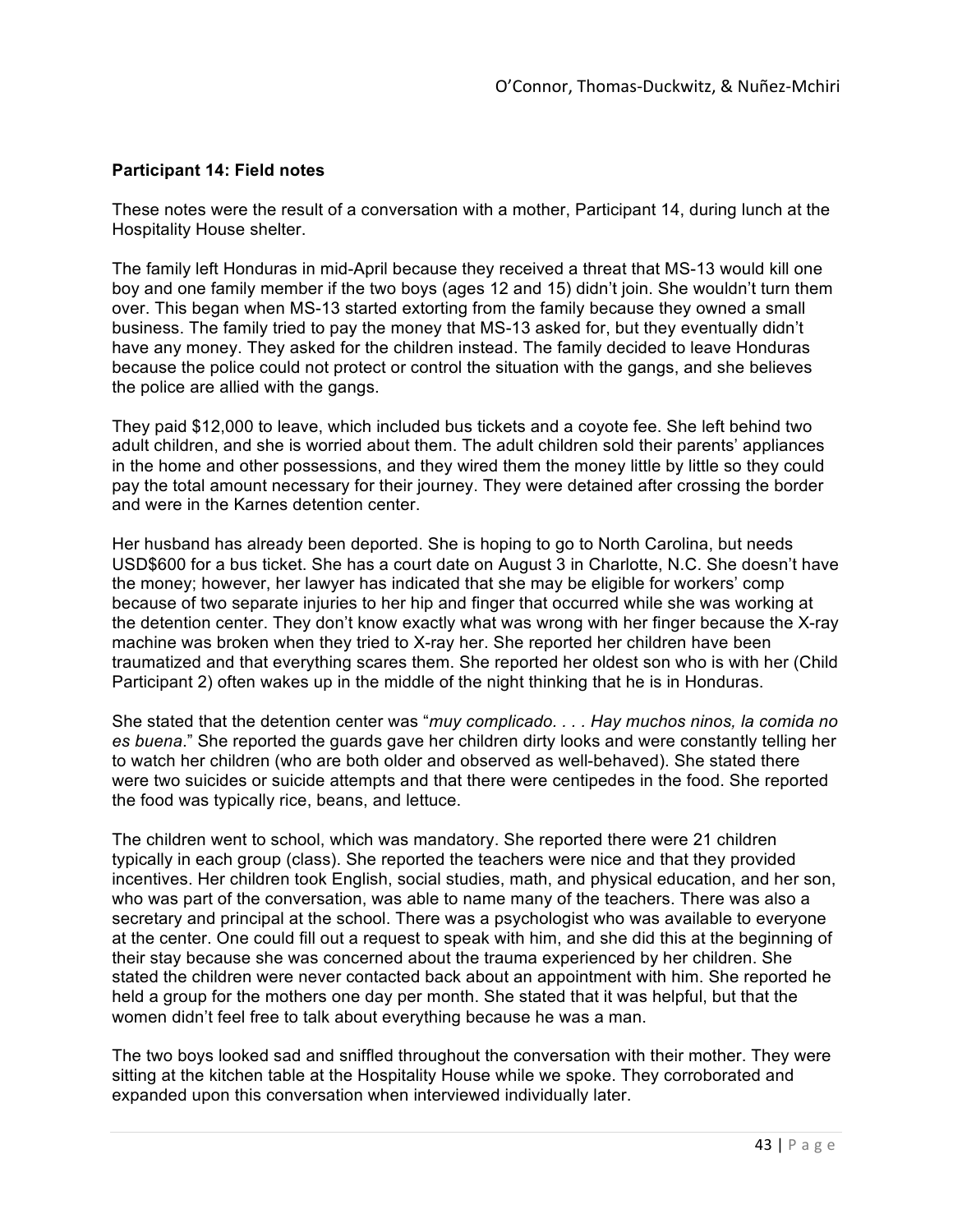## **Participant 14: Transcribed and translated narrative from audio-recorded interview** [K is the investigator and I is the interviewee]

K: Do you were telling me, what was the event in your life?

I: Danger of my family and my four kids and us two, we have been in danger of death

K: What was the most traumatic or terrible experience in your life [Harvard Trauma Questionnaire Part Two]?

I: Well, what happened to me in April, I was in this country for seven years and a half, working . . . I was working on, we would take care of pigs, four pig houses, and I could care for 12 chicken houses of 27,800 each. We would do the work all by ourselves, me and my husband. After seven years and a half that we were here working on that, we would wash the houses too, the pig houses.

Well, we left because we thought that the country was not the way it is now regarding crime and all that, so we said our older kids have graduated, so much time working here in this country and well we decided we could leave but it wasn't going to be that soon. So we had to go, we can say we were forced to leave because we had not planned our trip so soon, but we had to leave on January of 2013 because they broke into our house around 11:00 p.m. and stole two laptops a PlayStation and some games. We believe they were the ones that stole it, but we also think it was the kids of the other people they were looking for.

We had our kids in a different city, they were in Marsella, Atlantida, with my mother-in-law and we moved them to Pinalejo. Well, the little ones, 12 and 15 years old now, every time they would talk to us they would ask when we would leave. When are we coming? And we would ask them why are you so worried? And they would say, oh no it's just that we don't want to be alone, mommy, we don't want to be alone when are you coming? And they would ask the same of their dad, but we really didn't know and they would not tell us why.

So then after they broke into the house [the children] told us not to go back because they were really scared and they had moved to a different apartment, they were in Marsella, Atlantida, and they moved to Pinalejo, Santa Barbara. So they said, well we were more calm because we are in a town that seems, well it is not a big city. So when they broke in, my husband said, we need to leave now, as soon as possible, and we can't wait longer after what happened.

So we left, and when we arrived there, well, they told us they wished we hadn't come, the little ones, because every time they would go to school the "Maras" would take their money. There were two "Maras": the MS, and the 18 whose nickname was "Los Pequecos" and the other ones were "Los Santos." So they said they didn't want us to worry or they were scared we were going to be mad. They wouldn't tell us they would take their money on their way to school. And they would take the money in exchange, well my kids would give them the money so they wouldn't recruit them, they said they had to become a "Mara" so they would give them the money so they would leave them alone.

When we moved to Pinalejo, when we saw that they broke in, well we didn't see who broke in but we were really scared, we thought we were followed to Pinalejo. So then when we got there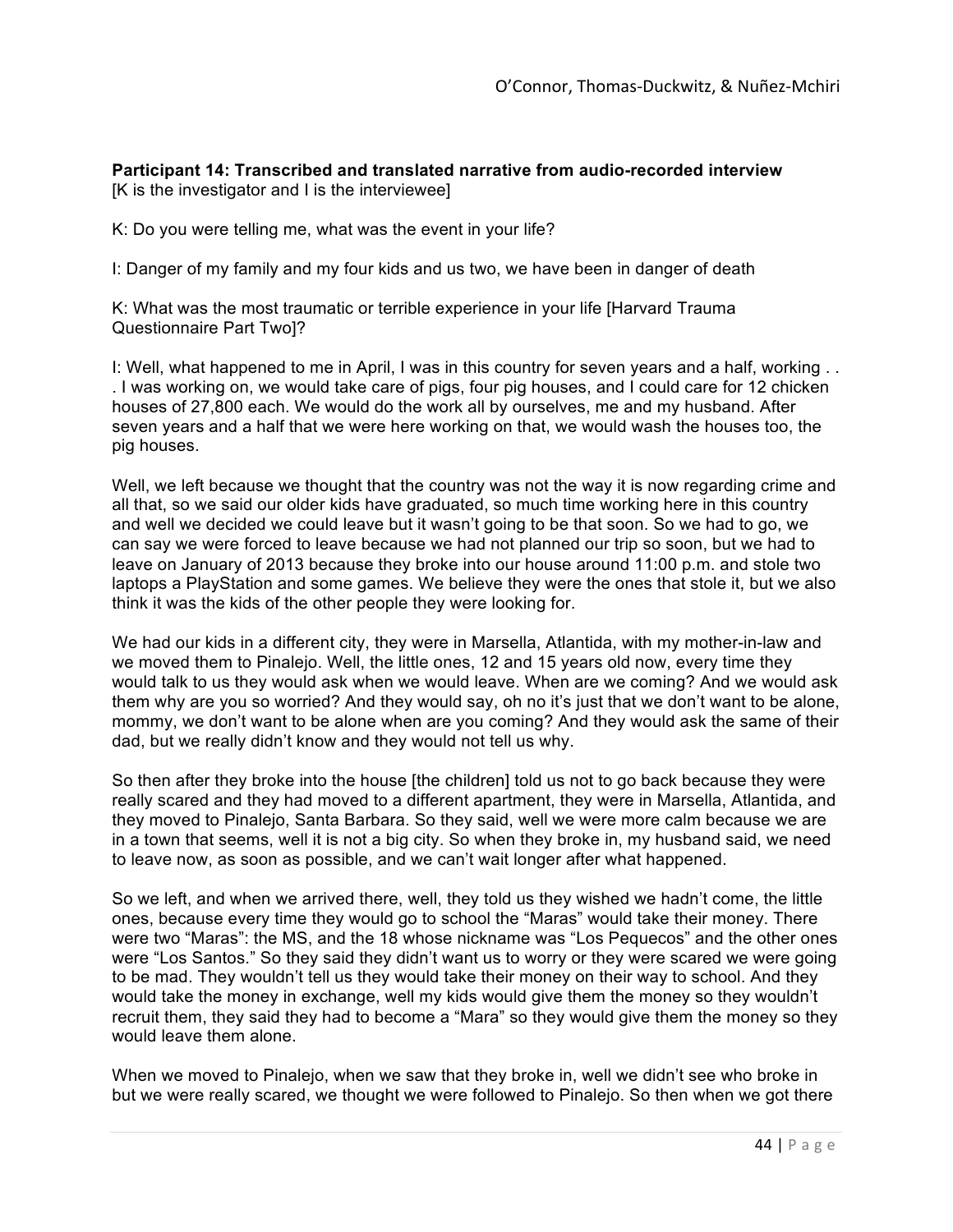in January we started to receive extortion phone calls. They called and told us that even though we left the jungle they knew where we were and that we had to give them our kids so they could recruit them, our little kids. So I made a deal with them; I was going to give them money and as long as I would pay them they wouldn't recruit my little kids. So they told me ok, you are going to give us 20,000 lempiras monthly [about USD\$940], and I said yes, that it was ok but they wouldn't take my kids. So we started paying 20,000 a month, but because our countries are really poor, it is very hard to get 20,000 lempiras month by month and we had to give 20,000 to each group totaling 40,000 [USD\$1,875].

So what we did is that we sold some land we had to be able to pay them. But we didn't get very much money, and we had . . . we were still paying off the houses, we hadn't even finished paying off the houses. We also had a little business selling clothing and shoes but it was not enough, it was a lot of money. So we started selling what we had. We sold two properties, then we got loans from banks. We would keep enough to at least buy food and we would pay them, so we lost our land. We couldn't afford paying them anymore and, well, we had to sell some cars me and my husband had, we didn't even get the chance to get the license plates for them. We sold them, of course well below cost, but it didn't matter as long as they didn't take our kids. So we couldn't continue paying the houses, so we transferred them to someone else so they would continue with the payments.

So after 26 months of paying them 40,000 lempiras, we paid them two years, two months, and we weren't able to pay anymore. So we told one of the gangs, because every  $30<sup>th</sup>$  I would pay them. I told them I couldn't pay anymore, I didn't have any more money, and we had nothing. So he said, "We know," and they were laughing, "You have to give us your kids," after everything you would still have to give them to us. So they said you have until April 18<sup>th</sup>, and on that day you will give us your kids. So I told them crying ok.

After I spoke to them I told my husband I was not going to give them my kids, so he said what are we going to do? I told him, let's go! So we borrowed some money and we left.

Unfortunately he was deported. I do feel really bad today because well when were both working it was easier to provide for my kids, but now I am alone because he was deported, and I feel it is going to be harder for me because, well, my brother, he does not have a job right now and that is why he hasn't bought me a ticket to leave [to North Carolina].

I feel it is harder as a mother, I feel bad because I brought my kids here so they wouldn't torture them, and in some way I have been torturing them all the way. We have suffered a lot, a lot, in Mexico, in the prison we ended going to, we suffered a lot. I would work in the kitchen [in the detention center] to buy them stuff, a soup or something because the food there is bad. So sometimes I fell I as running away from torture, and I am torturing them myself, because they are away from their brothers and their dad.

## K: And you haven't talked to your husband?

I: No, I haven't been able to talk to him, what I want more than anything is to go to North Carolina to see if my brother can help me. I want to be able to make it; I am really scared of losing my kids that are back there. I thought I would get here fast and then I would bring them, but I also think about how hard it is to cross Mexico. And sometimes there are kidnappers when you cross the river, when we crossed we found eight masked men after the river.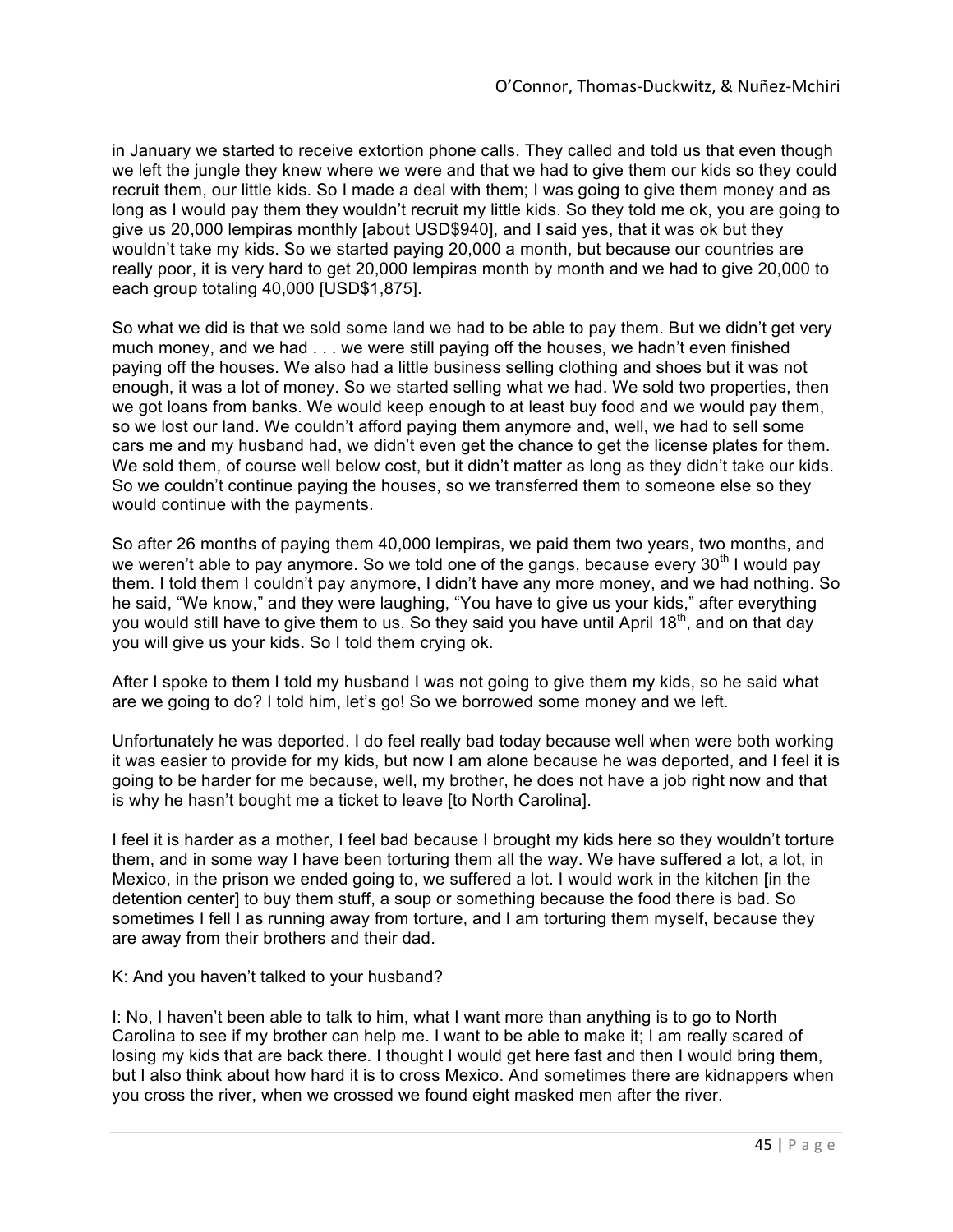## K: After crossing? Here in the U.S.?

I: Yes, after crossing in the mountains they suddenly came out and they asked for our money, but we told them we had no money, and they searched us to see if it was true. We told them we had nothing, and I took out my bag and they took everything from us. After that they told us to run, to leave, that they don't want to see us anymore. It is very hard, very hard.

K: Could you tell me a little bit more about crossing Mexico?

I: México is, well, when we left Honduras, when we arrived to Guatemala, the buses don't stop, the drivers alert the police that a person from Central America is in the bus, so the police arrive and they take you off the bus. They tell you, well ma'am you already know, if you want to leave you need to pay, if you don't pay you can't leave. So you have to pay and they tell you 200 or 300 depending on the number of people, in my case we were four so we had to pay 400 Quetzales [about USD \$55]. We couldn't get back in the bus, and when you enter Mexico, it is the same thing, they stop the buses.

K: How many times do they stop?

- I: They stop you in Guatemala, they stopped us two times.
- K: And every time you have to pay?

I: you have to pay 400 Quetzales, 100 each, we were four, 400 Quetzales and then when you enter Mexico is the same, the bus when approaching the gate, the immigration gate they count you and they tell you how much you need to give. We were charged 1,000 pesos [USD\$61] in the first gate in Mexico, after that we traveled from Mexico D.F. to Monterrey in a trailer, hiding in a truck because they stop the buses and pull people out so we didn't want to be deported. So we hid in a trailer and on a gate they told the driver that if we didn't pay 3,000 pesos [USD\$185] they would take us off the bus, almost arriving to Monterey.

When we got there a guy that saw us getting out of the trailer told us I will take you to my house, he saw us in the trailer and he made the driver stop and made us get off; he told us I will take you to my house, don't worry I will feed you and I can help you get on your way to Reynosa.

It was a kidnapper and he took us to his house and we were there for two days, he did not feed us, it was an old and ugly house, we would sleep on the floor and . . . [breaks off]

#### K: You had to pay this person?

I: Yes, he called my kids and told them they had to pay 500 dollars and fast, he told them they had two days to pay, so my kids sent the money, they sold some stuff of what was left, things I had bought in this country and sent to them. So they sold that and sent him 500 dollars. So when he received the 500 dollars, he fed us and left us at the bus station, and bought our tickets to Reynosa. On our way to Reynosa we were stopped at an immigration gate, almost arriving at Reynosa, and they pulled us down again and they took 1000 lempiras and 1000 pesos, and they took 200, 200 pesos and 1000 lempiras more and some other money, I don't know if 3,000 that my husband had with him as well, well they took all that we had, and left us with no money.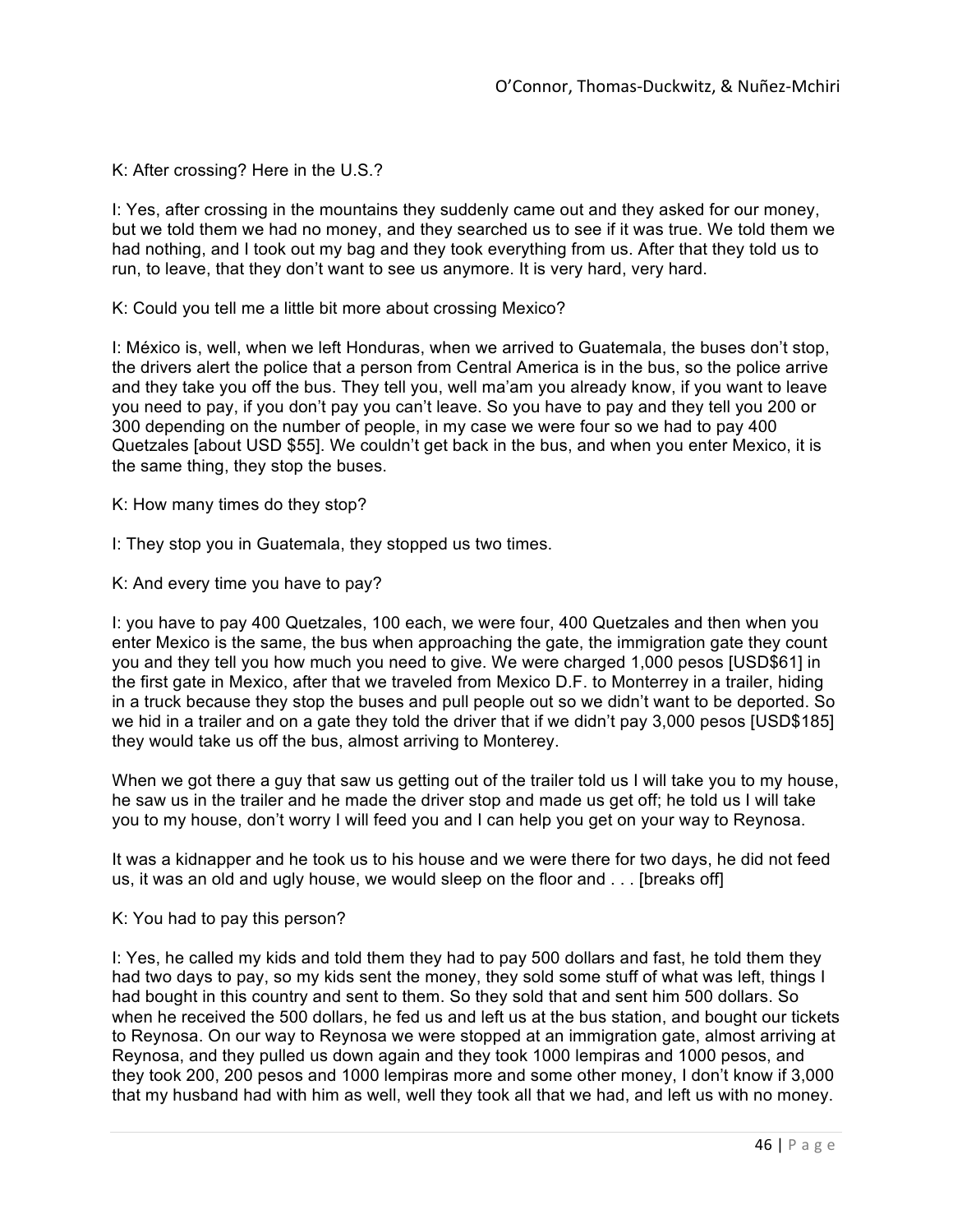So when we got there, there is a huge bridge in Reynosa and a guy there told us, "You have to come with me to my house." They don't kidnap: "you have to come with me."

K: Another kidnapper?

I: Another one in Reynosa, he said I will cross you over the river, I can help you, come with me, but he made us go.

K: He spoke in a sweet tone?

I: he would talk like a Mexican, rude, and he told us, "They call me 'El Perro' and I will help you, come with me, get in the car NOW," he said, like forcing us. After that my husband said, let's go or this guy is going to kill us here or he can kidnap us. So we left with him and he had us there for 15 days, in a house where he has a lot of people, mother, kids, women, everything there.

K: How many people were there?

I: Around 40.

K: In a house?

I: In a two-story house, it was his house there in Reynosa, he was called "El Perro", and he was covered by tattoos.

K: And do you think he was part of the Sinaloa or . . . ?

I: Yes, he was like from the Sinaloa cartel, so then he had us there and we told him when are we going to get money? He told us well call your family, we said we had no family to send us money that we only had kids in Honduras, so call them, he said, and tell them to get you the money to cross the river. I asked him how much we needed to give him. He said 2,000 dollars.

Well it took a while for my kids to get the money, they had to borrow it because my kid, the boy worked in a maquila and my daughter was not working. My boy was working on a maquila that makes cable assemblies for U.S. cars, for Ford and Chevy, he makes cable assemblies for cars.

So he borrowed 10,000 lempiras in the maquila, and my daughter got the rest from somewhere else until they completed it all. So they sent the 2,000 dollars and they let us out, they took us to the river, and they helped us cross. When you are crossing they give you nicknames, we were the, well how do you say? The tomatoes, and they would say these are the tomatoes, oh they are the tomatoes? And they know it is us, they would also say here I send four pigs, they call you pigs, the drug dealers. So after crossing they told us, there is another group in front of you, follow them, go with them. But the group was gone already and that's why the men jumped us, but thank God we had no more money and they didn't do anything to us, but we were really scared.

K: How long were you in the house in Reynosa?

I: 15 days.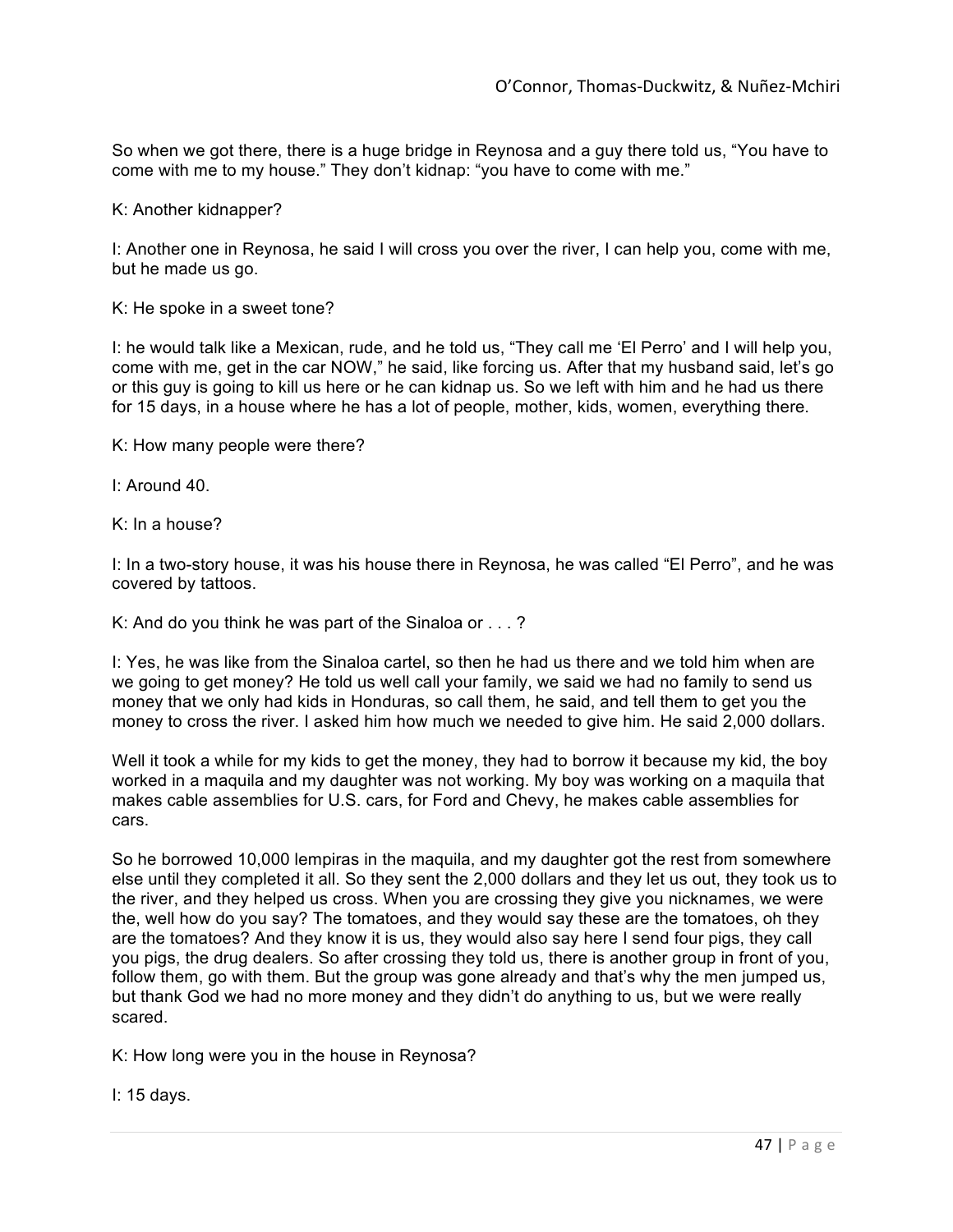K: Oh my God.

I: 15 days, sometimes they would give us food, others not. My kids cried so much, they would tell me, mommy, we are really scared and I would tell them don't cry, because if they see you crying they can do something to you. That's what affects me the most, I was running away so they wouldn't get tortured over there, and I torture them all the way here. So I would say God I am trying to avoid something and I am torturing them, but thank God we are here now and we got out of jail. We were treated so badly.

K: After the man in the U.S. let you pass, what happened? Did the border patrol find you?

I: We were lost for five hours because there are three streets and one can get lost because we took the middle road. We said there are three streets, so I told my husband let's take the one in the middle maybe that's the correct one, and it would lead us back to the river. We started walking at 10:30 a.m., we hadn't have anything to eat so then the older kid was the most affected, he started to like faint and wanted to throw up because his stomach was empty, he didn't want to walk anymore. So then the smaller one started feeling bad too, he was all pale and the older one had fainted so we were carrying him between me and my husband, and we were lost for five hours. We arrived to a big bridge, and there was a policeman there so he gave us water, there was another lady with us as well with a little girl and we would give them water on the way so we had no more left. There were some puddles and that's where we would get our water from to drink and to splash some on the kids so they would hold a little longer. So when we arrived with the policeman he gave us water and asked us if we were out there a long time, so we told him we were lost for five hours. He told us not to worry that he was going to help us, he gave us water and opened the car door, and he instructed us to put the kids inside so they could get some of the fresh a/c because they were both fainted already.

K: It is really dangerous.

I: It is really hard, you can't do anything about it, so he helped us and had us there for a while, then another lady from immigration arrived and that's when they took us and separated us from my husband.

K: Your husband was taken to a different place?

I: They took us to the same place, they call it the iceboxes, they took us there, and it is horrible, super cold, no beds no mattresses, you sleep on the floor.

K: In McAllen?

I; Yes, in McAllen, we were there in Texas.

K: They make it cold.

I: The rooms are extremely cold.

K: They do it on purpose, they are afraid of a virus and they believe it calms people if it's cold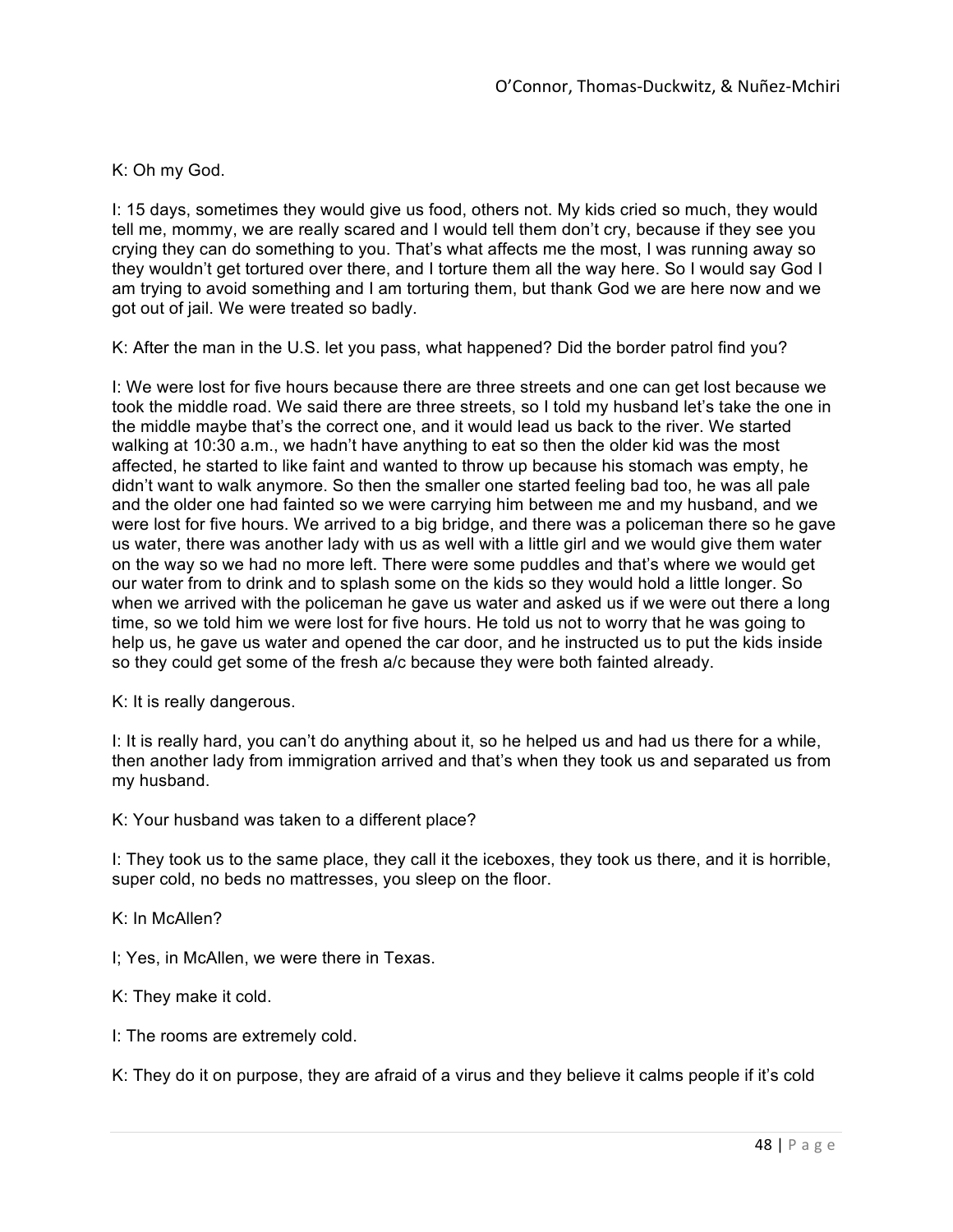I: Yes, but it's full of lice, you can't imagine how you get all full of lice. After that they take you to a place they call the doghouse, because they have these huge fences like dogs and they give you a small mattress and an aluminum blanket.

K: We saw pictures.

I: Yes, we were there, they give you these blankets that look like aluminum, very thin but after being in the icebox where you are sleeping on the floor you feel much better. And over there you sleep freezing and the sanitary services, you have no privacy, and you have to throw the toilet paper right there in the bottom so it is all contaminated.

K: How long was that?

I: We were three days in the icebox, I was on one side and my kids were about two rooms down, and during the night I wouldn't sleep because I was always keeping an eye on them because, well, I got really scared that they would take them away from me, so I was always watching out for them and making sure they were still there.

K: Was your husband still with you?

I: Yes, he was in another room in front of me.

K: In another part of the same building?

I: Yes, right there, we saw when they took him.

K: And you haven't seen your husband again?

I: No, I haven't seen him since then, since that time, no, I haven't seen him, and they took me out of there and took me with my kids to the doghouse, and they gave the kids a bath, the kids could take a shower and change their clothes, but I wasn't with them, they kept them separated from me there. They are not with you; they go back with you after you get to [the doghouse], that's when they give them back to you, but we were there more than two months.

K: Without seeing your husband?

I: Without seeing him.

K: So then, from the moment you arrived . . .

I: At the icebox I never saw him again. No, never saw him again.

K: It is very unjust.

I: Yes, very unjust, and when I was in Karnes, well, I would ask the officers to let me talk to him, and they gave me two calls so I would talk to him 10 minutes. The first time I spoke with him he said he was in a separate room because supposedly he had tuberculosis.

K: He did?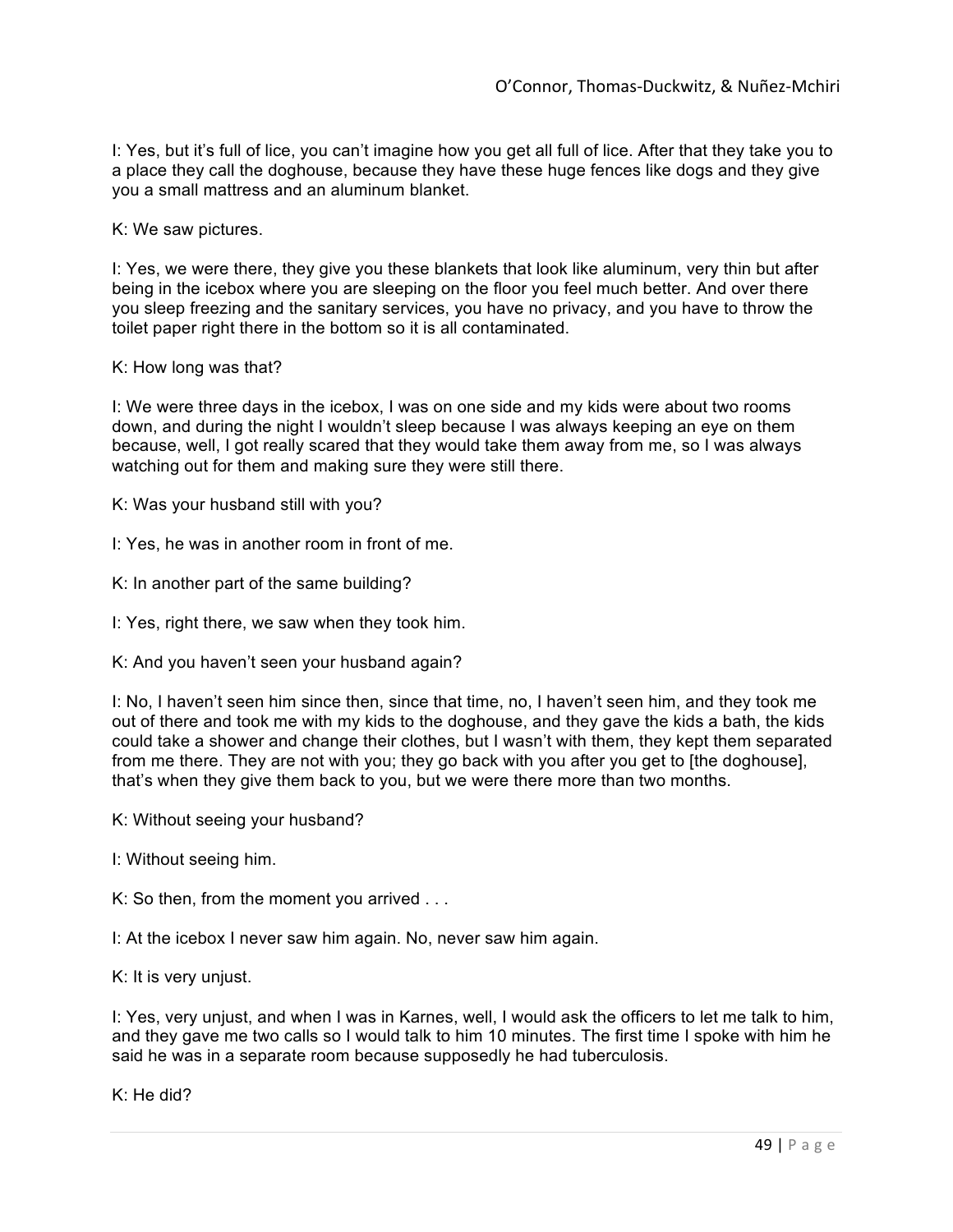I: Yes, they said he had that, but no, he doesn't, he doesn't have anything like that.

K: He was exposed?

I: Like he says, it was a punishment, a lot of people there were isolated like that even though they had nothing, so they had him a month like that [in isolation], and then he was deported, without an interview or nothing, he was just told to sign his deportation order.

K: Without being processed?

I: No, they only had him isolated a month and then he was deported.

K: No fear interview?

- I: No, nothing; he is in Puerto Isabel.
- K: He was put on a plane?
- I: I think on a plane.
- K: All the way to Honduras or Mexico?

I: All the way to Honduras; he was sent to Honduras, but I don't know how he was able to arrive because he had no money. I don't know if they gave him some for the ticket, I don't know I haven't spoken to him, I don't know how he managed. And, I don't know, I imagine they are thinking of coming back here because they can't be over there, they can't. I feel that if they stay there they are going to kill them, I am really scared, I mean scared for them, for my kids, and I am in this country, and I know the laws of this country. Here the law is followed. In Central America you always feel like the U.S. is like the dad you know? You feel that the law is followed here, if someone is doing something wrong, that person is punished. In countries like ours you can't say anything, you can't complain to the government because they are all in it. And they kill you and problem solved, that's how hard it is in our country.

K: After McAllen, how long to get to Karnes? And how long where you there?

I: Three days in the icebox, two days in the doghouse, five days and then we arrived to Karnes on May  $10^{th}$ , Mother's Day we got there.

- K: Happy mother's day.
- I: Yes, very hard.

K: And how was Karnes?

I: Very hard. I got fungus in my feet, a toenail fell off; I got a lot of hives in my body, I still do, and my kids as well they are covered with hives. They put some kind of liquid in the mattresses, they say is to kill insects, but that's not true; it is liquid soap and water, and they just do it so they can move the beds and check them. So they put that liquid on the bed, but there is no smell. And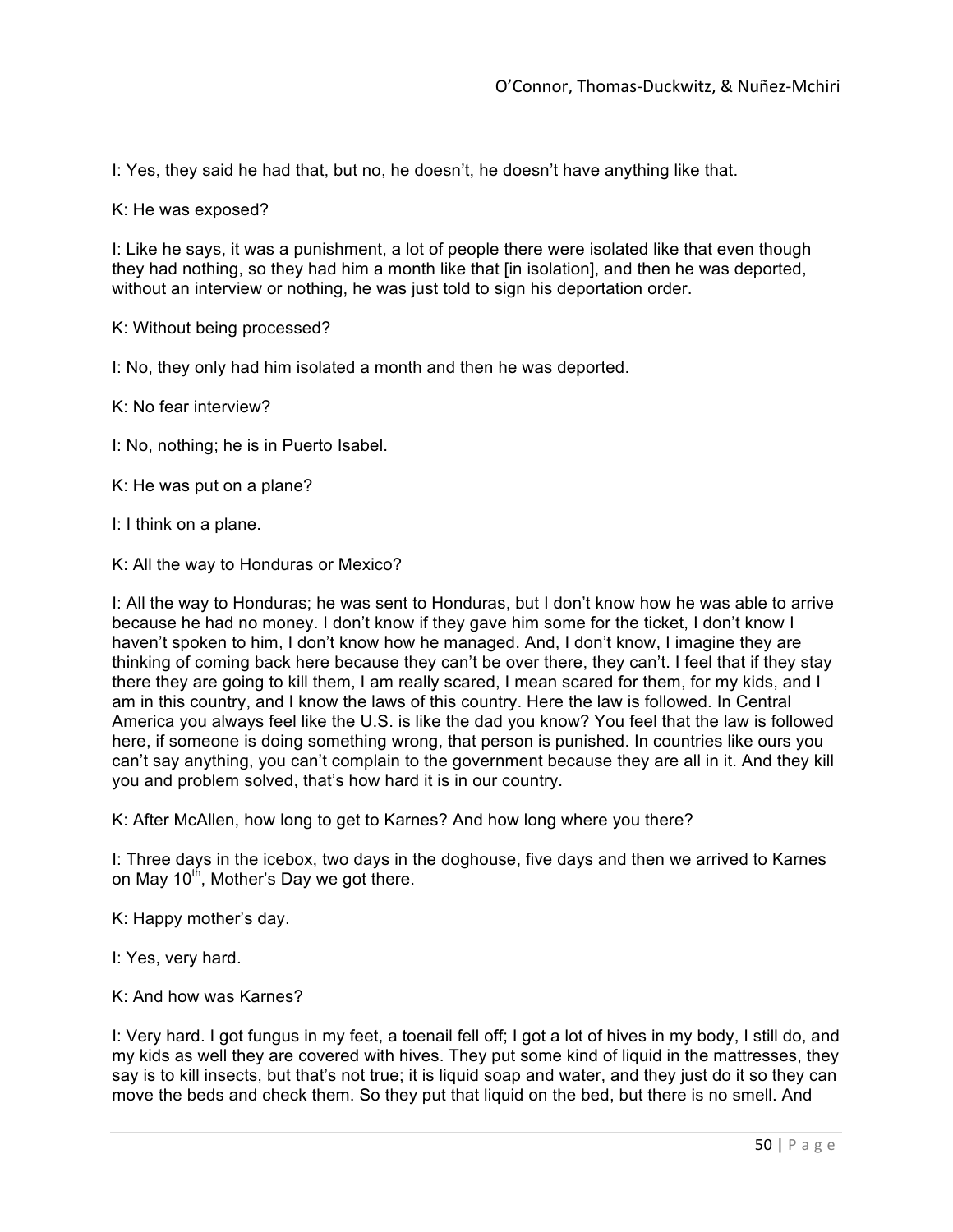because I would work there I would see how it was a little liquid soap and water, and they would put it in the beds. So I got hives all over my body.

- K: And your kids stayed with you?
- I: Yes, there were with me all the time.

K: Well, at least.

I: Oh yeah, I thank God for that, they were always with me, and I always took care of them. Never left them alone.

- K: And how was the food?
- I: The food was bad.
- K: You said it was rice and beans?
- I: Old beans, they have some big *gusanos*, we would get *gusanos* out of it.
- K: What is a *gusano*?
- I: They are some little long animals with a lot of little feet, and they walk really fast.
- K: Centipedes?
- I: Yes, big, they are long and black and very ugly.
- K: In your rice?

I: In the beans, and the rice had some little centipedes. And then you would ask the kids do you want to be here? And they would say, no! And then they would make us go get our food, we had to scan our ID so they would see that we eat. They would tell us we don't care if you eat but you have to scan your ID.

K: Even if you don't eat?

I: yes, you can throw the food away if you want, and the trash cans were full of food, but you have to scan your ID. That was so they would pay for the food, they would make us scan the ID.

K: And there was a break schedule, or dinner schedule, like from 5 to . . . ?

I: No, just, no you would just get, sometimes in the morning some wheat rice and lettuce and beans, always beans, beans and rice and beans.

K: No beef? Chicken?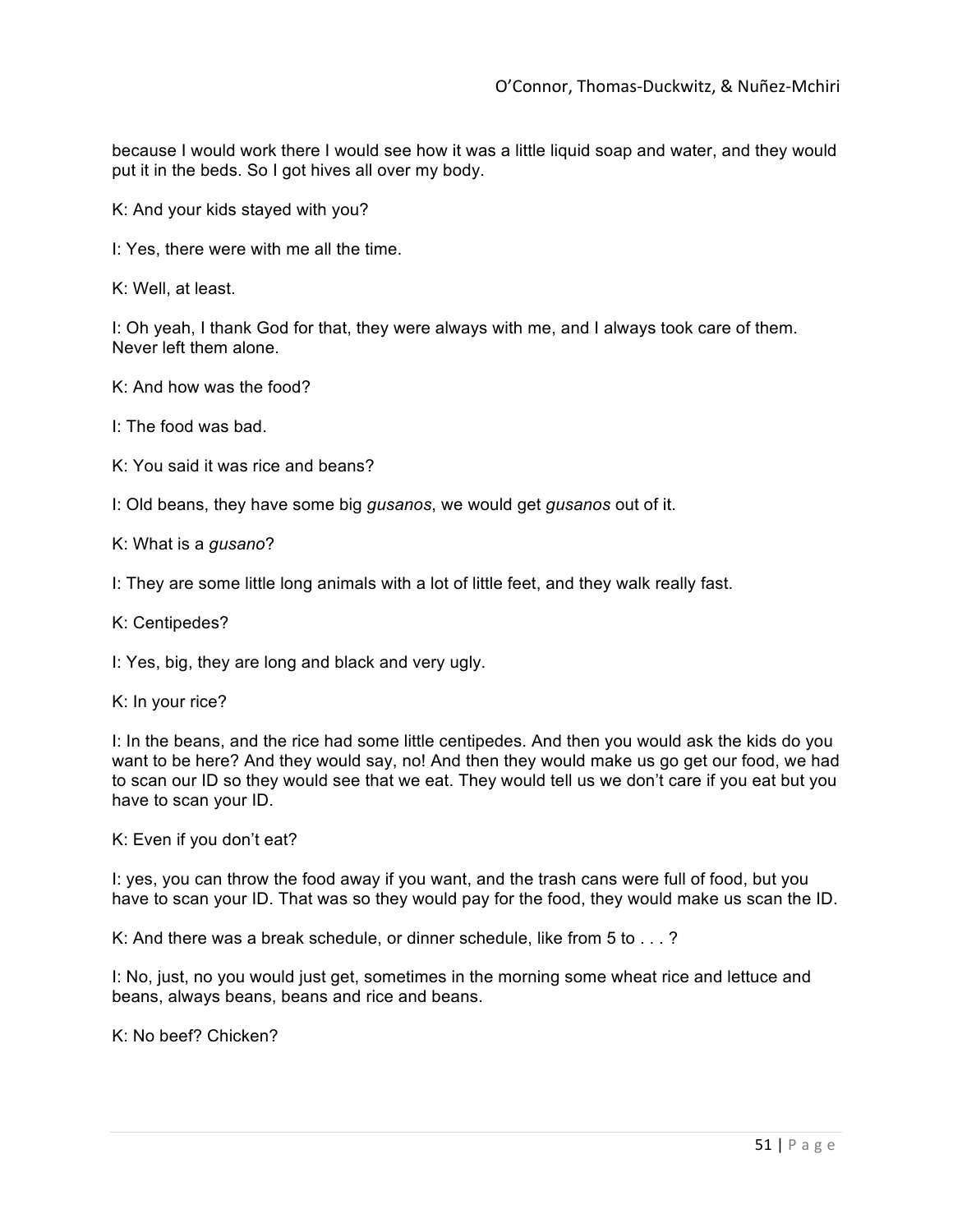I: When we were about to leave, some congressmen visited and they asked for a list of women, and I had a bandage in my hand and I was limping so they asked to speak to me. They gave me their cards and well that helped a lot, that day we ate chicken.

- K: A congressman gave you his card?
- I: Yes they did.
- K: So you could call him?

I: Yes, they gave me their cards so I could call them, they were a lot, but they didn't want them talking to us, they wouldn't let us get near.

- K: Do you still have the card?
- I: Yes, I have it with me.
- K: He spoke Spanish?
- I: Yes, they spoke Spanish.
- K: What was his name?

I: There was a representative, a Rick Gutierrez the congressman; he speaks Spanish.

- K: He's from Texas, I think.
- I: From Illinois.

K: Oh yeah, I know who he is, yes, yes.

I: He was very nice, and they took us where they take you to court, and they disconnected the cameras and told us to speak openly and to trust them. They told us to tell them everything and that they weren't going to tell on us and they were going to help us. And RAICES were there all the time.

K: Very good, RAICES.

I: Yes, they're very good, they are like angels to be honest. When they would call us regarding a visit from RAICES and some sisters from the Sacred Heart church a lady named Shannon, she would visit me. She would always advise me to pray, and we would pray together, also the center would send me postcards. She would say very nice things and to my kids. I would always talk to them when they arrived but they didn't like it. When the congressman left they treated us bad, and they looked at us differently because we had spoken to the congressmen and told them about what was going on. They have a small store where they sell things like instant soups and other things, but they were very expensive and they were charging tax and they said they shouldn't charge taxes because we weren't working. They spoke to all of us, to a lot of us, but we were the ones who took the message to the ladies outside we spoke on behalf of some girls that had these huge blisters in their skin and how the doctors wouldn't help them except by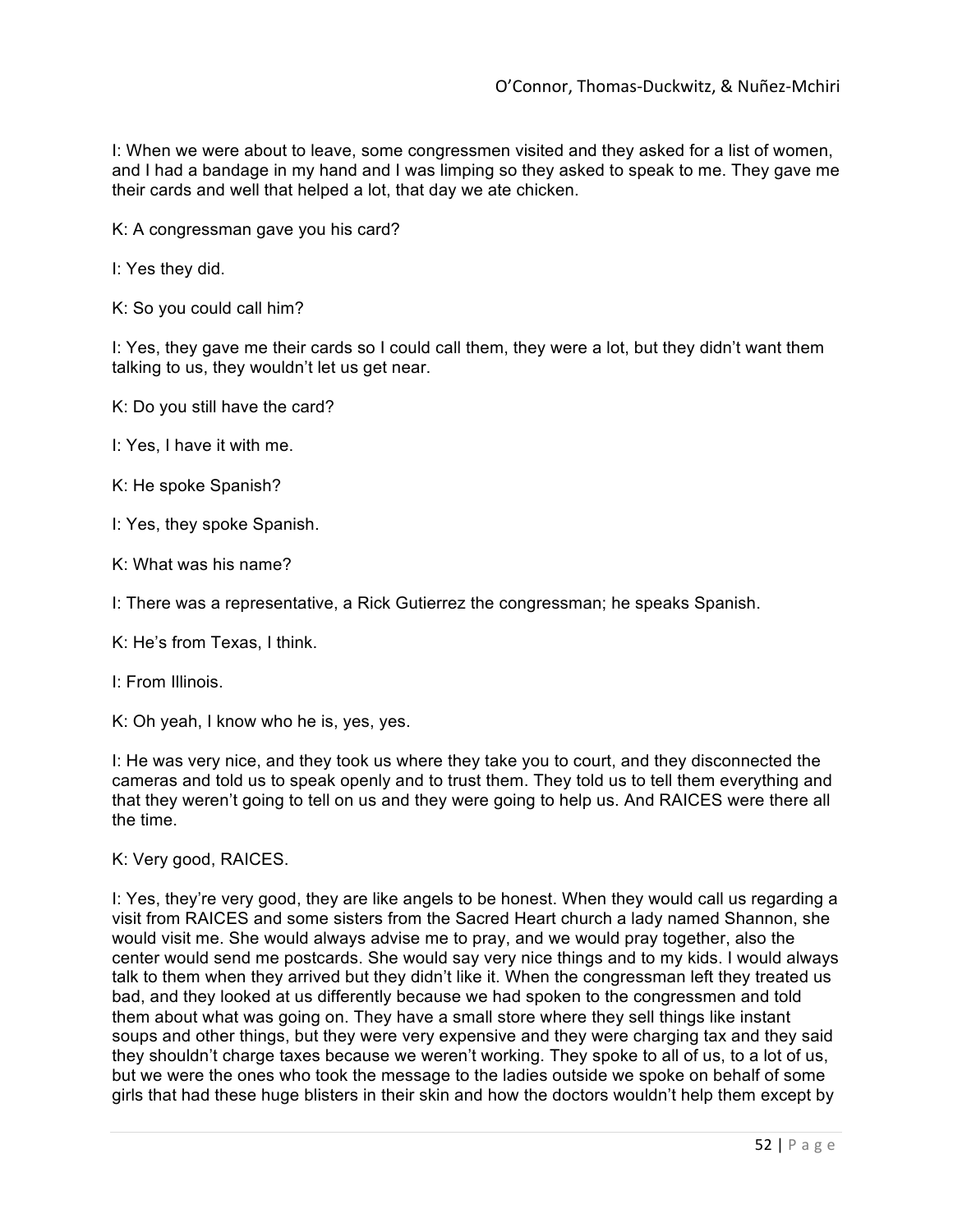giving them an ointment. And we spoke on behalf of the pregnant women and another lady who had a miscarriage and she was still there. Petrona was her name, and she had the miscarriage right there.

K: A miscarriage?

I: Yes, right there.

K: They didn't help her?

I: No, she was still there.

K: She was pregnant and miscarried?

I: Yes, the baby just fell.

K: And they weren't taking care of her before?

I: No, nothing, and she works for them, she cleaned the restrooms and she receives three dollars.

K: She was cleaning while pregnant?

I: Yes, but she miscarried, and she has been there seven months; she is still there.

K: And did you have to go to bed at a certain time?

I: Yes, some afternoons at 7 some at 8 there was a medical break for the women who were sick, the doctor would see them. They would go to that break, and we would go to our rooms, and at 8 they would do the count; they were always doing the count to see if we were all there, including the kids, and if you weren't there you would get reported and by 10 you would have to be sleeping.

K: Are you free to walk around?

I: Outside after 10, no.

K: During the day?

I: During the day, yes, you could be outside, but at the break time no, and then to eat from 6:30 to 8:30 and lunch from 12 to 1:30, and kids would eat from 11 and dinner was from 5 to 6:30. But it was the same bad food, only when the congressmen went they gave us chicken and we were all happy. After that they gave us three more times but the chicken was raw and hard and they would put some flours that would make it very hard.

K: Never beef or pork?

I: No, never any food like that; we haven't eaten that in so long.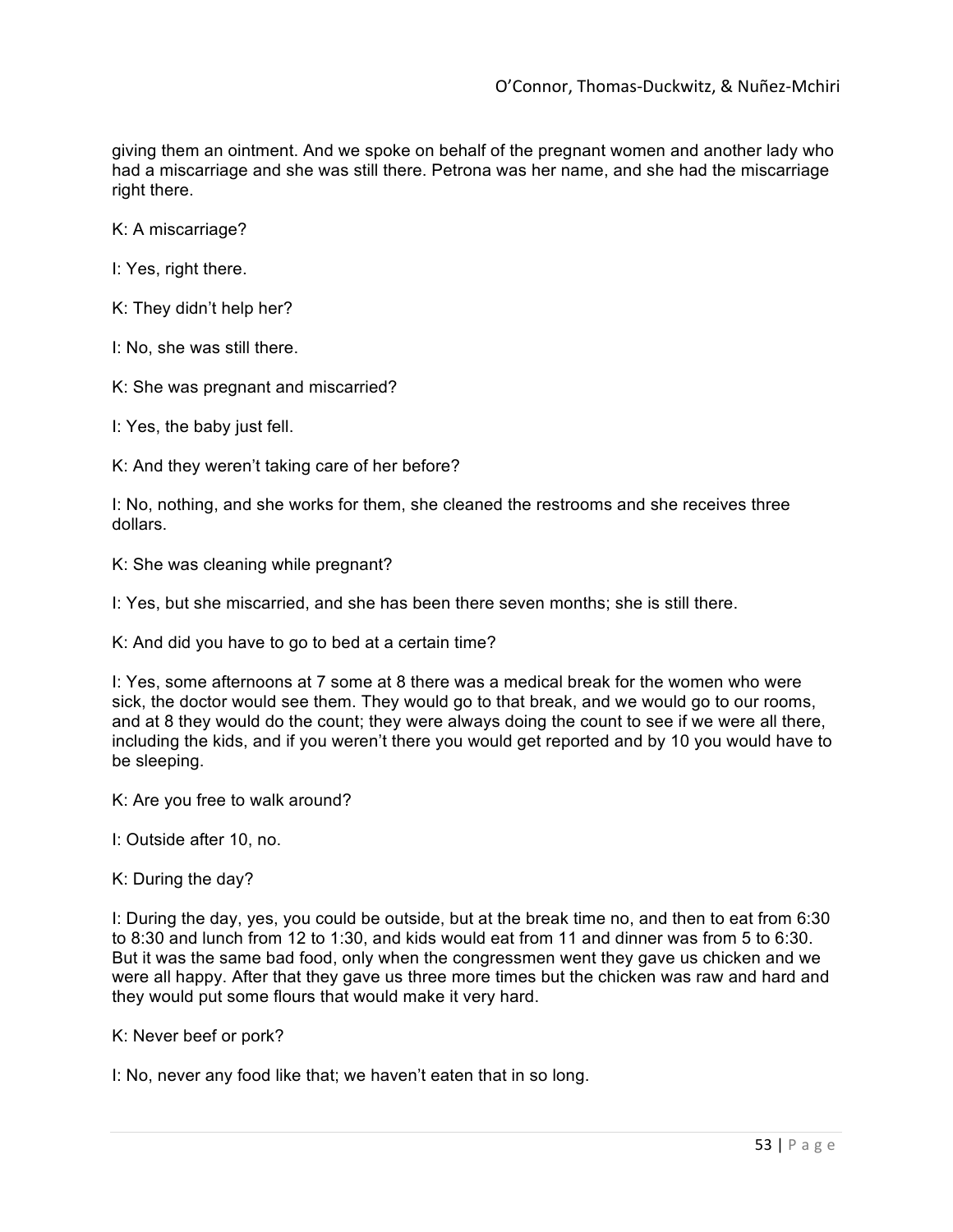K: And is that the most horrible thing that has happened in your life?

I: Yes, the most horrible and also in the street I hit my hip and I am hurt, I never took care of it, it's still the same.

K: Let's see.

I: Here.

K: You had a fracture?

I: No, just dislocated, and they only put a bandage in it and gave me something for the pain, they would give me Tylenol, 500 mg, and the pain wouldn't go away, the pain was always there. And then I wouldn't take the pill anymore because it was hurting my stomach. So they told me if you don't want to take it, don't do it, but they would make me go to the doctor still. They made me sign a paper where it said that I was rejecting taking the medicine.

K: So you feel you didn't have appropriate medical care?

I: No, the doctor was a black man, he wouldn't check you, you would only tell him where it hurts, and I told him my hip hurt, and he saw my hip and only gave me a pill for the pain.

K: And the other women?

I: Yes, they would go out because all you want is to go out and get medicine, because they don't give you medicine. Like the lady with the girls that were burnt, she would grab some salt from the kitchen and she would bathe the girls with warm water and salt to help them with the blisters. The ointment they used wouldn't help, and then they wouldn't give it to them they would only apply it.

K: So sad.

I: Yes, it is very hard and the doctor is not even a specialist; we would ask for a pediatrician to see our kids, and he would ask what is that? I would tell him you don't know? He's a doctor and he doesn't know. Yes, it is very hard; Karnes is very hard, and we were running away from crime and everything we suffer in our country and then that happens here, it is not ok, not ok to be honest. And they say more people are going in now the 26, 27 mothers and kids around 1,300.

## K: In Karnes?

I: In Karnes, they are making the buildings bigger, they are building, and I don't know why they don't stop that.

K: Because they have a contract with the company that manages that place; it is very bad.

I: But they said they had sue them, Karnes, and that they lost the case and appeals and they had 15 days to appeal and they lost the appeal, so I don't know why they are still there. They are building and painting and everything.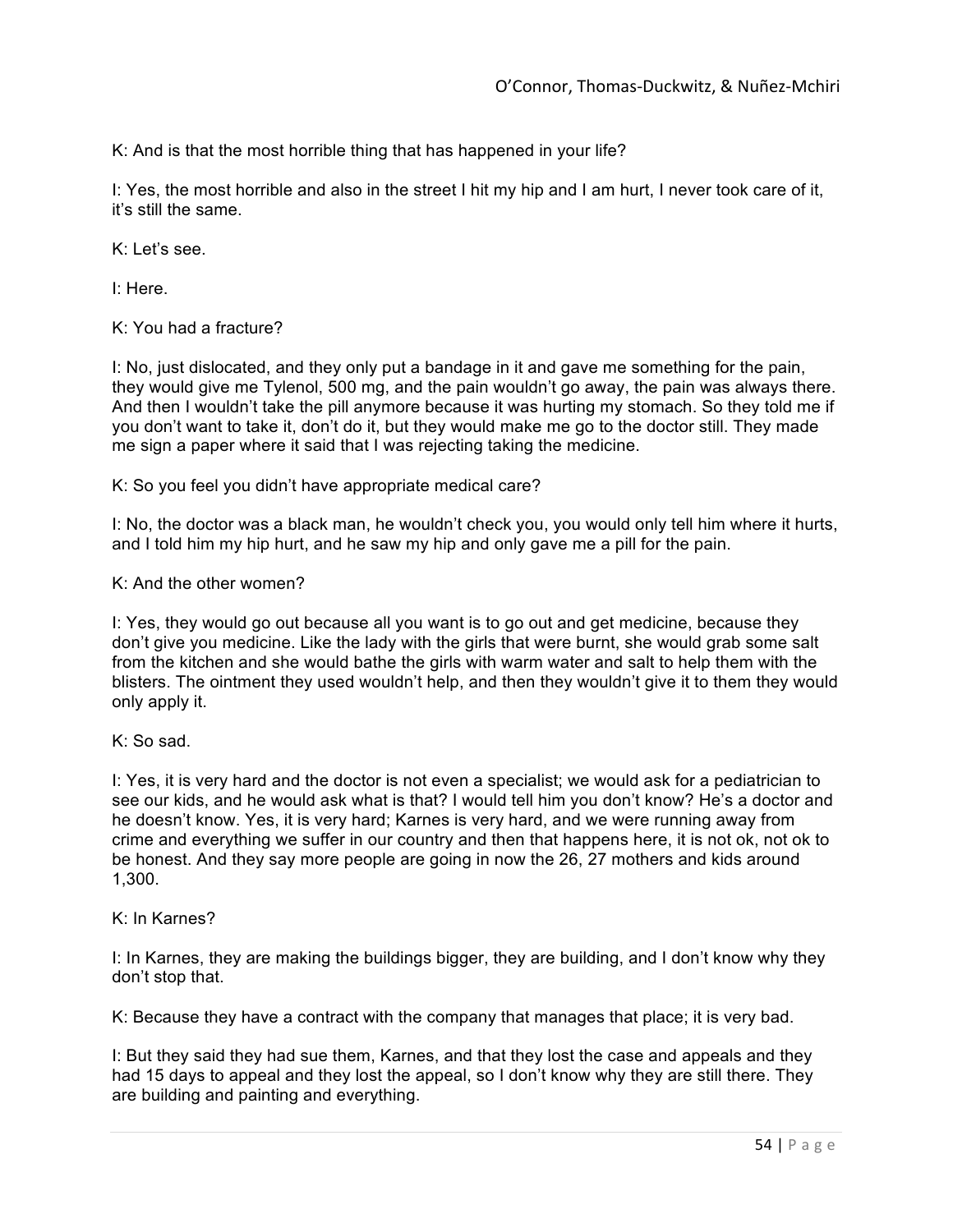K: How interesting; thanks, I didn't know that, I only knew that the U.S. government hired a private company to manage that center and well they have a contract; it is very bad.

I: Yes, it is very bad, because the maintenance is very bad, and there is a guy there in Karnes that is supposedly sent from Washington, that the government has him supervising that everything is ok, and he always goes and sees what we eat, and he doesn't say anything.

K: What's his name?

I: I don't know, I don't know the name. I know is a Terrazas guy; he is black too, and he is sent from Washington, that the government sends him to see that everything is good, and he sees the food and the beans and rice. He goes into the kitchen and everything, and he sees that they only give us Tylenol, if the kids has 100 on temperature they give them a little bit of medicine for it, but if it was below they wouldn't give them anything. I don't know why that place is still open, honestly.

K: I don't know either, and RAICES doesn't either.

I: No, we don't understand why it is still open.

K: We want to inform people of what is happening.

I: The same guys who work there, they say there are some who say they won't keep working there because they see the injustices; there are some guys who work there, they say to us that they see the injustices, but they say, they say to us what we don't understand is to say, why when the congressmen come, don't they talk with us who work here, because they don't talk to us [the center workers], why don't they talk to you, all the women, they say, they always walk here and there, and they go on controlling what everyone says so that they don't talk with the people, he was saying, so they teach them what they want them to learn, and what they don't want them to know, they don't show them, so nothing is being done.

K: But this Gutierrez spoke with everyone?

I: Yes he, he was very mad because he, he called us inside, and we told them to look around and he saw the women outside.

K: Raul Gutierrez?

I: His name is Luis Gutierrez, congressman.

K: From Illinois.

I: Yes, from Illinois, and he gave me his card, look here, and he wrote his number on the back so I can call him.

K: Wow, how nice.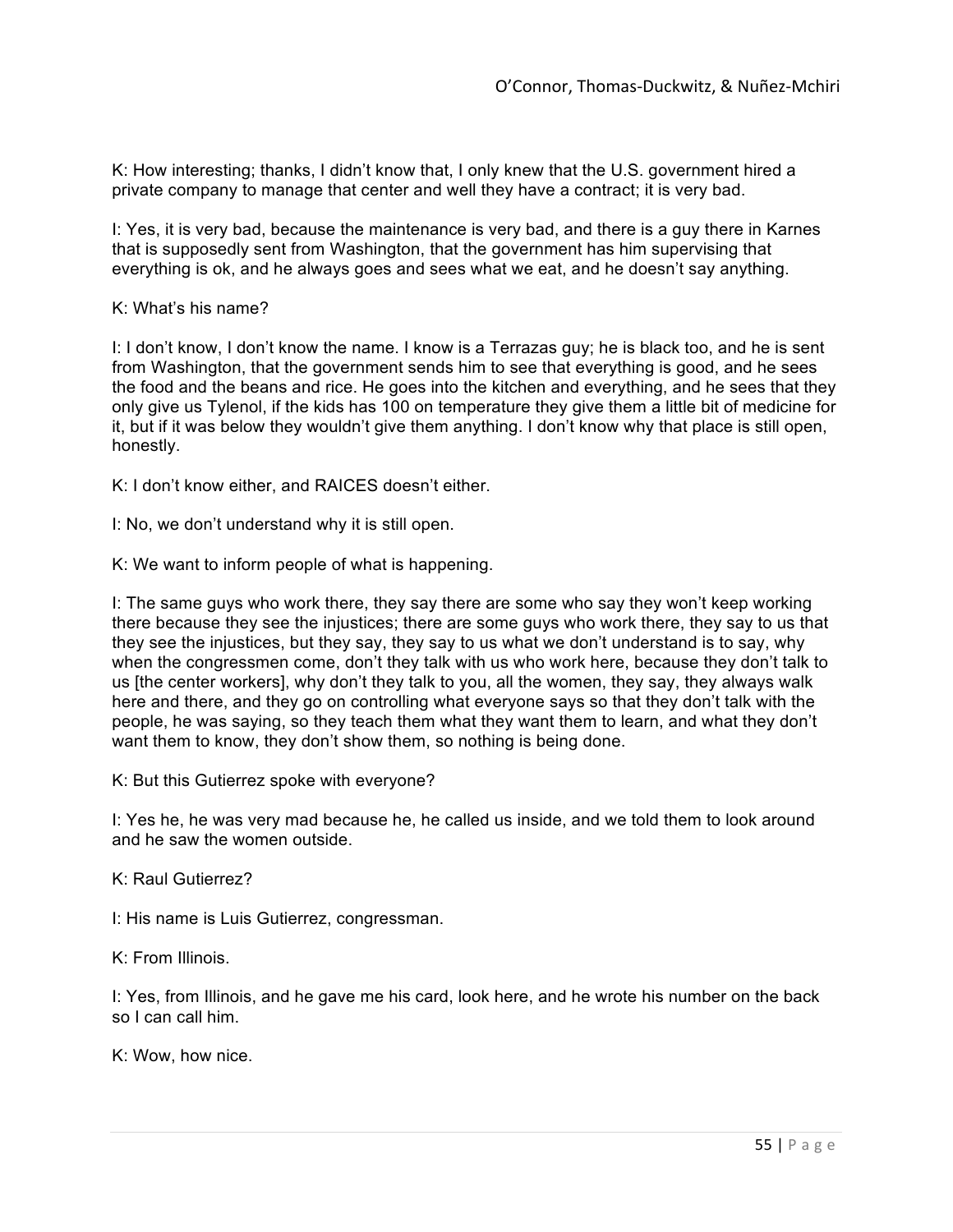I: Yes, and he gave us more cards so we would give them to the other women, and if we needed anything he could help us, because they want to close those places down.

K: That is very important, they want to break those contracts with the private companies ,which I am paying with my own taxes so they can treat you that way, so I am very mad.

I: Yes, yes, you're right, it is called GEO, they are GEO, and the company there the one working is called GEO.

K: Hell, exactly [the pronunciation sounded like Hell, very apt].

I; They are a lot of people, a lot of workers, and they are always sitting in groups of four just talking, but they are being paid around 25 dollars an hour,

K: 25 dollars an hour?

I: Yes, 25 an hour.

K: Oh my God.

I: And they don't work, they just talk among them.

K: Oh I am so sorry that has happened to you.

I: And they don't talk to you, they only talk among them, and they have cameras all around.

K: It is not against the constitution; what you are doing is not a crime; you are not criminals.

I: We are running away.

K: And you are in some kind of jail.

I: They would yell at them, and they would say, we are not criminals, get us out of here.

K: They call you criminals?

I: No, the kids would tell them we are not criminals for you to have us in jail.

K: Were they rude to you?

I: Yes, when the congressmen arrived, yes.

K: Called you names?

I: No, they would only scold you, and if you had something in the table, they would make you throw it away, they would tell you throw it out, and we would ask why? And they would tell us because you can't have that, grab it and throw it away. There were some women who were very rude, and they would tell you mind your kids and keep them with you. Kids could not be just wandering around or playing,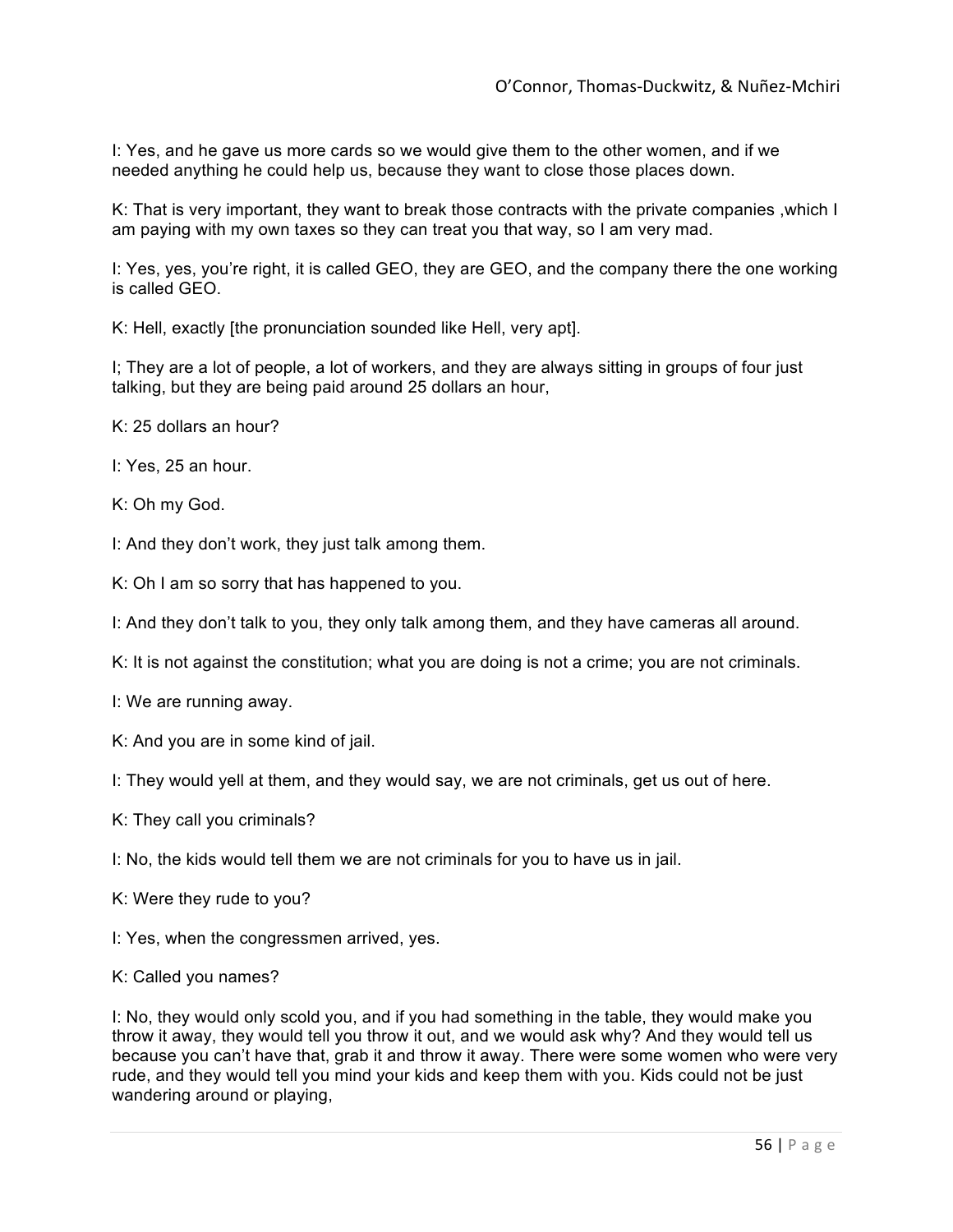## **Participant 14: Translated interview about the food**

The food that they give you is bad; that's why [the children] lost weight. They are really thin.

When he got here, he was pant size 33, and he went to 28. And he was 31 and went to 27, the other one. Because the food was bad. They just give you rice and beans. . . . It is almost always that and lettuce, that's it. But they didn't want to continue eating because there were some centipedes, like this big [demonstrates with fingers wide apart], that had a lot of little feet in the beans, and they were some small centipedes in the rice, so they saw them and didn't want to eat it.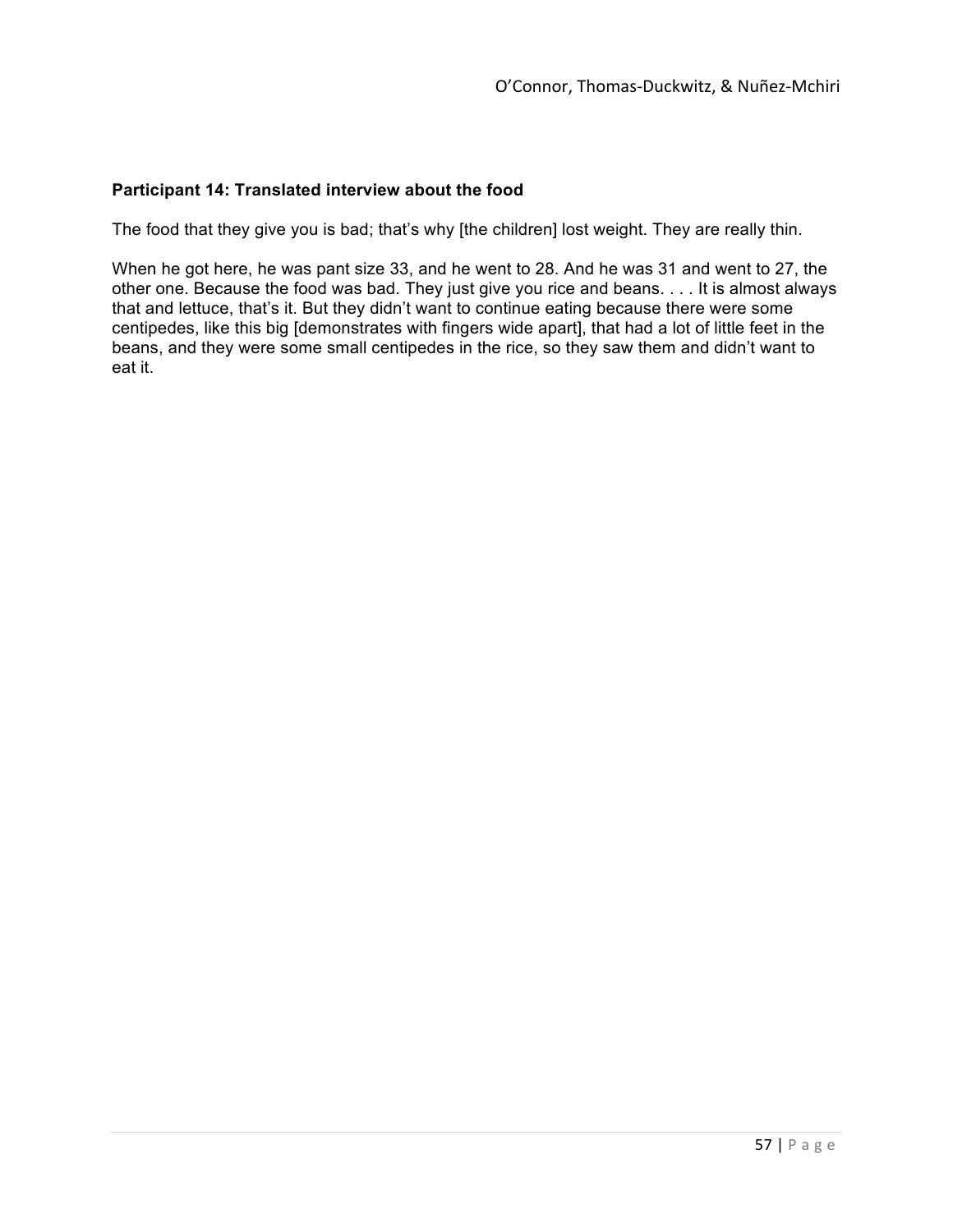# **Participant 14: Translated interview about the ankle bracelet**

K: So you told me it's uncomfortable?

I: Yes, it's uncomfortable.

K: Tell me how it feels.

I: Well, to sleep it is even more uncomfortable, because one has to always be aware of it so that it's okay, because if not, for any reason . . .

K: Is it heavy?

I: Yes, it's heavy.

K: Does it pinch?

I: It's heavy, and it's made of plastic, so it cooks the skin, burns it here, like that [demonstrates how the ankle bracelet rubs her skin and makes a red mark].

K: Oh.

I: It makes me sweat because it's made of heavy plastic, totally heavy plastic.

K: Do you have wounds?

I: Not at the moment, but I am sure this is possible because it's really uncomfortable. It's bothersome, and it always makes marks. So it's uncomfortable because it's very big; the band is very big, for this reason it bothers me.

K: So do you have to stay here in the house or it rings? Or where can you go?

I: It's programmed for North Carolina — I am going to North Carolina.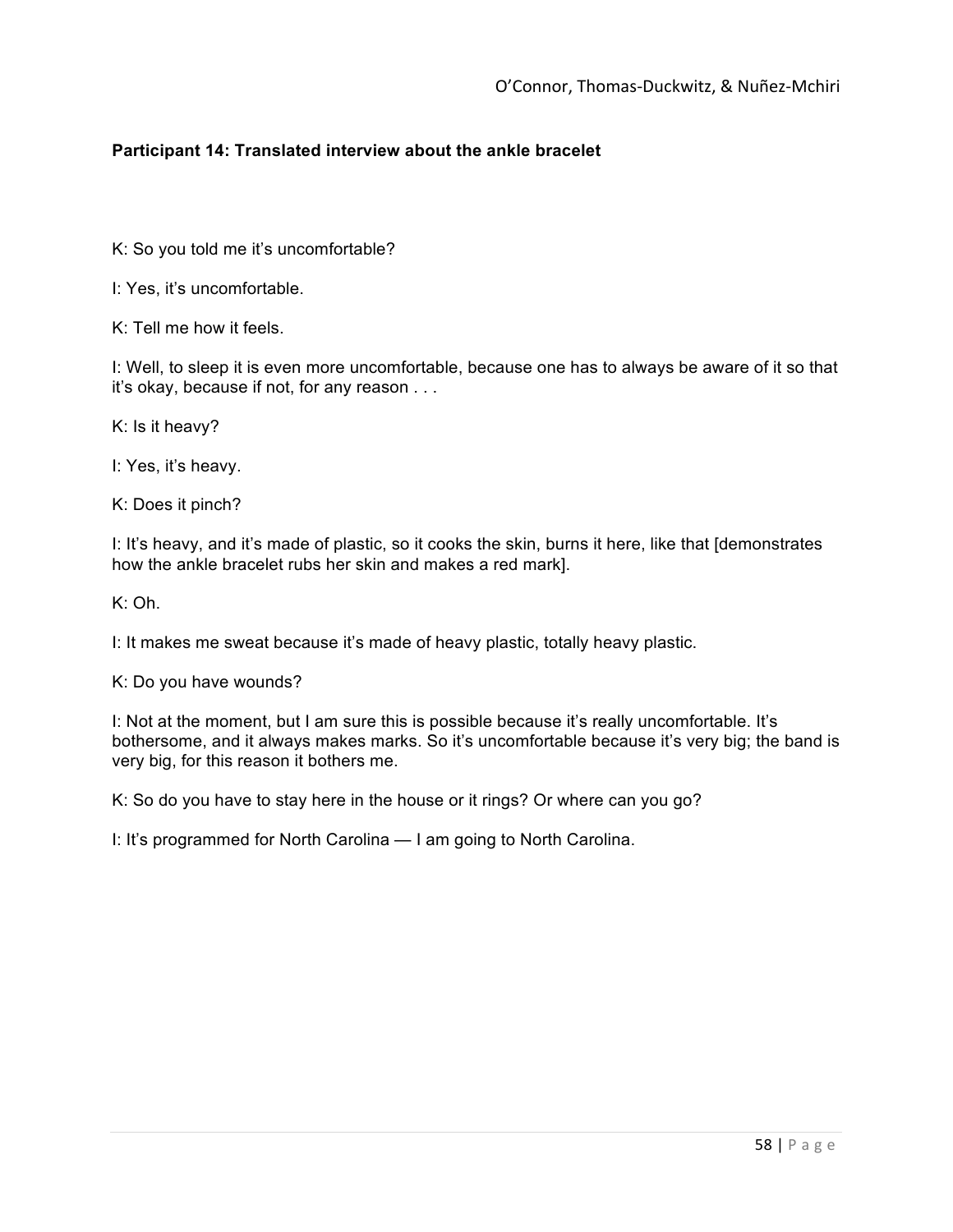# **Child Participant 1 (child of Participant 14)**

This boy was 12 years old at the time of the interview. He misses riding his bike and playing in the river with his friends. He also misses the food from Honduras. He was in the Karnes detention center. He stated he felt trapped there. He stated that he did make some close friends. He stated that he was able to go outside and play volleyball, soccer, and basketball.

He spoke about the stress of being in Karnes. He reported that it was very stressful at night because that's when people would get called to the doctor. When people got called to the doctor, it really meant that they were being deported. This made going to bed very stressful.

He corroborated his mother's story of his life being in danger.

# **Child Participant 2 (child of Participant 14)**

This boy was 15 years old at the time of the interview. His mother indicated that he has lost a lot of weight, four pant sizes. He spoke very haltingly and seemed very impacted by the events. He also reported nightmares.

## **Child Participant 2: Translated interview**

Child 2 (Ch2): Yes, they asked for rents, we did not have, did not have anything to give to them, so, well, they said, they said a lot of bad things to my mom; they said they were going to crush her with bullets, so, well, we got out to . . . We got out to buy food, we wouldn't eat, so two, two months we wouldn't go out ,and then after we would go out to buy food.

Ch2: So, the stores that were there, we had to buy, well . . . to buy, well . . . let's say, well . . . to, things to eat, well (girl knocks), we couldn't go to school, so one day we went to buy food, well . . . so then, they almost kill us there; they followed us in bicycles, motorcycles, and cars like they say.

After 3 hours that they were . . . you can't go out from there [no audio], but yes we were living in a horror movie, I calmed down, I would only cry in my room, I wouldn't go out, I would get depressed [crying], and no, I wouldn't eat anything. Until after, well . . . she went and talked to me, the . . . a . . . the principal of where I would study, and I would feel better, and I started eating something, a little.

After . . . we wouldn't go out, no place, and then that's when we traveled down here because, well . . . to be more safe. We changed . . . we lived, well . . . by the edge of the street and well . . . they told my mom they were going to throw a gre — grenade? A bomb.

## Interviewer: Why do you cry?

Ch2: Mmm . . . because, well . . . last week when, we were, eh . . . I mean, we were coming this way, on the way here, mmm . . . because, well . . . we got lost and, well, we didn't even have water or, me . . . well . . . [crying]. I didn't have strength [crying], well . . . then, that's why I cried a lot, because I thought we weren't going to live anymore because yes, well, I was really dehydrated, just crying, that's why.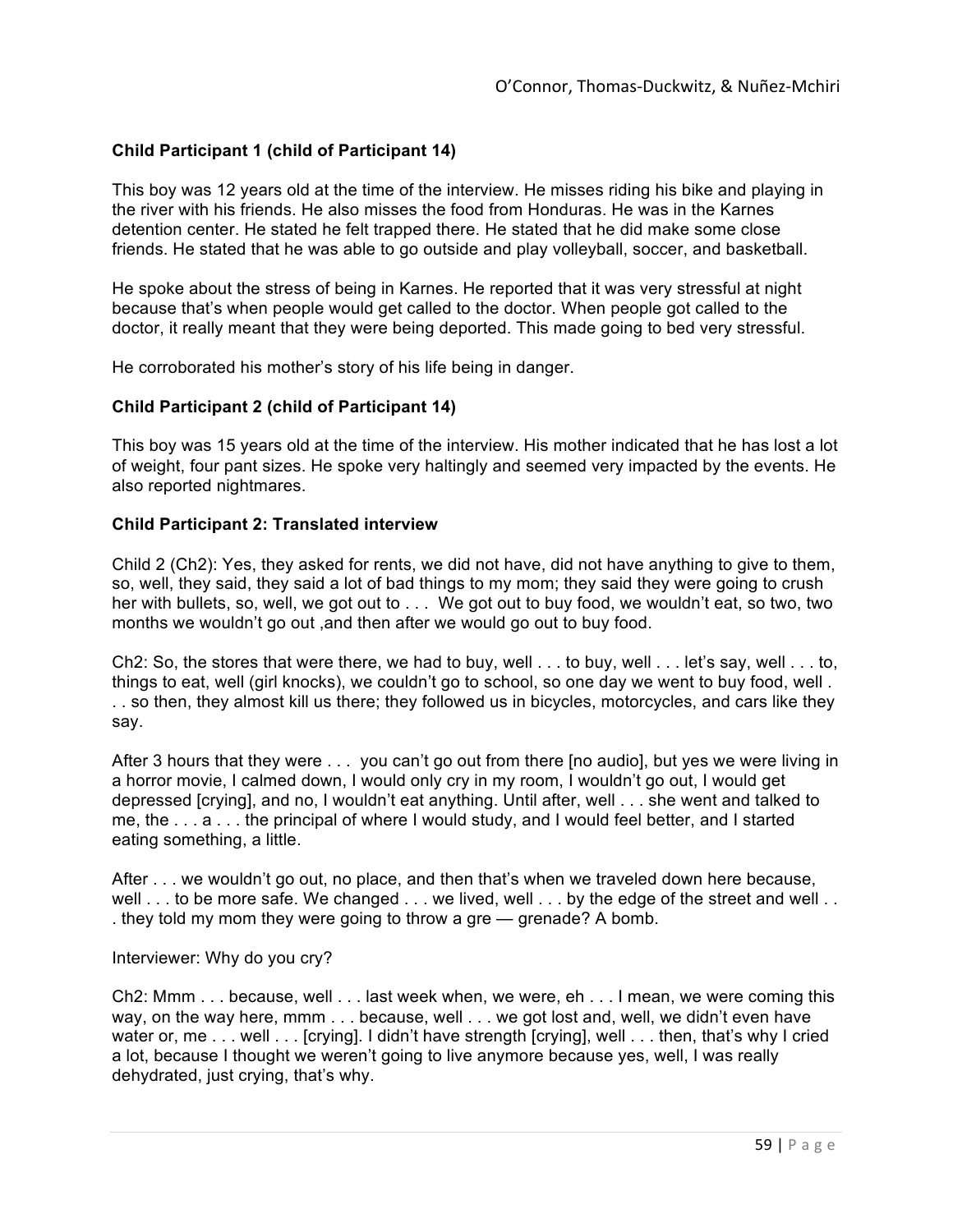# **Participant 15**

Her husband had already left her for the United States, although they were still together. She was a stay-at-home mother with their daughter and son. She had a single sexual encounter with her neighbor because she was lonely. He had a repair shop across the street. After, he would say hello to her, and she would ignore him. He became more insistent and said her loved her and wanted to be with her. He tried to convince her to leave her husband, saying that he (her husband) had left her (to be in the United States). She refused him and told him, "I'm married with children." He offered her marijuana, to which she told him she wasn't that kind of a person and that he should go find someone who liked that kind of thing.

Eventually, he became more insistent, and he threatened her. He reported that he would kill her daughter and her if she did not leave her husband. She went home and was very distraught. Her husband asked her what was wrong. She told him that the neighbor said he was in love with her and that he would kill her and her daughter if she did not leave. She was advised to go to her parents' home and then leave. She got all her things from her home and fled to her parents.

Her mother-in-law asked her to leave her seven-year-old son with her and to just take her daughter, which she did. She bought bus tickets for 2,500 quetzales (about USD\$335) from a woman at 10% interest that needed to be paid back in 10 months. She walked four hours upon entering the U.S. border, and a man told her how to cross the river. She was able to cross, but was caught and detained for two months in Dilley.

She is worried about how to best pay back the money, because she can't work. She thinks her mother contacted the lender to tell her she was detained, and she hopes the lender will work with her.

**Detention experience.** She reported that her five-year-old daughter lost five pounds (from 33 to 28 pounds) in the two months they were detained and related that someone she met in Dilley had had the same experience, with her three-year-old losing seven pounds (from 32 to 25 pounds) in one month.

She reported that it was tough in Dilley because hours for eating were very fixed. Breakfast was 6:00–8:00 a.m., lunch was 11:00 a.m.–1:00 p.m., and dinner was 4:00–6:00 p.m. The children weren't hungry during some of those times, and they couldn't take food with them back to their trailers. They were made to throw away the food instead of bringing it with them. This was tough for them because they had to waste food when their children were hungry and losing weight.

She denied having any physical symptoms of anxiety such as shaking; however, physical symptoms were observed by the investigator. The participant appeared very nervous throughout the interview and tearful and nervous in the bus station. She reported she doesn't speak very good Spanish because her first language is Chuj (Guatemalan indigenous language); however, her Spanish was very understandable. She appeared to be suffering from significant generalized anxiety per her outward appearance.

The biggest concern she reported seemed to be about work and paying back her debt.<sup>8</sup>

<u> 1989 - Johann Barn, mars ann an t-Amhain an t-Amhain an t-Amhain an t-Amhain an t-Amhain an t-Amhain an t-Amh</u>

 $8$  The lender may consider the participant's mother liable for the debt, putting the mother at risk. This might be a cause of the participant's anxiety.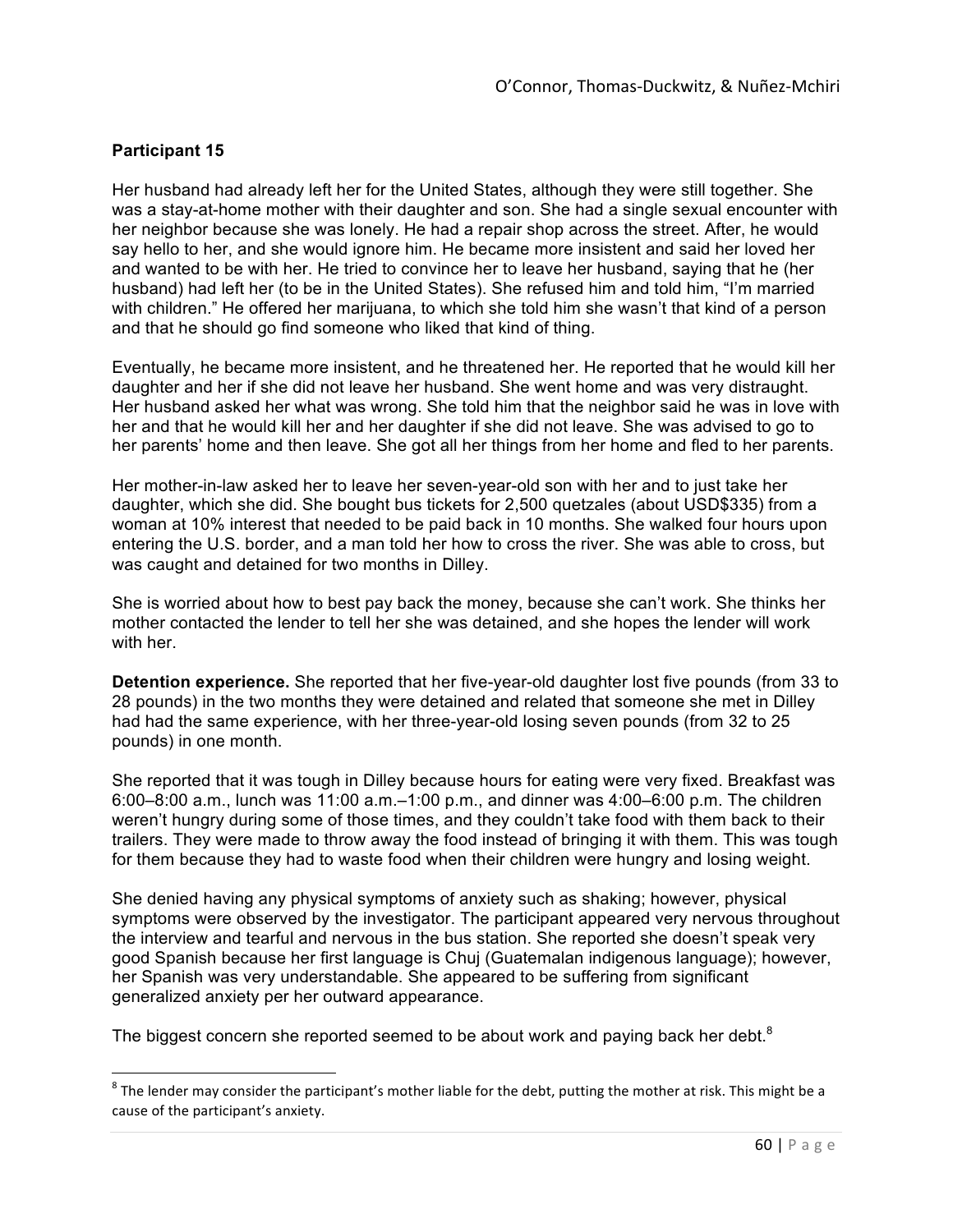# **Participant 16: Domestic violence, Honduras**

Participant 16, an adult, is from Honduras. She traveled by bus for the majority of the journey to the United States, and she crossed the border walking. She is a single mother who came with a daughter, age 12. She left four children in Honduras with her sister: two boys (ages 16 and 17) and two girls (ages 4 and 10).

Narrative: She was with a man who beat her and humiliated her in front of her children. They dated on and off for years. They had a daughter together in 2010 (the youngest ,who is back in Honduras with her sister). He kidnapped the daughter many times over the time they were together, starting when the daughter was four months old. The last time was when she was eight months old and still breastfeeding. He took her for a period of two months, until the child became ill. He engaged in a cycle of violence in which he would ask for forgiveness and then hurt her again.

Participant 16 eventually left him, and she hid from him. He kept tracking her down by asking family members where she was, and they told him. She moved between family members and suffered food and water insecurity, homelessness, and poverty.

To earn money, she used to sell tamales from her home; however, with the chaos caused by having to hide from her ex-partner, this became impossible. She tried to look for work in factories, but there were no jobs. Her 12-year-old daughter was being stalked by a gang member, and she was worried about her safety. For these reasons, she decided to emigrate to the United States. One of the hardest things for her since coming here has been not being able to work when she knows her children don't have enough money for basic needs in Honduras, and she is not able to send remittances. She is also very sad that she has been unable to speak to them.

She appeared as though she was anxious (wanting) to speak with the investigator, because she said she was available for an interview several times while the investigator was waiting to interview another participant.

She stated that it was overwhelming for her because she is in a new country and doesn't understand language or processes. Despite her difficulties, she seemed to find strength spiritually. She stated that "whenever there is something difficult, I look for clarity," and that she asks for help from God and prays during difficult times. She stated that she wants to leave her past behind and that she is looking for a better life for her children. When asked if she felt that she had fewer skills (HTQ) than before, she stated that she had more skills than before.

**In detention.** She stated that it was difficult in the detention center because she was unable to speak to her children or support them financially. Her 12-year-old daughter was housed with her. She stated that her daughter was well fed in Dilley, that she was not sick, and that she had no major problems. She did state that it was difficult for her to throw food away in the trash can (instead of bringing it with her) because her children at home did not have enough to eat.

## **Participant 16: Translated interview**

[Talking about her partner]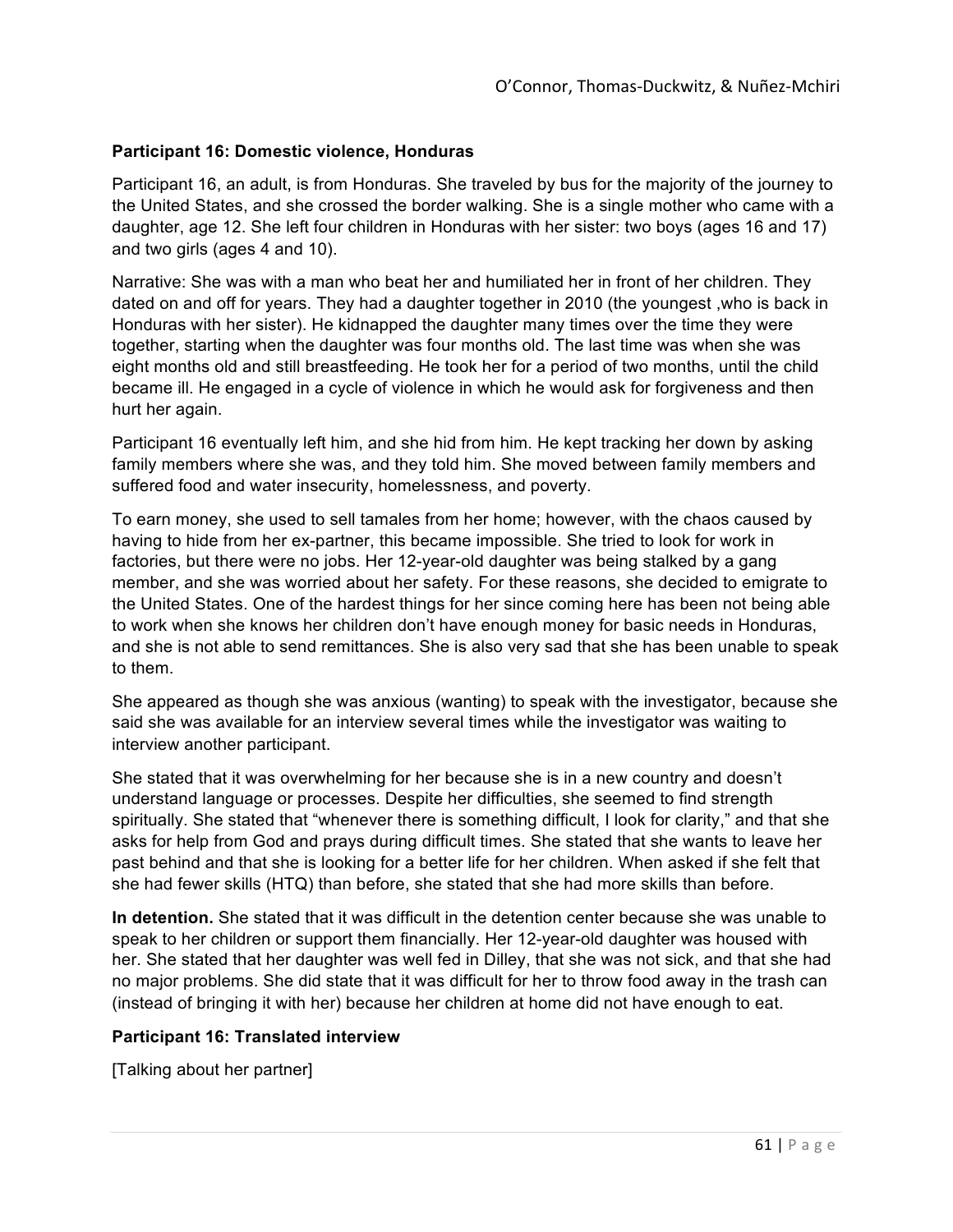A cousin arrived one day and that's how he found me again; I ran away three times. The first one I went with my mom, and he found me by asking around. It was Christmas, in December, it was on December 24<sup>th</sup> he found me at my mom's by asking around, in a little town far away, it was the first time. The second time, he went to my friend's house — she's the one that has my kids now — and he found me there, in her house. I went to Puerto Cortez after that to a cousin's house, and I ran away when he found me, and he put a machete to my neck and told me to leave, that if I didn't come back by the afternoon when I left work he was going to kill me, so I had to run away, but he would always find me. And when he found me I stayed for two more days and he took advantage of the situation and took my little girl for two months and then returned her to me, and that was the last time he took her to his friend. After two years, after all of this, he came back threatening me with my boy and telling me I had to go back to him, because I belonged to him, and he was going to do whatever pleased him to me because no one in my family loved me. I don't have a dad, he died when I was 13, my sister is over here, my other sister has always been humble and away from us, and my brothers live with their families away so he would take advantage of the situation.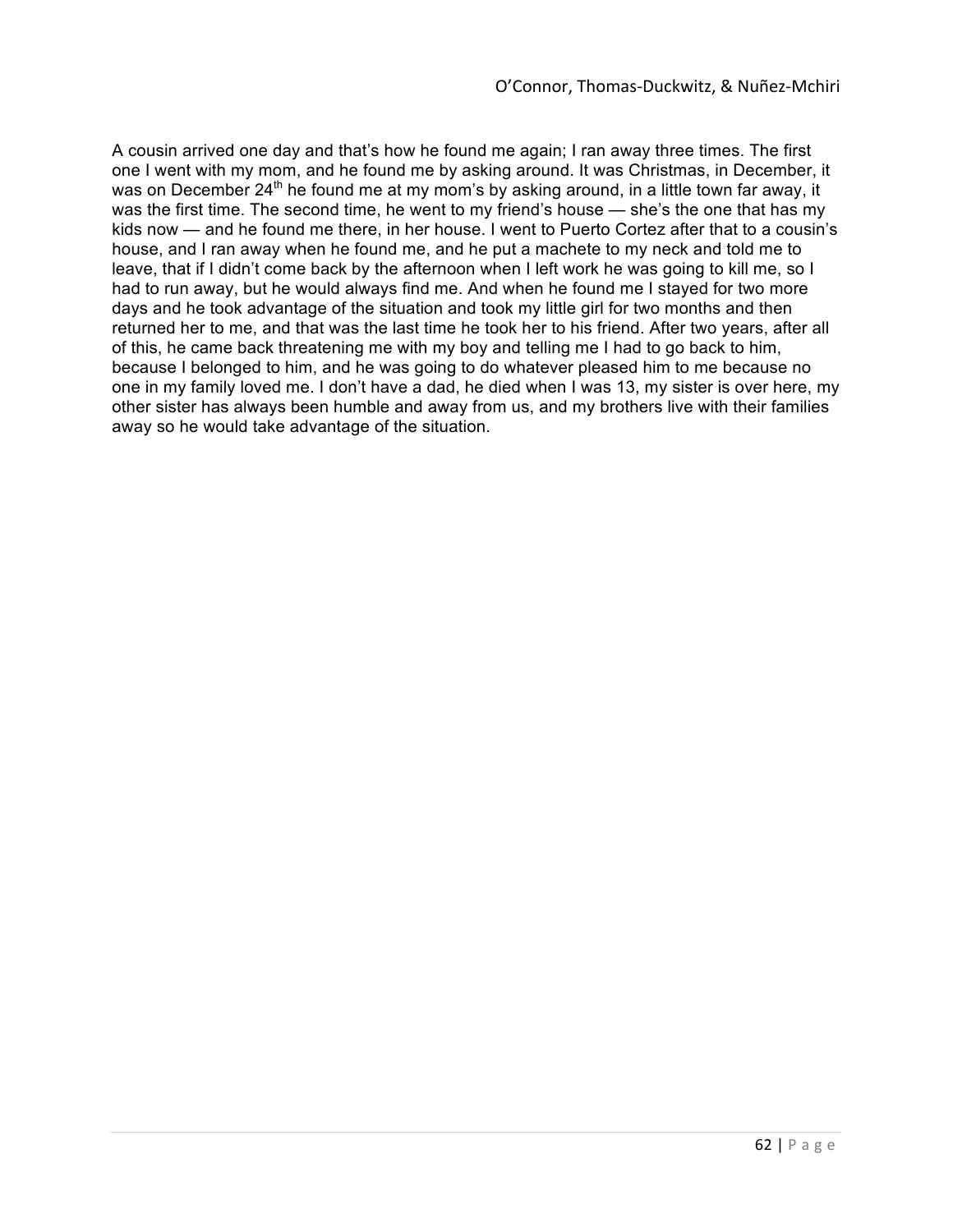# **Participant 17**

<u> 1989 - Johann Barn, mars ann an t-Amhain an t-Amhain an t-Amhain an t-Amhain an t-Amhain an t-Amhain an t-Amh</u>

The participant is from Honduras, 25 years old, traveling with her curly haired two-year-old son. She said she had two years of education and was a stay-at-home mom.

She reported that she left Honduras because her partner was involved in the Mara Salvatrucha (los Maras) and he was being asked by the gang to offer his own blood (family member) to either move out of the gang or to move up the gang. She was unsure if he was being promoted up the ranks of the gang or if he was seeking to exit the gang. She indicated the Maras asked for his own blood in return for the transaction of him moving up or out. *Tienes que entregar tu sangre* (you have to give up someone of your own blood). The man was willing to give up their two-year-old son, so she left. Her partner was going to offer their two-year-old son to the Maras. In other words, her reason for migrating was to avoid giving up her son as human sacrifice to the Mara Salvatrucha.<sup>9</sup>

She left behind her mother-in-law, who suggested she flee to save herself and her son. The mom said, "*Vete antes que mi hijo mate y entregue a tu hijo* [go before my son kills and delivers your son]." The participant and her son arrived to the border mostly by bus. She paid USD \$800 in total, paying \$300 in fees in Mexico at various stages while riding the train. She reported that the Maras asked for payment along the train route, and she paid \$200 once and \$100 later during the trip.

While on the train, she witnessed two women being raped and the rape of a 12-year-old girl. These women were taken from the train and were not seen again. She saw an older man being thrown off the train by the Maras when he did not pay the quota. Seeing the man being thrown off the train frightened her and the other passengers/refugees.

She was followed by the Maras in Palenque, which was the first station in Mexico, and the gangs got on the train with machetes. It was in Palenque that she had to pay the first *cuota*  (extortion fee) of \$200 for her and her son to continue on the journey. This was also where the two women and 12-year-old girl were taken down and raped. In Quetzalcualco, the gangs asked her for \$100 more. She reported feeling like something ran over her, like she was pressed by a heavy iron.

She had been detained soon after crossing the river and did not go through Dilley. She had very little money left. She said she had not bathed in five days. She reported lots of stress and rapid heartbeats while crossing the river. The extreme heat of the sun in the summer gave her headaches.

 $9$  The investigator probed this response as it was very shocking, but this is exactly what was meant. In the literature review, O'Connor searched practices of the Mara Salvatrucha to see if they included human sacrifice, and there is sufficient evidence of such practices that we believe this narrative is legitimate.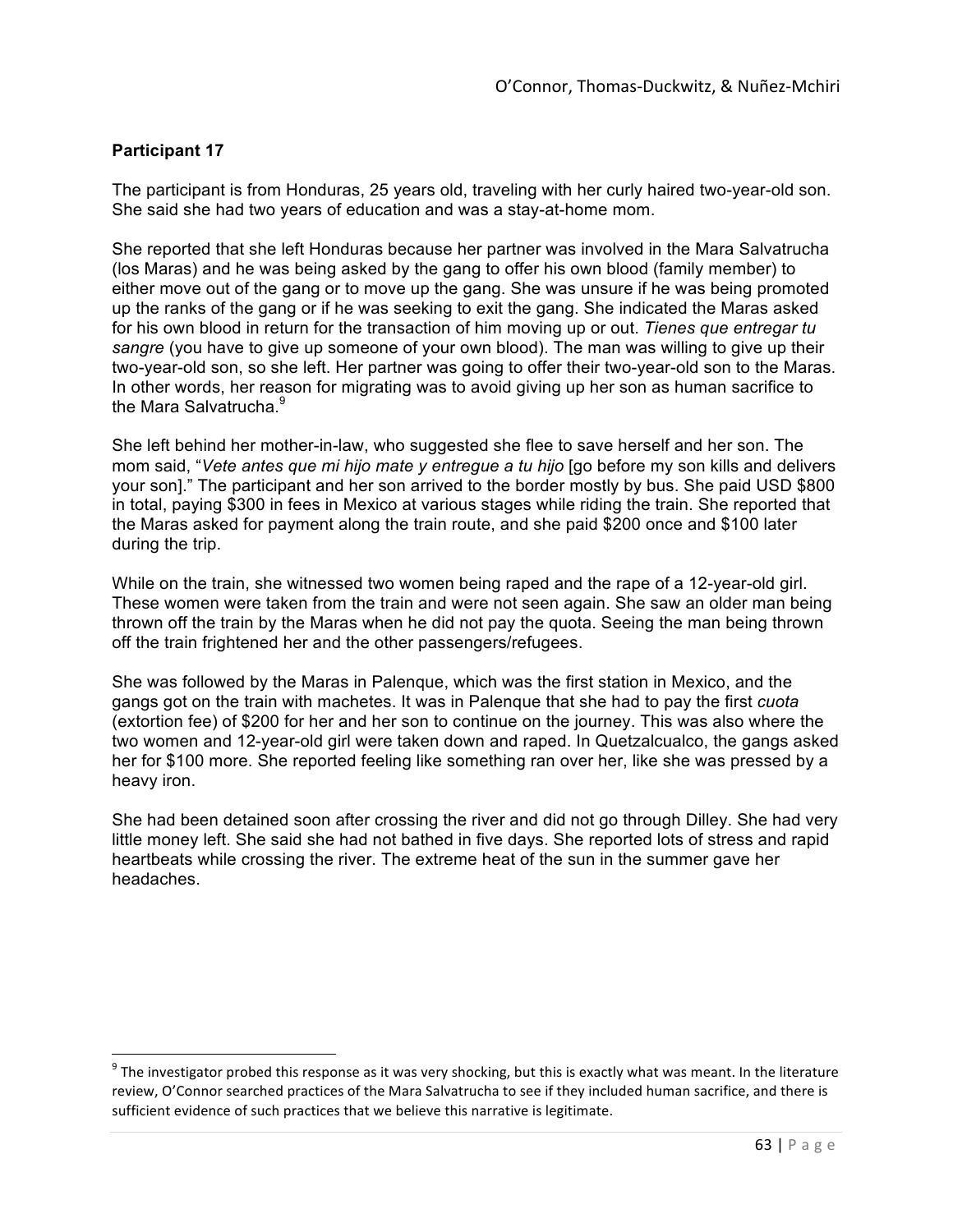## **Participant 18**

Participant 18 is a mother, age 28, from El Salvador. She arrived with her family of five (three children and her partner) mainly by bus. The travel for the family cost USD \$8,500. She has a fourth-grade education. She was a stay-at-home mother and helped her husband run a homebased odd job business, doing small jobs such as painting and fixing tires. She left behind her mother, father, and two siblings.

The family was split up by ICE and separated into three separate detention facilities. The participant was separated from her 10-year-old child. The child is in a detention center near Brownsville. She thinks it is called Nueva Esperanza. Her husband and other son were separated from each other as well. Desolate at the loss of his family, her husband tried to commit suicide in his detention center. The participant was told her husband is in a center in New York, but she does not know for sure. The participant does not know exactly where her husband and son are, in fact, and has had no contact with them since being detained.

She reported that her husband was seen by a psychologist for the suicide attempt. Her husband's sister called and said he is doing better now. However, the participant is unable to sleep for worry about her 10-year-old son, alone in detention in Brownsville. The son has a speech impairment and can't speak; he would not be able to communicate well enough to articulate his needs or to advocate for himself. Brian Hoffman, the lead CARA Pro Bono Project attorney at Dilley, is working to reunite the family.

The woman and her two other children were released on July 24 and went to the Hospitality House in San Antonio. They don't have a sense of when they are going to the resettlement area, because the participant has no idea of when her son will be released, and the family cannot leave without him.

The mother can't sleep well, and she cries a lot, though she tries not to cry in front of her two children. At night, when she is crying her younger children begin to cry as well. The mother had never been separated from her children before. She is trying to distract herself to avoid thinking about her situation and pitches in at the Hospitality House with cooking and maintenance. A volunteer is helping her stay on top of her case and helping her find her son.

In terms of her health, the participant has a large bump on the right-hand side of her face, possibly a tumor growing inside her mouth.

The participant reported experiencing lots of violence in El Salvador. She experienced a lot of poverty and violence as a child. The family left the country because they were threatened with death. Her husband got phone calls from the Mara Salvatrucha, starting in May 2015. The Mara Salvatrucha (MS-13) said they were going to kill the family. This caused the father to suffer health problems, including hypertension.

The term she uses for MS-13 is *los mareros: "Los Mareros, mandan ellos y estan juntos con la policia* [The Mareros are in charge and are in league with the police]," she said.

The family was threatened for the last time on June 19, 2015. After that, the father cut off the phone service, destroyed and threw away their cell phone, and they emigrated to the United States for reasons of fear after hiding for three days with her mother.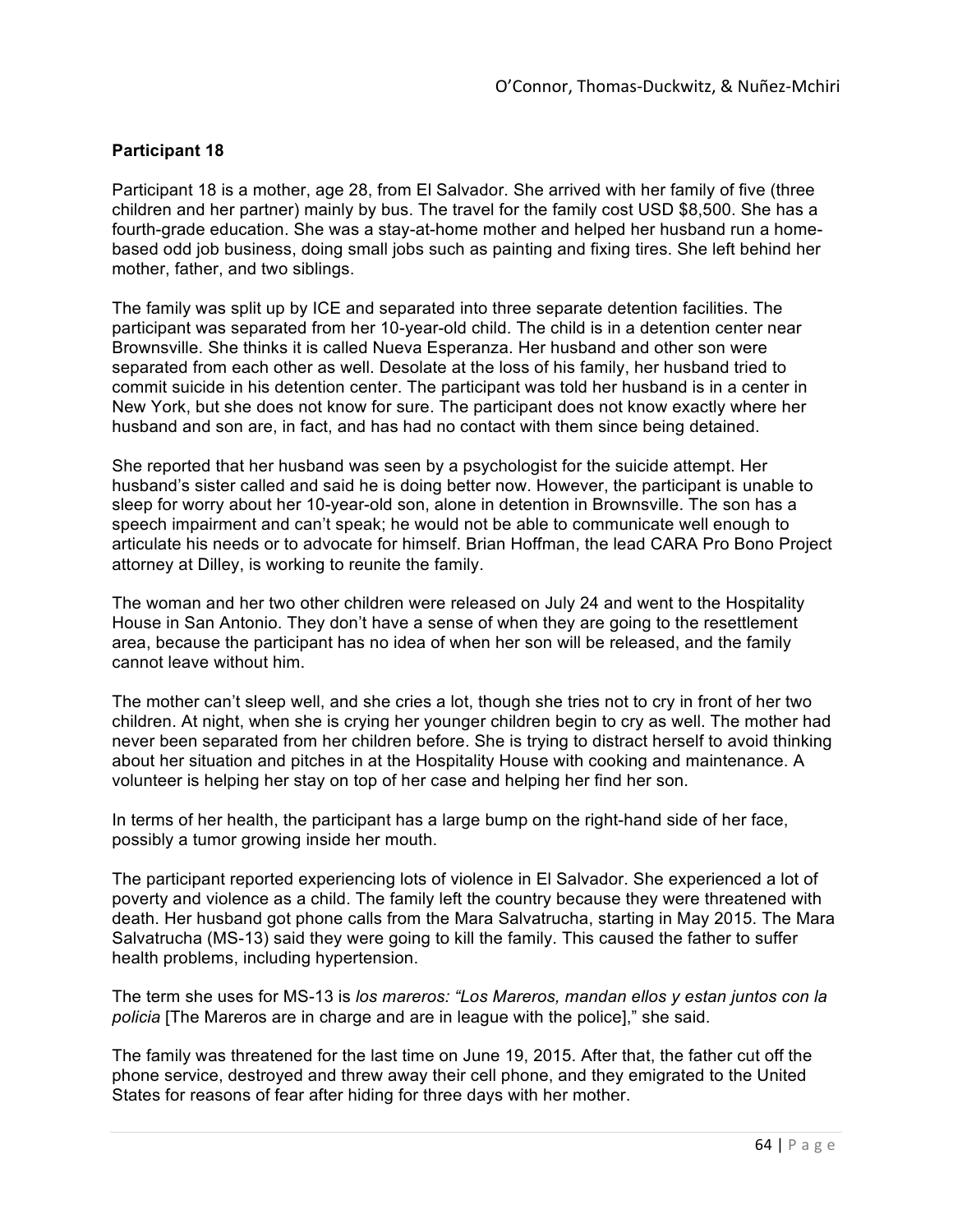She is afraid for her son, not knowing if he is eating or sleeping well, because she has not been able or allowed to talk to him. While she was detained in Dilley, she suffered from rapid heartbeat. "The separation is really hard," she said, crying.

It took them eight days to get to the United States. When they arrived, she had her three-yearold and her seven-year-old with her. The 10-year-old went with his father when they were separated, only to be separated again when the father was sent to the Northeast. Their resettlement area will be Carolina with a cousin, who asked that she call for him to help her. She provided the address to ICE for future communication about court dates to be sent to the cousin's house.

**Detention experience.** She spent 21 days in Dilley. She reported that Dilley was better than other places, because Dilley has bathrooms and food (although the food is bad). Dilley also has psychologists and doctors. However, when she went to the doctor with a fever, she was told to drink water. He daughter suffered reactions to the vaccinations, which gave her fever, and again she was told to give her daughter water. At home, she would have applied a cool wet cloth.

She made an effort not to think, not to lose hope, to paint with her daughter so as not to think. During the journey to the United States, her little daughter kept asking, "Are we going to live here?" and each time they had to go on to a different place.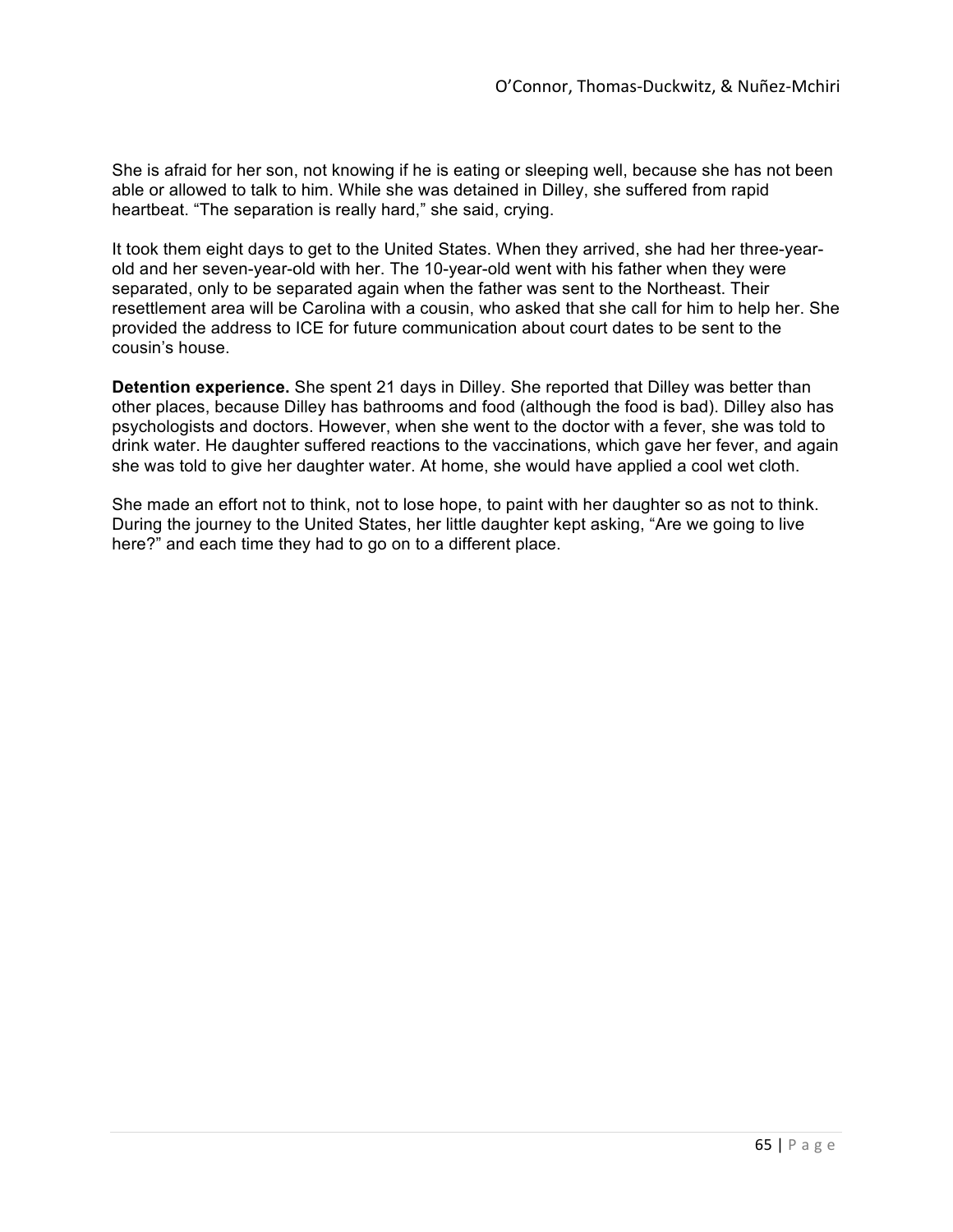# **Participant 20**

Participant 20 was a young 18-year-old mother from Honduras. She had shocking scars across her face, in a pattern of slash marks, which appeared to be caused by a machete attack. However, she reported having been attacked by a dog at the age of two.<sup>10</sup> She said that after this attack, she went to live with her grandparents. As a child, she was neglected by her mother and left frequently with neighbors, including when her mother went out in the evenings. Her mother earned money by renting rooms; according to the participant, "*Nunca hay trabajo en mi pais* [There is never work in my country]." She was briefly jailed for breaking curfew in her country while she was underage.

The participant left her country because her boyfriend had threatened to kill her and her daughter because she knew too much about his drug-related activities. She left against his will. She was going to Virginia to live with her father and stepmother.

She was traveling with her four-year-old daughter (meaning she became pregnant at approximately age 13, although in her recorded interview she says she was pregnant at 15). Her affect was flat; she seemed a bit cold, distant, and not in high alert. She denied symptoms of depression and anxiety on the Hopkins Symptom Checklist.

**Detention experience.** At 6:00 a.m. they turn on the lights. Breakfast is from 5:45 to 6:30 a.m. Her daughter was usually asleep at this time, so they did not get up in time to eat breakfast. She would have milk and cereal when her daughter woke up.

Lunch was 10:45 a.m. to 12:30 p.m. There were various menus. They had salads, lettuce, cheese, mashed potatoes, and even dessert. She and her daughter usually had lunch between 11:00 a.m. and 12:00 noon. She said she gained six pounds at Dilley. She weighed 109 when she left Honduras, and at the time of the interview she weighed 115.

At Dilley they have television, air conditioning, and toys. In the hallways, they have machines to exercise (*corredoras*) and video games. She would watch the *novelas* with the other women. Some groups of women would go into prayer groups; she prayed on her own.

Dinner was usually at 5:00 or 5:30 p.m. They had access to popcorn and sodas for snacks.

## **Participant 20: Translated interview**

 

[Tell me how you got with your partner.]

I: It was from March to July, when I came here, I was 18 years old, it was during that time. After I went with him, because he told me to go live with him, well I left. He took me to a house, the house was all furnished and everything. And he was always driving these cars, I wouldn't see him armed very often, but when he was I would ask him about the money, and I would ask

 $10$  Investigator comment: Because of the pattern of the slash marks across the young woman's face, there may be cause to doubt that her facial scars were from dog bites, which take circular or puncture wound shapes. The woman's scars were diagonal slashes that went in a downward direction from left temple across to right chin and across the face. Investigators do not challenge a respondent's story in trauma research, so the woman was not queried on her scars. In addition, the facility with which she reported having suffered a dog attack seemed to indicate that she had been providing that answer for a long time and may have been coached, even by her attacker. Investigators can only speculate. —KO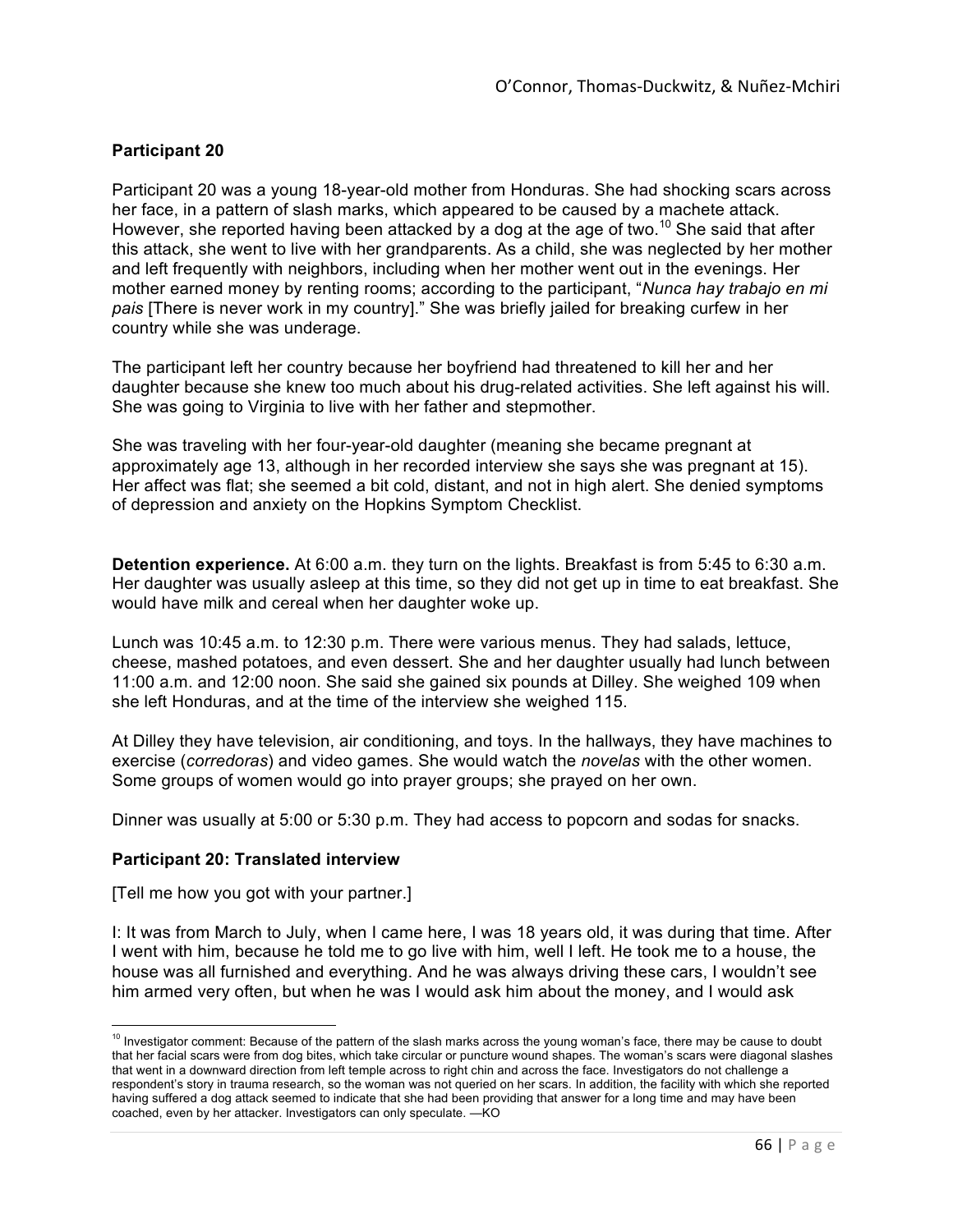where did you get that car from? And that was it, he would never tell me, he would just tell me, take what I give you, and he would ask me do you want to go here? There? And he would buy me expensive clothing and everything. So time passed by, and he would have parties in the house with his friends, and I would see them armed and everything and I thought it was really weird. He would drink a lot and smoke and do drugs and a mess.

## G: Would he invite you to do drugs?

I: Yes, that too, but no, I never did; maybe some drinks, maybe a beer but nothing more. I wouldn't do drugs, but that's what he loved, the drug.

## G: He liked it?

I: Yes, drugs, yes, well we call it *perico.*

## G: Cocaine?

I: Yes, cocaine, exactly; well after a while I would ask him about things, and he would get drunk and looked for fights, several times, he would, he wouldn't hit me but he would push me and grabbed me by my arms really hard. So I didn't like that, and this one time I told him I was going home, and he told me that would be the biggest mistake in my life. So there were a lot of fights, and then we would be fine and, well, almost by the end I was home, and he got there carrying a lot of money and armed and drunk, and I asked him, what happened? Why are you so happy? What are you celebrating? And he just said, oh nothing, the rounds I did today were good, today was good day, but I didn't know what he meant I would just ignore him.

## G: And what do you think he meant? The "rounds"?

I: That's what he said, so I was still wondering; I kind of imagined what he meant, but then he had a party that same day and, well, he was really drunk. There were some friends there, so I asked a guy, one of his friends, he was kind of drunk, so I started asking, and he told me they worked by contract and well Tocoa is full of drug dealers. There are a lot of people that don't look like dealers, but they are in charge of everything, killing, kidnapping, etc. So he told me that they worked under contract for the drug dealers, so he mentioned the names, and well they are very well known around there, because Tocoa is really small, so people kind of know the names like "los Peludos" and things like that, so we know of them. So he told me they worked for a guy under contract, and I asked under contract? I kind of knew what it was about, well that they distributed drugs, but they were also told to do other stuff and they had to do it. He told me they did contract killing as well, that if they receive the order to kill someone they would, in front of everyone or wherever. They were also the ones that took the girls out of the club. Normally clubs were full of young girls, so they were sent to take them out.

## G: Take them out?

I: Yes they would take them, and well that happened very often so a lot of people wouldn't go out anymore, but I didn't know he was involved in that. So he said yes, they would do all of that.

G: Did you ever witness them taking a girl to the house?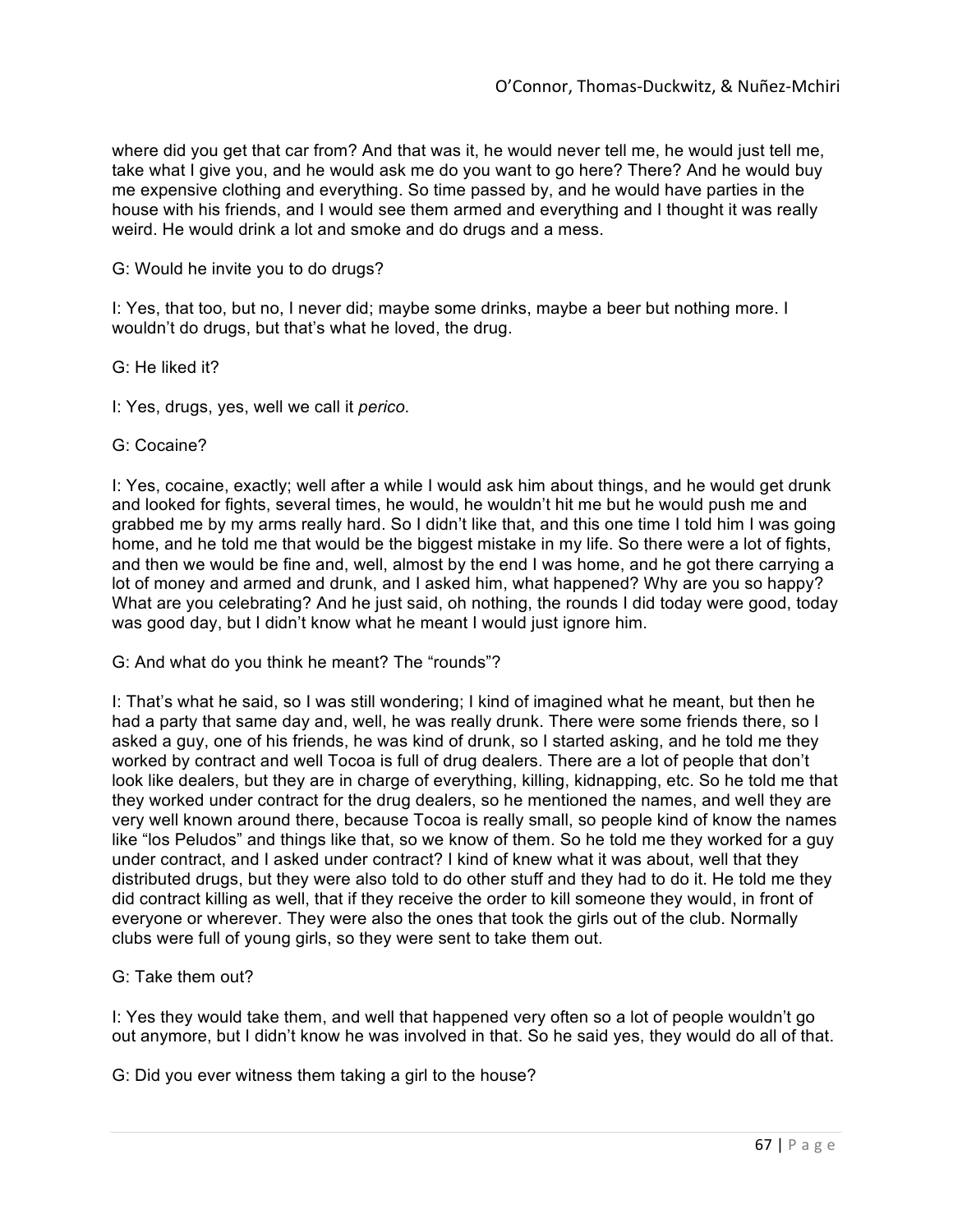I: No, not to the house, ever, because I would never go out; I was always home with my kid, I would never go out. He would only say the rounds were good, and he would go in car or motorcycle.

# G: Motorcycle?

I: Yes, and after that he would stay home for like two days, he wouldn't go out. So that's when I got home, and he told me about that, so that's when I knew it was true, because sometimes he would get home after a trip and stayed there for two or three days in. So we got the point where I knew everything, and it was a time like always that he wasn't very conscious, so he was home and threw a party and he was drinking. When everyone left, he went crazy accusing me that I took his cocaine, that he had left it in a certain place and it wasn't there anymore. So we argued and he pulled and pushed me against the wall, and I was crying, so I started telling him that I already knew that he was a contract killer and everything. So he was amazed and told me not to get into what didn't concern me, that I was way too involved and knew too much so he pulled out his gun, and I really thought he was going to kill me. But no, I knew he loved me too much, he didn't have the guts. So he told me you are going to make me kill you and your daughter, you better not open your mouth, and he threatened me. He said he was going to kill me and my daughter and make it look like we disappeared so no one would know of us anymore. He wouldn't know either, if someone would ask he would say he didn't know where we were, so they didn't know he was responsible. So I went with my family, and I called here and that's when they helped me, he threatened me around the  $5<sup>th</sup>$  or  $6<sup>th</sup>$  of July and around the 11<sup>th</sup> or 12<sup>th</sup> I came here.

G: And who did you talk to? Who did you call to get help?

I: No, I didn't talk to anyone, I just told them I didn't want to be here anymore, but some of my friends were witnesses, because they would be at my house sometimes and they would see some stuff, but no.

G: Who told you to come here? How did you come here?

I: Yes, my family

G: Your family here or there?

I: From over there and here, well my mom didn't know what was happening exactly, but my grandma, well she knew he treated me badly, so she told me to go home, that I didn't have to be going through that, especially because we didn't have kids. He was very nice to everyone in my family but not after a while, so I went to my family and stayed there a couple of days and prepared my trip.

## G: He didn't look for you?

I: No, he didn't, it was all very fast; I was there for around three days, and that's when I left.

G: And tell me how did you prepare for your trip? What did you do?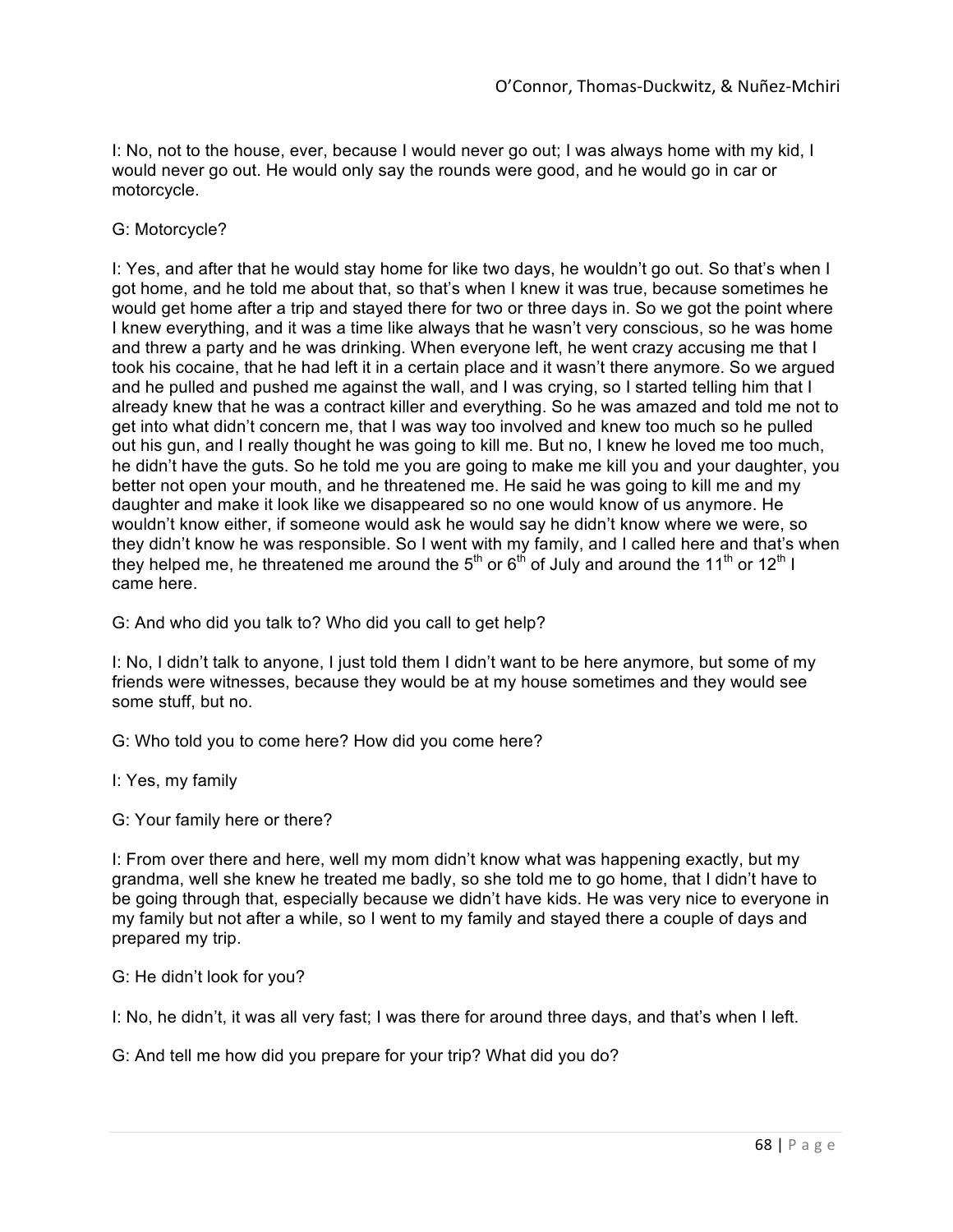I: Well it was all like, well I told my mommy that I wanted to leave and I called here to the U.S.; they would always have a trip ready for me, my dad would always tell me I could come anytime I wanted, his wife as well; she would tell me come for a couple of days, it is very pretty down here. But I was really in love and had a lot of friends there and him, so I didn't want to leave but when things got hard, I didn't know how to leave. So I just told them, you know what? I am feeling like going and visit, and that's when I told them.

## G: Did you talk on Facebook?

I: With my dad? Yes.

## G: Through Facebook?

I: I would tell him, and he told me he was going to send me money, and well, he did; they moved really fast and asked my grandpa to get me a "coyote" to cross and, well, my daddy knew a guy, and that's the guy I came with over here as well as my cousin. Well, he's not my cousin but we were family and everything. So he has his trip planned, and he did it earlier. We didn't pay anything over there, not until we got to Mexico.

G: How much did you pay in Mexico?

I: In Mexico, I'm not sure, but they asked my dad for money. I think it was around 3,000 dollars and then 2,000, so they were charging 5,000, and when we got to Reynosa they asked for an extra 500 dollars. So everything was really fast, and I also had some money I brought, around 8,000 lempiras [about USD \$375].

G: And you changed it?

I: Yes, I changed them into quetzales in Guatemala and then pesos in Mexico, and that money really lasted.

G: You still have some left for your next trip?

I: No, what do you mean?

G: Do you still have some money left for your trip?

I: Yes, for now yes my dad sent me some more while I was at Dilley.

G: How much did your dad send you?

I: He sent 150 dollars while I was there, because I was supposed to be there long ,so I started using it, and I was left with around 46 dollars. But now he sent me 50 more.

G: And where are you going to?

I: Virginia.

G: And you dad works there? What does he do?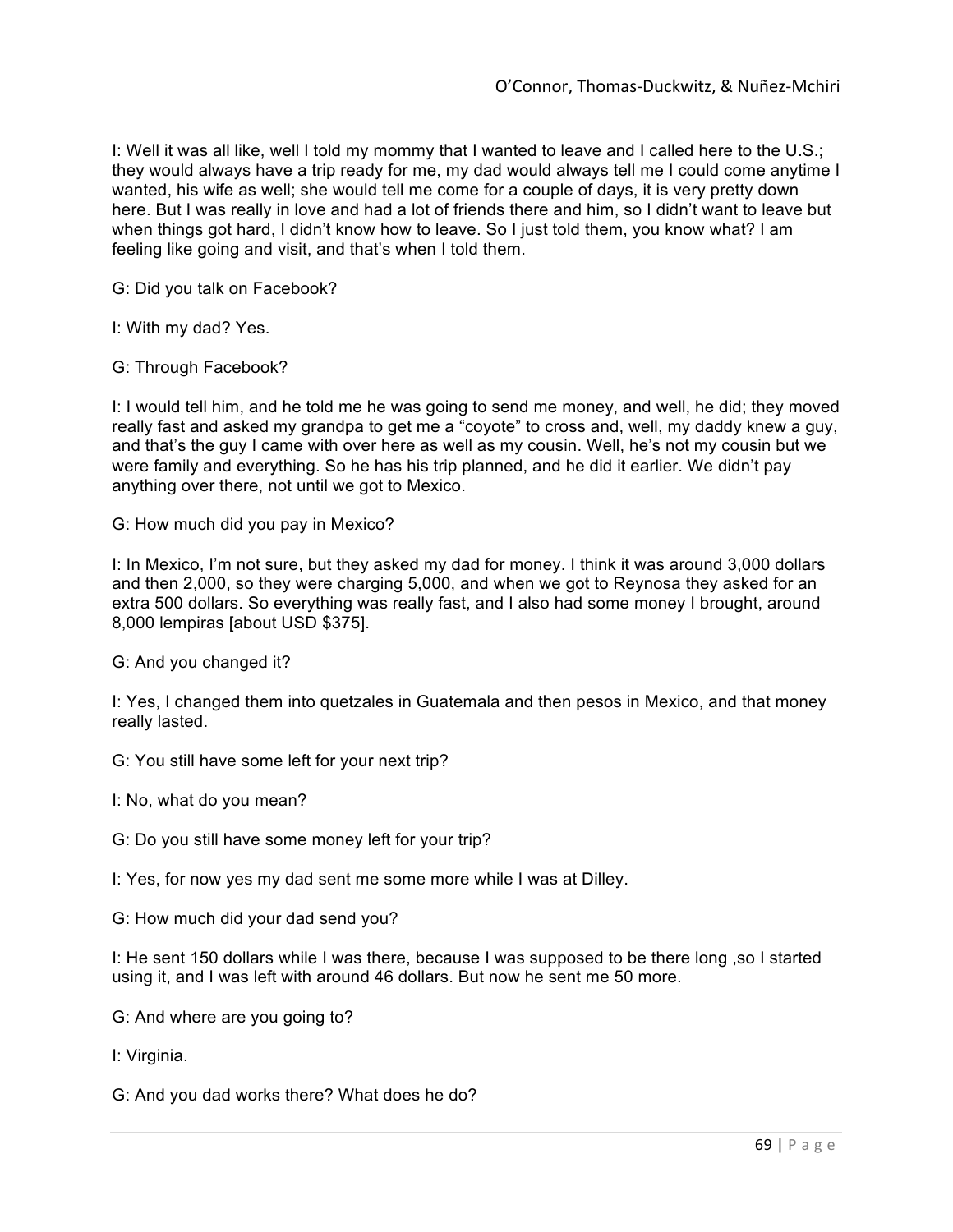I: He is a heavy equipment mechanic.

G: Does he do well?

I: Yes, very good.

G: Do you know what he makes?

I: No, I don't know.

G: But he can support you?

I: Yes.

G: I'm going to ask you about trauma symptoms. Do you have memories or thoughts about what happened to you with this man?

I: No, I forgot all about it fast.

(Interview continues with only yes or no answers to survey.)

I: You went to school?

I: Yes.

G: And, tell me about your daughter, what happened to her dad?

I: My girl's dad, well I got pregnant when I was 15, and well while I was pregnant I was kicked out of my house so I went to his house. All nine months, all my pregnancy, and then a year after. He loved me and everything but then he came here, when the girl was one year old he came here. I was staying at his house, but then he took a long time, I'm not even sure how long but he took, a long time, and I had communication with his coyote, and he would tell me your husband is doing this and that. So when I was finally able to talk to him around December he left, and when he got back here he has very bad with me. I would tell him I didn't have milk or anything. So he told me, ok so you can see what it's like to have kids. So I started having issues with his mom, and I came back home. I have nothing with him anymore, but he never helped me; there were times when I really needed something for the girl, but he would say no and rejected me and humiliated me; he would say I was always going to be a no one.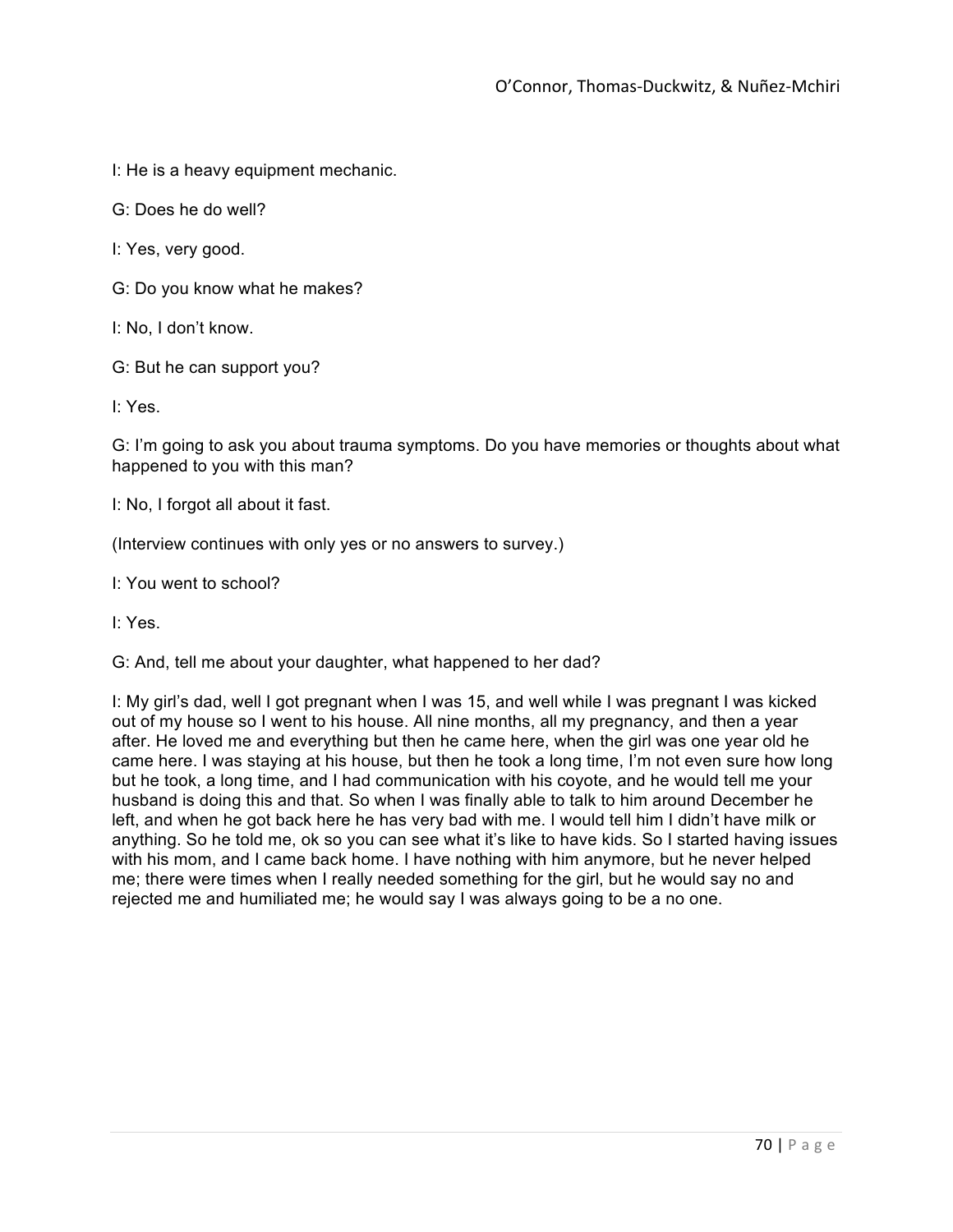# **Participant 21**

Participant 21 is 41 years old, from Guatemala, and arrived with three children, two teenage boys and one little girl. She is a single mother. She left behind her parents and siblings, one of whom is disabled (deaf) and has a tumor. She cries a lot, thinking of them, and goes for a walk or shuts herself in her room to cry and pray.

She achieved middle school education and continued by correspondence course. She had a small business in Guatemala, selling clothing, food supplements, and earrings. She earned very little, the equivalent of various amounts between 1,500 and 100 Mexican pesos.

She was detained in Karnes center for two months and three days.

The family traveled by bus from Guatemala to Chiapas, then to Mexico City, on to Guadalajara, and finally to Matamoros/Brownsville. The trip cost USD \$400.

She has had family murdered, and her two sons were being recruited to sell drugs. The youngest was considering it, but then the drug traffickers said he had to join them or die. The participant expressed considerable anxiety when discussing her situation with her children. She said they had to leave and come to the United States. She has witnessed armed kidnappings. She lost her nephew on September 15, 2011, to violence and witnessed her cousin being murdered in 2014. She suffers from repetitive intrusive memories of this murder, a clinical symptom of post-traumatic stress. She has also had a nephew disappeared.

She and her family were detained in Karnes detention facility for two months and three days. They had asked her for a bond of \$7,500, which she did not have. . . . She said she felt as if a bucket of ice water had been dropped on her when her cousin . . . refused . . . to pay for bond and transportation. A social worker/volunteer told her God would help her and that a family would help her.

She has signs of arthritis in her hands and feet and wonders what she will do to provide for her children.

## **Participant 21: Translated interview**

I: Well, when I lived with my oldest kid's dad, well, he was Mexican, a very, very different person, I was also very different, so when we went to Mexico he hit me and I bled from my mouth and nose, and I was pregnant at that time. Even though I didn't want to be with him anymore I had to, and he would tell me I was garbage and a cockroach and not worth anything at all. . . . Behind my family house, some guys with masks dressed in all black and armed with bombs and long guns and everything. They were looking for some guys that escaped, and they said they were going to kill them, so they were looking for them from house to house and well we live over here and they were behind our house. They were really armed, more than police.

G: Did they find them?

I: Not that I know because they were looking all around and we hid. . . .

G: [Have you suffered the] murder or death of another family member?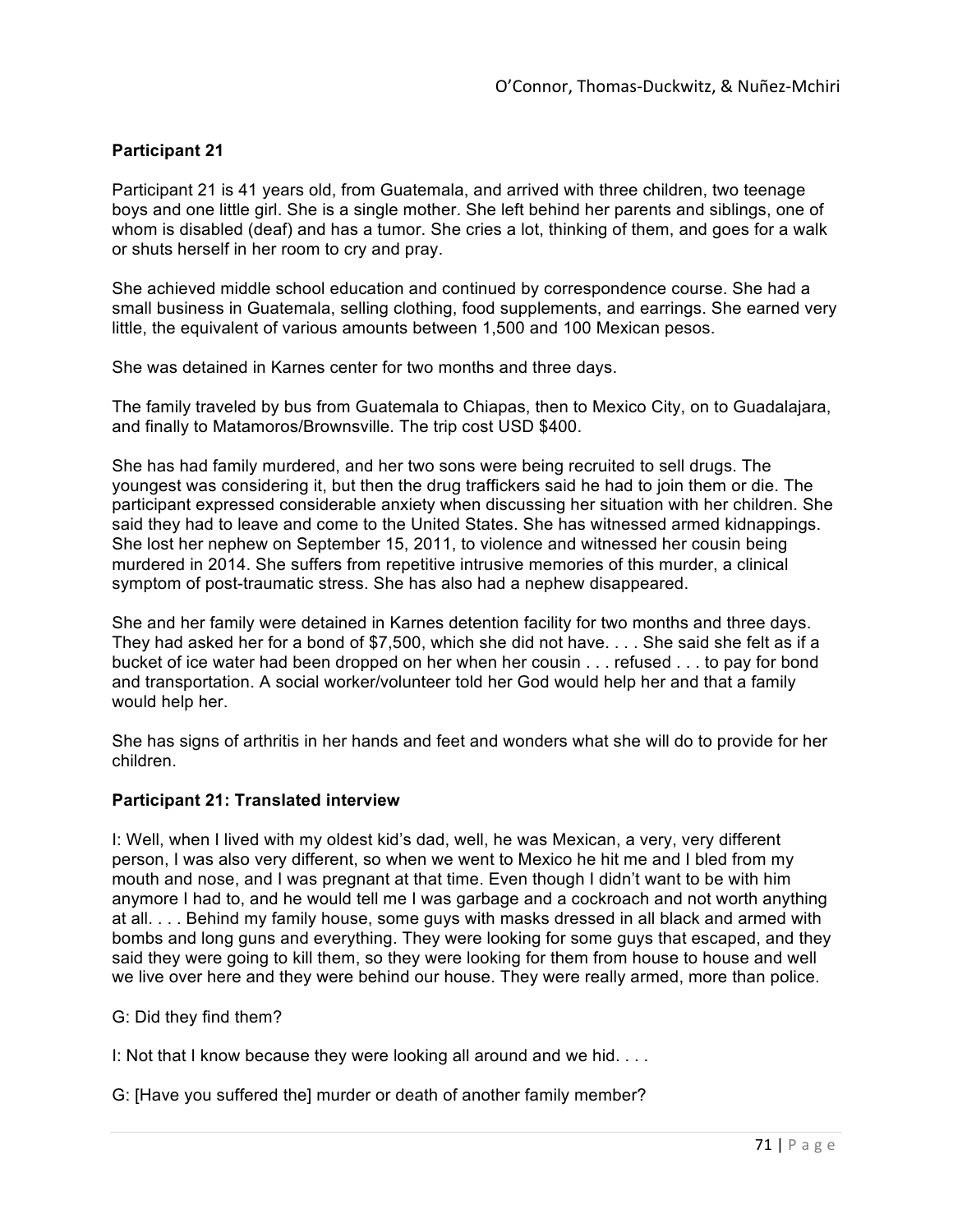I: Yes.

G: Yes? Who was it?

I: My nephew and cousin.

G: Did they kill your cousin and nephew?

I: Yes.

G: How was that?

I: Well, they were on the other side of the road, my cousin's husband and my nephew, it was on September  $15<sup>th</sup>$ , so they were there, and well the parade had passed and they were going to watch the soccer game, so they parked in front of a pharmacy that belonged to an aunt, or inlaw of the guy. A car passed by with men, wearing masks, and one of them was shooting upwards until one of them stepped out of the car. So the other one was in the car' and they started shooting at the guy and well destroyed all of this. They grabbed my nephew by his hair and shot at him and killed him as well. It was back in 2011, and then my cousin was killed last year on the pharmacy side too, and my kids witnessed it. . . . This year also, around February, another nephew was shot, but he lived, although he is paraplegic. Two months ago they killed another cousin. . . . My son was threatened, he was told he had to get into one of those organizations that sell drugs, that if he didn't join them the same thing that happened to my cousin and nephew was going to happen to him. That he better do it the easy way or they were making him do it the hard way. So that's why we came here to the U.S., so they wouldn't do anything to my son or my other kids, that was the reason.

G: When was this?

I: Last year.

G: In 2014? How old was your kid?

I: He was 15.

G: And what did you kid say?

I: He told me, mommy look, I will tell you something but you cannot say anything, because I am the kind of person that when something happens to them I go and tell them off, but you cannot mess with the drug organizations or even go to the police because, well, they are involved as well. So he told me, mommy, this guy told me that now that I go to school I could take a package in my backpack and nobody will notice that I am taking it inside and that they would pay me after a week. And I told him, look my love I don't want anything to happen to you, look what happened to Jeffrey and Chalo and Ranai, I don't want the same thing to happen to you, or that they do something to you, because you have never lacked for food, even if it's only tortita with salt, but he has food. He said yes, mom I told them I was going to think about it and let them know. Very good my dear, but no, please don't get involved in anything like that. So he told me, mommy, I don't know what to do, I don't know if I should accept or not, and I asked him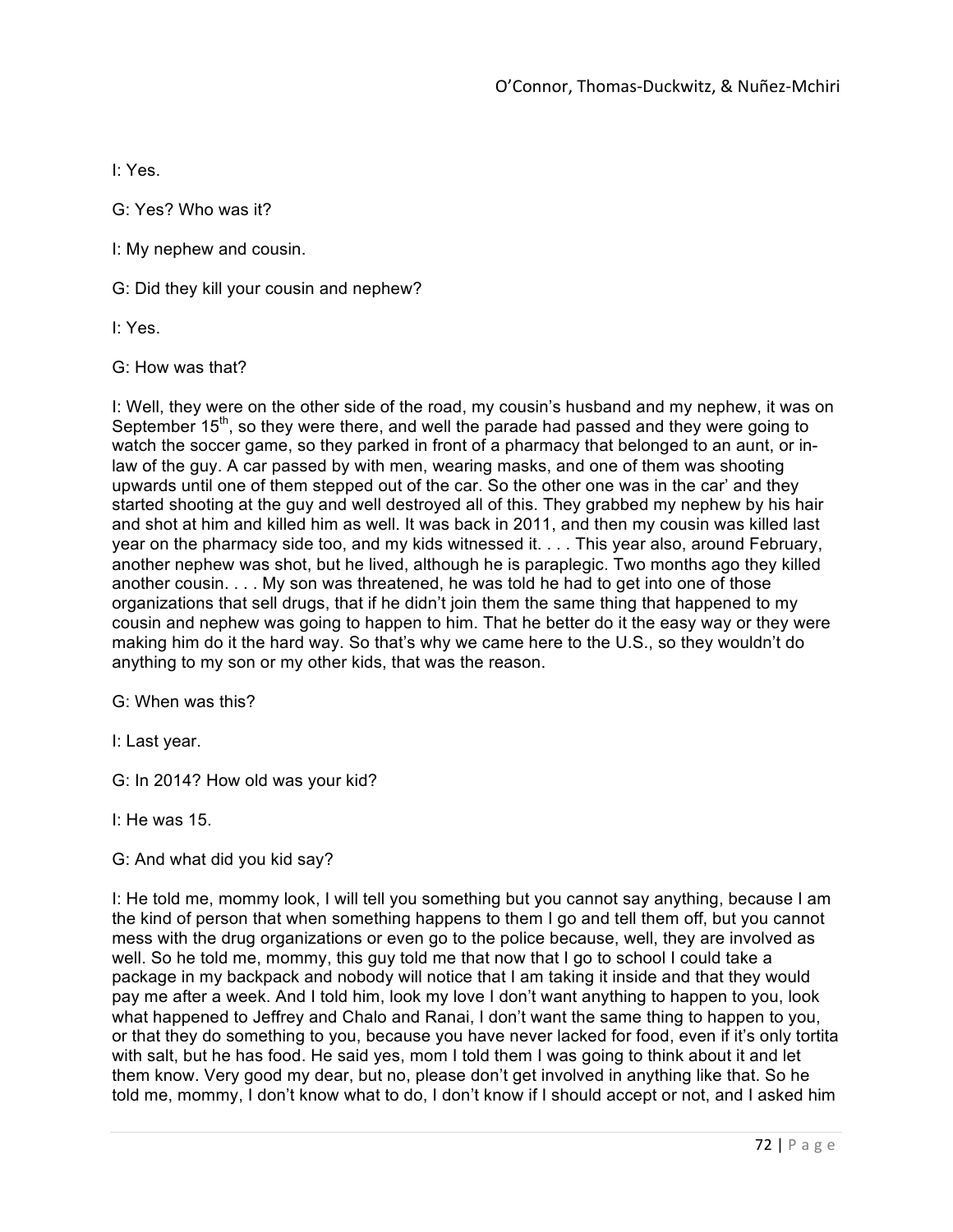what did you say? And he said well I told them I didn't think about it yet and to give me a chance to answer them the next time. So then he told me, mommy, Jere says that if I don't do it the easy way I will have to do it the hard way because if I don't join them they were going to start making my family members disappear, my brothers and you so I had to join them. And I told him look baby, I don't know what to do, you know I take care of my old man, I took care of my grandpa for five years, but he passed away on October  $8<sup>th</sup>$ . So I told him look baby, it can't be like that, what do they think? How can they get little boys involved in that? And he said he knew of some kids they got into the group, some kids that cleaned shoes, and they killed them and another very young kid as well. So I had no money, and I got a loan and I told him, you know what? We are packing and leaving, we are leaving. So the first week of January we came here, we came and didn't tell anyone, no one. No one knew where we went to. So we came here. . . . So immigration got us, and they sent us to the icebox, then the doghouse, and we were there for a day, I was away from my kids. I felt a lot of pain thinking about how cold I was and my poor kids being cold as well. I didn't want my kids to suffer. So the next day we thought they were sending us back to our family, and we were surprised when we were sent to detention. So we were there two months and three days. . . .

Oh, I felt like the world fell on top of me because I thought, who is going to help me pay \$7,500 [for the bond]? It was like a huge bucket of cold water was dropped on my head, because I thought I was trusting in my cousin, I was sure she was going to help me and I thought oh my God, what's going to happen now? I don't want to go back, I need you God to give me strength, because I can't fall now. Because when I stress I get desperate and I feel like I am going crazy, I don't know I feel a lot of negative things, so I said please God help me, help me not to feel this and to believe in you. So when the social worker came and I told her about it, I asked her to pray for me because I felt that way. My cousin told me to ask for my deportation and to leave, but I don't want to. So she prayed and she said, the Lord says you are not going back, you are staying here, you are going to make it.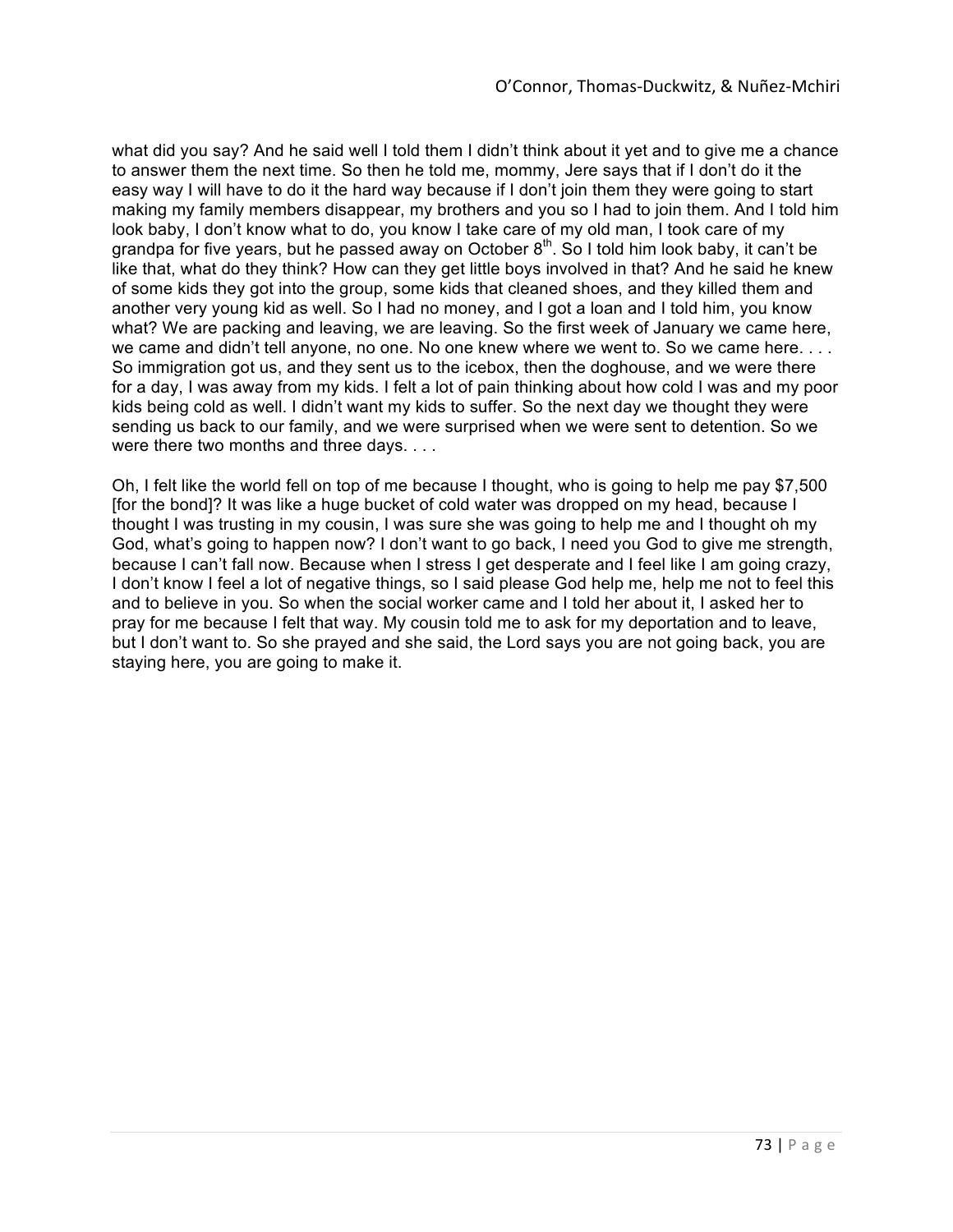## **Child Participant 3**

"*Estabamos viviendo en una pelicula de horror* [We were living in a horror movie]."

The participant was 15 years old at the time of the interview and is from El Salvador. She has a ninth-grade education, and plans to continue with tenth grade in the fall. She spent only one day in the detention center. She came with her mother.

Along her journey to the United States, they walked for part of the way through Mexico. They walked through the river and were detained at the bridge. She stated that they were lost without water for one day from 5:00 a.m. through the afternoon and that they thought they were going to die. She reported crying a lot.

Narrative:

 

The Maras<sup>11</sup> called her mother and threatened her, asking for money. The family didn't have any money, so the Maras threatened to shoot them if they didn't pay. They also threatened to throw a grenade in their home. The family didn't have food, either, and were confined to their home for safety reasons for two months.

The principal at the participant's school sent her food after a week. She cried a lot in her room during this time. Her mother tried to find out who was making threats and learned it was an offduty police officer who watched them outside of their apartment.

On the infrequent occasions that the family did leave the house, the participant was followed by the Maras while riding her bicycle and the family was followed while in their car.

The family decided to leave and came to the United States walking and by bus. They walked through Guatemala. They also paid coyotes. They walked across the border at Piedras Negras.

<sup>&</sup>lt;sup>11</sup> "Maras" refers to gangs and was used interchangeably with *pandillas, mareos, Mara Salvatrucha, MS-13, Mara Salvatrucha 13,* and *Mara 18.*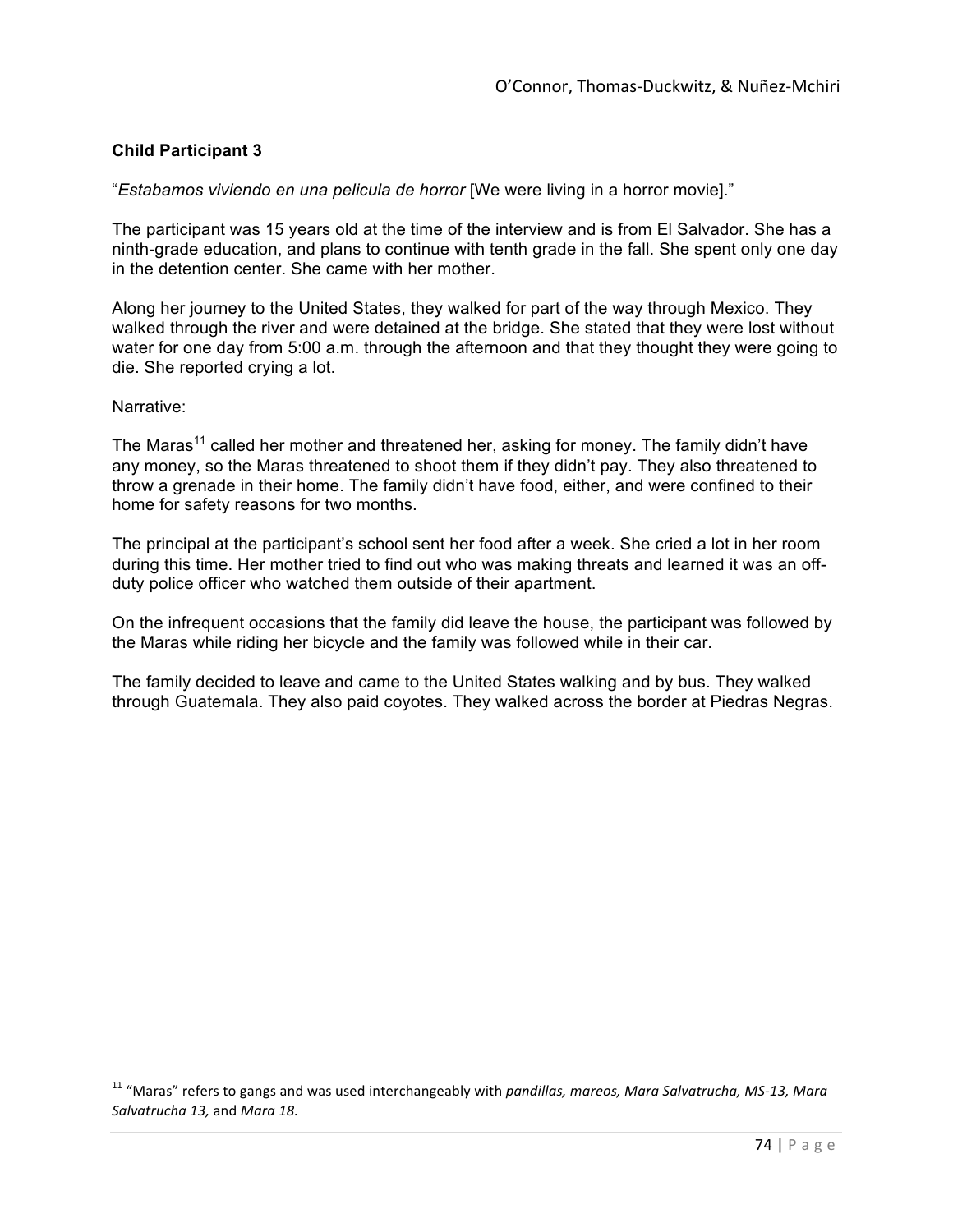## **Child Participant 4**

 

Participant was a boy, age 16. He and his family were in the Dilley detention center for two days. They are from El Salvador.

His family had to leave for a few reasons. The first occurred when he arrived early at school one day. He was eating a *pupusa* by himself at school, and gang members pulled up on their motorcycles. They mistakenly thought he was part of another gang. They got off their motorcycles and told him they were going to slit his throat and cut his head off. Because the school opened at the back to the street, he was able to run to his motorcycle and get away. The gang members chased him, but he lost them on a busy street.

These individuals had also threatened other students and were known to have killed students who were actually members of a different gang. The participant inferred that he had seen their bodies. He reported that he had seen a lot of bodies.

He dropped out of school after speaking to his parents. He became very afraid to leave the home. He reported that he was followed by the Maras other times on his motorcycle, and that one time he almost got into an accident as a result of them chasing him. His parents owned a store and received a threat to pay USD \$500 before a deadline. They didn't have the money. They decided to leave one day before the deadline because they were afraid and felt they had to flee.

On their journey to the United States they got lost between 4:00 a.m. and 5:00 p.m. one day in the desert because their guide became lost. He also reported the river was really cold. He reported the cold river was the most difficult part of the journey.

During the interview, the participant became very tearful, and we had to pause our interview for a bit. He didn't understand the question measuring survivor's quilt.<sup>12</sup> After the investigator explained the question, he became tearful and his face became sad. He nodded and said (barely audibly) "*si.*" The assessment was that the participant might have been experiencing the phenomenon of survivor's guilt due to all of his classmates being killed.

 $12$  Item 28 on the child version of the Harvard Trauma Questionnaire: "Have you felt like you shouldn't have survived the scary event and you feel guilty about it?"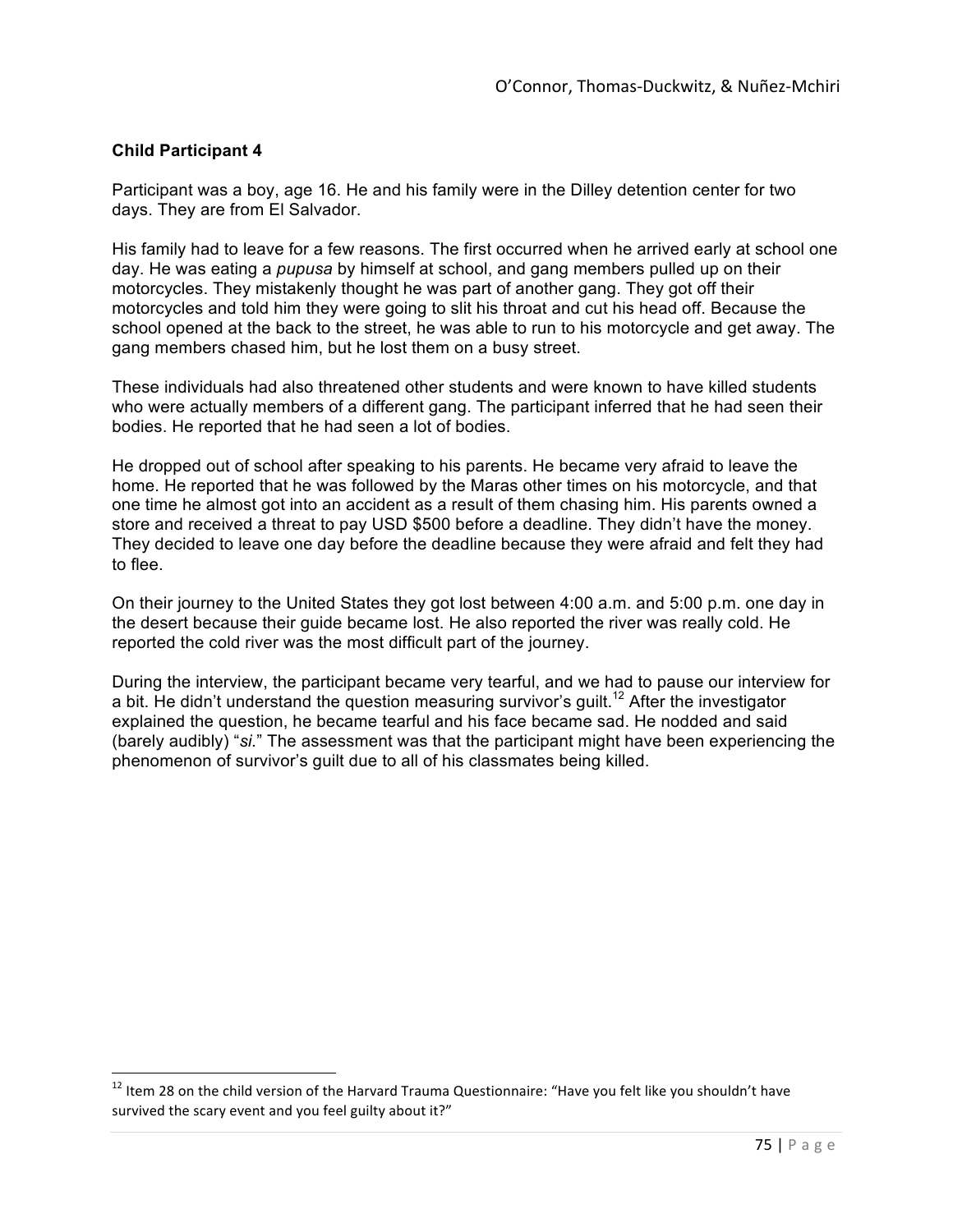O'Connor, Thomas-Duckwitz, & Nuñez-Mchiri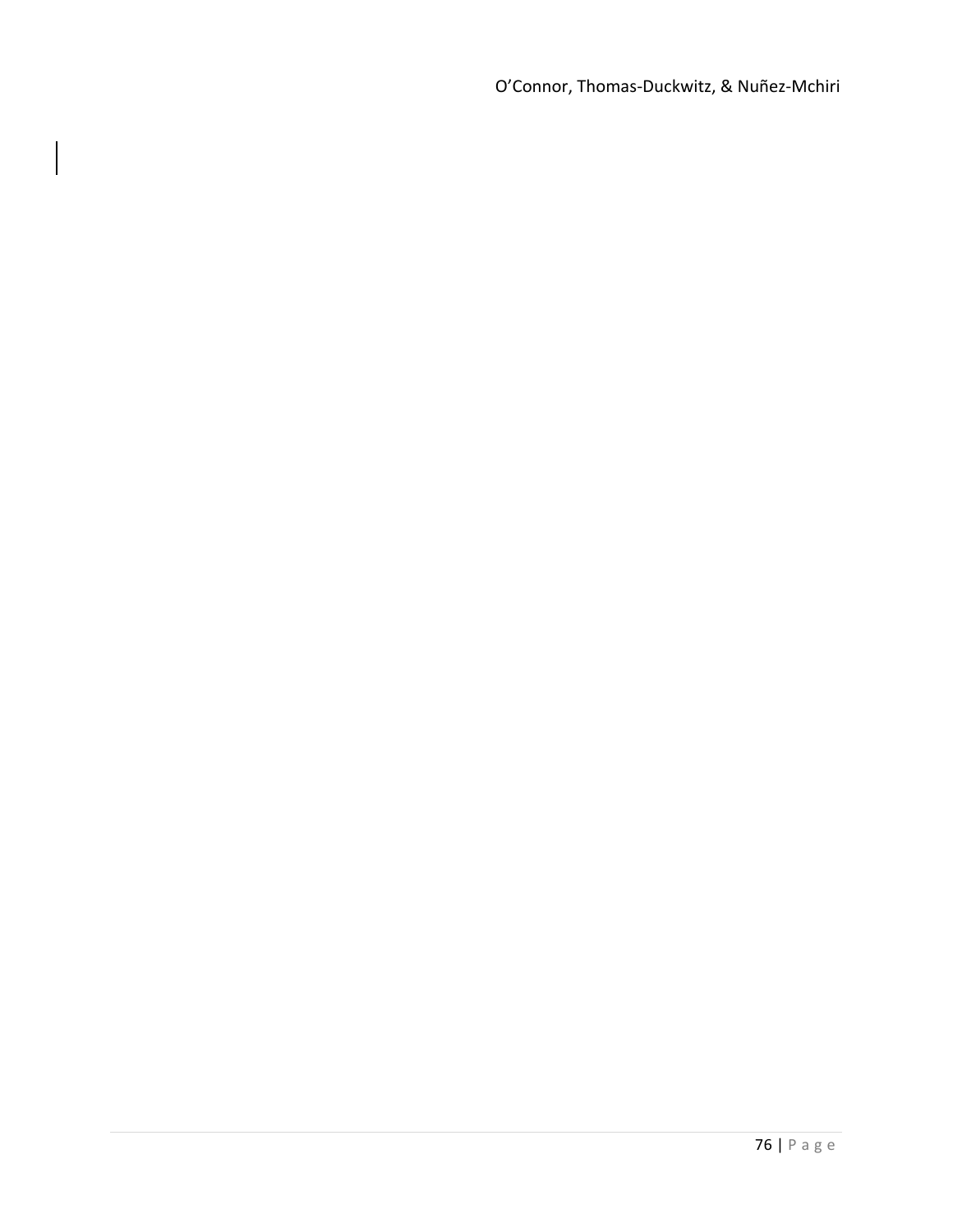## **Appendix B: Declaration of Aseem Mehta**

I, Aseem Mehta, make the following declaration based on my personal knowledge and declare under the penalty of perjury pursuant to 28 U.S.C. § 1746 that the following is true and correct.

- 1. I am a BIA Accredited Representative and Fellow with the Immigrant Justice Corps. I have been providing legal representation and coordinating the provision of legal services to detained women and children with the CARA Pro Bono Project at the "South Texas Residential Family Center" ("STRFC") in Dilley, Texas since June 2015.
- 2. Through my day-to-day experiences working with and attending to the needs of these detained women and children, I have observed and documented a number of troubling patterns with regards to the treatment of these individuals. In particular, I have seen frequent and extended delays in legal process resulting in the prolonged detention of our clients and their children. I have witnessed or been made aware of more than one hundred families (amounting to more than 200 affected individuals) subjected to medical neglect that have left our clients and their children to suffer. And I have become aware of practices of intimidation and coercion that contribute to an environment of fear and desperation for our clients and their children. These patterns have persisted since the beginning of my time in Dilley in June 2015 until the present day.
- 3. First, the "STRFC" remains a venue for the long-term detention of women and children, as frequent and extended delays in the completion of legal processes has the end result of confining women and children in detention for weeks on end.
- 4. On June 24, 2015, Secretary Jeh Johnson issued a statement announcing changes in process to be enacted in "family residential centers." One such change was to offer individuals who established a credible or reasonable fear the opportunity for release, and for these individuals to be processed in the order that they were granted their positive result. However, the reality in Dilley has not reflected these proposed changes.
- 5. For several weeks following the Secretary's announcement, CARA attorneys received push back from ICE officers when inquiring into the release plans for clients who had positive reasonable fear determinations. In many cases, these clients had already been detained for upwards of one month. Some had been detained for more than three months. The ICE officers reiterated that there was no release plan for these individuals. As late as July 28, 2015, an ICE officer personally told me that all individuals with a positive reasonable fear result were "subject to mandatory detention as priority 1 criminal aliens due to their criminal re-entry," and therefore would not be released. This statement and the prolonged detention of these individuals are in direct contradiction to the Secretary's statement.
- 6. Additionally, individuals with positive credible fear findings have not been processed for release in the order of their positive interview results. The Department suggests that 60% of families admitted to Dilley between June 28 and July 11 were released within 2-4 weeks. If this is indeed the case, it confirms our experience with our detained clients: after the Secretary's announcement, new arrivals were prioritized for release while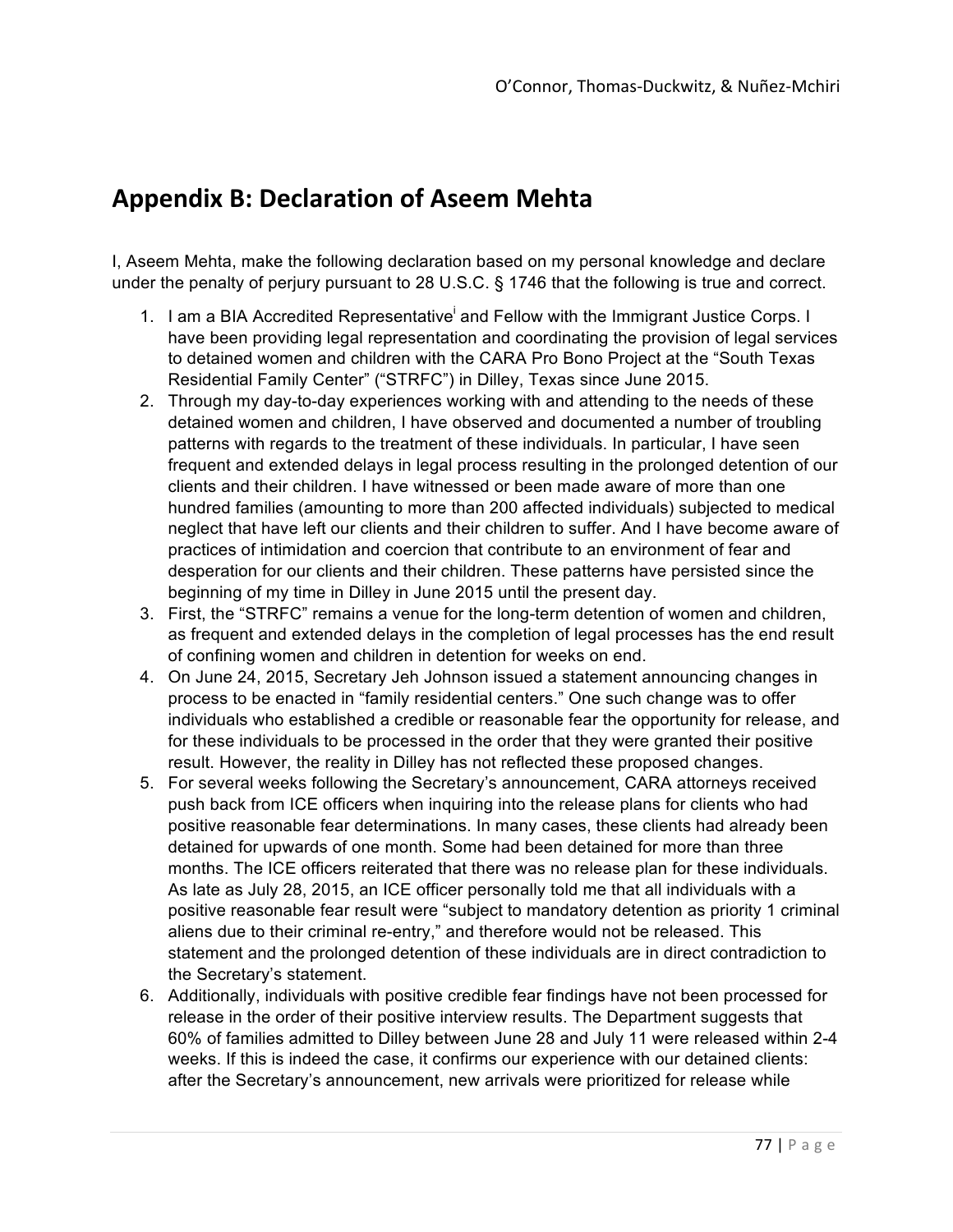individuals who had positive CFI results and long detention stays even before the Secretary's announcement remained in prolonged detention.

- 7. Furthermore, since July 2015, the CARA Pro Bono Project has documented more than forty examples of cases in which the detention of a client and her family was extended by a minimum of two weeks while awaiting the resolution of legal process delays including being scheduled for a CFI/RFI "receiving results from a CFI/RFI or being docketed for a hearing before an immigration judge. These delays extended the time that a client and her children were detained without any substantive reason or process step to be completed, compounding the suffering, fear and trauma that the client experienced while detained (see below).
- 8. In seeking resolution to these process delays, I reached out to USCIS<sup>III</sup> to inquire into the status of many of these cases. Only July 17, a representative from USCIS informed me that the delays in process were due to ICE's failure to serve the appropriate documents upon USCIS or the client. This included ICE's failure to serve USCIS triggering documents for clients who had not yet been scheduled for an interview, thus rendering USCIS unable to administer a credible or reasonable fear interview and leaving the client to wait as their detention is extended by this delay.
- 9. It also included ICE's failure to serve the client with their interview results and Notice to Appear to move forward with their cases and release. Under the Secretary's statement, individuals with positive credible or reasonable fear determinations would be eligible for release; however, if an individual is never served with her fear determination, then she cannot be released and instead remains detained while the process delay continues. The USCIS representative explained that for the weeks of July 20 and July 27, USCIS had scheduled fewer than five interviews per day with detained women because ICE had not served them with additional triggering documents, despite the fact that many dozens of women had newly arrived to the facility in the preceding weeks.
- 10. Since the end of July, the CARA project has documented at least a dozen cases in which clients were promised released by ICE or had their bond paid by a family member, but remained detained beyond the date that they were informed they would be released from the "STRFC." In arbitrarily and unnecessarily holding individuals in detention for greater periods of time, the government inflicts harm upon these women and children.
- 11. Second, the pervasiveness of health related suffering that women and children detained at the "STRFC" experience suggests a systematic failure of the Department of Homeland Security's ability to provide adequate care to these individuals.
- 12. To begin, the vast majority of my clients and clients that the CARA Pro Bono Project meets with in the first few days immediately following their transfer to the "STRFC" from ICE holding facilities suffer from the same recognizable ailments: fevers, coughing, headaches and fatigue. The majority of clients report being held in one of two types of the holding facilities for several days prior to their arrival in Dilley. Clients describe the first, colloquially known as "iceboxes," as secure facilities that are held at frigid indoor temperatures that shock the body of young children and their mothers into sickness. Clients report being denied blankets, medical attention and food beyond a few ham sandwiches per day. Clients describe the second, referred to as the "kennel," as warehouse-like facilities subdivided my wire fences, so crowded that some children must sleep while standing. Clients often report that the few days they spent in these facilities are the most difficult part of their journeys; journeys that for many individuals span the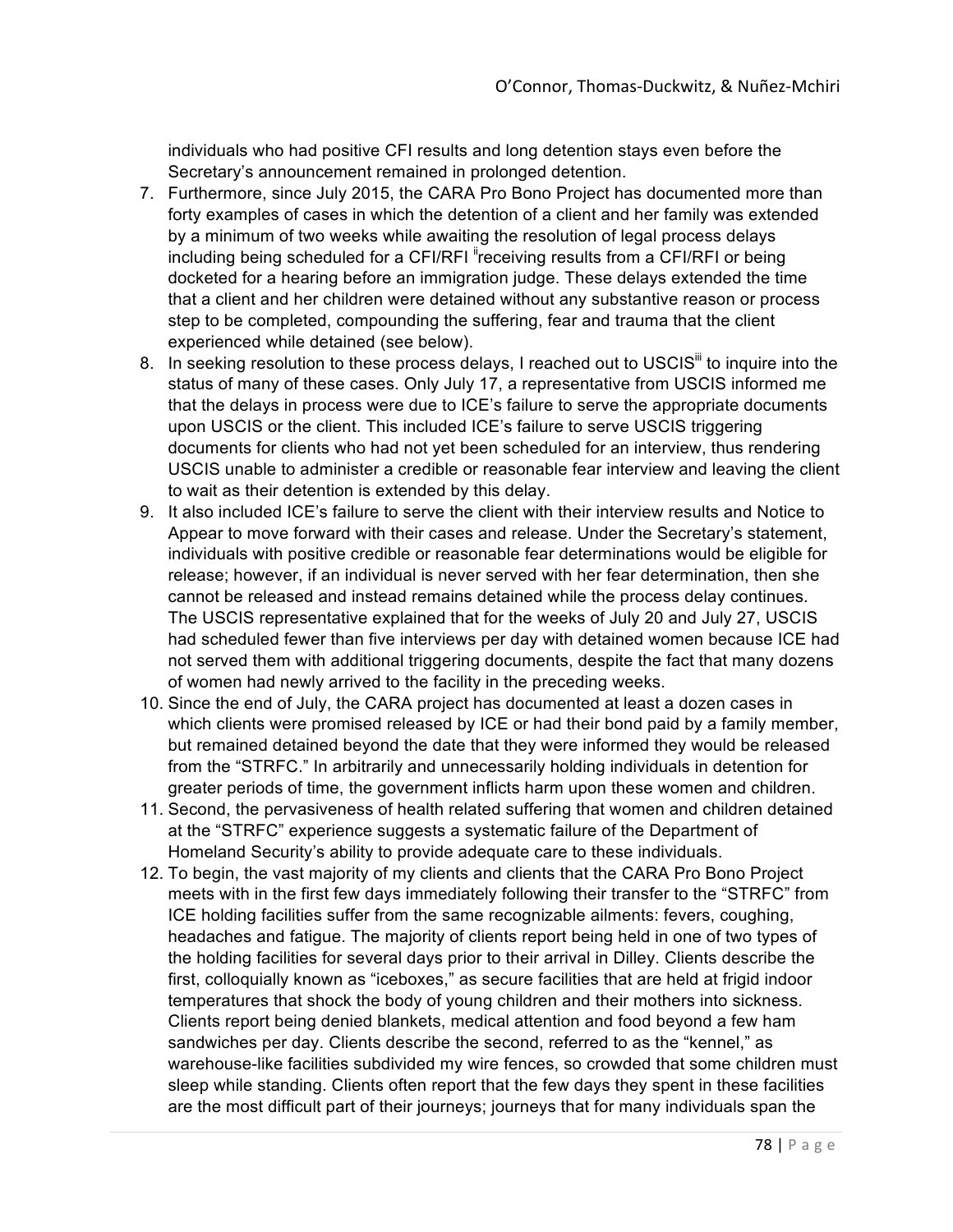course of weeks or months across dangerous terrain, through gang-controlled territories and in the presence of predatory handlers.

- 13. As our clients spend more time at the "STRFC," they do not report much in the way of improvements in terms of health conditions or medical attention. Many children develop severe cases of asthma, which clients and clinicians have suggested result from a combination of the geographic setting and the psychological trauma of confinement. Women regularly report that they must wait for upwards of five hours – in some cases, up to fourteen hours – in order to see a member of the medical staff. These waits often take place outside in the summer heat of South Texas, and if a women chooses not to endure the wait, they are made to sign documents that suggest she has "refused medical care." In cases where women and children do finally have the chance to see a doctor, the most common prescription that individuals are given – for ailments ranging from broken bones, to non-stop vomiting, to rampant fevers to asthma attacks – is to "drink more water."
- 14. The lack of quality and access to medical care at the "STRFC" becomes even more pressing when juxtaposed to a number of examples of grave medical neglect perpetuated by personnel at the facility. In early July 2015, ICE admitted that more than 250 children were "mistakenly" vaccinated with adult dosages of vaccines. Working with those affected, I came to learn that not only were these children "mistakenly" vaccinated with the wrong dosage of vaccines, but they were woken up between 4 and 6am to be vaccinated en masse, their mothers were not provided a meaningful opportunity to ask questions, provide consent or understand what was being injected into the bodies of their children, and very few of the children received medical attention after this "mistake." One mother brought her child to see us, after he was denied medical attention four days consecutively after he was mistakenly injected with the "wrong" vaccine. The child was listless and despondent. We took it upon ourselves to call the ambulance to care for the child. We later learned that the child was diagnosed with pneumonia and required immediate medical attention.
- 15. In another case, a child who had been vomiting and recorded high temperatures for nearly a week and had been repeatedly told by on-site medical personnel to "drink water," was brought to us by a very worried mother. After contacting the proper medical authorities, the child was rushed to a hospital in San Antonio where he was treated for five days for a viral infection. And in yet another case, a child who developed a severe case of asthma while detained that forced him to walk hunched over and stop eating entirely, was told by a doctor in the facility that his condition required comprehensive medical treatment that could not be provided in the facility. Rather than connecting him to the proper medical provider or urging for the release of the family, the doctor told the client to go see her lawyers and let them know about the diagnosis. Ultimately, we fiercely advocated for the client's release on humanitarian grounds so that her young son would have a chance at a healthy life. When we, as legal service providers, become the most capable providers of medical attention in the facility, it is clear that there are larger problems at hand.
- 16. Finally, testimony from clients has revealed that the "STRFC" operates through the use of intimidation and manipulation of its detained population. Clients have explained repeated actions by ICE officials and Corrections Corporation of America officers that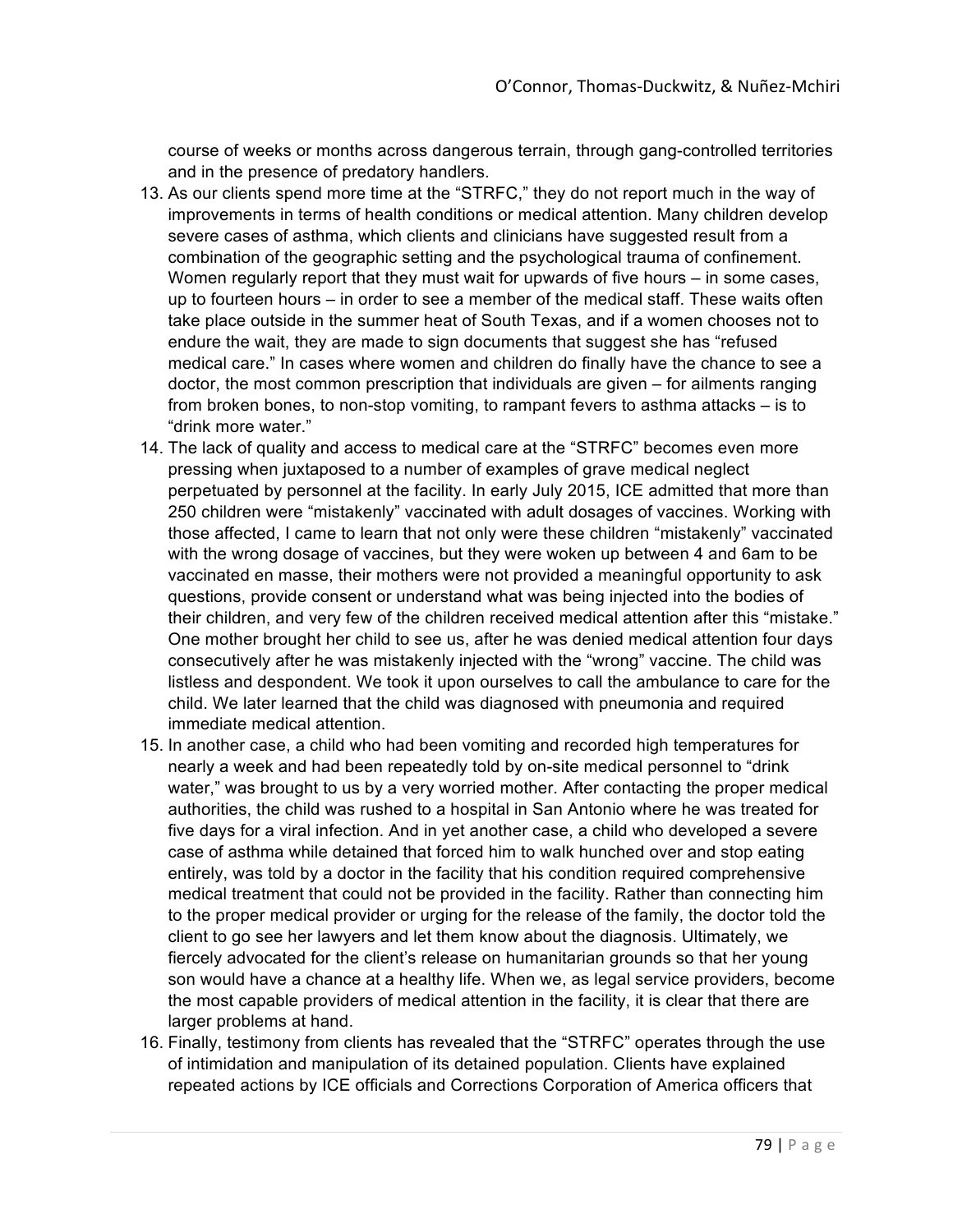reveal the use of misinformation and threats in order to control and force the cooperation of detainees.

- 17. Clients explain that from the moment they are apprehended by agents at the port of entry or at the border until they arrive to the "STRFC," they are screamed at by DHS agents and made to feel scared. They report being told, among other things, that they will be deported immediately, that they have no right to be in this country, that it does not matter why they came, and that they are criminals. At the ICE holding facilities, women and children who entered with other family members, including husbands, siblings/children over the age of 18, cousins, and grandparents, are forcibly separated and taken away from them without any explanation. Many clients report not having spoken to or having heard from their other family members since this moment of forced separation.
- 18. While detained at the "STRFC," clients report that officers for Corrections Corporation of America regularly threaten to write up reports about their behavior which they will send to ICE and the immigration judges if the clients do no cooperate with what CCA is demanding of them. These threats of reports range from actions like a client failing to make her bed to a client leaving her child unattended while she uses the bathroom.
- 19. These constant threats create an environment of fear in which clients are made to believe that every action they take (or do not take) could result in their deportation. ICE confirms this belief by issuing specific officers to each client to monitor the progress of their cases. The title of these officers – made very clear to the clients – is "Deportation Officer." The Deportation Officers also regularly call the clients into meetings to have them sign a document titled "Failure to Depart" which serves as a reminder that the client is detained by the Department of Homeland Security and that the client must cooperate or be separated from her children if the Department decides to enact her removal.
- 20. Clients report feeling terror and existential fear when being called into to sign this document, believing that they have just signed their deportation order, when in actuality, they are firmly in the process of establishing or already have established their fear of return and eligibility for asylum or withholding of removal.
- 21. Clients have reported that the psychological treatment services provided at the facility also serve the role of inducing fear in the client. One client explained that when she went to see the facility-provided psychologist to discuss her mental health in the aftermath of experiences of sexual violence, the psychologist told her that unless she improved her attitude, her children would be taken away by ICE. Several other clients attempted to commit suicide when they learned that there was little they could do to move their cases forward and remove their children from the setting of detention. In response, to these women's desperation, ICE placed these individuals in solitary confinement and forcibly separated them from their children.
- 22. Still, other clients who had received positive credible or reasonable fear determinations have reported to us that ICE officers told them it would be weeks or months before they would be released. This information is in direct contradiction to the Secretary's statement. This deliberate misinformation is highly damaging to the mental state of our clients. The prospect of further prolonged detention for these women and their children is so debilitating that several clients have come to us to affirmatively request they be deported, despite their positive fear finding. These clients are so distressed by the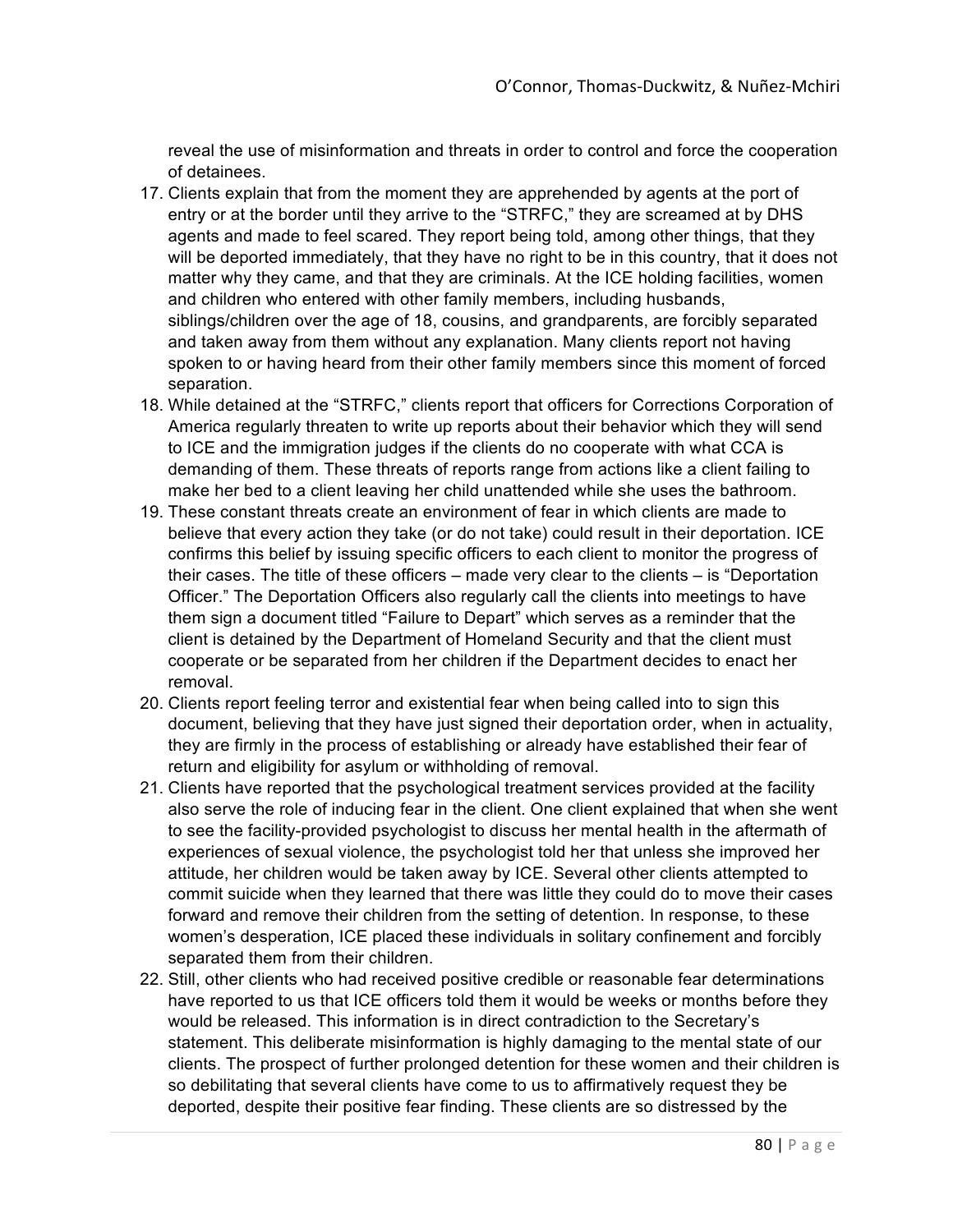conditions of confinement and the psychological and physiological effects of confinement on their children that they actively favor returning to their home country where they have a strong fear of persecution, violence and even death, rather than prolonging their detention.

- 23. Since the announcement by DHS that detained women with positive CF and RF results ought to be prioritized for release, ICE has employed a strategy for mass release. This strategy involves the widespread use of an ankle shackle – a 24-hour monitoring device that also restricts its subject's right to movement – so that ICE is able to retain their control over these women beyond the setting of detention. ICE's implementation strategy has included the use of coercion and intimidation to force women into "agreeing" to take an ankle shackle despite their legal right to appeal the release condition to an immigration judge for review. Throughout the process, ICE denied women the right to consult with an attorney.
- 24. Several egregious actions appear to have been used as a part of ICE's control strategy:
- 25. ICE uses misleading language to obfuscate the reality of the ankle shackle. Women are told that they will be able to leave "for free" – "bajo palabra" ("on your own word"). A flier circulated among the women informs them that now that they are eligible for release with an  $ATD<sup>iv</sup>$  and that their bonds will be cancelled.
- 26. ICE issues "sticky notes" to women that informs them that they must report to court. The women were not informed why they are being summoned. Women report that large groups are gathered into the court room and an officer explains to them that they will leave the facility with an ankle shackle. The way the shackle functions is not explained. They are not informed of an alternative option for release. They are then told to sign a document "agreeing" to leave with an ankle shackle.
- 27. These meetings take place in a court room and the officers do not identify who they are. Women report that the setting implied to them that this was a judge's order. Women also report that when they demand to speak with their lawyer (CARA), they are refused by ICE and told they must sign the document. CARA attorneys who requested to be present during the meeting in order to provide representation to their clients were also refused.
- 28. These mass-court meetings are often scheduled the day before a client has a hearing date for her bond re-determination hearing before the judge. The timing of ICE's intervention and use of the courtroom confuses women into believing that they have already had their hearing and that there is no further redress.
- 29. Women who already have a bond set by the immigration judge report being approached by ICE officials who tell them to sign a document to leave with an ankle shackle. Women report being told that even if they do pay the  $U's<sup>v</sup>$  bond, they will still leave with an ankle shackle.
- 30. One woman reported that ICE officials came through the dormitories at nighttime demanding to know who informed lawyers about the ankle shackle requirement. This appears to be retaliation.
- 31. Furthermore, ICE has refused to accept bond payments from family members at  $ERO<sup>vi</sup>$ field offices and instead informed the family that the detainee will only be released with an ankle shackle. After one client was issued a bond by the immigration judge, ICE called her family and instructed them not to pay the bond and to wait for the client to be released with an ankle shackle. In another instance, a client's family member was